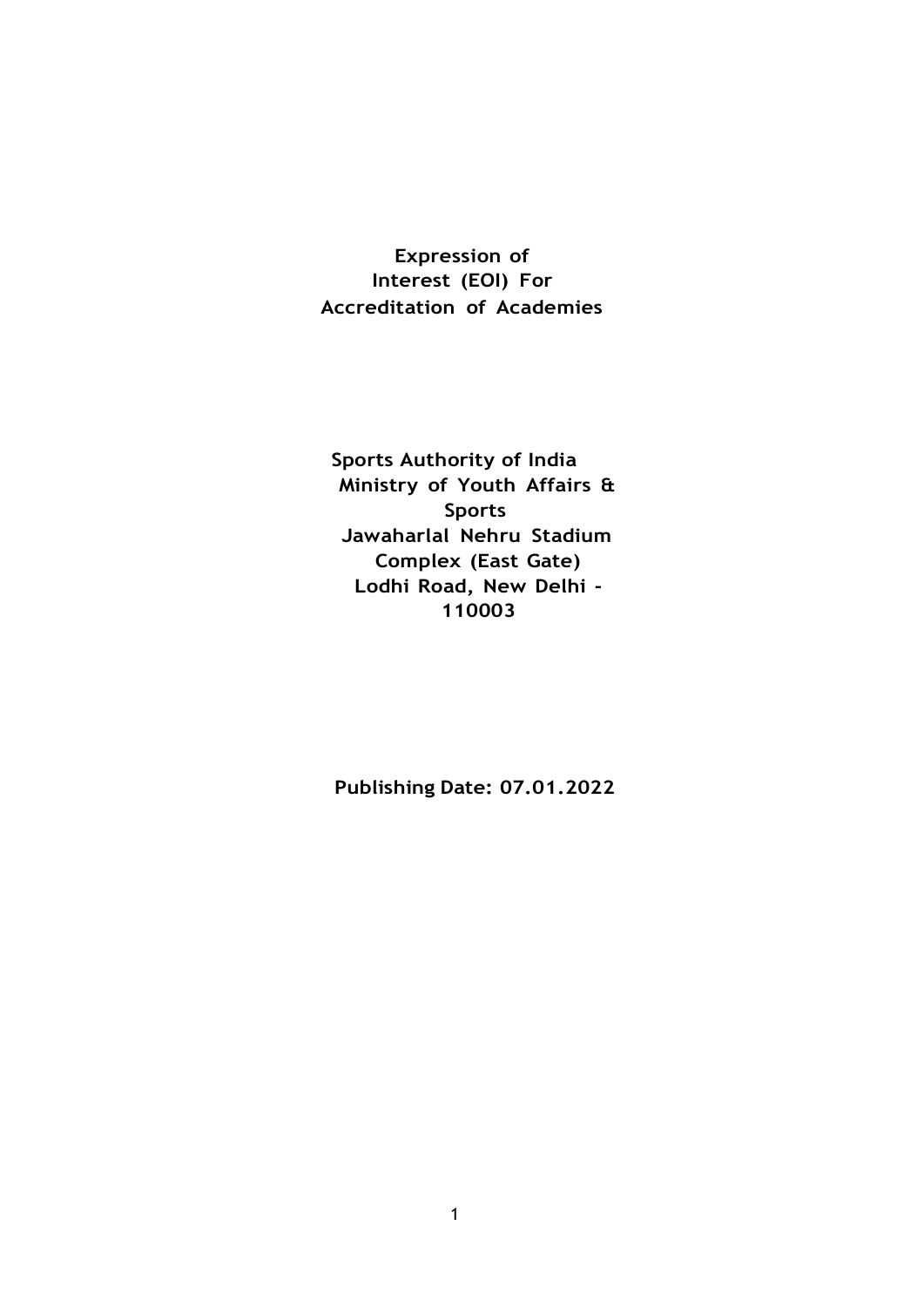#### **DISCLAIMER**

- 1. The information contained in this Expression of Interest Document (hereinafter known as "EOI Document") or subsequently provided to Academy in documentary form by or on behalf of Sports Authority of India (SAI) or any of their representatives, employees or advisors (collectively referred to as "Representatives"), is provided to Academy(s) on the terms and conditions set out in this EOI Document and any other terms and conditions subject to which such information is provided.
- 2. This EOI Document is not an agreement and is not an offer or invitation by the SAI or any of its Representative(s) to any party other than the entities, who are qualified to submit their Proposal. The purpose of this EOI Document is to provide the Academy with information to assist the formulation of their Proposal. This EOI Document does not purport to contain all the information each Academy may require. This EOI Document may not be appropriate for all persons, and it is not possible for SAI or its Representatives to consider the investment objectives, financial situation and particular needs of each party who reads or uses this EOI Document. Each Academy should conduct their own investigations and analysis and should check the accuracy, reliability and completeness of the information in this EOI Document and wherever necessary, obtain independent advice from appropriate sources.
- 3. SAI or its Representatives make no representation or warranty and shall incur no liability under any law, statute, rules or regulations as to the accuracy, reliability or completeness of the EOI Document.
- 4. SAI or its Representatives may in their absolute discretion, but without being under any obligation to do so, update, amend or supplement the information in this EOI Document.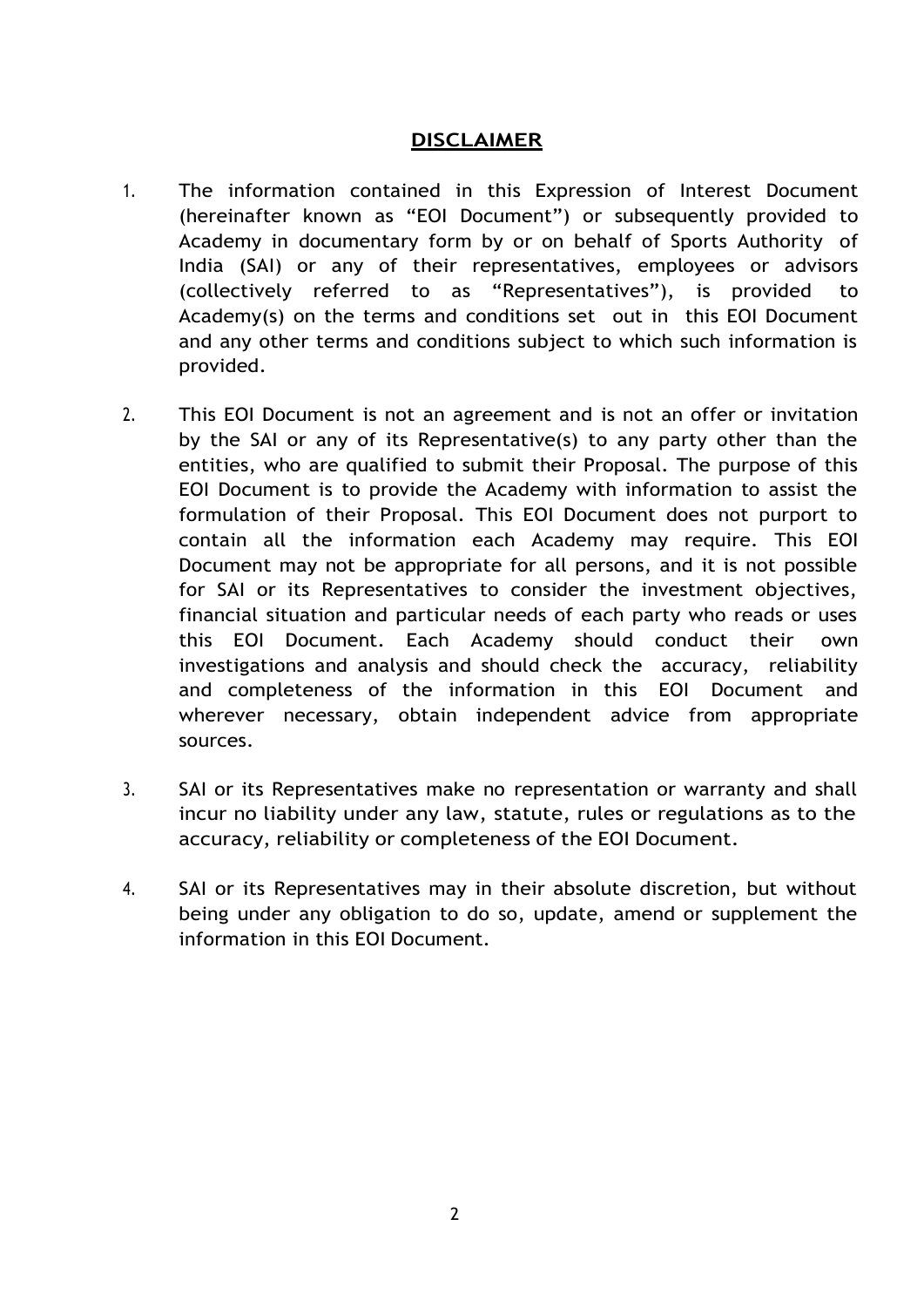# **I N D E X**

| S.No.           | <b>Contents</b>                                                         | Page No.        |
|-----------------|-------------------------------------------------------------------------|-----------------|
| 1               | Text of Advertisement   Invitation For<br><b>Expression of Interest</b> | 4               |
| $\overline{2}$  | Background                                                              | 6               |
| $\overline{3}$  | Aims & Objectives                                                       | $\overline{7}$  |
| $\overline{4}$  | <b>Rules and Regulations</b>                                            | $\overline{7}$  |
| $\overline{5}$  | Pre- Qualification Criteria                                             | 10              |
| 6               | Documents to be Submitted                                               | 11              |
| 7               | <b>Accreditation Methodology</b>                                        | 15              |
| 8               | Venue and Deadline for Submission of<br>Proposal                        | 15              |
| $\overline{9}$  | Validity of Offer                                                       | 16              |
| $\overline{10}$ | <b>Exceptions</b>                                                       | $\overline{16}$ |
| 11              | Response                                                                | $\overline{17}$ |
| $\overline{12}$ | <b>Conflict of Interest</b>                                             | $\overline{17}$ |
| 13              | Condition under which EOI is issued                                     | 17              |
| 14              | <b>FORMATS</b>                                                          |                 |
| $\mathbf{i}$    | Format - 1 Khelo India sports Accreditation<br>Form                     | 18              |
| ii)             | Format - 2 About the Academy                                            | 19              |
| iii)            | Format - 3 Facilities available in the Academy                          | 20              |
| iv)             | Format - 4 Sports science support                                       | 23              |
| V)              | Format - 5 Residential facilities                                       | 24              |
| vi)             | Format - 6 Educational facilities                                       | $\overline{25}$ |
| vii)            | Format - 7 Coaching and Staff                                           | 26              |
| viii)           | Format - 8 Performance and Results of<br>Academy                        | 27              |
| ix)             | Format - 9 Other Information                                            | 28              |
| X)              | Format - 10 Declaration form                                            | 29              |
| xi)             | Format-11 Power of Attorney                                             | 31              |
| xii)            | Format-12 Undertaking by the Applicant                                  | $\overline{33}$ |
| Section I       | <b>Evaluation Matrix</b>                                                | 34              |
| Annexure<br>A   | Memorandum of Understanding                                             | 71              |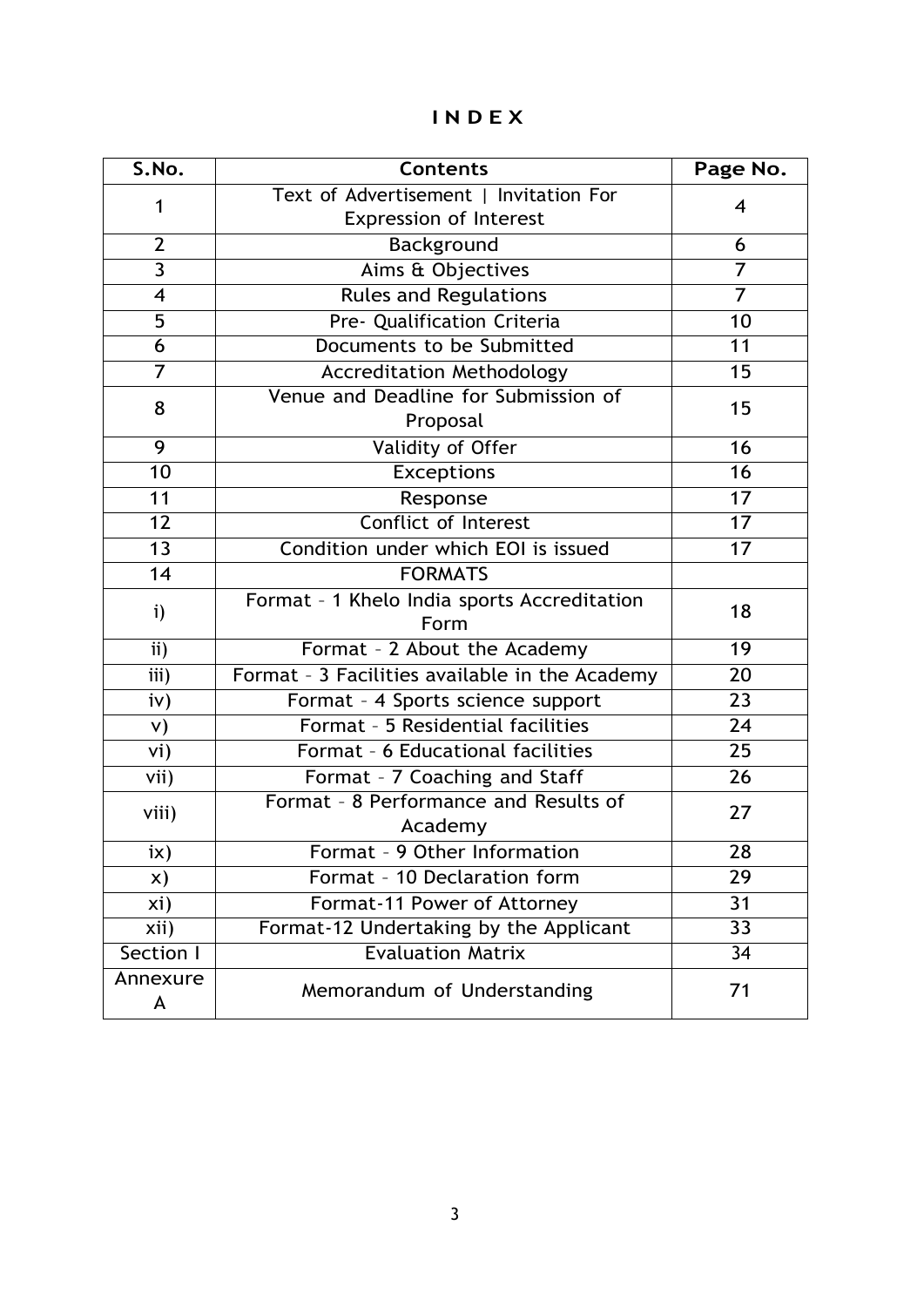# **1. TEXT OF ADVERTISEMENT / EXPRESSION OF INTEREST**

# **APPLICATION/EXPRESSION OF INTEREST FOR ACCREDITATION OF ACADEMIES UNDER KHELO INDIA SCHEME FOR ACHIEVING EXCELLENCE IN INTERNATIONAL SPORT ARENA.**

Sports Authority of India ("**SAI**") entrusted with the implementation of the vertical Talent Search & Development and Support to National/ Regional/State Sports Academies of the Khelo India Scheme, Ministry of Youth Affairs & Sports (Department of Sports), Government of India invites expression of interest/applications from academies from all over India for accreditation in 20 Sports disciplines viz. Archery, Athletics, Badminton, Basketball, Boxing, Cycling, Fencing, Football, Gymnastics, Hockey, Judo, Kho-Kho, Kabaddi, Rowing, Shooting, Swimming, Table Tennis, Volleyball, Weightlifting andWrestling.

The EOI document containing the details/ terms and conditions are available on the website i.e[.www.kheloindia.gov.in](http://www.kheloindia.gov.in/) and [www.sportsauthorityofindia.nic.in/](http://www.sportsauthorityofindia.nic.in/)

**The accreditation of academies is an ongoing process, thus there will be no last date for submission of EOI. Applications received up to the lastday of every month will be processed and accredited accordingly. Subsequently, the proposals received thereafter in each month will processed as a batch.** Non-refundable fees of Rs 10,000.00 is also to be deposited by way of RTGS/NEFT transfer to the following bank. Government or government supported Academies are not required to deposit the fees.

| <b>Name of Account</b>          | : "Secretary, SAI (Khelo India)"                |  |  |  |
|---------------------------------|-------------------------------------------------|--|--|--|
| <b>Bank Name</b>                | : Union Bank of India                           |  |  |  |
| <b>Bank Address</b><br>110003   | : J.L.N. Stadium Complex, Lodi Road, New Delhi- |  |  |  |
| Account No.<br><b>IFSC Code</b> | : 108510100037232<br>: UBIN0810851              |  |  |  |

**The application form along with all necessary documents as per Clause 6 must be submitted via email at [khelo.academies@gmail.com](mailto:khelo.academies@gmail.com)**.

Applicants meeting the pre-qualification criteria will only qualify for the next round of assessment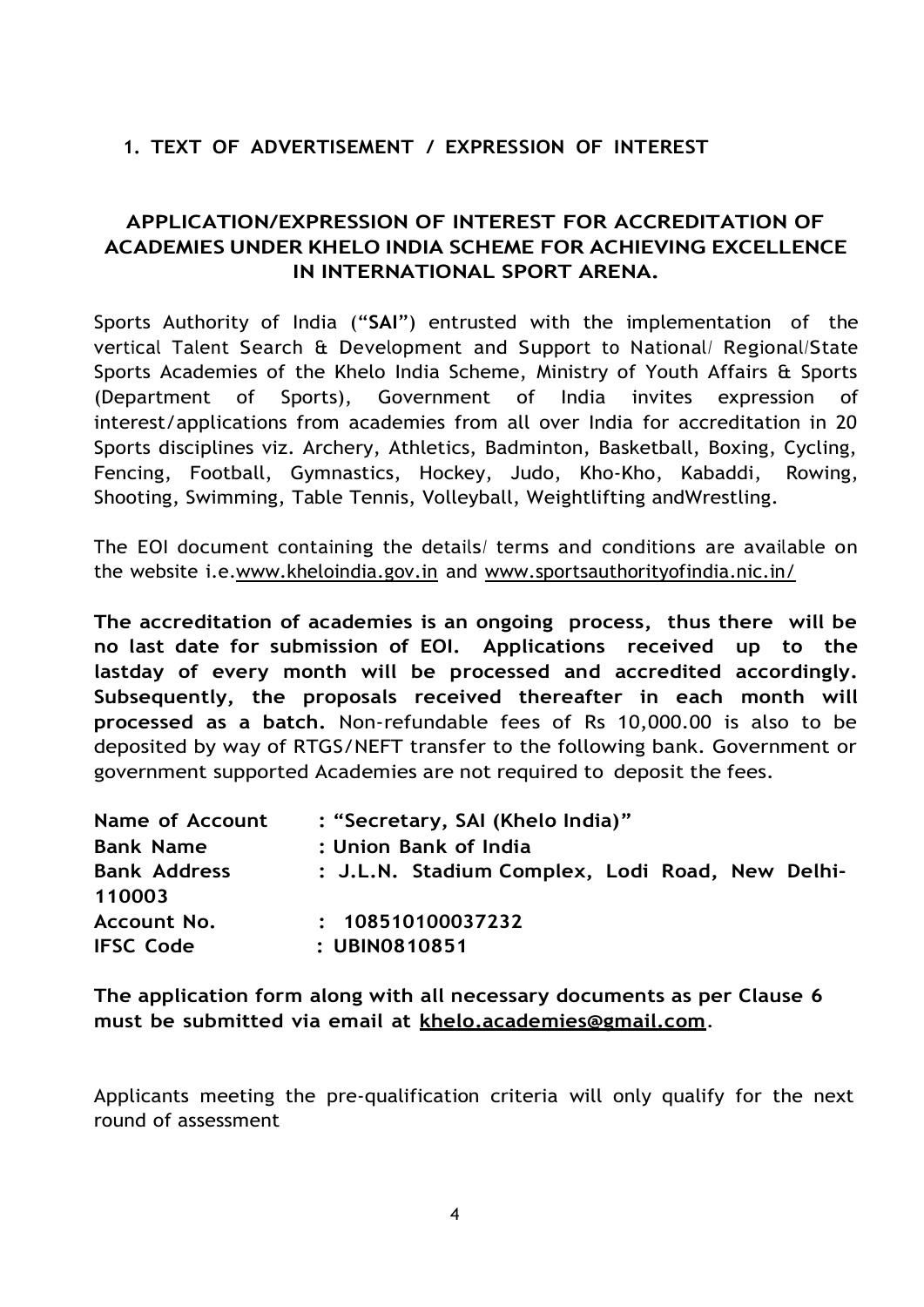Note: SAI or any of its designates reserves the right to cancel this request for EOI and/or invite afresh with or without amendments, without liability or any obligation for such request for EOI and without assigning any reason. Information provided at this stage is indicative and SAI reserves the right to amend/add further details in the EOI. Further, Those who had applied in response to invitation for Expression of Interest dated 19<sup>th</sup> May 2018 and 7<sup>th</sup> March 2019 and have been accredited or those where no decision had been conveyed to them **need not apply**.

> **Ekta Vishnoi Sr. Director(Khelo India)**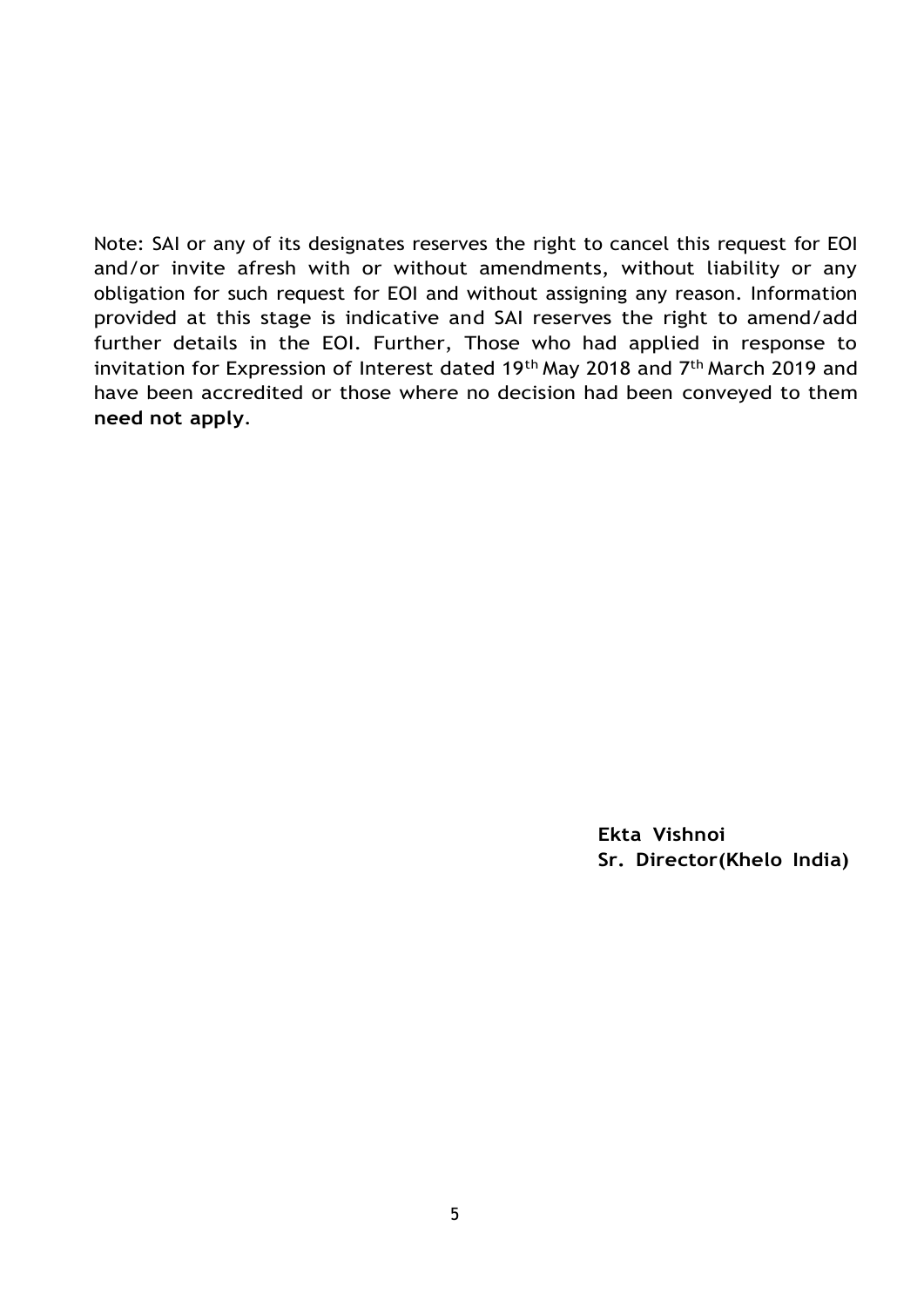## **2. Background**

- i. The Khelo India Scheme aims to encourage sports all over the country. It aims at strengthening the sports ecosystem in India by promoting mass participation and excellence in sports. Further, the major aim of the Program is to help Indian sportspersons to reach the pinnacle of world sports focusing initially at a podium finish at the 2024, 2028 Olympics & beyond.
- ii. The vertical namely, Khelo India Talent Search and Development (**KITD**) is implemented through a three-tier structure comprising of Talent Identification & Development Committee ("**TIDC**") for each Sports discipline, the Talent Screening Committee ("**TSC**") and the High-Powered Committee ("**HPC**") with HPC as the apex body. The TIDC and TSC members comprise of eminent sportspersons who are recipient of honors such as Padma Shri Awardees, Arjuna Awardees, Dronacharya Awardees, senior coaches and representatives of National Sports Federations. The TSC observes players during various competitions/ camps and makes a list of talented players. The role of TIDC is to recommend the final list of players for talent support, recommend talent identification methodology and such other responsibilities as mentioned in the Operational Guidelines of the said vertical. The High-Powered Committee meets once in every quarter and is responsible for granting of all the approvals (financials & operational) as necessary.
- iii. Once Khelo India Athlete (**KIA)** is selected under the scheme; the grant for training, equipment, sports science support will continue till such time the athlete manifests progress and potential up-to maximum ofeight years.
- iv. The identified sports talent will have the option to join SAI Sports Academies, State Sports Academies or Sports academies established by private sector (including those of eminent sports persons). Grants-in-aid are being provided for establishment, operation and maintenance of sports academies in respect of identified disciplines to these academies. University Centre for excellence can also be identified and supported under the same operational guidelines.
- v. The Operational Guidelines on Talent Search and Development component of Khelo India with F.No.54-I/MYAS/MDSD/2017 dated 26<sup>th</sup> December, 2017 is listed on Ministry of Youth Affairs and Sports website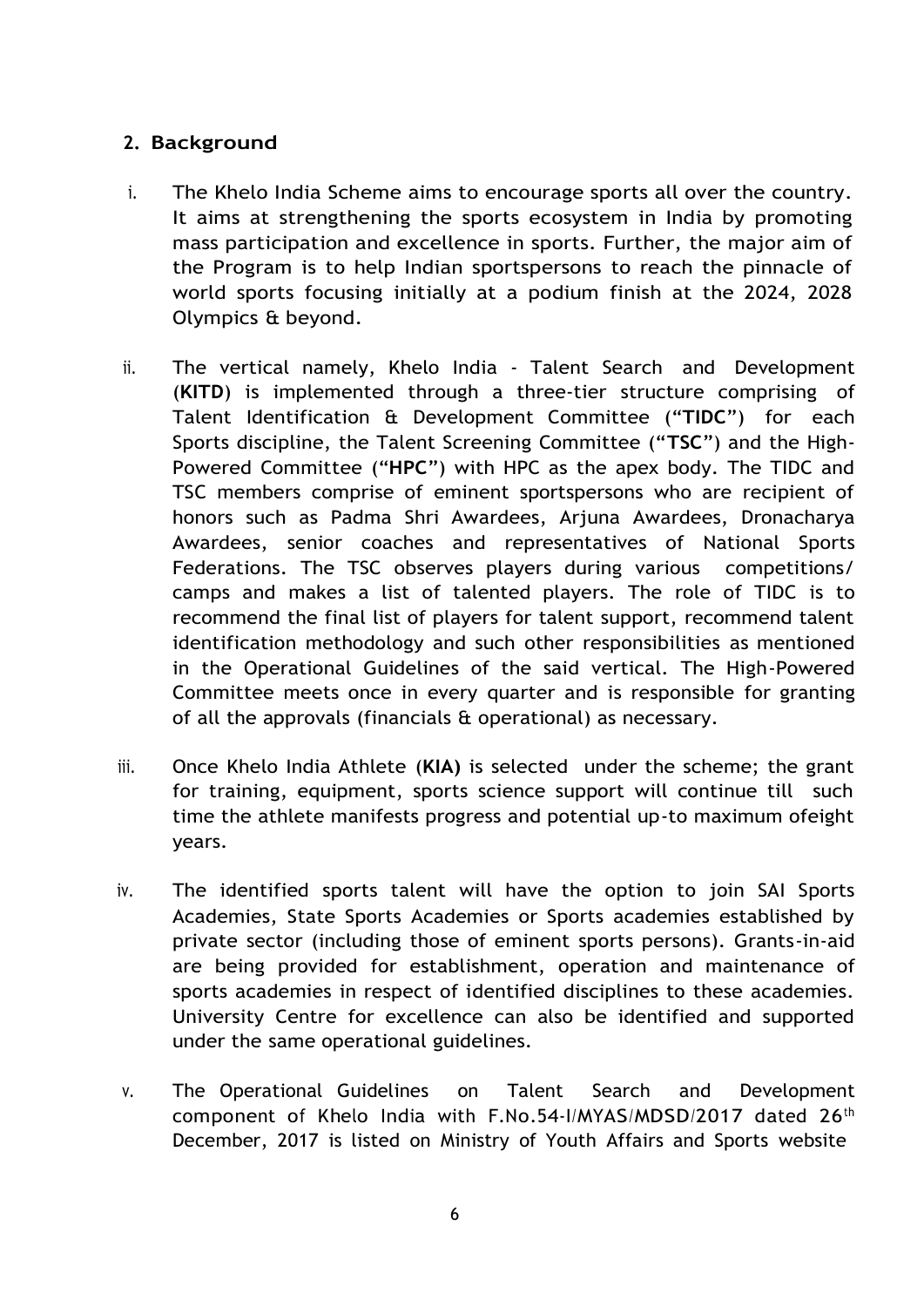i.e. yas.nic.in. The Operational Guidelines shall form an integral part of this EOI Document.

vi. Norms for expenditure under Khelo India Talent Development and Funding to National/ Regional/ State Academies with No. 3 (5)/Sectt./KITD/HPC/2018-19 dated 02.08.2018 has been uploaded at Khelo Indiawebsite (https://kheloindia.gov.in/uploads/normscompressed-1603267159.pdf).

## **3. Aims and Objectives:**

As mentioned above, the objective of the whole exercise is to create pathway for Indian sportspersons to achieve international success mainly in Olympics by adopting a system driven; coach lead approach. There is an urgent need to nurture the critical mass at the development level in the best of environment leading to success at elite level. It is important to mention that the talent under the age group of "train to win" stage of Long Term Athlete Development plan is sought to be identified. The pathway for excellence in senior level is sought to be created under this scheme. Khelo India Talent Development will have at least 50% women beneficiaries. Hence, there may be separate accreditation for Women and Men.

# *Therefore, only sports institutes striving to achieve excellence in international sports arena in senior age group need to apply.*

#### **4. Rules & Regulations:**

i. The Sports to be covered:

The Academy Accreditation process would entail inviting proposals/ expressions of interest from all academies across India for the following sporting disciplines:

- 
- 
- 
- 
- 
- 
- Kabaddi Rowing
- 
- 
- 
- Archery Athletics
- Badminton  **Basketball**
- Boxing Cycling
	- Fencing **•** Football
	- Gymnastics  **Hockey**
	- Judo Kho -Kho
		-
	- Shooting Swimming
	- Table Tennis Volleyball
	- Weightlifting Wrestling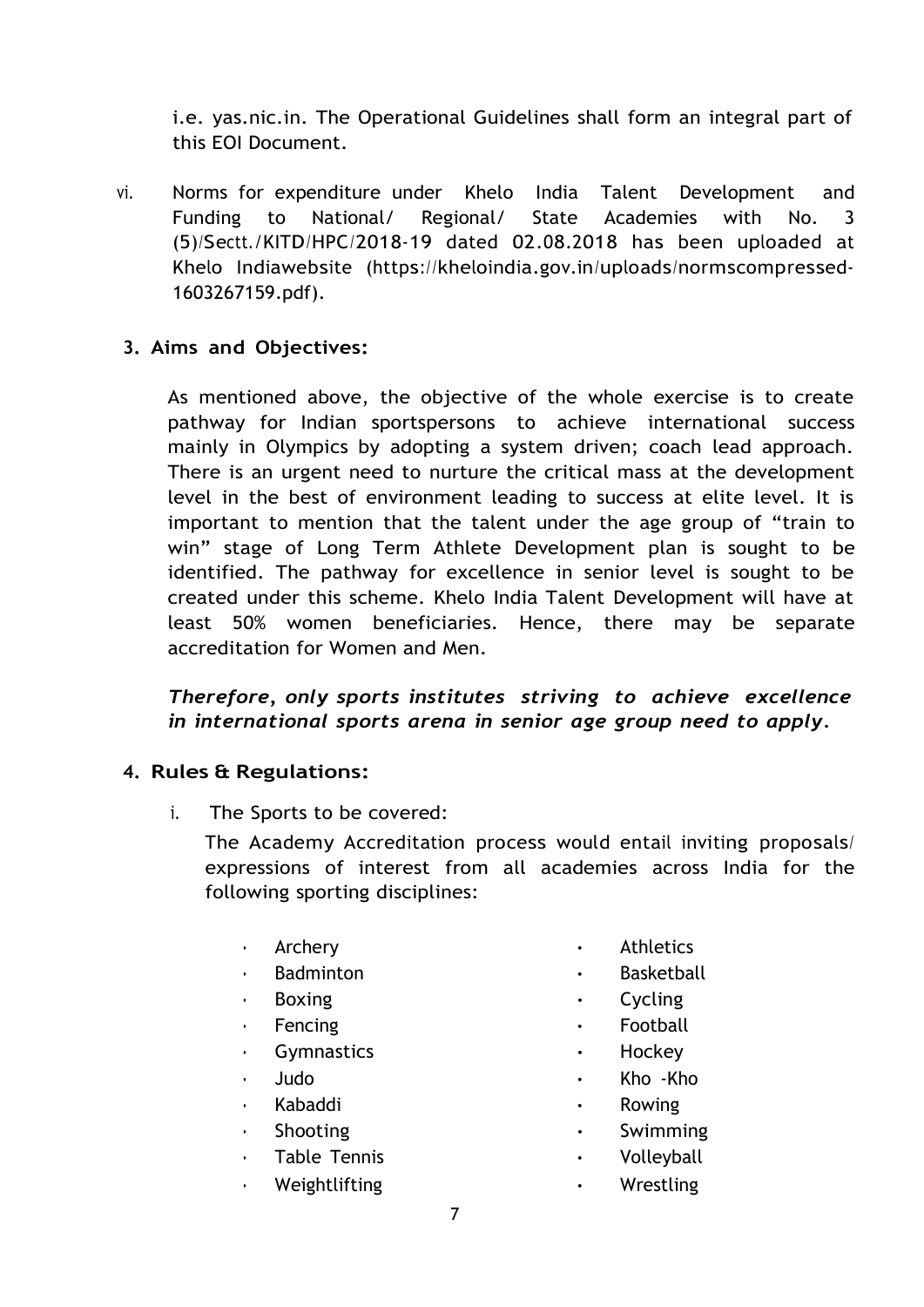ii. Who can Apply:

An academy ("**Academy**") established by any of the following entities (hereinafter referred to as the "**Applicant**") striving to achieve excellence in global sports arena and intending to nurture the Khelo India Athlete (KIA) may apply:

- Individual;
- Companies/LLP's;
- Trust / NGO's Philanthropic institutions/Society;
- Central/ State Government/ PSUs/Autonomous bodies/ Sports Academies, National Sports Federations, sports training centres, sports stadia recognized by Government;
- Consortium/ Joint Ventures of any of the above-mentioned entities.
- iii. How to apply:

The completed EOI needs to be downloaded and filled up and sent via email at **[khelo.academies@gmail.com](mailto:khelo.academies@gmail.com)**. Queries if any may be referred in writing to the same email id Non-refundable fees of Rs 10,000.00 is also to be deposited by way of RTGS/NEFT transfer to the following bank.

**Government or government supported Academies are not required to deposit the above mentioned fees.**

| <b>Name of Account</b>  | : "Secretary, SAI, Khelo India"      |
|-------------------------|--------------------------------------|
| <b>Bank Name</b>        | : Union Bank of India                |
| <b>Bank Address</b>     | : J.L.N. Stadium Complex, Lodi Road, |
| <b>New Delhi-110003</b> |                                      |
| Account No.             | : 108510100037232                    |
| <b>IFSC Code</b>        | : UBIN0810851                        |

#### *NOTE:*

- Applications received without or with inadequate EOI processing fees may be rejected.
- In case it is observed by the requisite Committee that there is deficiency in documents or incomplete information is provided by the Applicant, the Committee may give equal opportunity to each Applicant to rectify such deficiencies.
- **iv. Other Conditions:**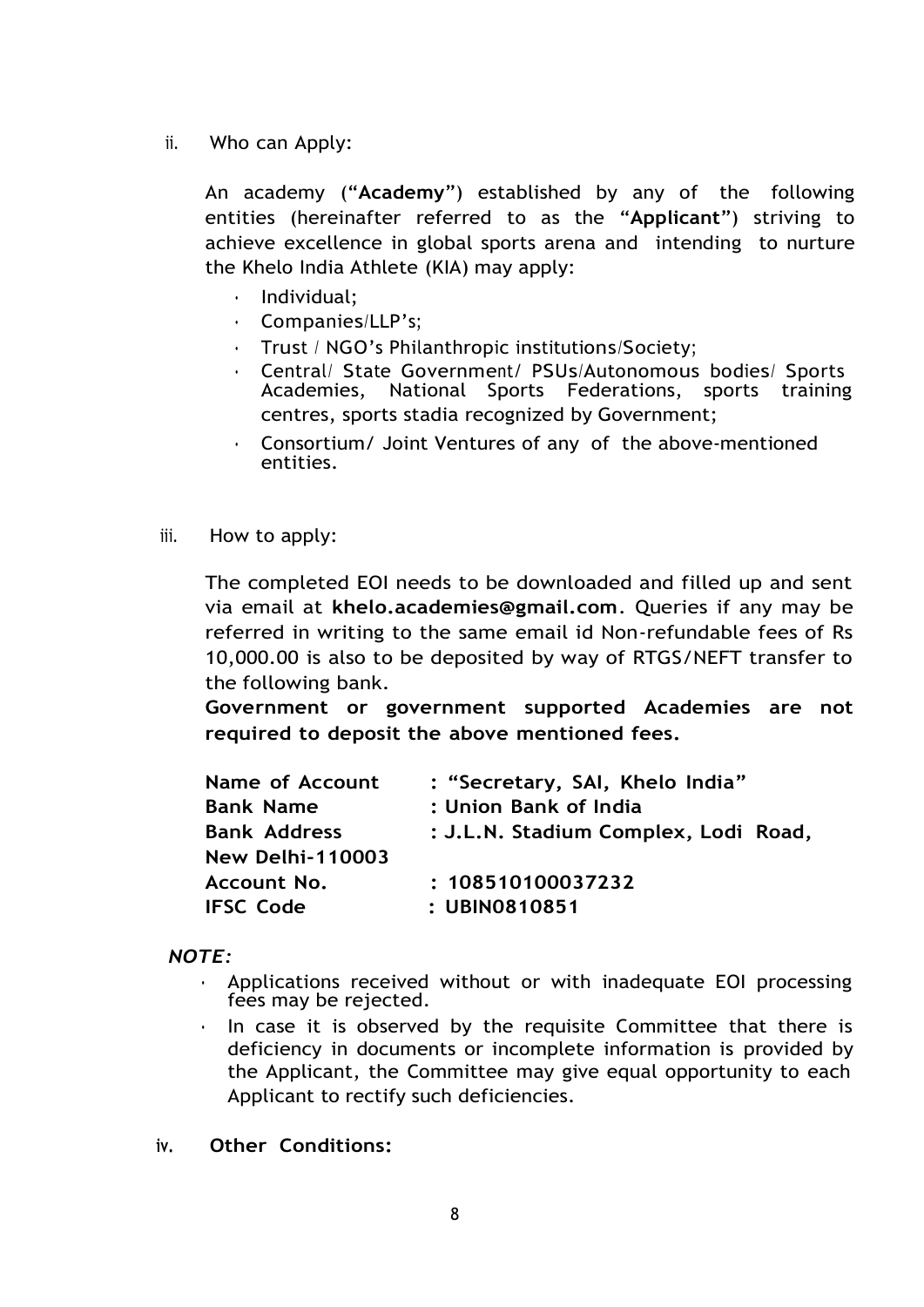- a) SAI is seeking to admit players to the sports academies having tie up with educational institutes so that there is perfect integration of sports with education. Hence, it is desirable that there should be accessibility to colleges/schools It is clarified that SAI envisages excellence in sports alongside formal education as a matter of policy.
- b) Separate accreditation for residential & non-residential academy would be done. The Khelo India Talent will be given option of being day boarder even if he/she gets admission to residential academy. The suitability of location of academy in terms of accommodation & school/college location is also important factor for accreditation of the residential academy.
- c) A Memorandum of Understanding (MOU) stating the terms and conditions to be entered into between SAI and the accredited Academy is placed at Annexure 'A'
- d) The core objective being "excellence in sports" can be achieved with a perfect blend of scientific sports coaching, support of sports science, proper nutrition, strength and conditioning etc. Hence, the capabilities in all these front needs to be taken to the level where excellence in sports at international level (in senior category) can be achieved. Hence, there may be variation in the funding within accredited academies based on quality of the services to an athlete. The Institute/Academies will be required to keep themselves abreast with such needs and adopt best practices which are followed worldwide.
- e) Each academy will have to take minimum intake (to be decided in mutual consultation) under Khelo India every year from across the country to receive accreditation.
- f) As part of the process, SAI will form panel of experts to assess various facilities, system & processes of each applying academy. They will oversee the pre-accreditation selection of the academies. However, for multi sports discipline academies, HPC may form combined panel for assessment of common amenities.
- g) The Academy shall be solely responsible for the safety and security of players at all times and shall keep SAI indemnified in this regard.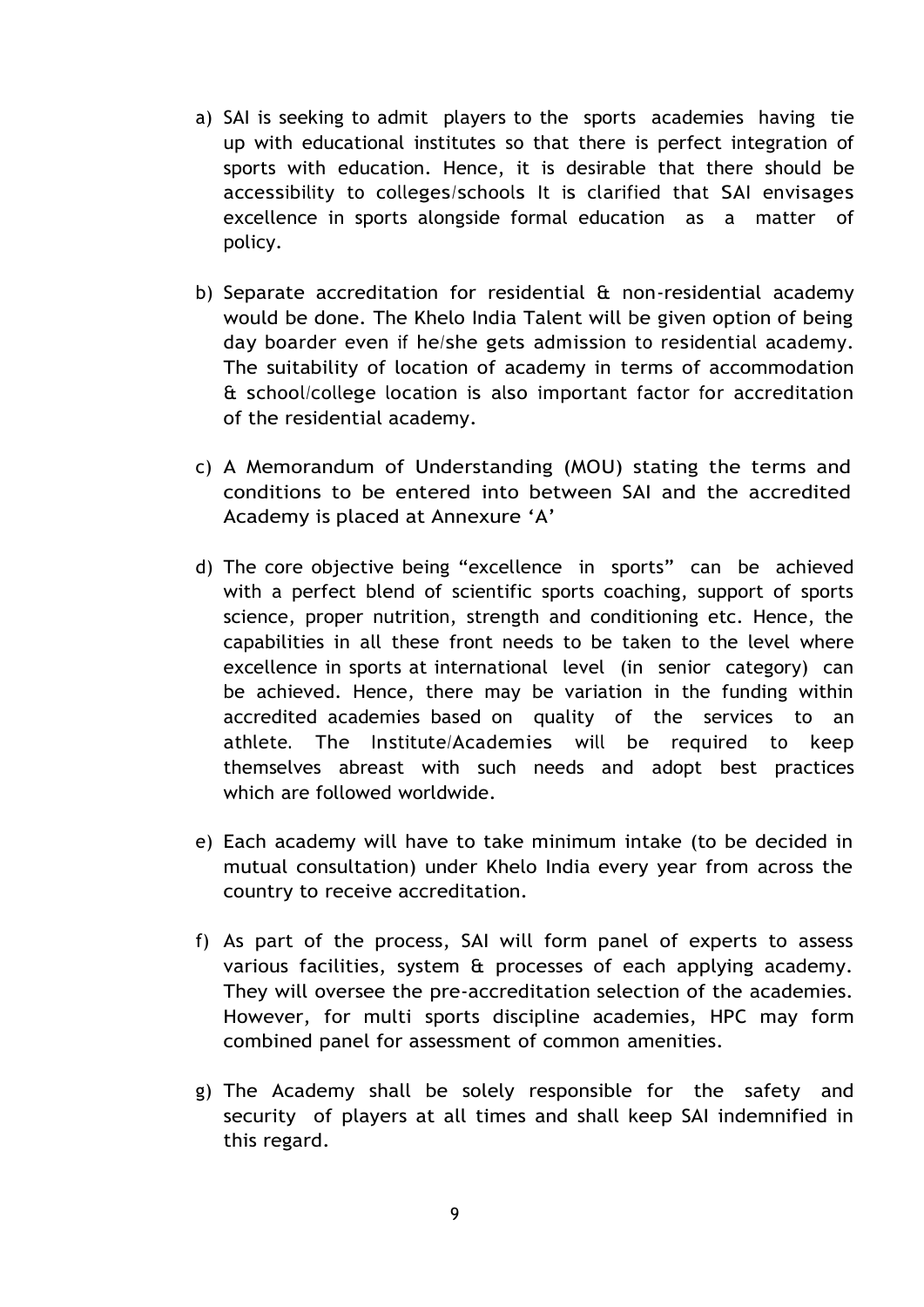h) The Academy shall not be allowed to assign and/or outsource its responsibilities in any circumstances whatsoever.

# **5. Pre-Qualification Criteria:**

5.1 Subject to the exceptions mentioned in Clause 10 of this EOI, each Academy should meet the following basic criteria as a pre- requisite to be considered in the application process of this EOI:

- i. Legal Entity: The Applicant must be validly incorporated under the relevant provisions/ Acts in India. The Applicant has to be necessarily registered and existing in India. Consortium/ Joint Venture is also allowed. Within a Consortium, it shall be necessary for at least one Member of the Consortium/Joint Venture to fulfill all the Pre-Qualification Conditions in Clause 6.1 while the remaining members of the consortium shall have to fulfill sub-heading (a) and (d) of the Eligibility Criteria enumerated under this Clause.
- ii. The Academy must be a well-established sports academy in the applied sporting discipline in the same name for last 3 (three) years.
- iii. Technical Ability: The Academy, its Play field and Field of Play ("FOP") must match the standard training norms. The Academy should have all necessary sports specific equipment required for training.
- iv. The Applicant must be a "Fit and Proper Person". With regard to a consortium, this term would apply to all members of the consortium. For the purpose of determining whether Applicant is a 'Fit and Proper Person', SAI may take the indicative criteria mentioned below:
	- financial integrity of the Applicant;
	- ability of the Applicant to undertake all obligations set out under the in this EOI;
	- absence of convictions or civil liabilities against the Applicant;
	- absence of any previous debarment of the Applicant, in accordance with the General Financial Rules, 2017, provided such debarment is still existing;
	- absence of any disqualification as specified below: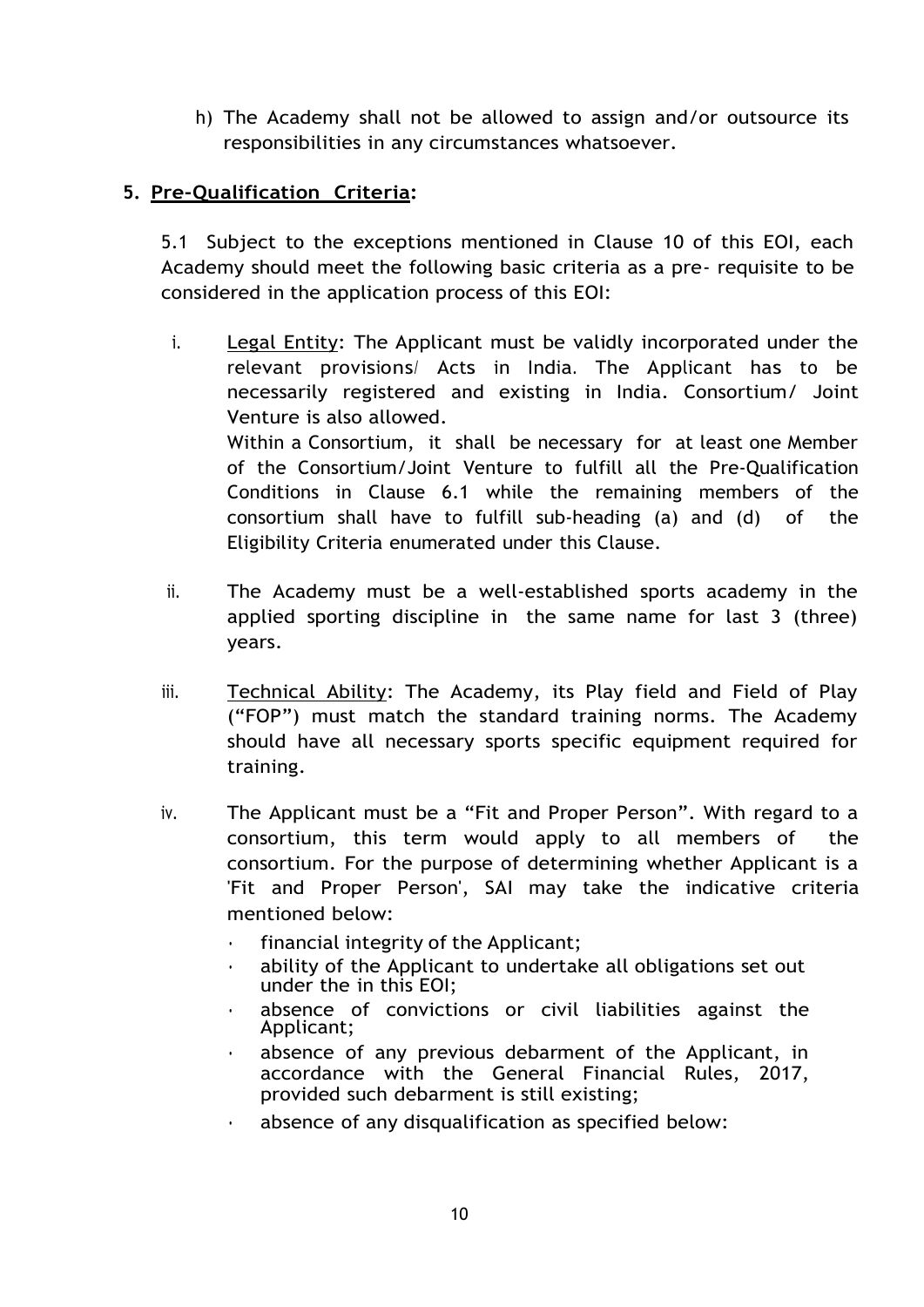- Conviction of the Applicant or any of its respective directors, partners, executives or key managerial personnel by any judicial body for any offence involving moral turpitude, economic offence, securities laws or fraud or any offence under the Prevention of Corruption Act, 1988 or the Indian Penal Code, or any other law for the time being in force, for causing any loss of life or property or causing a threat to public health as part of execution of a public procurement contract;
- Admission of an application for winding up or liquidation under Applicable Laws against the Applicant or any of its or their respective directors and partners;
- Any action or proceeding being initiated under the Insolvency and Bankruptcy Laws under the Applicable Law, including but not limited to declaration of Insolvency or Bankruptcy, disqualification or de-recognition by any professional body being initiated against the Applicant;
- Current or previous banning of the Applicant or its respective directors, partners, executives or key managerial personnel by the governing body of any sport from involvement in the administration of or any form of participation in such sport, for any reason;
- Default by The Applicant or any of its or their respective directors and of any of its obligations to a financial institution or has defaulted on any of its obligations to a financial institution in the last 3 (three) financial years;
- Black listing of the Applicant by any government or semigovernment body.

#### **6. Documents to be submitted**

| PRE QUALIFICATION DOCUMENTS |                                             |                                                                                                                                                                                                                                                                                                                                                               |  |  |  |
|-----------------------------|---------------------------------------------|---------------------------------------------------------------------------------------------------------------------------------------------------------------------------------------------------------------------------------------------------------------------------------------------------------------------------------------------------------------|--|--|--|
| $S_{\bullet}$<br>No.        | <b>Pre Qualification</b><br>Criteria        | Supporting Documents to be<br>submitted online                                                                                                                                                                                                                                                                                                                |  |  |  |
|                             | Incorporation /<br>Registration certificate | Scanned copy of Certificate<br>$\overline{\mathsf{C}}$<br>Incorporation / Registration Certificate /<br>Articles and Memorandum of Association<br>or aims/ objectives of the Applicant.<br>In addition to the above, all consortium<br>members must provide the necessary<br>documents that are required as per the<br>pre-qualification conditions mentioned |  |  |  |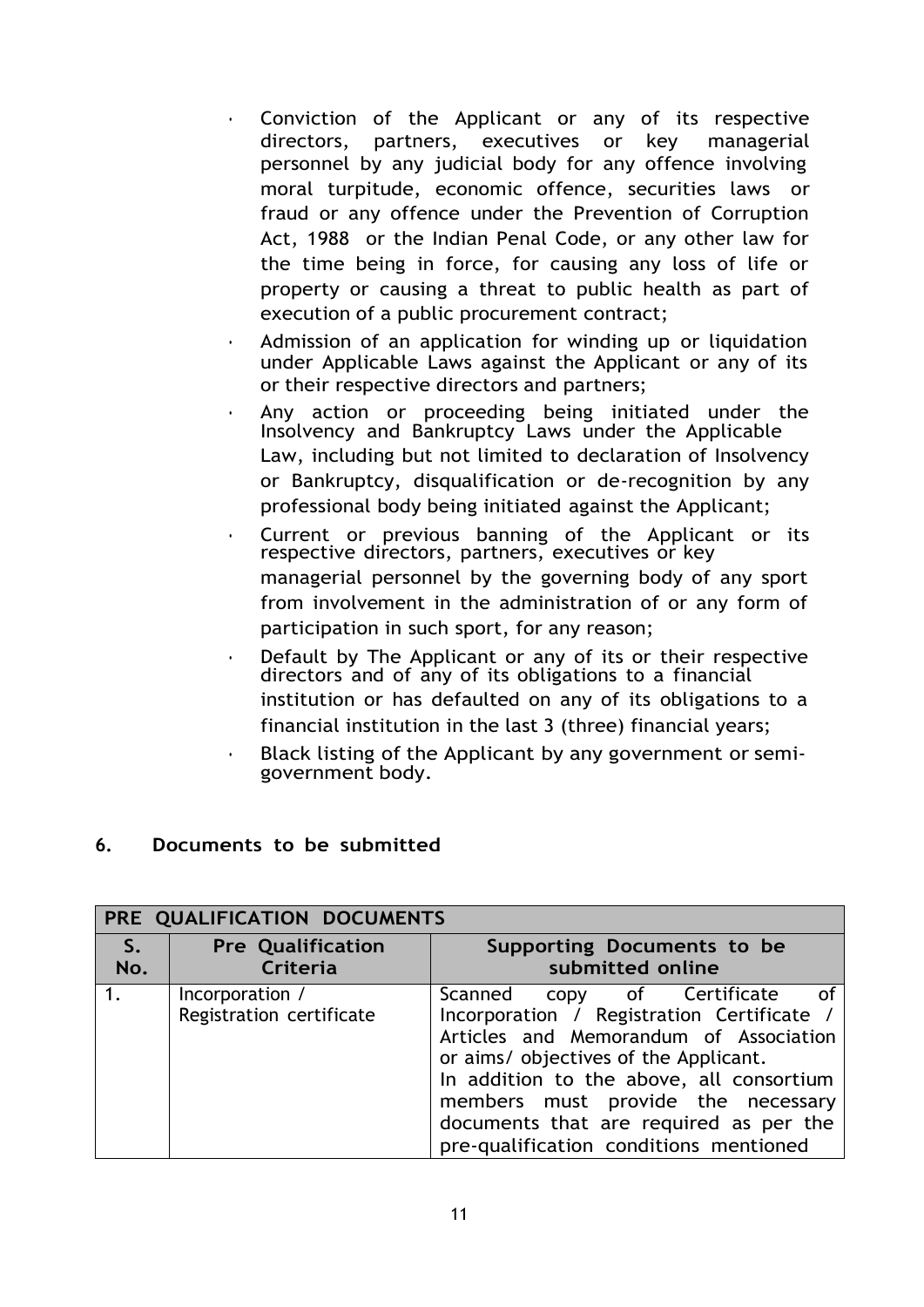|           | PRE QUALIFICATION DOCUMENTS          |                                                                                                                                                                                                                                                                                                      |  |  |
|-----------|--------------------------------------|------------------------------------------------------------------------------------------------------------------------------------------------------------------------------------------------------------------------------------------------------------------------------------------------------|--|--|
| S.<br>No. | <b>Pre Qualification</b><br>Criteria | Supporting Documents to be<br>submitted online                                                                                                                                                                                                                                                       |  |  |
|           |                                      | herein and as per their constitution.<br>Consortium is also required to furnish an<br>agreement executed amongst all the<br>members.                                                                                                                                                                 |  |  |
| 2.        | <b>PAN Card</b>                      | Scanned copy of the PAN Card                                                                                                                                                                                                                                                                         |  |  |
| 3.        | <b>GST Reg. Certificate</b>          | Scanned copy of the GST Registration<br>certificate                                                                                                                                                                                                                                                  |  |  |
| 4.        | <b>EOI Documents</b>                 | Signed and scanned copy of the EOI,<br>corrigendum and clarification issued by<br>SAI to this EOI, if any, duly signed and<br>stamped on each page by the authorized<br>signatory of the Applicant as a mark of<br>acceptance of all conditions of the EOI                                           |  |  |
| 5.        | Authorized Signatory                 | Scanned copy of Power of Attorney in<br>favor of Authorized signatory of Bidding<br>Documents as per FORMAT "11"                                                                                                                                                                                     |  |  |
|           |                                      | Signed and scanned copy of certificate<br>from a Chartered Accountant stating the<br>following:                                                                                                                                                                                                      |  |  |
| 6.        | <b>Financial Status</b>              | a. The bidder is abiding by all statutory<br>laws/ rules/ regulations/ guidelines<br>as<br>applicable from time to time including<br>submission of Income Tax return etc.<br>Signed and scanned copy of audited<br>b.<br>statement of accounts of the applicant<br>and annual report for the last 03 |  |  |
|           |                                      | preceding fiscal years(calculated from the<br>year of application). In case audit of the<br>applicant for the last fiscal year is<br>pending, provisional accounts certified by<br>CA may be considered.                                                                                             |  |  |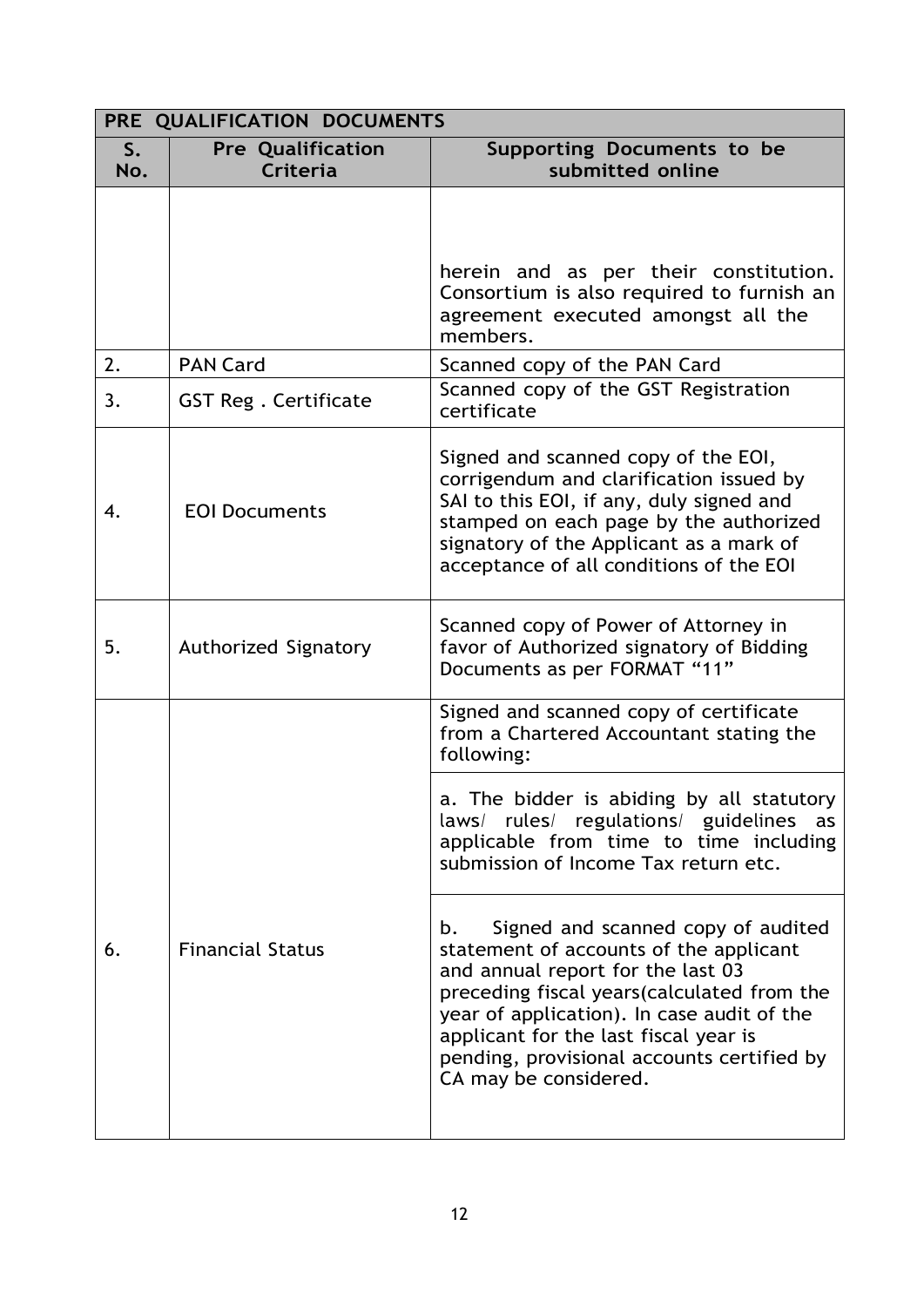|  | Scanned copy of Income Tax Return<br>  of past 3 years (calculated from the year )<br>of application) |
|--|-------------------------------------------------------------------------------------------------------|
|--|-------------------------------------------------------------------------------------------------------|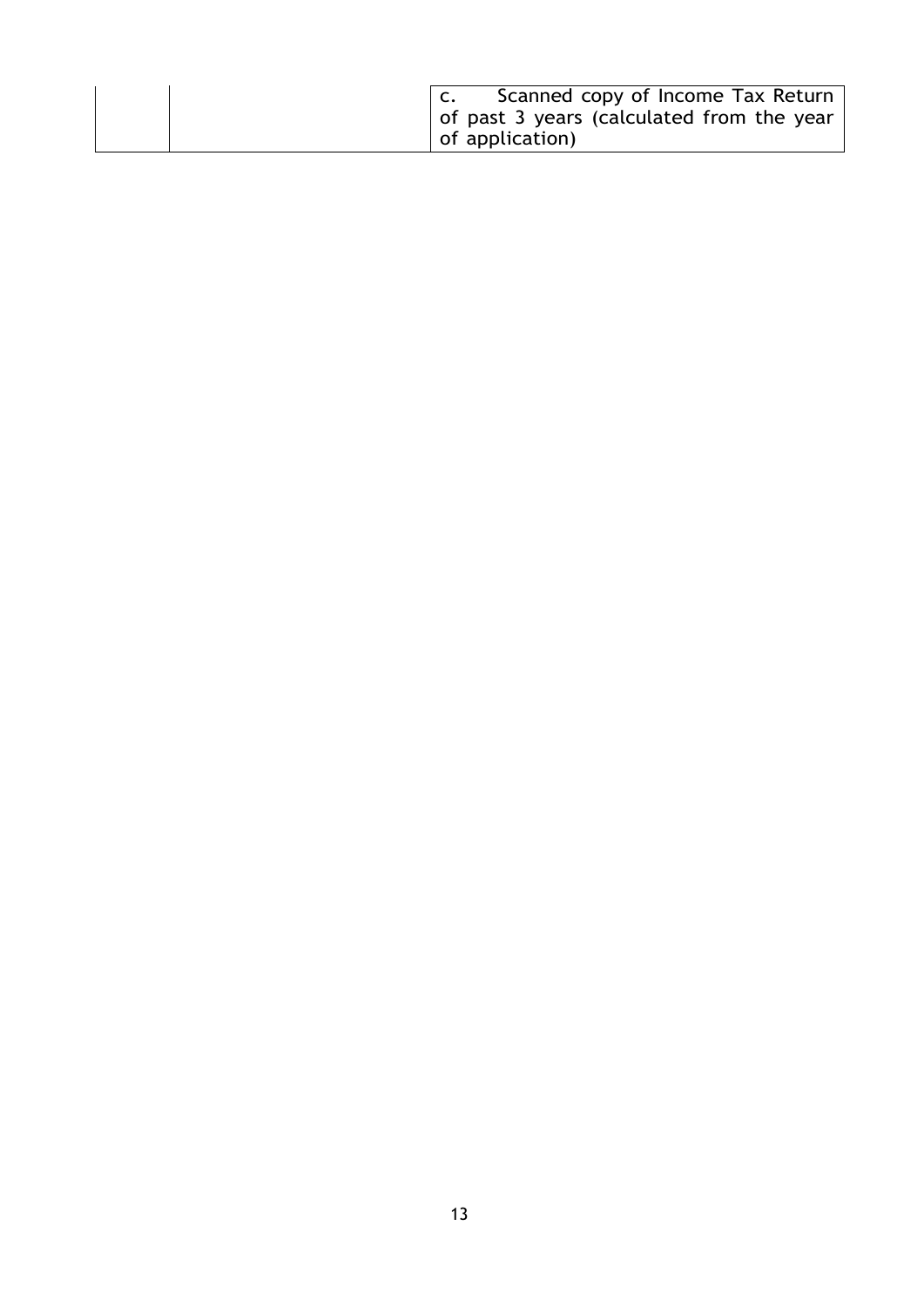| <b>PRE</b> | QUALIFICATION DOCUMENTS                                                                                                                                                                                                                 |                                                                                                                                                               |  |  |  |
|------------|-----------------------------------------------------------------------------------------------------------------------------------------------------------------------------------------------------------------------------------------|---------------------------------------------------------------------------------------------------------------------------------------------------------------|--|--|--|
| S.<br>No.  | <b>Pre Qualification</b><br>Criteria                                                                                                                                                                                                    | Supporting Documents to be<br>submitted online                                                                                                                |  |  |  |
| 7.         | Sports Academy<br><b>Accreditation Form</b>                                                                                                                                                                                             | Signed and Scanned copy of FORMAT "1"                                                                                                                         |  |  |  |
| 8.         | Details of the Academy                                                                                                                                                                                                                  | Signed and Scanned copy of FORMAT "2"                                                                                                                         |  |  |  |
| 9.         | Technical Ability:<br>The Academy, its Play<br>field and Field Of Play<br>("FOP") must match the<br>standard training norms.<br>Academy<br>should<br>The<br>have all necessary sports<br>specific<br>equipment<br>required for training | Signed and Scanned copy of FORMAT "3"                                                                                                                         |  |  |  |
| 10.        | Sport Science support on<br>payroll                                                                                                                                                                                                     | Signed and scanned copy as per<br>"FORMAT 4"                                                                                                                  |  |  |  |
| 11.        | <b>Residential Facilities</b><br>available at the Academy                                                                                                                                                                               | Signed and scanned copy as per<br>"FORMAT 5"                                                                                                                  |  |  |  |
| 12.        | <b>Education Facilities</b><br>available at the Academy                                                                                                                                                                                 | Signed and scanned copy as per<br>"FORMAT 6"                                                                                                                  |  |  |  |
| 13.        | Coaching/ Staff Ratio at<br>the academy                                                                                                                                                                                                 | Signed and scanned copy as per<br>"FORMAT 7"                                                                                                                  |  |  |  |
| 14.        | Performance/ Results at<br>the Academy                                                                                                                                                                                                  | Signed and scanned copy as per<br>"FORMAT 8"                                                                                                                  |  |  |  |
| 15.        | <b>Additional Information</b>                                                                                                                                                                                                           | Signed and scanned copy as per<br>"FORMAT 9"                                                                                                                  |  |  |  |
| 16.        | <b>Declaration</b>                                                                                                                                                                                                                      | Signed and scanned copy as per<br>"FORMAT 10"                                                                                                                 |  |  |  |
| 17.        | Fit and Proper Person<br>(For a consortium, this<br>term would apply to all<br>members<br>the<br>of<br>consortium).                                                                                                                     | Undertaking of Fit and Proper Person as<br>per the Proforma given "FORMAT 12" and<br>no involvement in criminal activity on a<br>stamp paper to be furnished. |  |  |  |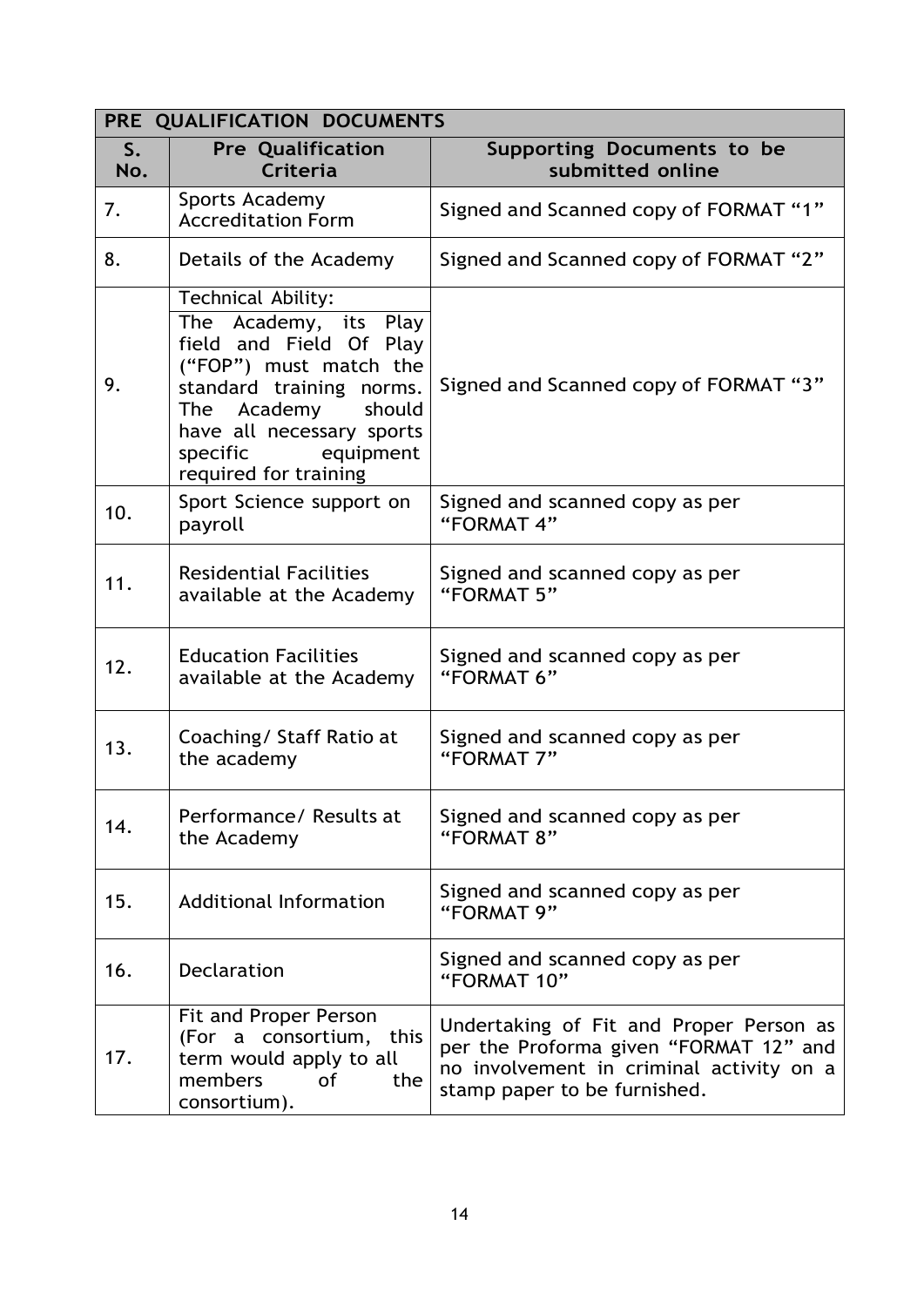## **7. Accreditation Methodology:**

- i. Subject to the exceptions mentioned in Clause 10 of the EOI, the Academies will be processed/assessed based on the accreditation methodology mentioned below:
	- Academies are required to submit their documents before the due date in the above mentioned e-mail id. The documents shall be scrutinized by a designated Pre-Qualification Committee. After scrutinizing the documents, a duly constituted physical verification "Central Team" will inspect the Academy and submit their report as per the Evaluation Matrix given in Section I of the EOI.
	- There are three sections of the Evaluation Matrix. Section I deals with technical part ,Section II relates to general and residential facilities of the academy and Section III refers to the bonus points. The physical assessment of the Academies will be conducted by adopting a uniform point system as detailed in the Evaluation Matrix. Academies securing a minimum of 50 (fifty) points in Section I and 25 (twenty- five) points in Section II will only be considered for the process of accreditation. Section III refers to bonus points scored by the Academy on account of exceptional facilities as mentioned in the Evaluation Matrix. In order to provide assistance to the designated Central Team, an Assessment Manual has also been attached with the EOI in order to get a clear understanding of the evaluation process.
	- Based on the points obtained by the Academies, gradation will be done under the 4 (four) categories, viz. A, B, C and D denoting Excellent, Good, Adequate and Inadequate. The key aspects for such gradation will be determined based on the demand of each sport, base facilities and points obtained. The required number of academies will thus be accredited and will become available for admission of talented athletes and for holding of camps at regular intervals.

#### **8. Venue & Deadline for submission of proposal**

Proposal, in its complete form in all respects as specified in the EOI, must be submitted online at the given email address specified herein. However, the accreditation of Academies is an ongoing process.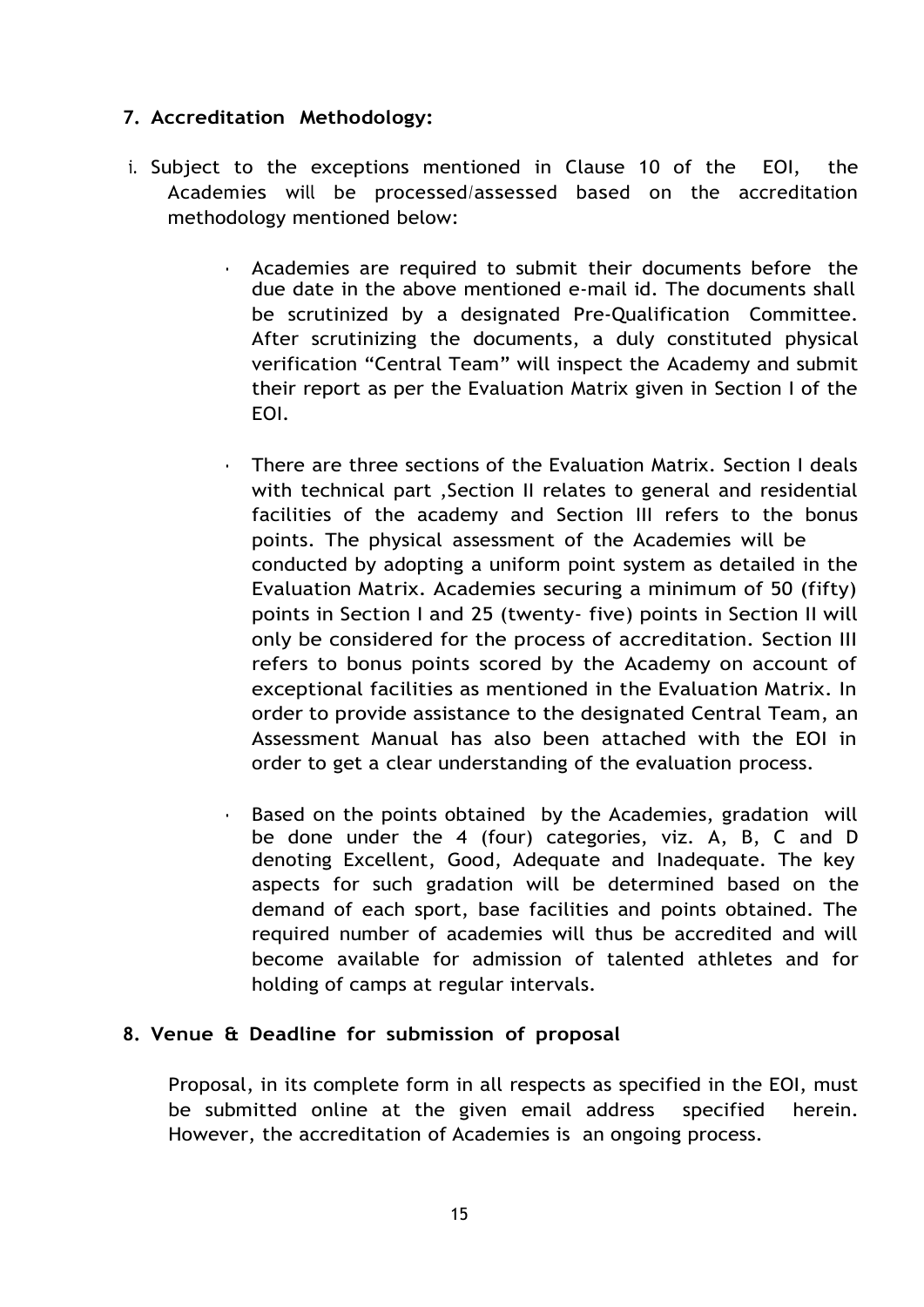# **9. Validity of Offer:**

The offer for EOI as per this document shall be valid for a period of six (6) months initially which may be extended further if required by SAI. The applicants are expected to examine all instructions, forms, terms and other details in the EOI document carefully. Failure to furnish complete information as mentioned in the EOI document or submission of a proposal not substantially responsive to the EOI documents in every respect will be at the Applicant's risk and may result in rejection of the proposal.

#### **10. Exceptions**:

- 1. Subject to the approval of HPC, conditions of the EOI may be relaxed for accreditation of Academies in the following cases:
	- i. Profiling of the talented athletes selected under the scheme would be done to gather information about existing training centers. If there are sufficient numbers of talented athletes/ proven talent from a particular Academy and absorption of the proven talent cannot happen in existing academies, SAI may award accreditation to the said Academy.
	- ii. If an Academy is run by any Eminent Sportsperson himself or in partnership, SAI may award accreditation to such an Academy. The combination of infrastructure belonging to respective State/SAI while academy being run by eminent sports persons and financial support provided in the form of CSR will be encouraged. For the purpose of this EOI, "Eminent Sportspersons" shall refer to the following:
		- Eminent Athletes who have represented India in different international sporting events;
		- Eminent Coaches who have received Dronacharya award;
		- Any other eminent athlete/ coach as decided by HPC.
	- iii. SAI may award accreditation to academies where" coaching or sports science" facilities is of exceptionally good quality and standard;
	- iv. SAI may award accreditation to academies where the quality of infrastructure is exceptionally good and is at par with international standards for the applied sporting discipline;
	- v. SAI academies will be awarded accreditation under Khelo India irrespective of this accreditation procedure. Further, SAI also plans to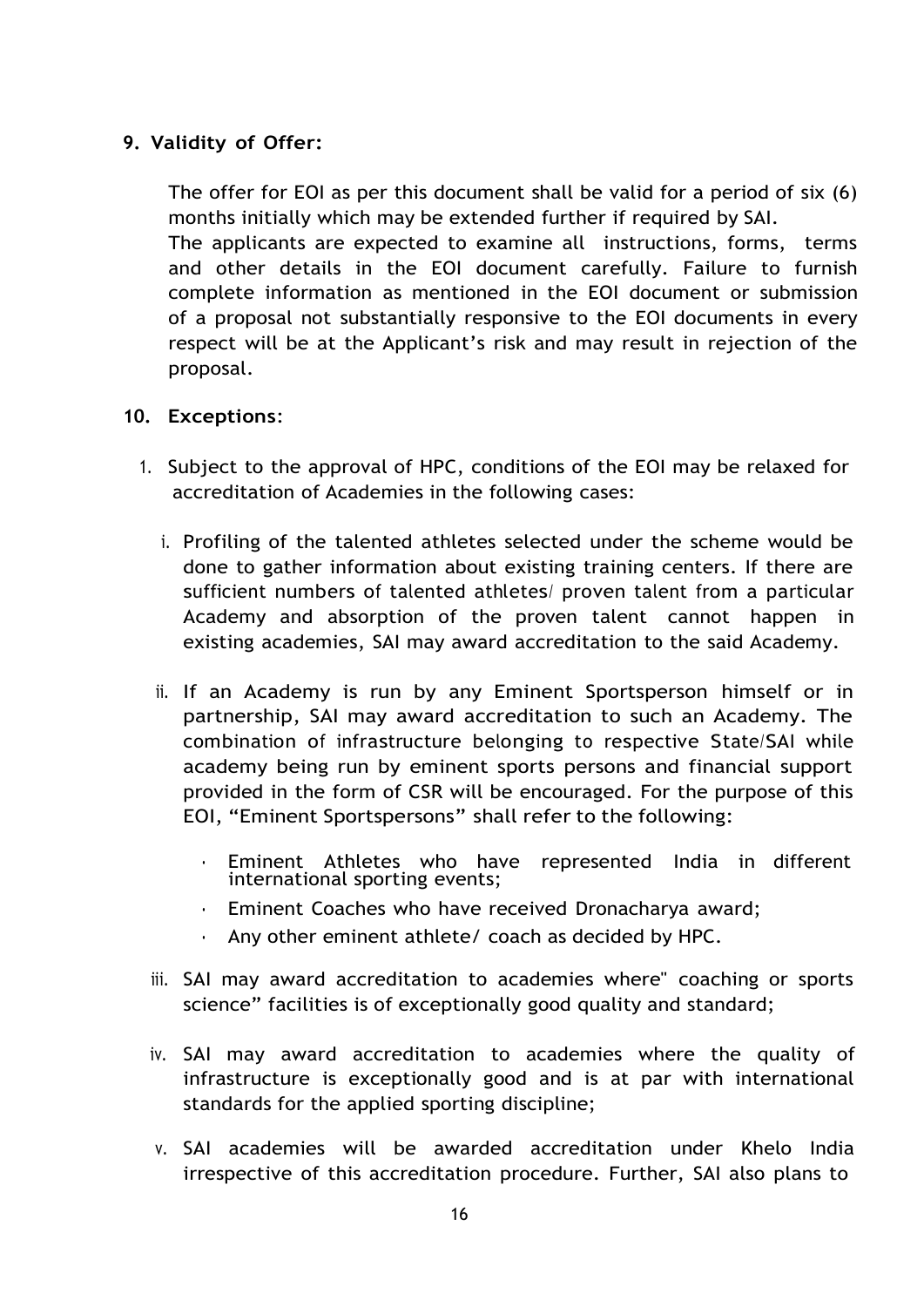establish new academies under the scheme in the existing SAI centers However, once accredited, all the norms will have to be followed for getting funds under Khelo India.

2. HPC, while granting exception, will record reasons in writing. It is to be noted that an Academy seeking any of the above-mentioned exception will be granted provisional accreditation for a period of 1 (one) year subject to the biannual review by the designated Committee/official. If upon review, the performance of the Academy is found satisfactory, then the Academy may be granted accreditation as per the terms and conditions of the MOU.

#### **11. Response:**

- i. All the documents are to be mandatorily uploaded online and sent via email at **[khelo.academies@gmail.com](mailto:khelo.academies@gmail.com)**.
- ii. Applicants must ensure that their application is submitted as per the formats attached with this document.
- iii. The Proposal must be indexed and page numbered with the subject as "EOI for Accreditation of Academies: (Name of the Academy) for (Sporting Discipline/s)"

#### **12. Conflict of Interest:**

- i. Where there is any indication that a conflict of interest exists or may arise, it shall be the responsibility of the Applicant to inform SAI, detailing the conflict in writing as an attachment to this application.
- ii. SAI will be the final arbiter in cases of potential conflicts of interest. Failure to notify SAI of any potential conflict of interest will invalidate any verbal or written agreement.
- iii. A Conflict of Interest is where a person, who is involved in the accreditation, has or may be perceived to have a personal interest in ensuring that a particular applicant is successful. Actual and potential conflicts of interest must be declared by a person involved in the process.

#### **13. Condition under which EOI is issued:**

The EOI is not an offer and is issued with no commitment. SAI reserves the right to withdraw EOI and or vary any part thereof at any stage. SAI further reserves the right to disqualify any applicant, should it be so necessary at any stage.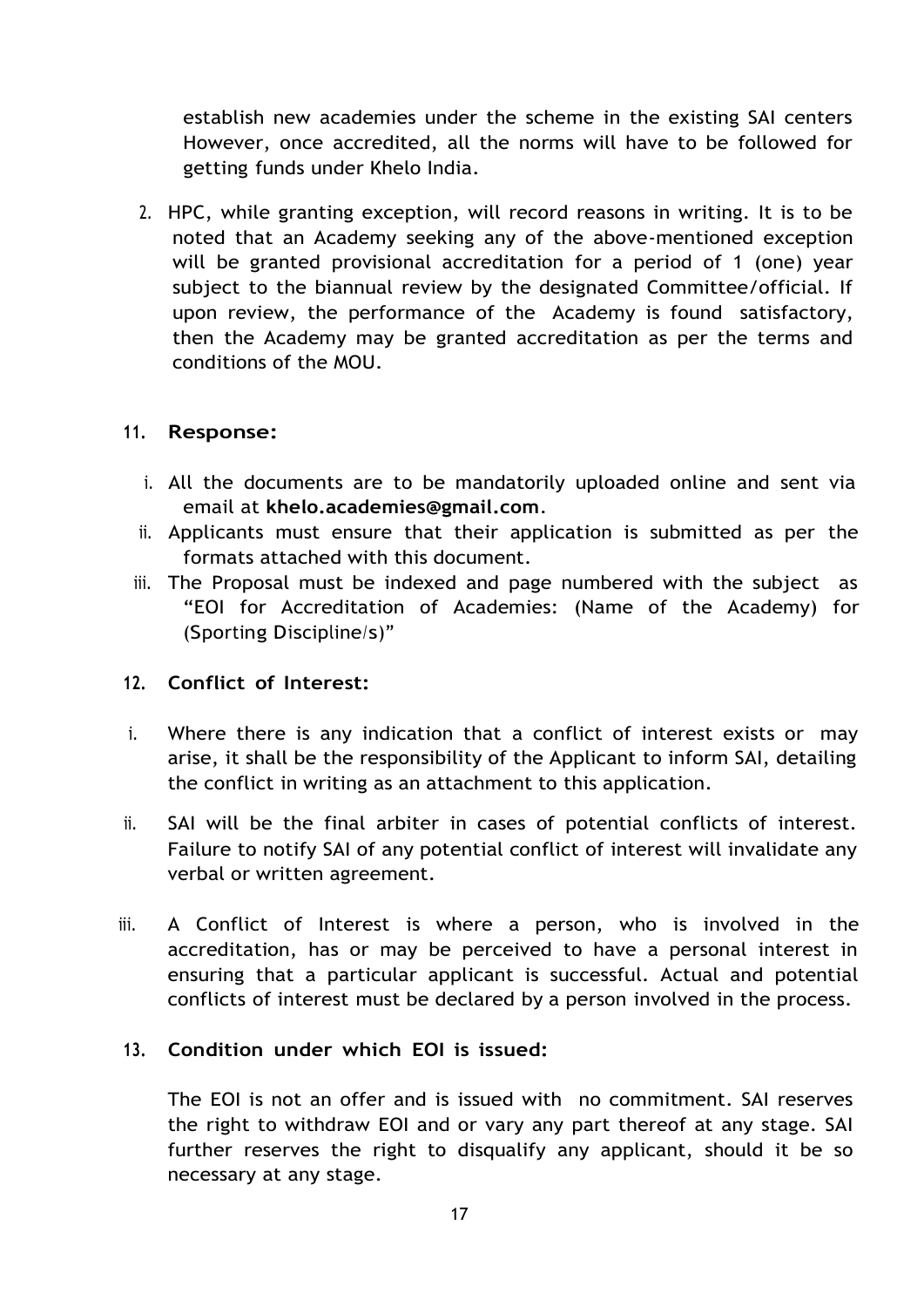#### **14. FORMATS FOR SUBMISSION:**

#### **FORMAT – 1**

# **Khelo India Sports Academy Accreditation Form**

Sports discipline applying for :………………………………………………..

(Please mention all the sports if applying for multi-sports accreditation)

Category: Residential/Non residential

Academies applying are requested to please note and keep in mind that supporting documents for each of the criterion must be submitted/emailed for verification. Failure to provide supporting documents for each criterion will result in cancellation of the application/failure in the said criteria and in turn failure to secure Accreditation."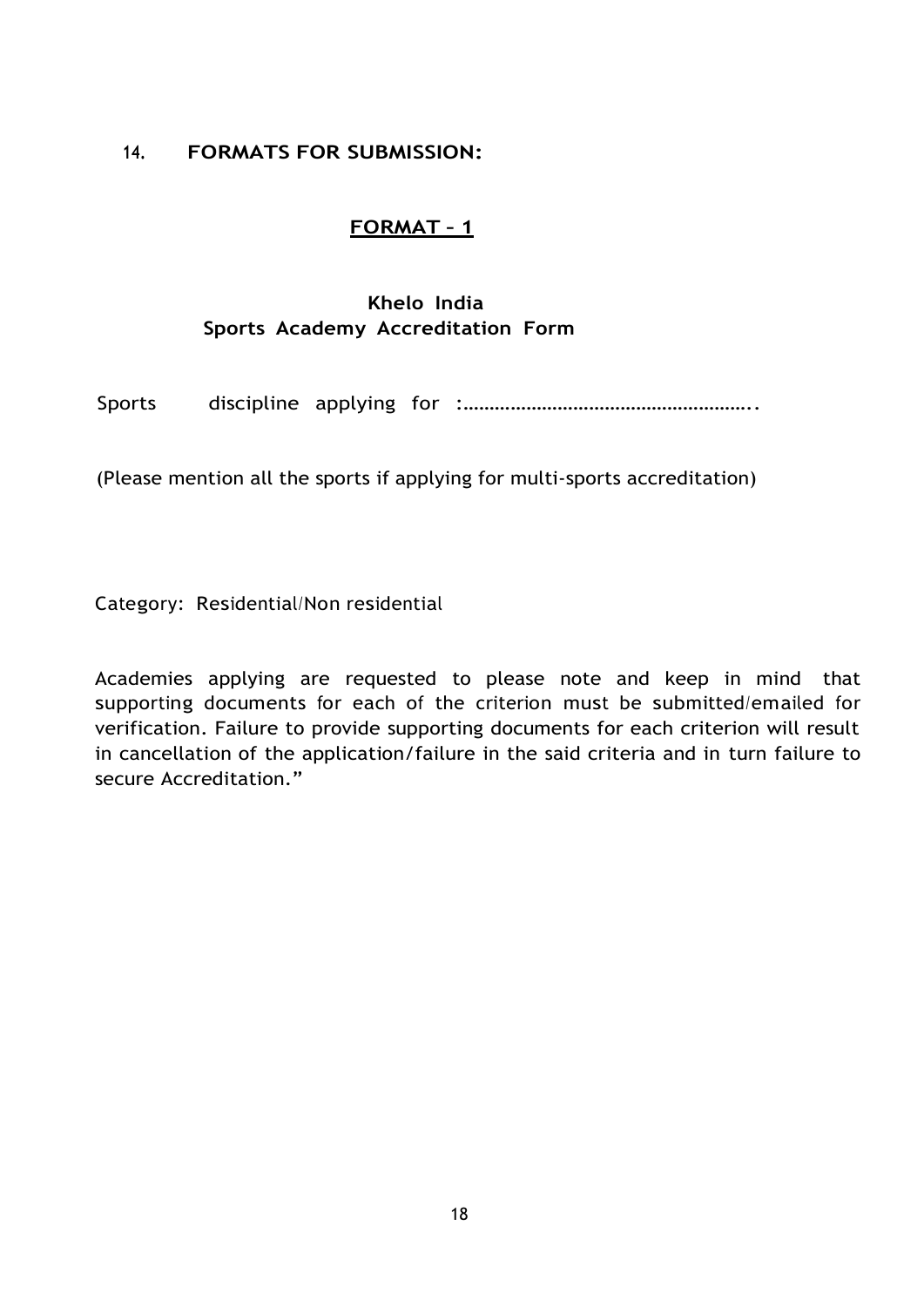



٦

# **FORMAT – 2**

| Name of the Academy          |              |           |  |
|------------------------------|--------------|-----------|--|
| Legal Entity                 |              |           |  |
| (Please submit               |              |           |  |
| registration certificate,    |              |           |  |
| copy of licenses as          |              |           |  |
| applicable)                  |              |           |  |
| Start and Year(s) of         |              |           |  |
| existence                    |              |           |  |
| Location of the              |              |           |  |
| Academy                      |              |           |  |
|                              |              |           |  |
| <b>State/NSF Affiliation</b> |              |           |  |
|                              | Landline No. |           |  |
|                              |              |           |  |
| <b>Contact details</b>       | Mobile No.   |           |  |
|                              |              |           |  |
|                              | Email id     |           |  |
|                              |              |           |  |
|                              | Male         |           |  |
| <b>Administrative Staff</b>  |              |           |  |
|                              | Female       |           |  |
|                              |              |           |  |
|                              | Male         |           |  |
| No. of Coaching staff        |              |           |  |
|                              | Female       |           |  |
|                              |              |           |  |
|                              |              | $14 - 17$ |  |
|                              | Male         | $18 +$    |  |
| Trainees at the              |              | Total     |  |
| Academy                      |              |           |  |
| Game/sports wise             |              | $14 - 17$ |  |
|                              |              |           |  |
|                              | Female       | $18 +$    |  |
|                              |              |           |  |
|                              |              | Total     |  |

2

 $\mathbf{r}$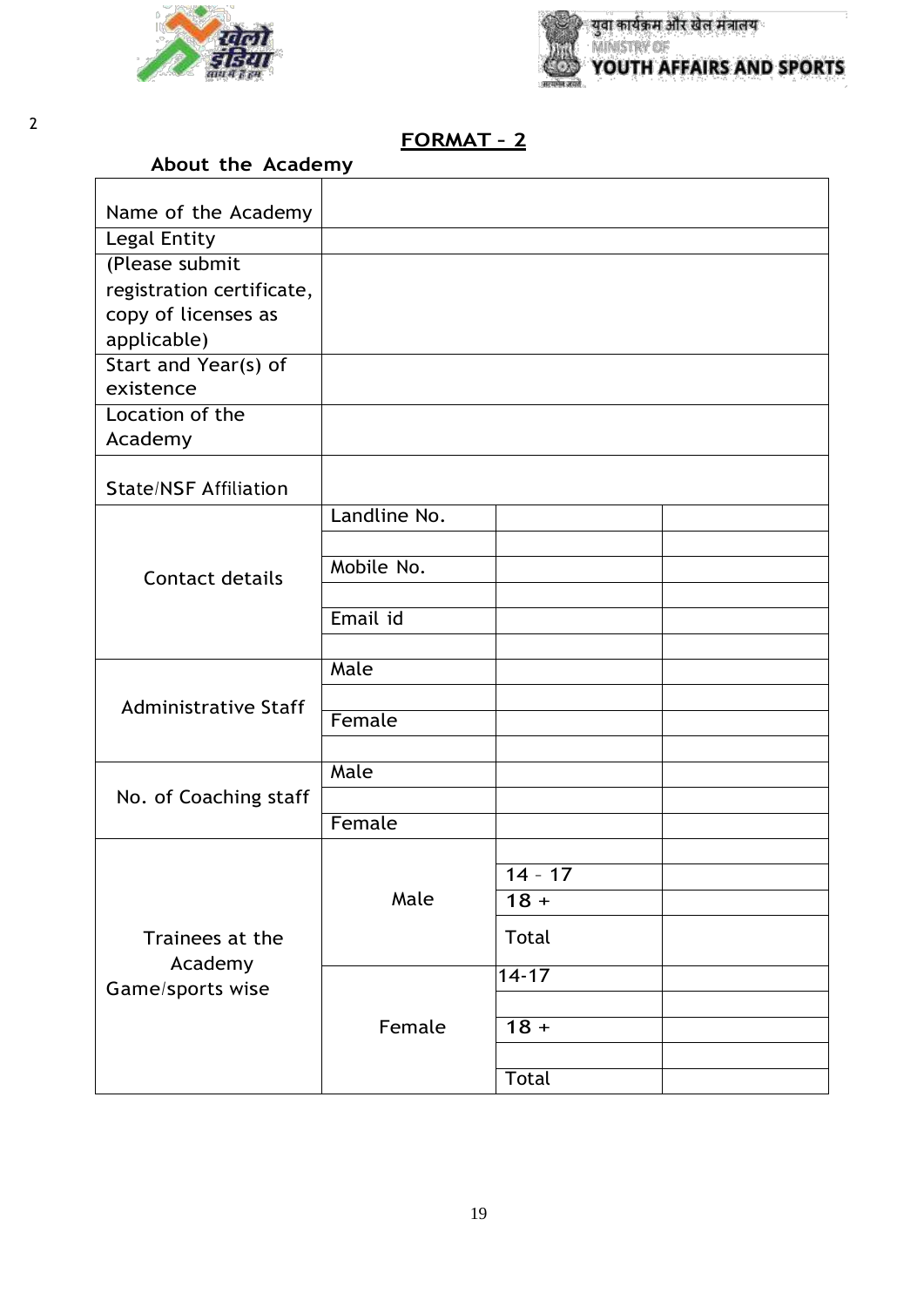



# **A. Facilities available at the Academy**

|                  | 879         |                                        | PLEASE TICK |           |                |
|------------------|-------------|----------------------------------------|-------------|-----------|----------------|
|                  | (wherever   |                                        |             |           |                |
|                  |             |                                        | applicable  |           |                |
|                  | <b>AREA</b> |                                        |             |           | <b>REMARKS</b> |
|                  |             |                                        |             |           |                |
|                  |             |                                        | <b>YES</b>  | <b>NO</b> |                |
|                  |             |                                        |             |           |                |
|                  |             | FOP / Stadium                          |             |           |                |
|                  |             |                                        |             |           |                |
| i)               |             | Indoor (if yes size approx)            |             |           |                |
|                  |             |                                        |             |           |                |
|                  | a)          | Wooden/ Synthetic                      |             |           |                |
|                  |             |                                        |             |           |                |
|                  | b)          | Roof Clearance                         |             |           |                |
|                  |             |                                        |             |           |                |
|                  |             | c) Lights (Lux level)                  |             |           |                |
|                  |             | Performance evaluation<br>mechanism    |             |           |                |
|                  |             | d) Seating arrangement                 |             |           |                |
|                  |             |                                        |             |           |                |
| ii)              |             | Outdoor (if yes size)                  |             |           |                |
|                  |             |                                        |             |           |                |
|                  | a)          | Artificial/ Synthetic grass            |             |           |                |
|                  |             |                                        |             |           |                |
|                  | b)          | Lights (lux level)                     |             |           |                |
|                  |             |                                        |             |           |                |
|                  |             | c) Field maintenance equipment's       |             |           |                |
|                  |             | (eg: roller, grass cutting<br>machine) |             |           |                |
|                  |             |                                        |             |           |                |
| $\overline{iii}$ |             | Track (if yes size)                    |             |           |                |
|                  |             |                                        |             |           |                |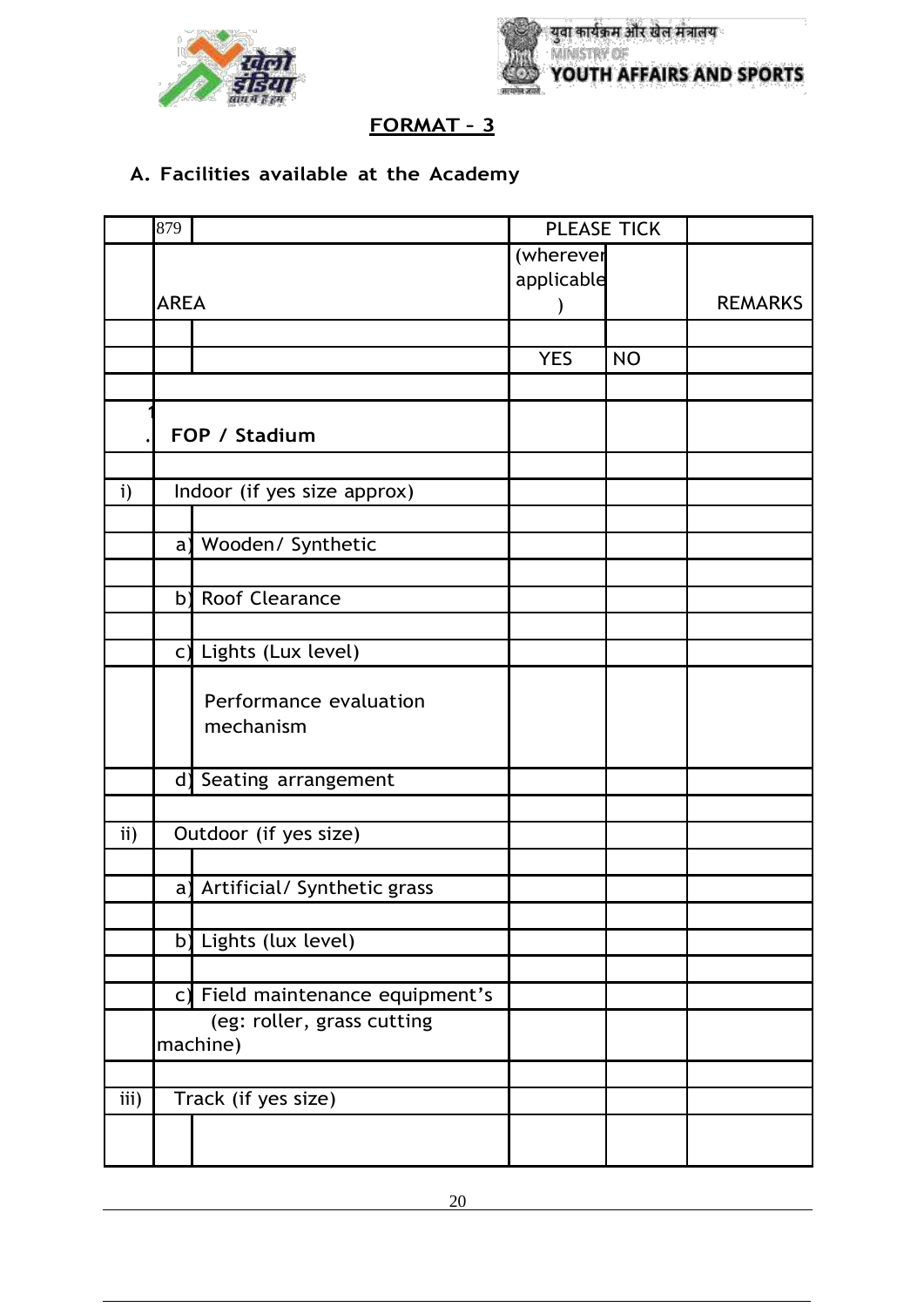



|                    | a) Surface -Synthetic / Soil              |  |  |
|--------------------|-------------------------------------------|--|--|
|                    |                                           |  |  |
|                    | b) Lights (lux level)                     |  |  |
|                    |                                           |  |  |
|                    | 2. Gymnasium ( if yes size)               |  |  |
|                    |                                           |  |  |
| $\mathbf{i}$       | Type and number of Equipment              |  |  |
|                    | (Breakup can be given as annexure)        |  |  |
|                    |                                           |  |  |
|                    | 3. Recovery facilities                    |  |  |
|                    |                                           |  |  |
|                    | 4. Swimming pool (if yes size)            |  |  |
|                    |                                           |  |  |
| i)                 | Temperature controller (if required)      |  |  |
|                    |                                           |  |  |
| $\left  i \right $ | Change rooms                              |  |  |
|                    | 5. Other facilities                       |  |  |
|                    |                                           |  |  |
|                    |                                           |  |  |
| $\mathbf{i}$ .     | Rooms for office work                     |  |  |
|                    | ii. Performance evaluation mechanism      |  |  |
|                    | iii. Other facilities / services          |  |  |
|                    | (Please specify)                          |  |  |
|                    | iv. Ownership property (In case of lease, |  |  |
|                    | rental indicateyears of lease/rental      |  |  |
|                    | agreement (Property document will be      |  |  |
|                    | verified during inspection)               |  |  |
|                    |                                           |  |  |
|                    |                                           |  |  |

**A.i. Existing Fees structure of the academy for lodging, Boarding, training etc**

**A.ii. Existing expenditure norms for each player (applicable especially to Govt academies)**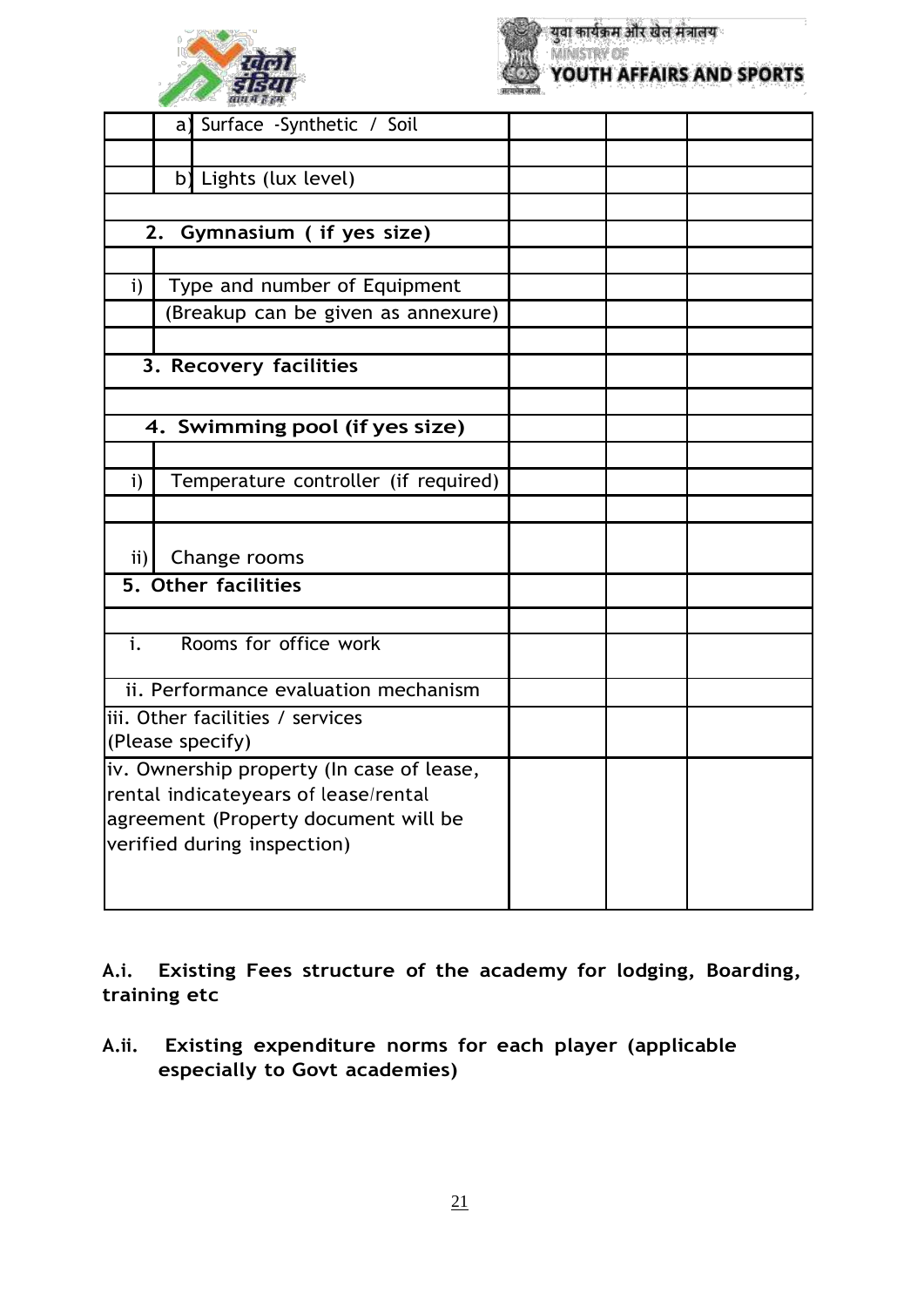



**A.iii. Please enclose diet chart etc.**

# **Equipment / Technology / Curriculum available for training in the Academy**

#### **PLEASE TICK**

#### **EQUIPMENT REMARKS**

**YES NO**

Sports Science Equipment's

Audio/video and digital analysis

Sport specific Technology/equipment

Structured training methods

Performance evaluation mechanism

\*Please add rows if more equipment is available (For personnel pl write all the names & indicate full time, part time etc)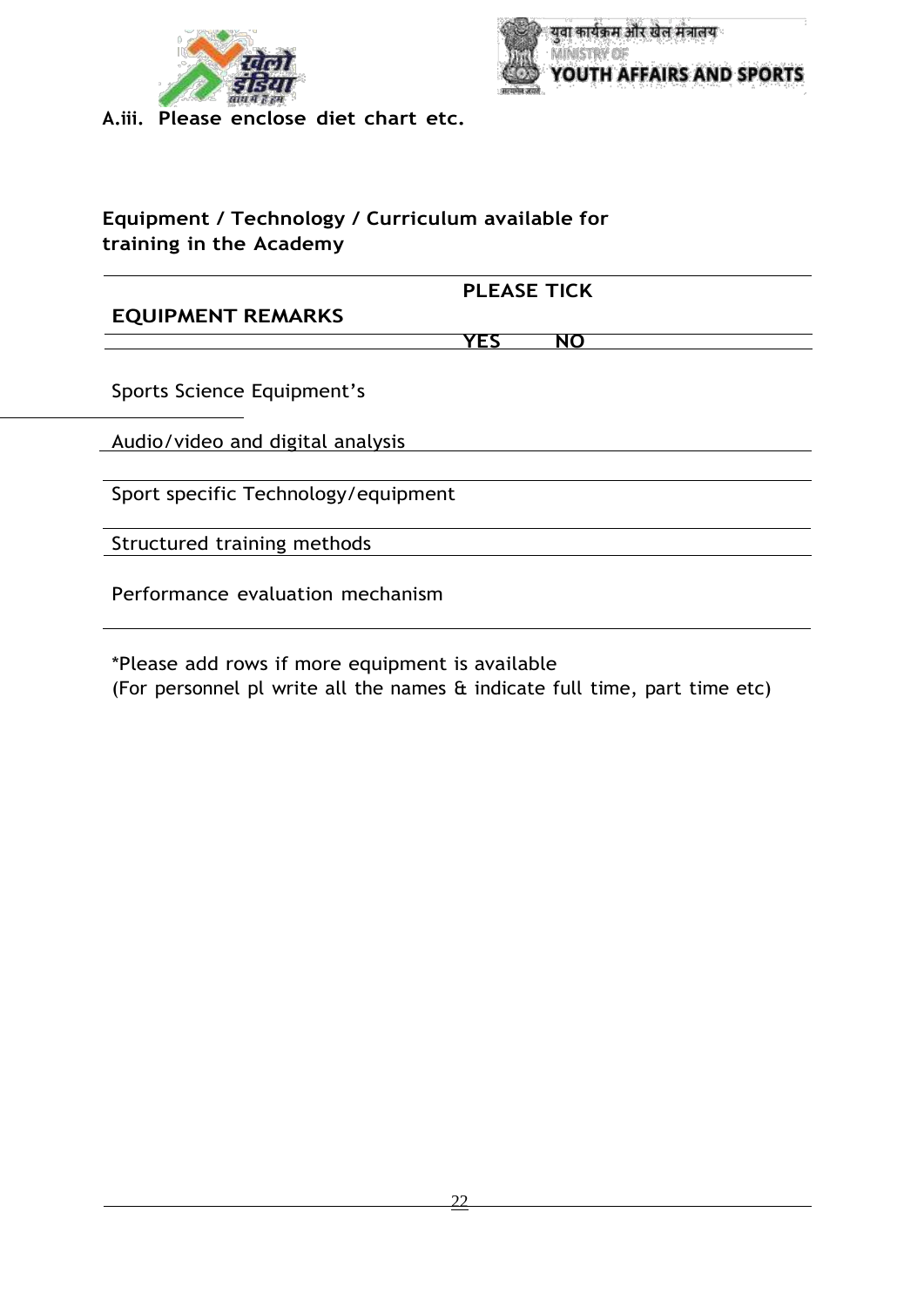



# **FORMAT - 4**

# **Sport Sciences Support**

| <b>PLEASE TICK</b><br><b>AVAILABILITY OF</b>               |            |           | <b>REMARKS</b> |  |
|------------------------------------------------------------|------------|-----------|----------------|--|
|                                                            | <b>YES</b> | <b>NO</b> |                |  |
| Physiologist (enclose profile)                             |            |           |                |  |
| Masseur(enclose profile)                                   |            |           |                |  |
| Dietician<br>and nutrition experts<br>(enclose<br>profile) |            |           |                |  |
| Doctor/ sports injury management team<br>(enclose profile) |            |           |                |  |
| First aid room                                             |            |           |                |  |
| Physiotherapist(enclose profile(s))                        |            |           |                |  |
| Yoga instructor (enclose profile)                          |            |           |                |  |
| Strength and conditioning trainer (enclose<br>profile)     |            |           |                |  |
| Tie up with any hospital                                   |            |           |                |  |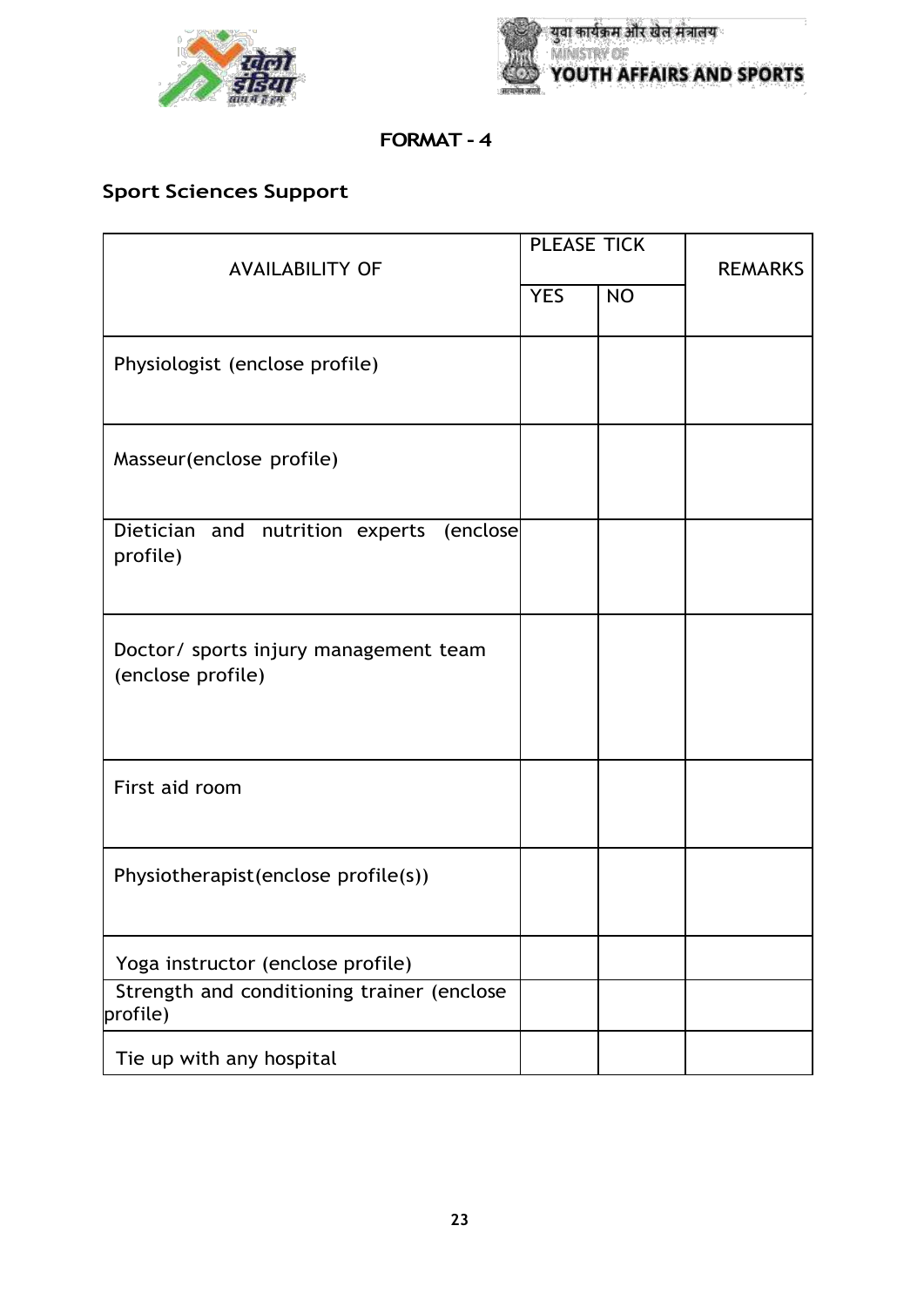



# **Residential facilities (Please indicate separate bifurcation for both the Gender)**

| RESIDENTIAL FACILITIES                                | <b>REMARKS</b> |
|-------------------------------------------------------|----------------|
| Total number of athletes who can be provided          |                |
| residential facilities. (Please indicate Boys & Girls |                |
| Accommodation separately in Year I) Distance          |                |
| between FOP & residential facilities                  |                |
| Occupancy (Double, triple)                            |                |
| AC/Non AC rooms (Mention for Boys and Girls           |                |
| separately)                                           |                |
| Bathrooms and toilets ratio                           |                |
| Laundry                                               |                |
| Dining room                                           |                |
| Kitchen                                               |                |
| Leisure/recreation room                               |                |
|                                                       |                |
|                                                       |                |
|                                                       |                |
|                                                       |                |
|                                                       |                |
|                                                       |                |
|                                                       |                |
|                                                       |                |
|                                                       |                |
|                                                       |                |
|                                                       |                |
|                                                       |                |
|                                                       |                |
|                                                       |                |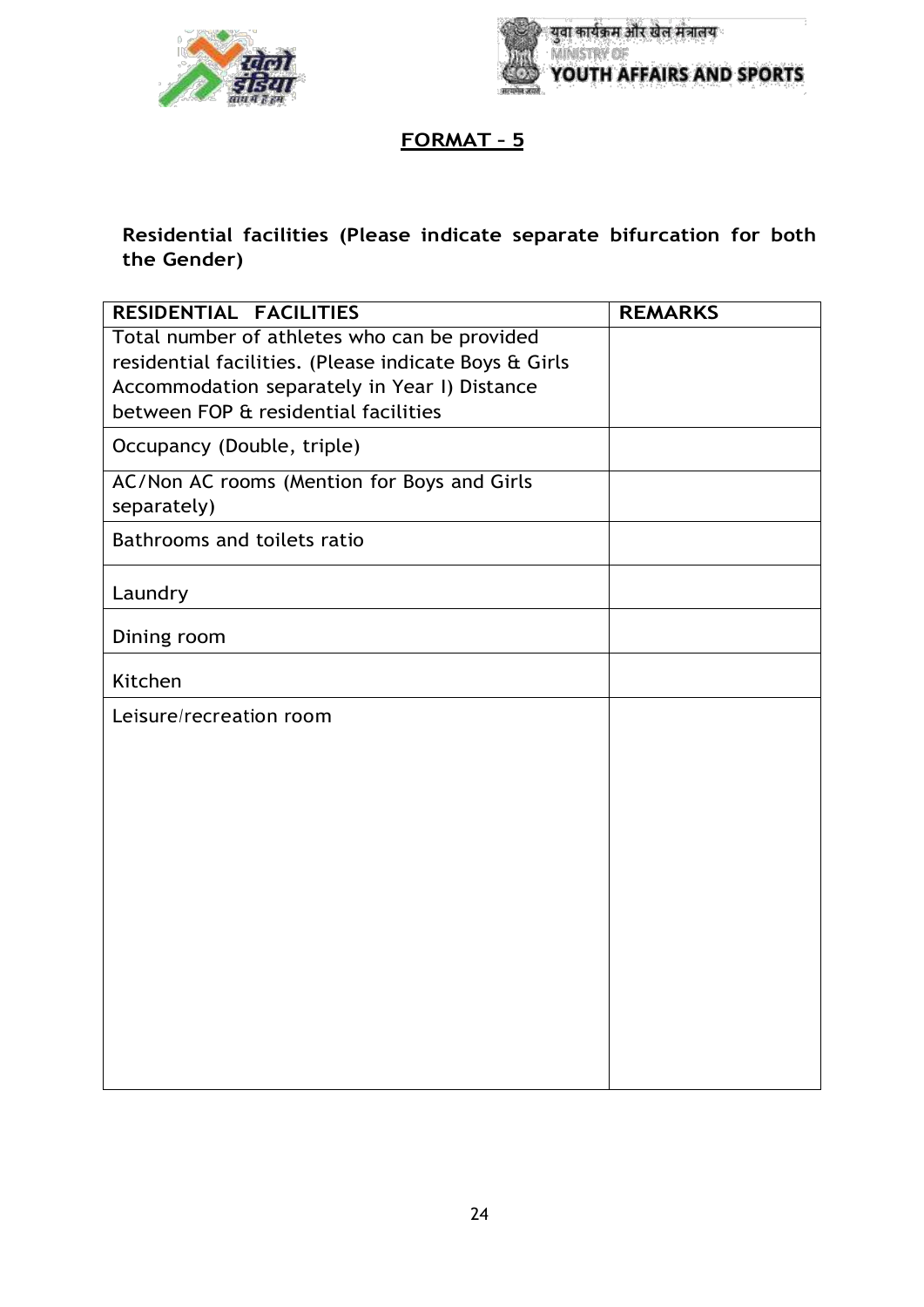



## **Educational facilities**

|                                               | PLEASE TICK |           | Remark (especially<br>Result of last three<br>Years in Class XII & final<br>Year for college) |
|-----------------------------------------------|-------------|-----------|-----------------------------------------------------------------------------------------------|
|                                               | <b>YES</b>  | <b>NO</b> |                                                                                               |
| School/College<br>availability<br>within 2kms |             |           |                                                                                               |
| Vernacular School                             |             |           |                                                                                               |
| <b>CBSE School</b>                            |             |           |                                                                                               |
| College-multi stream                          |             |           |                                                                                               |

\* **Education tie up** (The Key factor would be quality of institute (result of the school in 12<sup>th</sup>std for last three years and whether there is a special tie up for admission of talented players to education institute, fees waiver and also special attention towards athletes eg. weekend training, travelling education faculty, etc)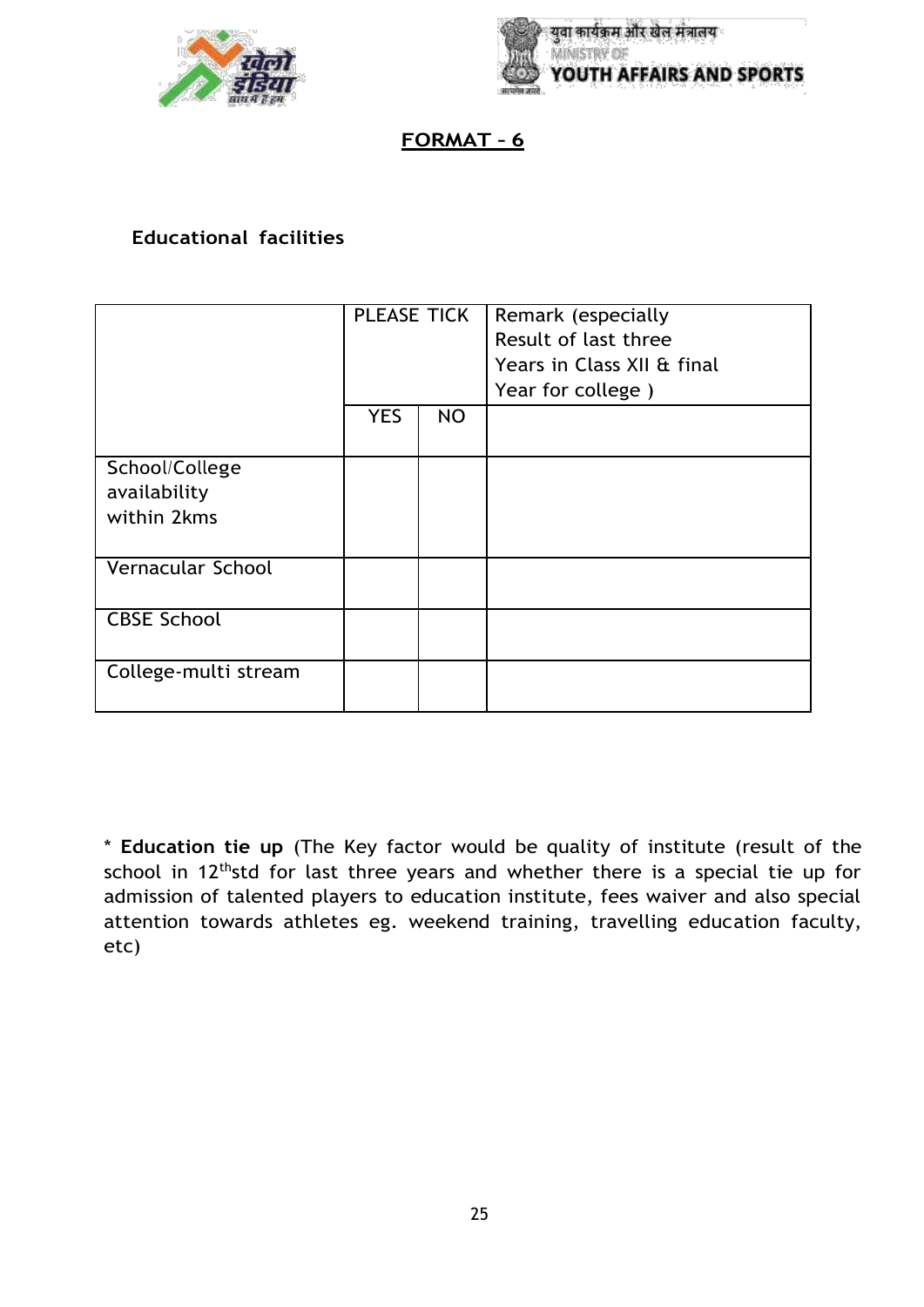



# **Coaching and Staff**

|                                              | <b>PLEASE TICK</b> |           |                |
|----------------------------------------------|--------------------|-----------|----------------|
| <b>MANAGEMENT &amp;</b><br><b>TECHNOLOGY</b> | <b>YES</b>         | <b>NO</b> | <b>REMARKS</b> |
| Head Coach, Technical                        |                    |           |                |
| Director, High                               |                    |           |                |
| <b>Performance Director</b>                  |                    |           |                |
| (Profiles & their period                     |                    |           |                |
| of contract, full                            |                    |           |                |
| time/part timeetc may                        |                    |           |                |
| be enclosed)                                 |                    |           |                |
| Assistant coaches &                          |                    |           |                |
| ratio w.r.t number of                        |                    |           |                |
| players.                                     |                    |           |                |
| Please indicate number                       |                    |           |                |
| of women/men coaches                         |                    |           |                |
| separately.                                  |                    |           |                |
| (Profiles may be                             |                    |           |                |
| enclosed)                                    |                    |           |                |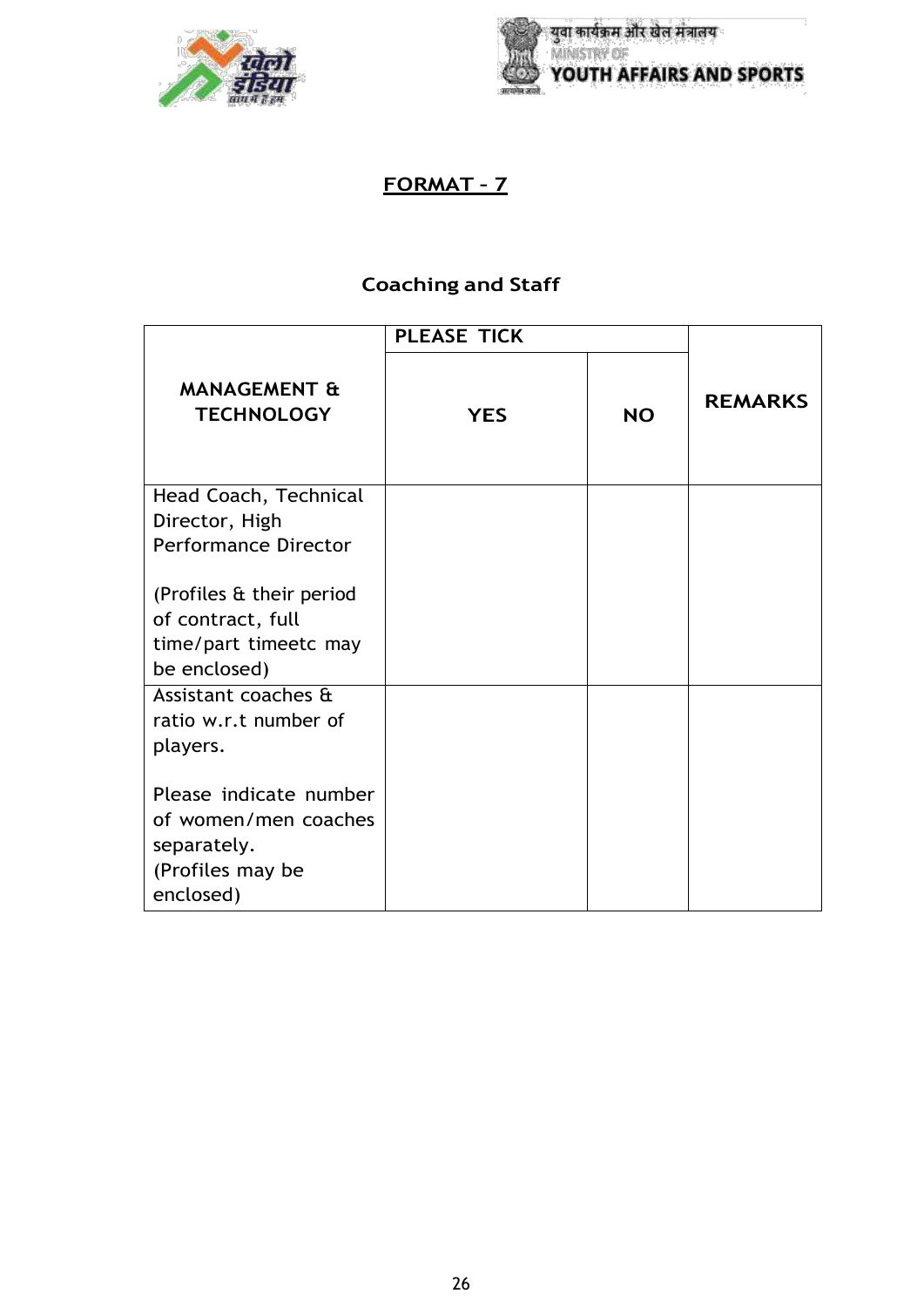



# **Performance and Results of Academy**

| PERFORMANCE (1.4.2016 onwards)                                   | <b>REMARKS</b>                                                                                        |
|------------------------------------------------------------------|-------------------------------------------------------------------------------------------------------|
| No. of international sportsperson<br>nurtured and produced       | Please indicate name of athletes<br>& Competitions along with their<br>ranking, where ever applicable |
| No. of national sportsperson<br>nurtured and produced            | -do-                                                                                                  |
| No. of university games<br>sportsperson nurtured and<br>Produced | -do-                                                                                                  |

| Name of<br><b>Athletes</b>                 |                                                                        |                          |
|--------------------------------------------|------------------------------------------------------------------------|--------------------------|
| А.<br>Achievementat<br><b>Junior Level</b> |                                                                        |                          |
| Name of<br>Competition                     | Recognition by<br>International / National<br>Federations (Yes/<br>No) | Achieveme<br>nt/Ranking  |
| Β.<br>Achievementat<br><b>Senior Level</b> |                                                                        |                          |
| Name of<br>Competition                     | Recognition by<br>International / National<br>Federations (Yes/<br>No) | Achieveme<br>nt/ Ranking |
|                                            |                                                                        |                          |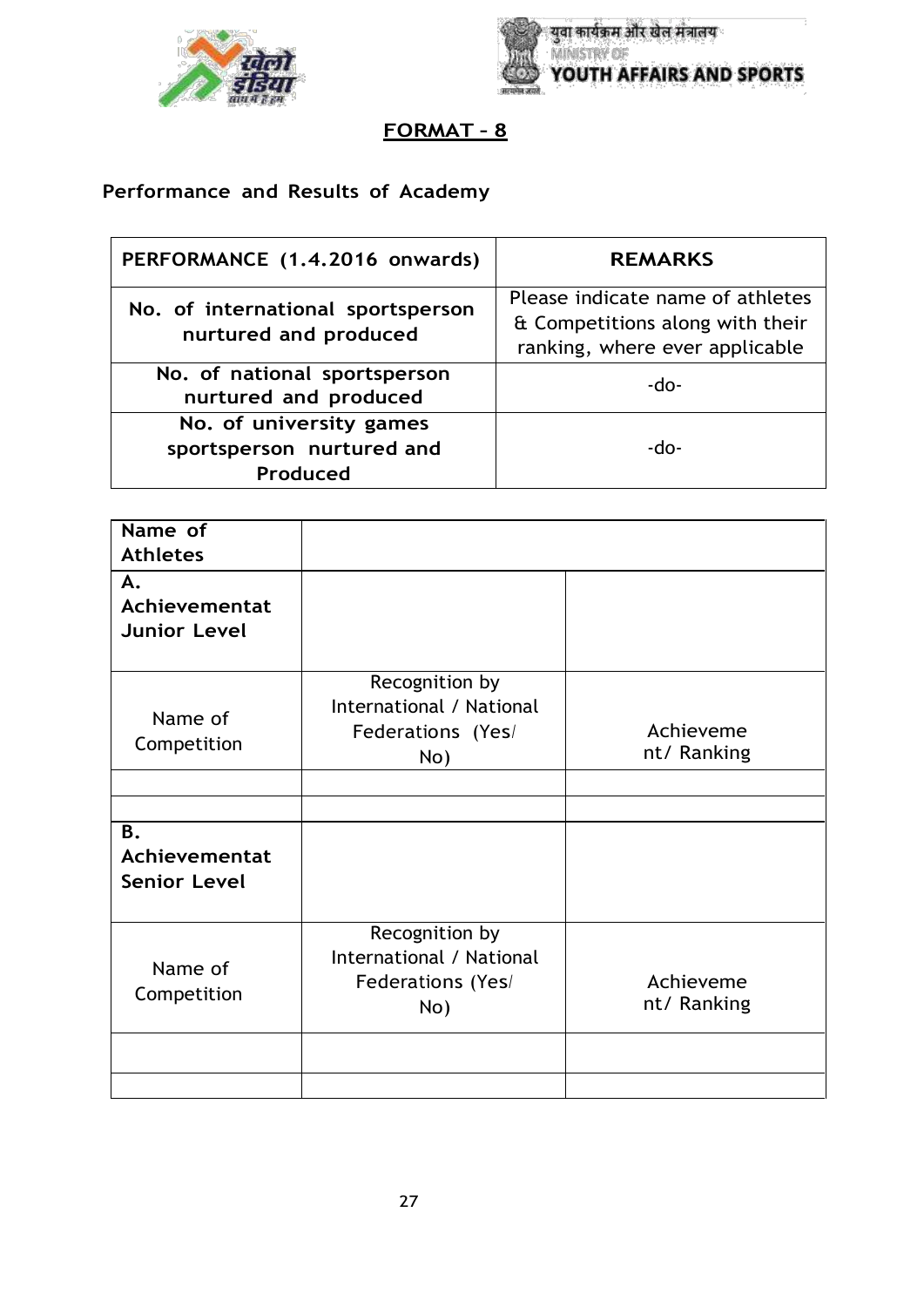



# **OTHER INFORMATION**

|                                                   | <b>Please Tick</b><br>Yes<br><b>No</b> |  | <b>Remarks</b> |
|---------------------------------------------------|----------------------------------------|--|----------------|
|                                                   |                                        |  |                |
| <b>Administration Set Up</b>                      |                                        |  |                |
| (Mention Posts and numbers)                       |                                        |  |                |
| Availability of Insurance for<br>sportspersons    |                                        |  |                |
| Is any CSR funding being<br>availed               |                                        |  |                |
| One time & recurring<br>Govt/PSUs funding details |                                        |  |                |
| Talent Identification staff<br>Availability       |                                        |  |                |
|                                                   |                                        |  |                |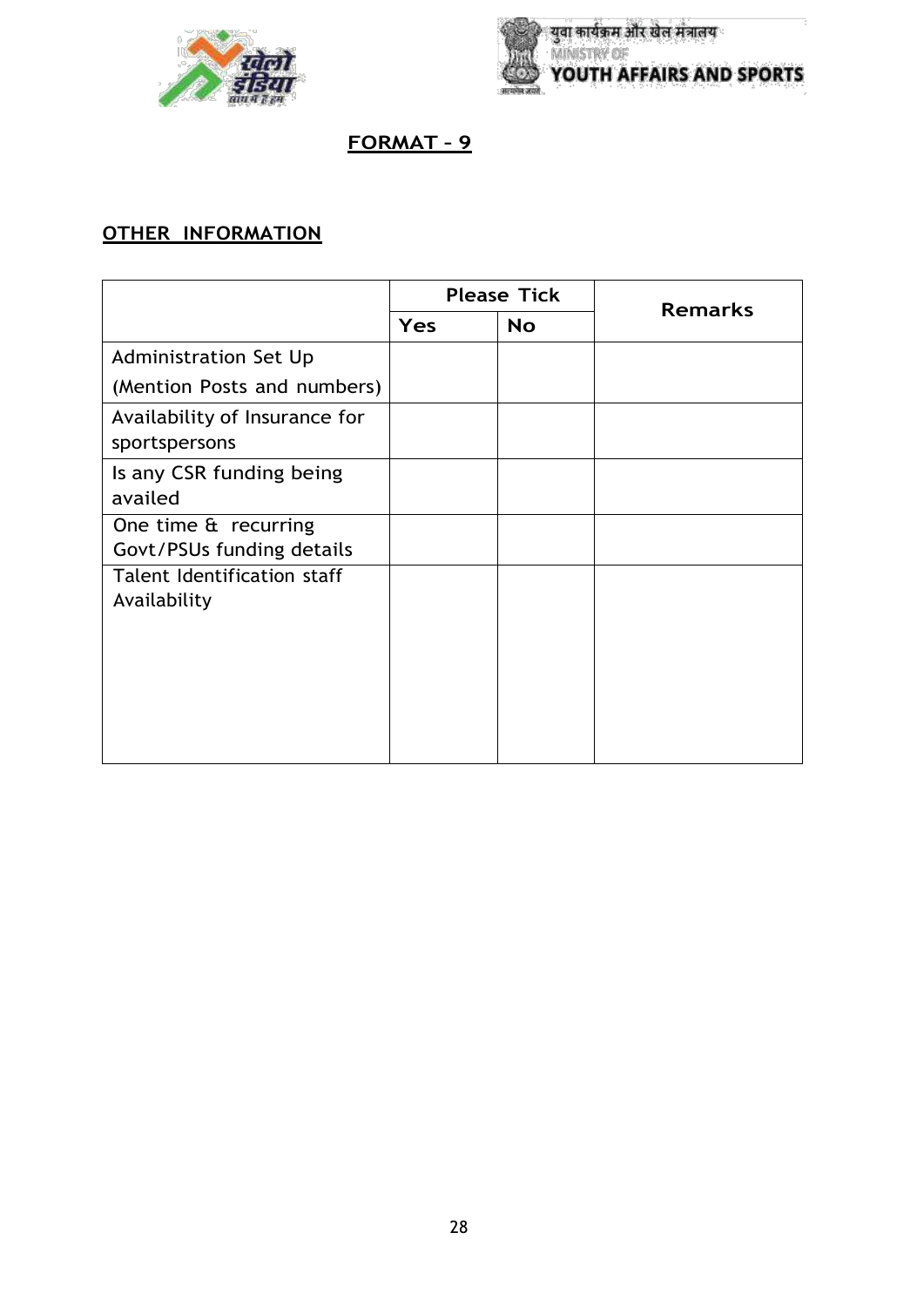



#### **FORMAT 10**

## **Declaration form**

| Acknowledgment no. from<br>bank |                                                        |  |  |  |
|---------------------------------|--------------------------------------------------------|--|--|--|
| <b>Bank Name</b>                | Union Bank of India                                    |  |  |  |
| <b>Account Name</b>             | Secretary SAI, (Khelo India)                           |  |  |  |
| <b>Address</b>                  | J.L.N. Stadium Complex,<br>Lodi Road, New Delhi 110003 |  |  |  |
| $A/c$ No.                       | 108510100037232                                        |  |  |  |
| <b>IFSC</b> code                | <b>UBIN0810851</b>                                     |  |  |  |

**Declaration: I hereby declare that I am competent to make an application & hereby submit the same for accreditation of the academy under Khelo India.**

I hereby declare that the above information provided along with the submissions are true. In the event of any fudging, falsification or misrepresentation of the same, I claim sole responsibility. SAI can thereby take any measure or action under its jurisdiction against the entity in such an event including rejection/cancellation at any point of time without any liability whatsoever. I also accept that the results of the Accreditation are final. Any clarification to be sought in regard to the accreditation rules and results are to be through SAI only.

| Head of Administration: |  |
|-------------------------|--|
| Signature:              |  |
| Date:                   |  |

Seal/Stamp

#### **Mandatory Conditions for the applicants**

The applicants have to specify the Field of Play of their respective discipline and they have to be to the standard norms for training.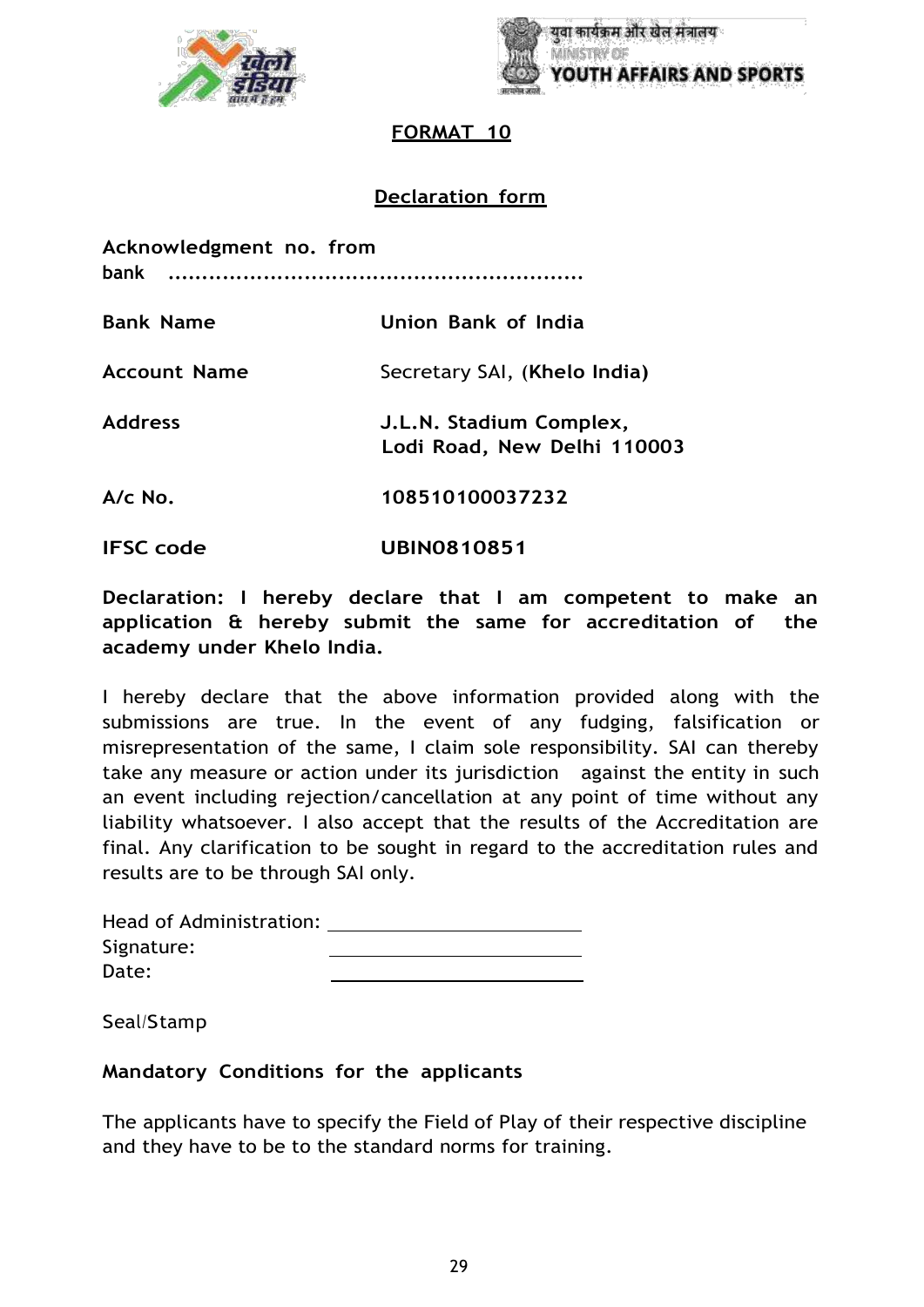



## **Applicants may please note**

**'**

- All Proposals must be sent via e-mail at [khelo.academies@gmail.com](mailto:khelo.academies@gmail.com)
- Applications without requisite fees would not be entertained.
- The decision of SAI would be final.
- Formal agreement for empanelment will be executed post selection.
- Queries may be submitted to email id [khelo.academies@gmail.com](mailto:khelo.academies@gmail.com)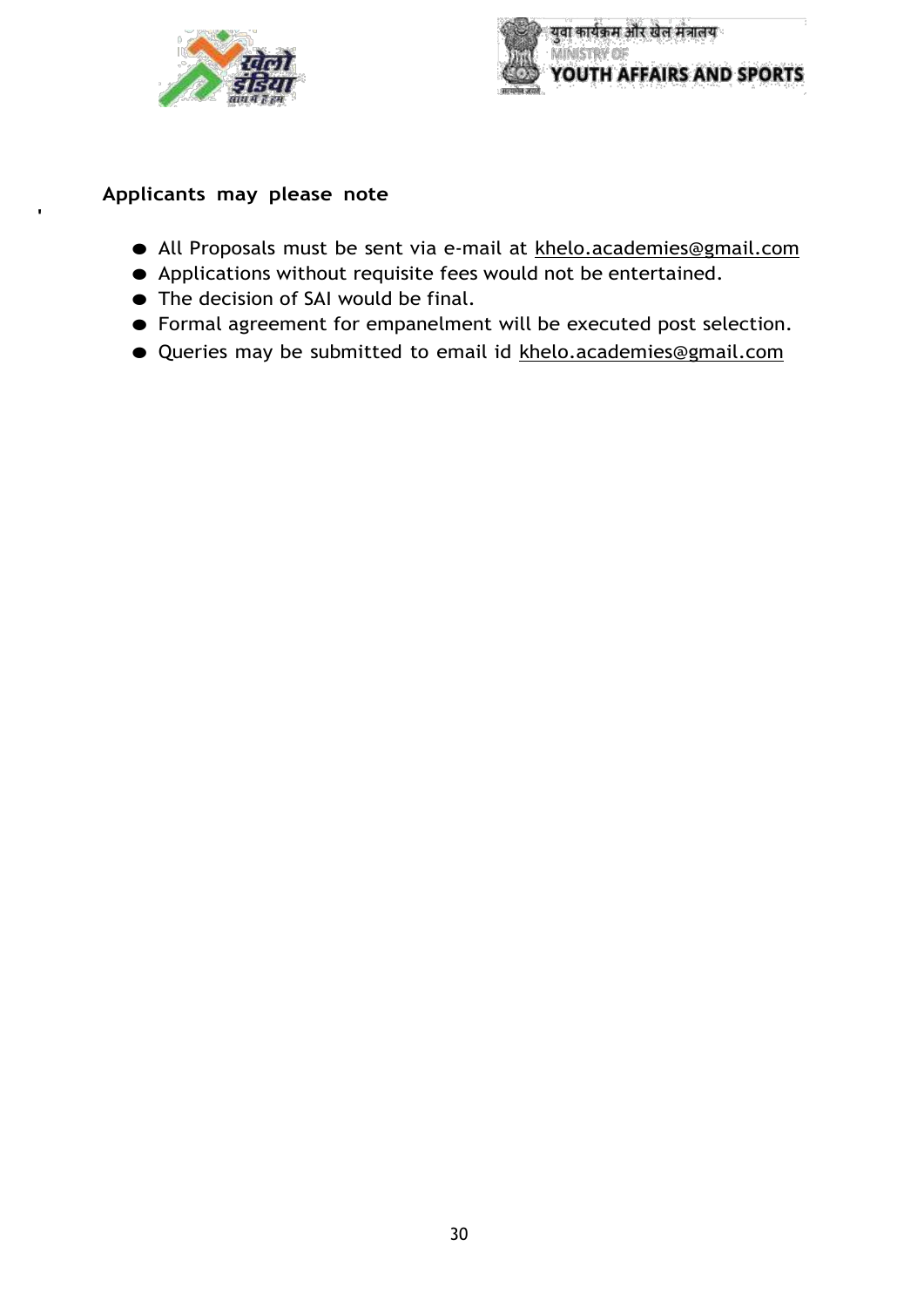



#### **FORMAT 11**

#### **Power of Attorney (Sample)**

Know all men by these presents, we, ................................. (name of entity and address of the registered and administrative office) do hereby constitute, nominate, appoint and authorize Mr. /Ms........................................son/daughter/wife and presently residing at .................................., who is presently employed/appointed with us and holding the position of ....................as our true and lawful attorney (hereinafter referred to as the "Authorized Representative") to do in our name and on our behalf, all such acts, deeds and things as are necessary or required in connection with or incidental to submission of our Proposal for Accreditation of Academies, including but not limited to signing and submission of all applications, proposals and other documents and writings, participating in pre-proposal and other meetings and providing information/ responses to SAI, representing us in all matters before SAI, signing and execution of all contracts and undertakings consequent to acceptance of our proposal and generally dealing with SAI in all matters in connection with or relating to or arising out of our Proposal for the said Project and/or upon award thereof to us till the entering into of the Agreement with SAI.

AND, we do hereby agree to ratify and confirm all acts, deeds and things lawfully done or caused to be done by our said Authorized Representative pursuant to and in exercise of the powers conferred by this Power of Attorney and that all acts, deeds and things done by our said Authorized Representative in exercise of the powers hereby conferred shall and shall always be deemed to have been done by us.

IN WITNESS WHEREOF WE, ..................... THE ABOVE-NAMED PRINCIPAL HAVE EXECUTED THIS POWER OF ATTORNEY ON THIS .................... DAY OF ...................., 20\*\*

For ....................................... (Signature, name, designation and address) Witnesses: 1.

2.

Notarized Accepted

........................................ (Signature, name, designation and address of the Attorney)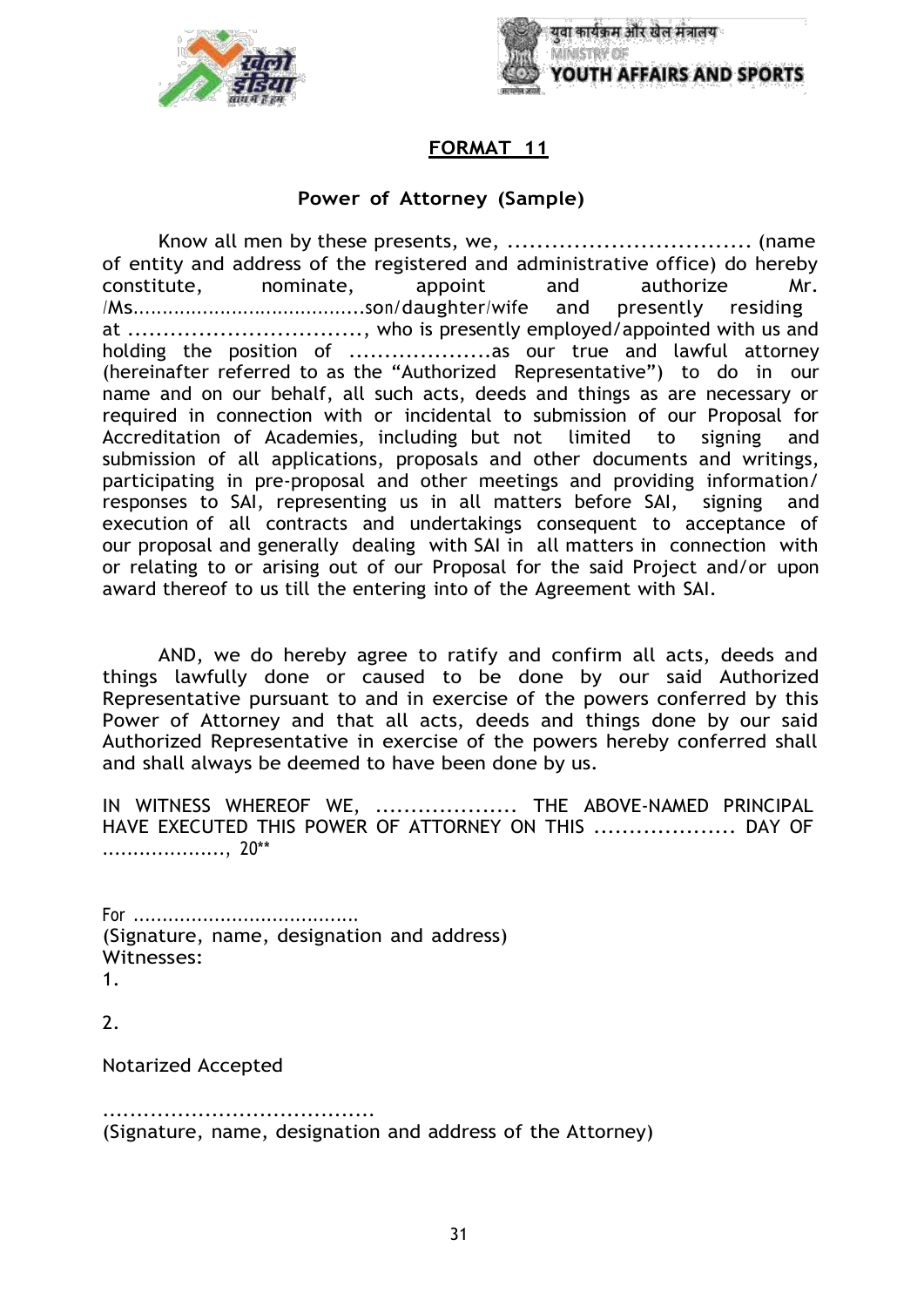



*Note:*

*The mode of execution of the Power of Attorney should be in accordance with the procedure, if any, laid down by the applicable law and the charter documents of the executant(s) and when it is so required the same should be under common seal affixed in accordance with the required procedure. The Power of Attorney should be executed on a non-judicial stamp paper of INR 50 (fifty) and duly notarized by a notary public.*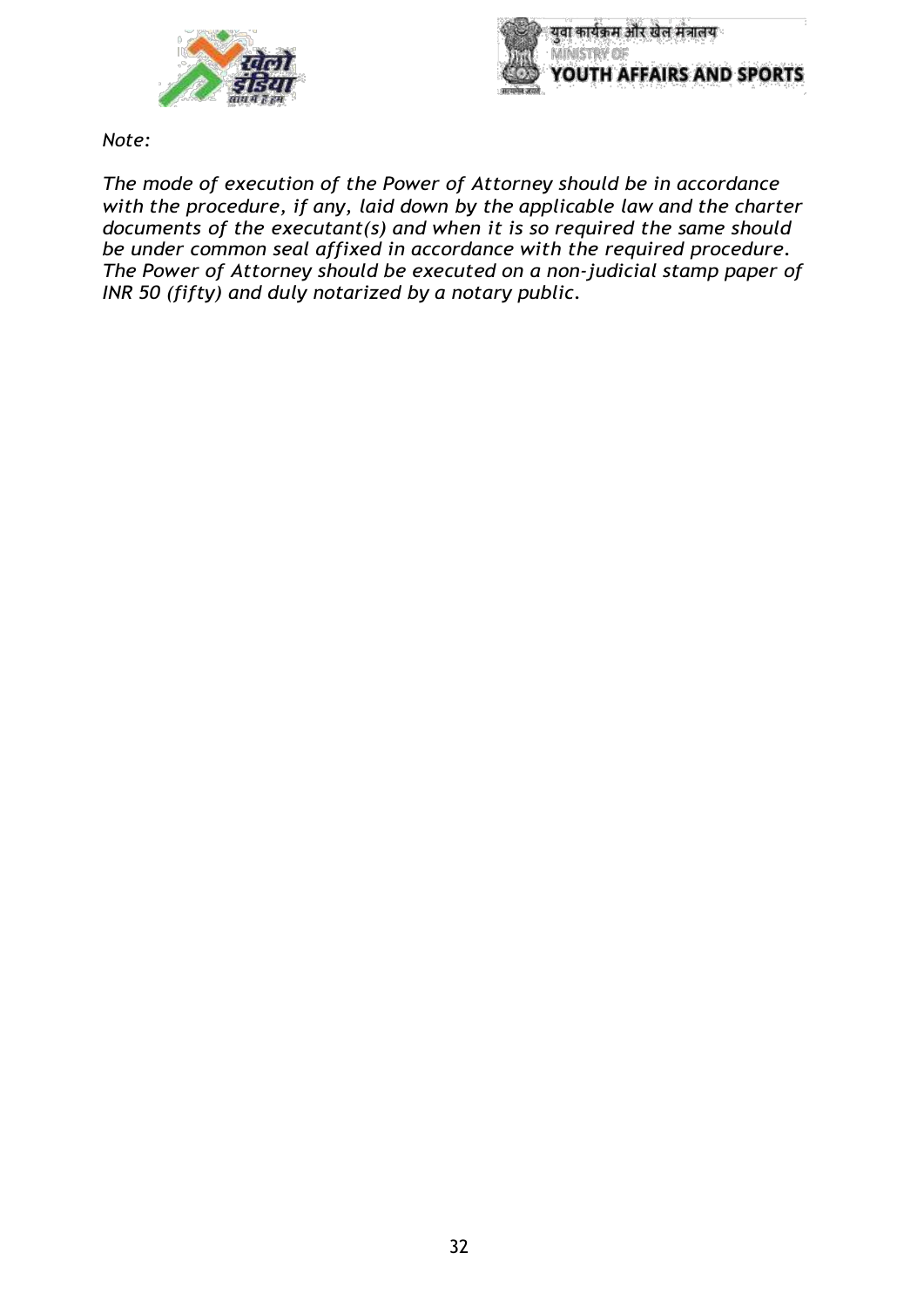



**FORMAT 12**

#### **"UNDERTAKING BY THE APPLICANT"**

- 1. This is to certify that I/We .........................................("the Applicant") before signing this Proposal have read and fully understood all the terms and conditions of this Proposal read along with clarifications and undertake that the I/We shall abide by them un-conditionally and to the satisfaction of SAI.
- 2. I/We have not been black-listed by Central/ State Governments/ PSUs at any point of time. There has been no criminal proceedings / conviction against us at any point of time.
- 3. I/ We hereby certify that I/we fulfill the "Fit and Proper Person" Criteria as mentioned below:
	- i. No Application for winding up or liquidation under Applicable Laws has been initiated against us or any of its or their respective directors and partners or any action or proceeding is initiated under the Insolvency and Bankruptcy Laws under the Applicable Law, including but not limited to declaration of Insolvency or Bankruptcy, disqualification or derecognition by any professional body is initiated against us;
	- ii. No Current or previous banning or its respective directors, partners, executives or key managerial personnel by the governing body of any sport from involvement in the administration of or any form of participation in such sport, for any reason;
	- iii. no default is done by us or any of its or their respective directors and of any of its obligations to a financial institution or has defaulted on any of its obligations to a financial institution in the last 3 (three) financial years;
	- iv. Not Black listed by any government or semi-government body.
	- v. Absence of Conviction of us or any of its respective directors, partners, executives or key managerial personnel by any judicial body for any offence involving moral turpitude, economic offence, securities laws or fraud or any offence under the Prevention of Corruption Act, 1988 or the Indian Penal Code, or any other law for the time being in force, for causing any loss of life or property or causing a threat to public health as part of execution of a public procurement contract;
	- vi. Not Blacklisted by any government or semi-government body.

#### **Signature of the authorized signatory of the Applicant with Seal**

Name: Designation: Address: Phone No.: Mobile No. : Email ID : FAX :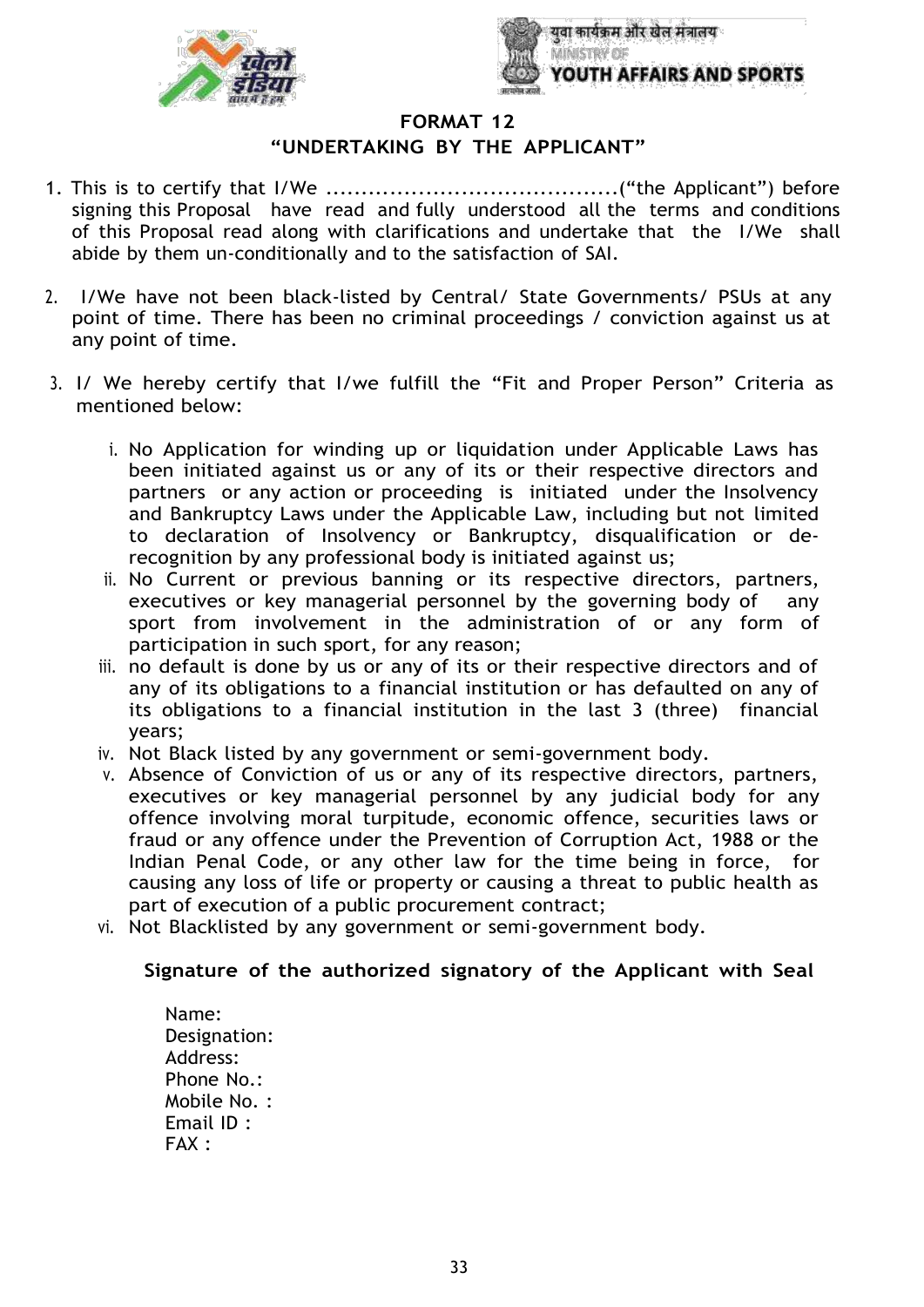



**Section I : Mandatory for residential as well as non residential EVALUATION MATRIX**

| REPORT ON PHYSICAL VERIFICATION OF ACADEMY |                                                                                                                                                                                                                                                                                                                         |                             |                                     |                  |
|--------------------------------------------|-------------------------------------------------------------------------------------------------------------------------------------------------------------------------------------------------------------------------------------------------------------------------------------------------------------------------|-----------------------------|-------------------------------------|------------------|
|                                            | <b>SECTION I - ASSESSMENT OF ACADEMY (GENERAL)</b>                                                                                                                                                                                                                                                                      |                             |                                     |                  |
| S.N<br>0.                                  | Part 1: Infrastructure & FOP: (Total 30 Marks)<br><b>Description</b>                                                                                                                                                                                                                                                    | Maxim<br>um<br><b>Marks</b> | <b>Marks</b><br><b>Obtain</b><br>ed | Remarks (if any) |
| $\mathbf 1$                                | Field of Play (FOP) - (Maximum 23 Marks)                                                                                                                                                                                                                                                                                |                             |                                     |                  |
| a)                                         | Size of FOP and<br>Clearance Area:<br>FOP & clearance area as<br>per International<br>Standards - 6 Marks<br><b>FOP International</b><br>standard however<br>clearance area<br>adequate - 4 Marks<br>FOP and clearance area<br>both adequate - 2 Marks<br>Either of FOP and<br>clearance area not<br>adequate - 0 Marks | 6                           |                                     |                  |
| b)                                         | <b>Certification as</b><br><u>applicable:</u><br>If Yes - 2 Marks<br>If No - 0 Marks                                                                                                                                                                                                                                    | $\overline{2}$              |                                     |                  |
| C)                                         | <b>Lighting of FOP:</b><br>If as per International<br>Standard - 3 Marks<br>If Adequate - 1.5 Marks<br>If Inadequate - 0 Marks                                                                                                                                                                                          | 3                           |                                     |                  |
| d)                                         | Condition: - (1.<br><b>Additional 1 mark to</b><br>be awarded in case<br>the indoor facility is<br>Air Conditioned 2.<br><b>Availability of Geo</b><br>location based<br><b>Biometric attendance</b><br>- 1 Mark, 3.<br>Availability of CCTV in<br>FOP -1 Mark)                                                         | $\overline{\phantom{a}}$    |                                     |                  |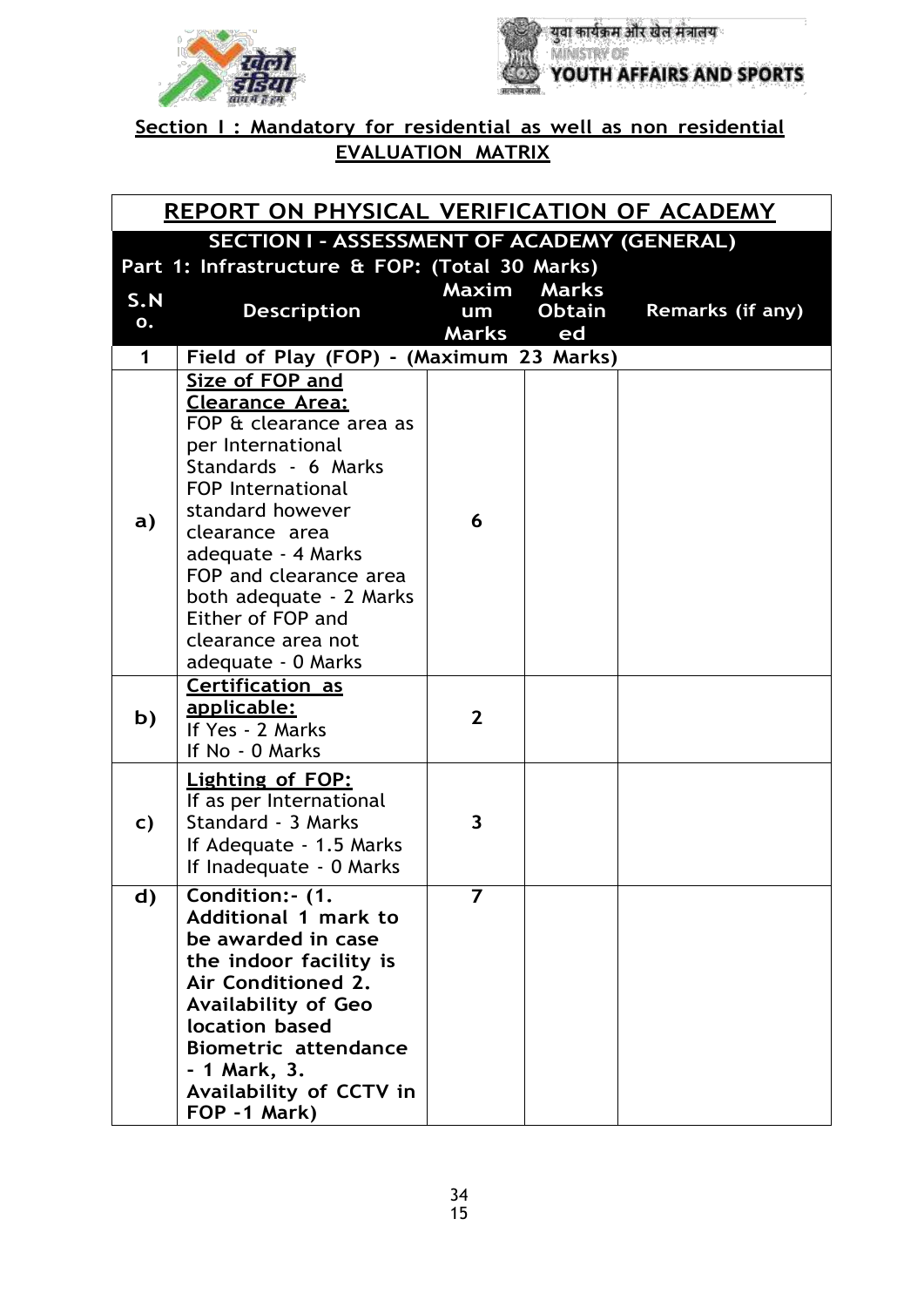



|                         | <b>REPORT ON PHYSICAL VERIFICATION OF ACADEMY</b>                                                                                                                                                                                                                                                                   |                |  |  |  |
|-------------------------|---------------------------------------------------------------------------------------------------------------------------------------------------------------------------------------------------------------------------------------------------------------------------------------------------------------------|----------------|--|--|--|
|                         | Excellent - Age of FOP<br>less than 5 years or<br>withvalid<br>manufacturer's<br>warranty - 5 Marks<br>Adequate - 3 Marks<br>Inadequate<br>(needsrepair) - 1<br>Mark                                                                                                                                                |                |  |  |  |
| e)                      | FOP vs Player count<br>ratio (to ensure<br>sufficient FOP access<br>foreach trainee - to be<br>defined by TIDC<br>member for respective<br>sport)                                                                                                                                                                   | 5              |  |  |  |
| 2 <sup>2</sup>          | Change rooms & Toilets - Maximum 4 Marks<br><b>Availability (In case</b>                                                                                                                                                                                                                                            |                |  |  |  |
| a)                      | the change<br>rooms/toilets are<br>notattached to the<br>FOP, only 1 mark to<br>be awarded) -<br><b>Maximum</b><br>2 Marks                                                                                                                                                                                          | $\overline{2}$ |  |  |  |
| b)                      | <b>Condition as</b><br>assessed by visual<br>inspection<br>(Housekeeping<br><b>Facilities such as</b><br>frequency of<br>cleaningof<br>toilets/change<br>rooms, ratio of<br>staff vs trainee,<br>Airconditioning etc.)<br>Excellent - 2 Marks<br>Adequate - 1 Mark<br>Inadequate (needs<br>renovation) - 0<br>Marks | $\mathbf{2}$   |  |  |  |
| $\overline{\mathbf{3}}$ | Availability of accommodation for Office Work (Availability                                                                                                                                                                                                                                                         |                |  |  |  |
|                         | of Furniture, Fixtures and Office Equipment, Stationary etc.)<br>- Maximum 3 Marks                                                                                                                                                                                                                                  |                |  |  |  |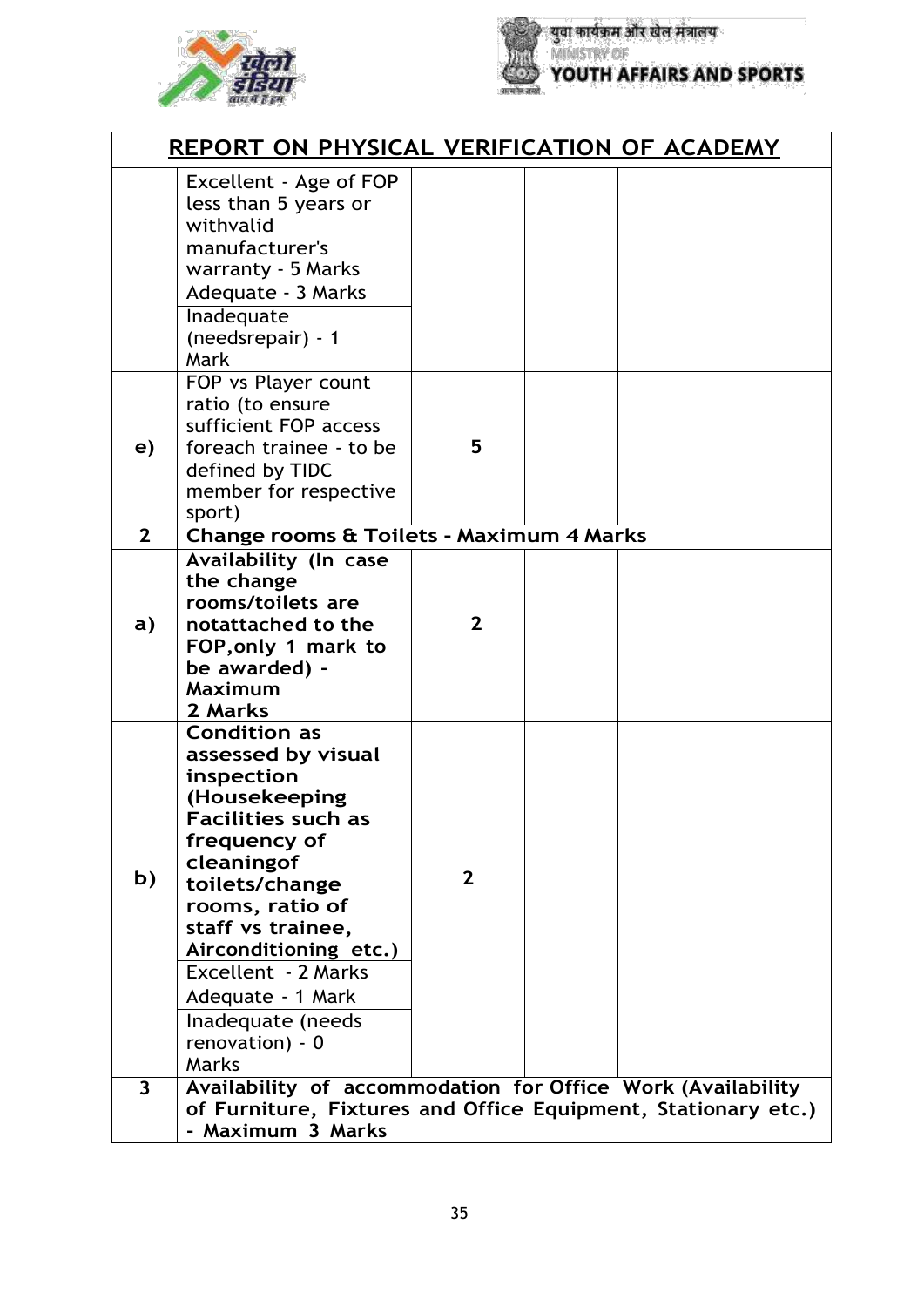



**युवा कार्यक्रम और खेल मंत्रालय**<br>MINISTRY OF **YOUTH AFFAIRS AND SPORTS** 

| Excellent - 3 Marks (in<br>case the facility is<br>outside Academy - 1.5<br>Marks) |  |  |
|------------------------------------------------------------------------------------|--|--|
| Adequate - 2 Marks (in<br>case the facility is                                     |  |  |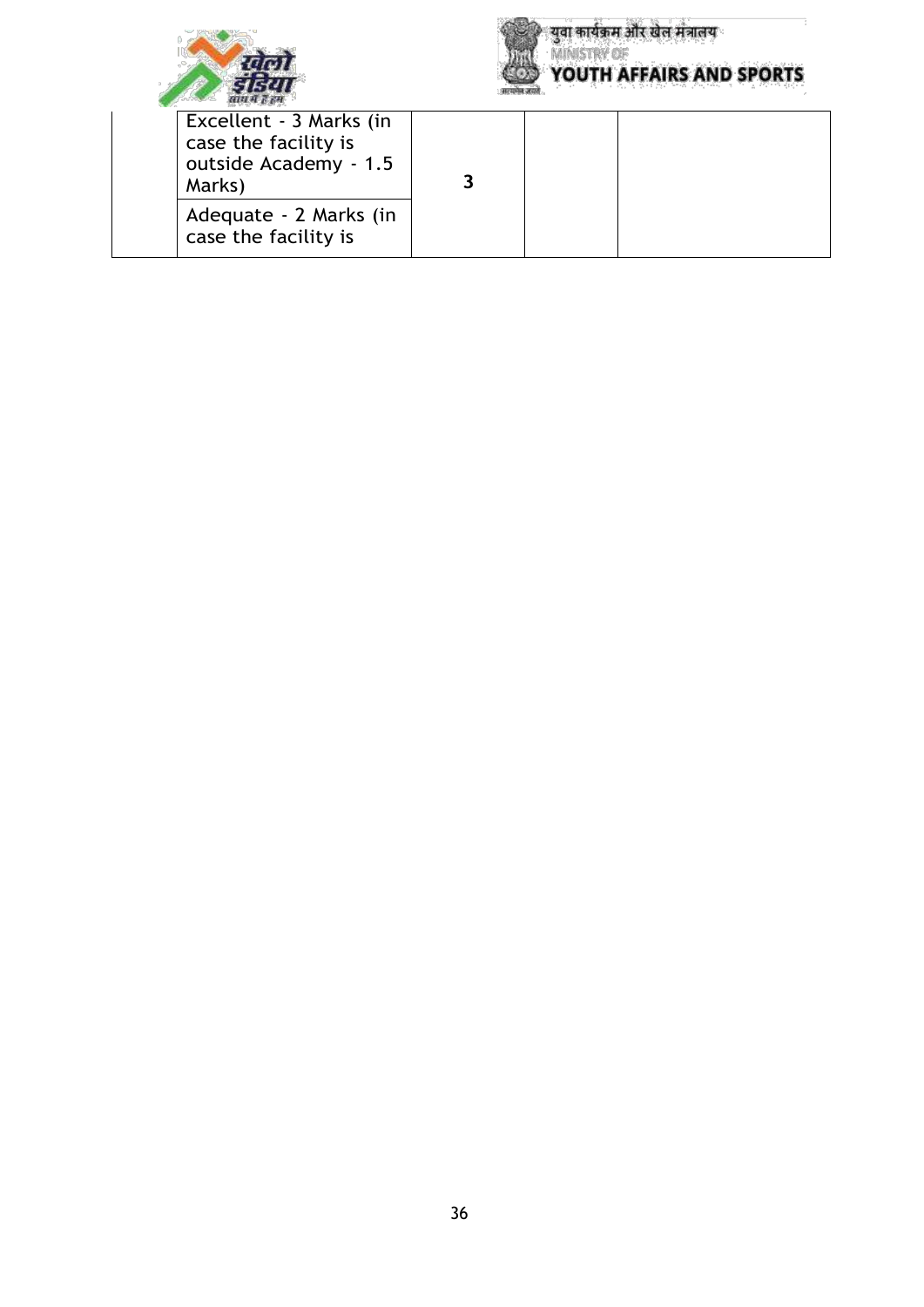



|              | <u>REPORT ON PHYSICAL VERIFICATION OF ACADEMY</u>                                                                                                                                                                                                                                                                                                           |                    |                     |                         |
|--------------|-------------------------------------------------------------------------------------------------------------------------------------------------------------------------------------------------------------------------------------------------------------------------------------------------------------------------------------------------------------|--------------------|---------------------|-------------------------|
|              | outside Academy - 1<br>Mark)<br>Inadequate (needs<br>renovation) - 1 Mark (or<br>in cases where the<br>facility is outside<br>Academy - 0.5 Marks)                                                                                                                                                                                                          |                    |                     |                         |
|              | <b>TOTAL (PART 1)</b>                                                                                                                                                                                                                                                                                                                                       | 30                 |                     |                         |
| S.N          | Part 2: Availability of coaching staff (Total 30 Marks)<br>Head Coach, Technical Director, High Performance, Director &<br>their qualification, their period of contract, full time/part time etc.<br>(qualifications would fetch more points)                                                                                                              | Maxim              | <b>Marks</b>        |                         |
| 0.           | <b>Description</b>                                                                                                                                                                                                                                                                                                                                          | um<br><b>Marks</b> | <b>Obtain</b><br>ed | <b>Remarks (if any)</b> |
| $\mathbf 1$  | Quality of Head Coach/Technical Director - Maximum 8<br><b>Marks</b>                                                                                                                                                                                                                                                                                        |                    |                     |                         |
| $\mathbf{a}$ | <b>International players</b><br>produced:<br>- Medallist at Olympic<br>Games - 4 Marks<br>- Participation in Olympic<br><b>Games or Medallists at</b><br>World Championship /<br>Asian / Commonwealth<br>Games - 3 Marks<br>- Participation in orld<br>Championship / Asian /<br>Commonwealth Games - 2<br>Marks<br>- International Competition<br>- 1 Mark | 4                  |                     |                         |
| b)           | <b>Accreditation by any</b><br>recognised<br>International Body /<br><b>Sports Federation or</b><br>equivalent honours by<br><b>Government Body:</b><br>- Dronacharya Awardee or<br>equivalent honour by<br>National Body / Expert<br>(Highest Level)<br>Accreditation by<br><b>International Sports</b><br>Federation - 4 Marks<br>- Intermediate (Medium  | 4                  |                     |                         |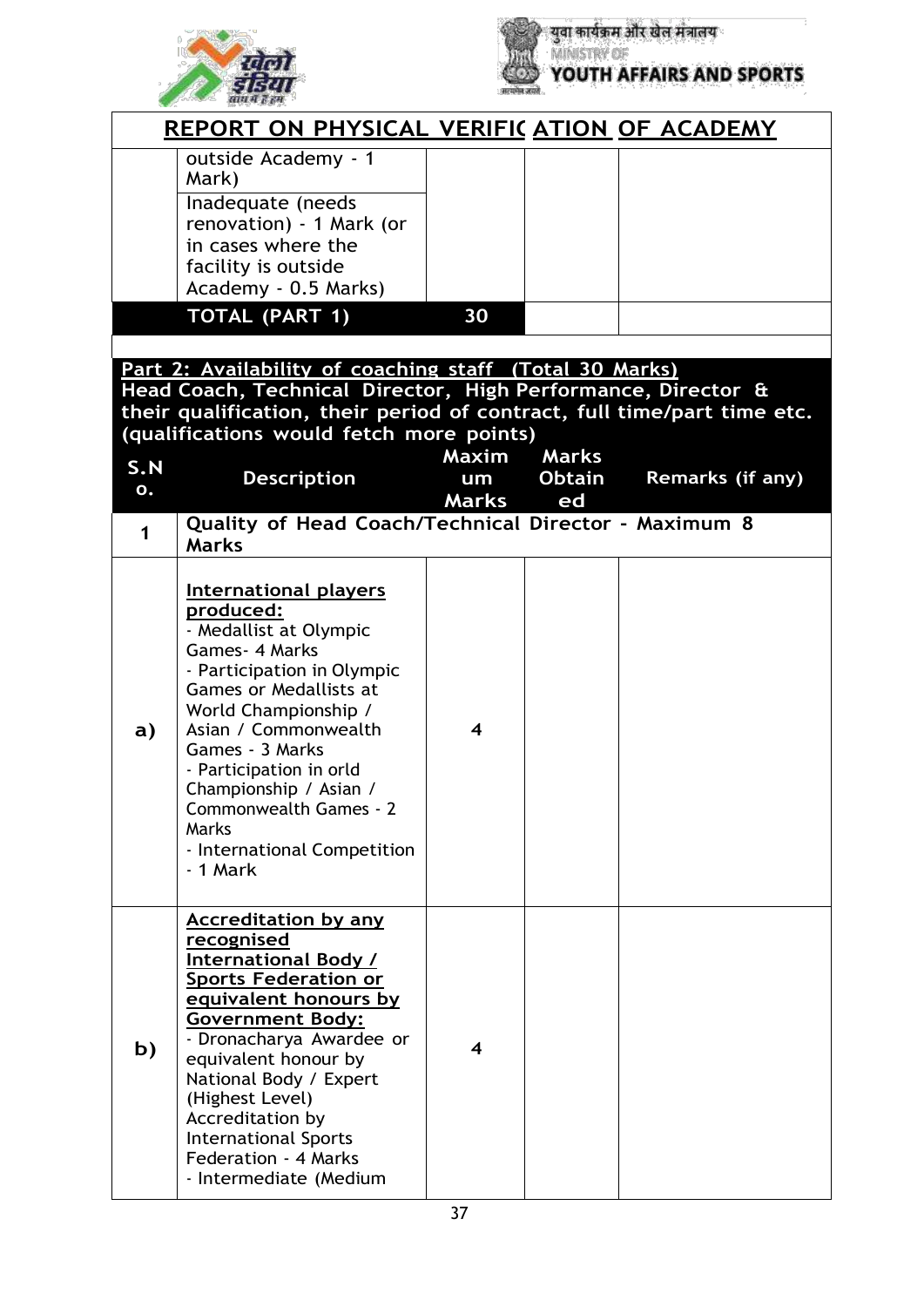



|                                                                         | <b>REPORT ON PHYSICAL VERIFICATION OF ACADEMY</b>                                                                                                                                                                                                                                                                                                                                                                         |   |  |  |
|-------------------------------------------------------------------------|---------------------------------------------------------------------------------------------------------------------------------------------------------------------------------------------------------------------------------------------------------------------------------------------------------------------------------------------------------------------------------------------------------------------------|---|--|--|
|                                                                         | Level) - 3 Marks<br>- Initial (Entry Level) - 2<br>Marks                                                                                                                                                                                                                                                                                                                                                                  |   |  |  |
| Experience of Head Coach/Technical Director - Maximum 4<br><b>Marks</b> |                                                                                                                                                                                                                                                                                                                                                                                                                           |   |  |  |
|                                                                         | More than 20 years - 4<br>Marks                                                                                                                                                                                                                                                                                                                                                                                           |   |  |  |
| $\overline{2}$                                                          | more than 15 years but<br>less than 20 years - 3<br>marks                                                                                                                                                                                                                                                                                                                                                                 |   |  |  |
|                                                                         | more than 10 years but<br>less than 15 years - 2<br>marks                                                                                                                                                                                                                                                                                                                                                                 | 4 |  |  |
|                                                                         | more than 5 years but less<br>than 10 years - 1 mark                                                                                                                                                                                                                                                                                                                                                                      |   |  |  |
|                                                                         | less than 5 years - 0 marks                                                                                                                                                                                                                                                                                                                                                                                               |   |  |  |
| $\overline{\mathbf{3}}$                                                 | Availability and Quality of<br>Performance Director /<br><b>Training Methodology</b><br><b>Expert and Training</b><br>Schedule: -<br>A presentation to be<br>delivered by the expert<br>based on which<br>appropriate marks will<br>be awarded by visiting<br>team.<br>Note: Reasons for<br>awarding marks are to be<br>noted mandatorily by the<br>assessor.<br>System to record athlete performance by Scientific Tests | 4 |  |  |
|                                                                         | and Skill Tests - Maximum 4 Marks                                                                                                                                                                                                                                                                                                                                                                                         |   |  |  |
| $\overline{\mathbf{4}}$                                                 | Online - 4 Marks                                                                                                                                                                                                                                                                                                                                                                                                          | 4 |  |  |
| 5                                                                       | Diary entry - 2 Marks<br><b>Assistant Coaches - Maximum 10 Marks</b>                                                                                                                                                                                                                                                                                                                                                      |   |  |  |
| a)                                                                      | Ratio of Assistant coaches to trainees in (either of the                                                                                                                                                                                                                                                                                                                                                                  |   |  |  |
|                                                                         | following) - Maximum 6 Marks                                                                                                                                                                                                                                                                                                                                                                                              | 6 |  |  |
|                                                                         | Individual sport<br>01:10 or Below - 6 Marks                                                                                                                                                                                                                                                                                                                                                                              |   |  |  |
|                                                                         | More than 01:10 but                                                                                                                                                                                                                                                                                                                                                                                                       |   |  |  |
|                                                                         | less than 01:20 - 4<br>Marks                                                                                                                                                                                                                                                                                                                                                                                              |   |  |  |
|                                                                         | More than 1:20 but less                                                                                                                                                                                                                                                                                                                                                                                                   |   |  |  |
|                                                                         | than 01:30 - 2 Marks                                                                                                                                                                                                                                                                                                                                                                                                      |   |  |  |
|                                                                         | More than 01:30 - 0<br>Marks                                                                                                                                                                                                                                                                                                                                                                                              |   |  |  |
|                                                                         | <b>Team sport</b>                                                                                                                                                                                                                                                                                                                                                                                                         |   |  |  |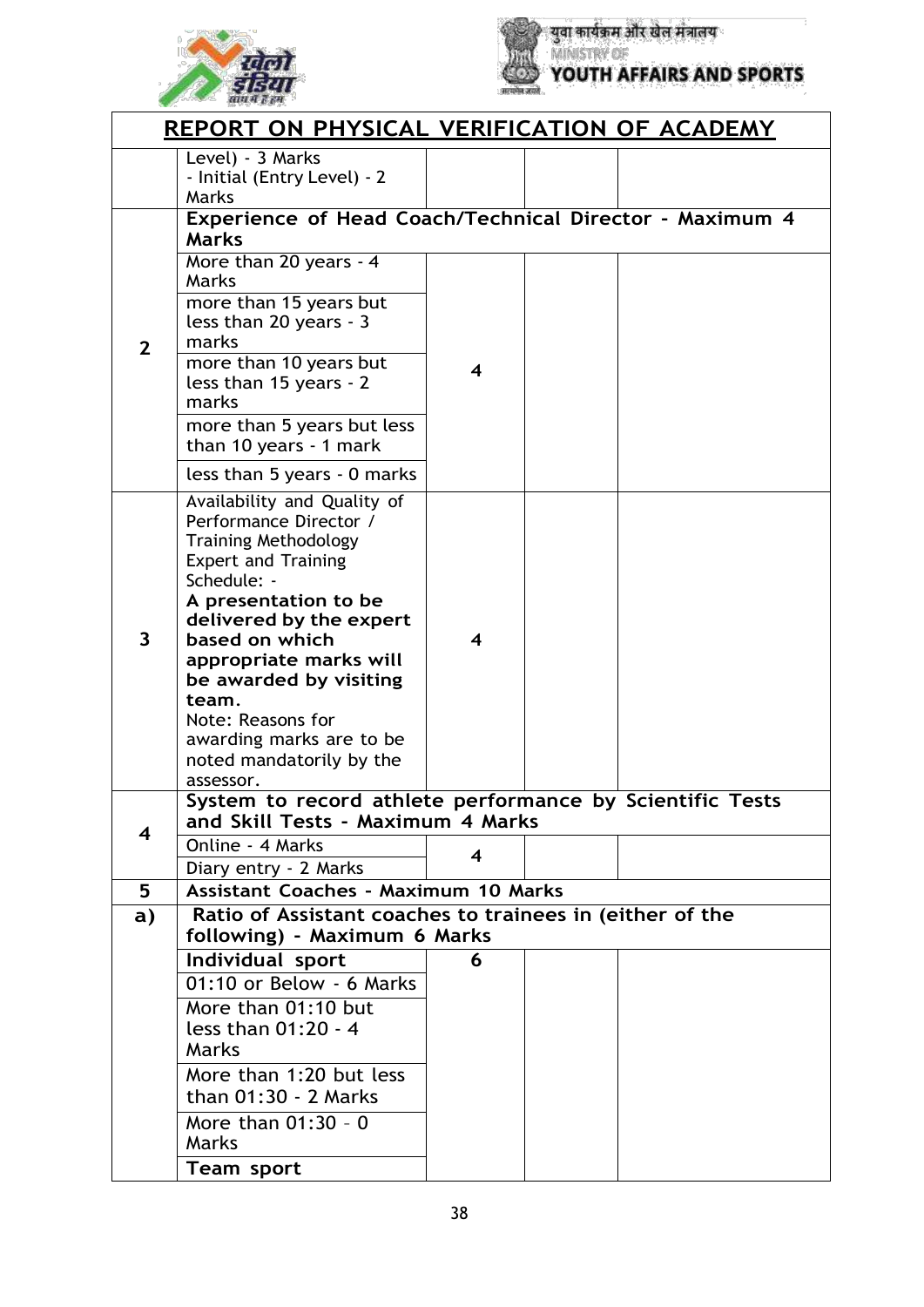



|    | REPORT ON PHYSICAL VERIFICATION OF ACADEMY                                                                                                                               |    |  |  |  |
|----|--------------------------------------------------------------------------------------------------------------------------------------------------------------------------|----|--|--|--|
|    | 01:15 or below - 6 Marks<br>More than 01:15 but<br>less than $01:30 - 4$<br>marks<br>More than 01:30 but<br>less than 01:40 - 2<br>Marks<br>More than 01:40 - 0<br>Marks |    |  |  |  |
| b) | <b>Qualifications of Asst.</b><br>Coach                                                                                                                                  | 4  |  |  |  |
|    | International<br>Accreditation Level 3 or<br>above - 4 Marks                                                                                                             |    |  |  |  |
|    | International<br>Accreditation Level 2 /<br>NIS diploma / Eminent<br>Athlete - 2 Marks                                                                                   |    |  |  |  |
|    | Below Level 2 - 0 Marks                                                                                                                                                  |    |  |  |  |
|    | <b>TOTAL (PART 2)</b>                                                                                                                                                    | 30 |  |  |  |
|    |                                                                                                                                                                          |    |  |  |  |

**Part 3: Sports Science & Sports Medicine (Total 25 Marks) - \*in-house means - manpower available in the academy premises \*on-site means- manpower provided by a service provider at a different venue**

| S.N<br>Ο.    | <b>Description</b>                                                                                                         | Maxim Marks<br>um<br>Marks ed | <b>Obtain</b> | <b>Remarks (if any)</b> |
|--------------|----------------------------------------------------------------------------------------------------------------------------|-------------------------------|---------------|-------------------------|
| 1            | Sports Medicine - Maximum 10 Marks (Mandatory Marks to<br>be scored for qualification is 5 out of the maximum 10<br>marks) |                               |               |                         |
| $\mathbf{a}$ | Physiotherapists<br>(Therapist, athlete ratio)<br>(in-house/on-site)                                                       | 3                             |               |                         |
|              | 01:20 - 3 Marks<br>01:30 - 2 Marks                                                                                         |                               |               |                         |
|              | 01:40 - 1 Mark                                                                                                             |                               |               |                         |
| b)           | Masseurs (Therapist,<br>athlete ratio)<br>(in-house/on-site)<br>01:20 - 3 Marks<br>01:30 - 2 Marks<br>01:40 - 1 Mark       | 3                             |               |                         |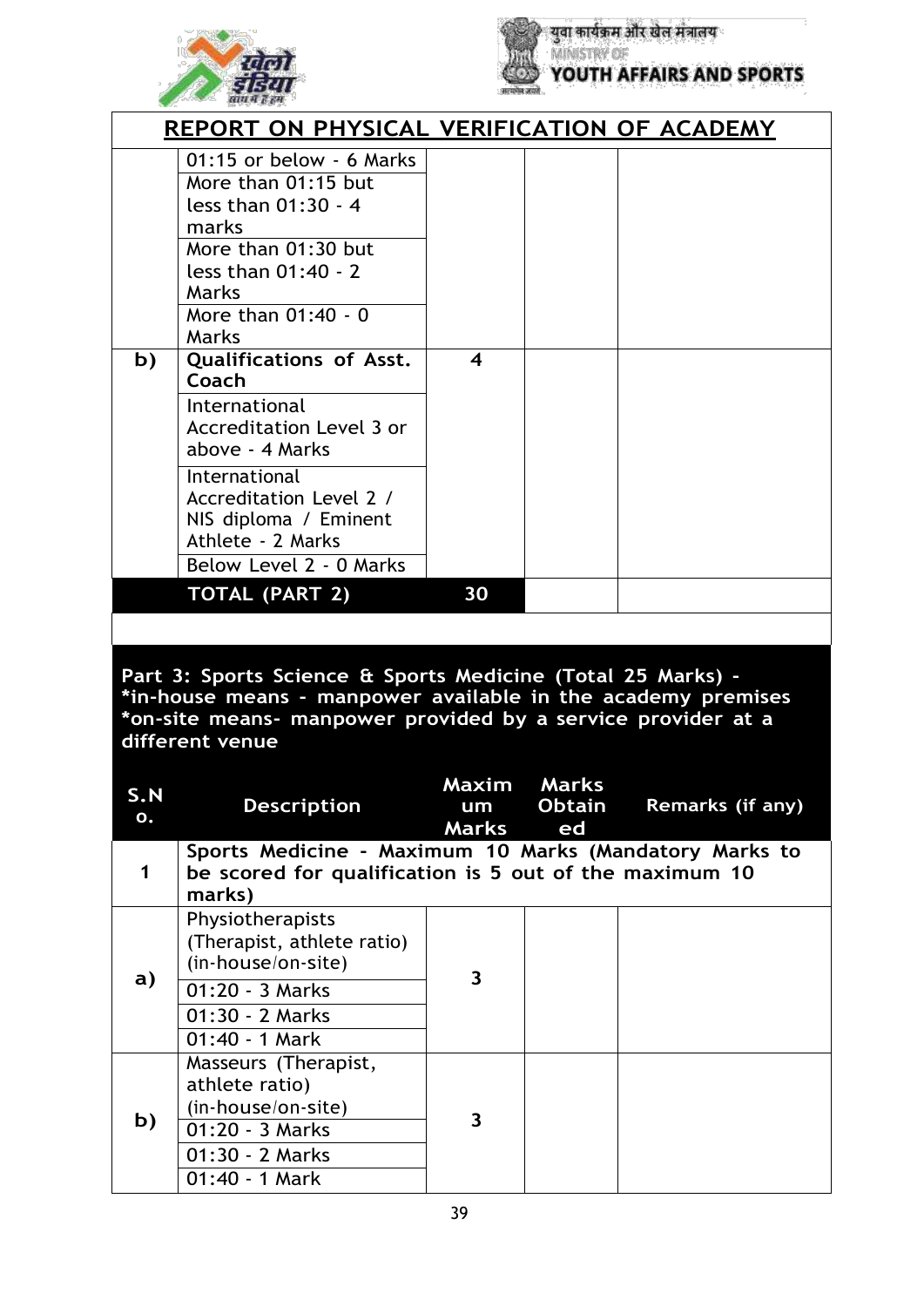



|                         | REPORT ON PHYSICAL VERIFICATION OF ACADEMY                                                                                             |                |  |
|-------------------------|----------------------------------------------------------------------------------------------------------------------------------------|----------------|--|
| C)                      | Nursing Assistant (Shift<br>Basis) - 1 Mark for each<br>12 hours shift (in-house)                                                      | $\overline{2}$ |  |
| d)                      | Doctor (Visit/Referral)<br>(in-house/on-site) -<br>Proximity to nearest<br>hospital for emergencies<br>(minimum 10 bedded<br>hospital) | $\overline{2}$ |  |
| $\overline{2}$          | <b>Sports Science - Maximum 4 Marks</b>                                                                                                |                |  |
| a)                      | Strength & Conditioning<br>Expert<br>Full Time - 2 Marks<br>Part-Time - 1 Mark                                                         | $\overline{2}$ |  |
| b)                      | Avalability of<br>Psychologist                                                                                                         | 1              |  |
| C)                      | Availability of Bio-<br>Mechanist                                                                                                      | 1              |  |
| $\overline{\mathbf{3}}$ | Gymnasium - Maximum 5 Marks                                                                                                            |                |  |
| a)                      | <b>Fitness Equipments:</b><br>With International Make<br>& Model - 2 Marks<br>With Indian Make &<br>Model - 1 Marks                    | $\overline{2}$ |  |
| b)                      | <b>Sports Specific Fitness</b><br>Equipment:<br>With International Make<br>& Model - 2 Marks<br>With Indian Make &<br>Model - 1 Marks  | $\overline{2}$ |  |
| C)                      | Rehabilitation<br>Gymnesium:<br>With International Make<br>& Model - 1 Marks<br>With Indian Make &<br>Model - 0.5 Marks                |                |  |
| $\overline{\mathbf{4}}$ | <b>Equipment and Consumables - Maximum 6 Marks</b>                                                                                     |                |  |
| a)                      | <b>In-house Sports</b><br><b>Science Equipment:</b><br>(Such as Programmable<br>Treadmill, Bicycle<br>Ergometer, CPET,                 | $\mathbf{2}$   |  |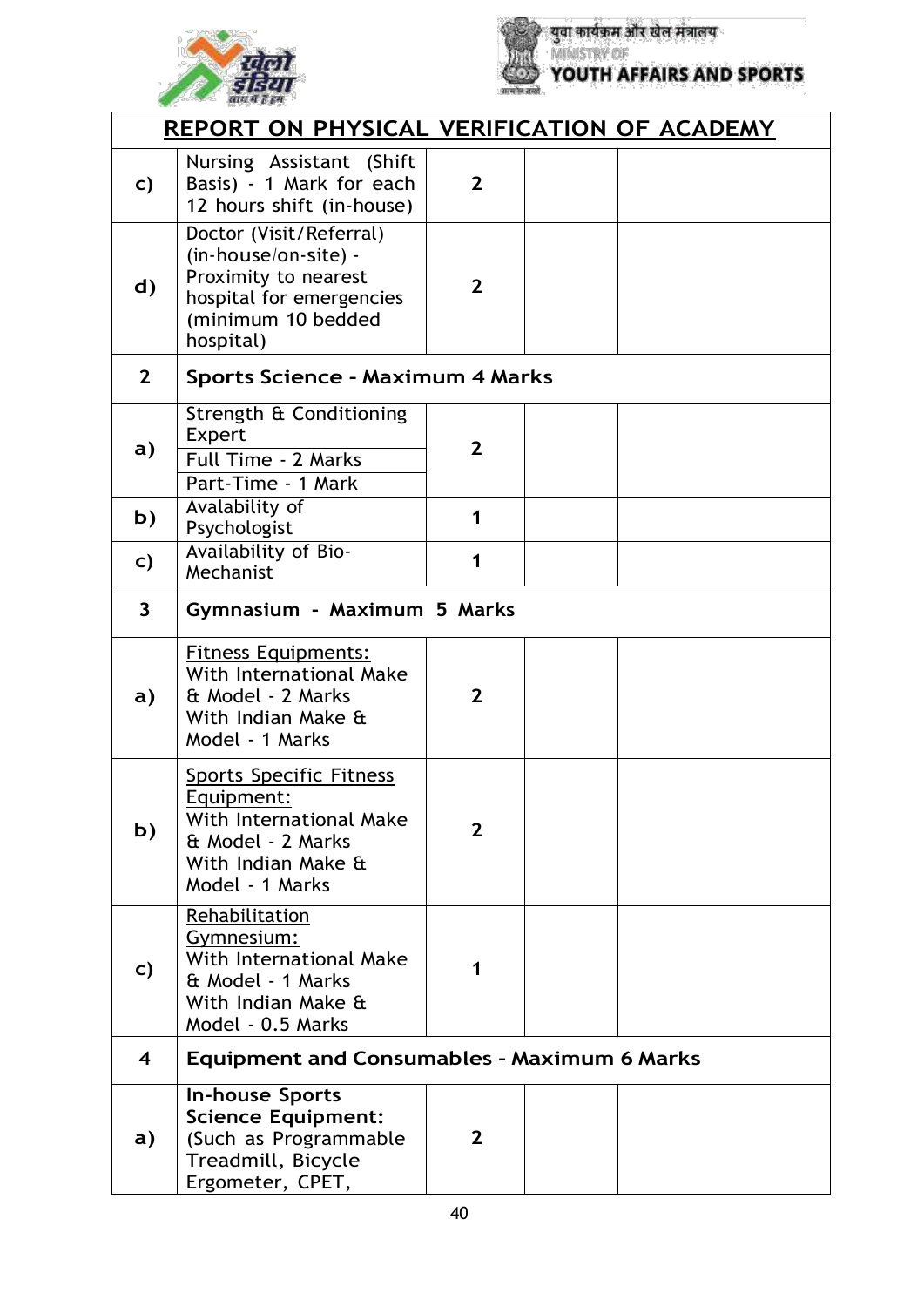



युवा कार्यक्रम और खेल मंत्रालय<br>MINISTRY OF<br>YOUTH AFFAIRS AND SPORTS

|                                                                                                                                                            | REPORT ON PHYSICAL VERIFICATION OF ACADEMY                                                                                                                                                                                                                                                                                                     |                             |                                     |                  |  |
|------------------------------------------------------------------------------------------------------------------------------------------------------------|------------------------------------------------------------------------------------------------------------------------------------------------------------------------------------------------------------------------------------------------------------------------------------------------------------------------------------------------|-----------------------------|-------------------------------------|------------------|--|
|                                                                                                                                                            | Lactate Analyser, BCA,<br>Heart Rate Monitor, etc.;<br>Good quality of the<br>equipment to be<br>stressed upon) - 0.5<br>Marks (International<br>Brands) and 0.25 Marks<br>(Indian Brands) for each<br>such equipment to a<br>maximum of 2 Marks                                                                                               |                             |                                     |                  |  |
| b)                                                                                                                                                         | <b>In-house Sports</b><br><b>Medicine Equipment:</b><br>(Such as Combination<br>Therapy, Heating<br>Modalities, Ice Making<br>Machine, AED, etc.;<br>Good quality of the<br>equipment to be<br>stressed upon) - 0.5<br>Marks (International<br>Brands) and 0.25 Marks<br>(Indian Brands) for each<br>such equipment to a<br>maximum of 2 Marks | $\overline{2}$              |                                     |                  |  |
| C)                                                                                                                                                         | In-house<br>Physiotherapy<br><b>Consumables: (Sports</b><br>specific equipment to be<br>assessed by TIDC<br>member; Good quality<br>of the consumables to<br>be stressed upon) - 0.5<br>Marks (International<br>Brands) and 0.25 Marks<br>(Indian Brands) for each<br>such consumables to a<br>maximum of 2 Marks                              | $\mathbf{2}$                |                                     |                  |  |
|                                                                                                                                                            | <b>TOTAL (PART 3)</b>                                                                                                                                                                                                                                                                                                                          | 25                          |                                     |                  |  |
|                                                                                                                                                            |                                                                                                                                                                                                                                                                                                                                                |                             |                                     |                  |  |
| Part 4: Results of the Academy: International sportspersons<br>produced who have participated in the following categories<br>(except '6') - Total 10 Marks |                                                                                                                                                                                                                                                                                                                                                |                             |                                     |                  |  |
| S.N<br>Ο.                                                                                                                                                  | <b>Description</b>                                                                                                                                                                                                                                                                                                                             | Maxim<br>um<br><b>Marks</b> | <b>Marks</b><br><b>Obtain</b><br>ed | Remarks (if any) |  |
| 1                                                                                                                                                          | Medallist at Olympic<br>Games - 10 Marks                                                                                                                                                                                                                                                                                                       | 10                          |                                     |                  |  |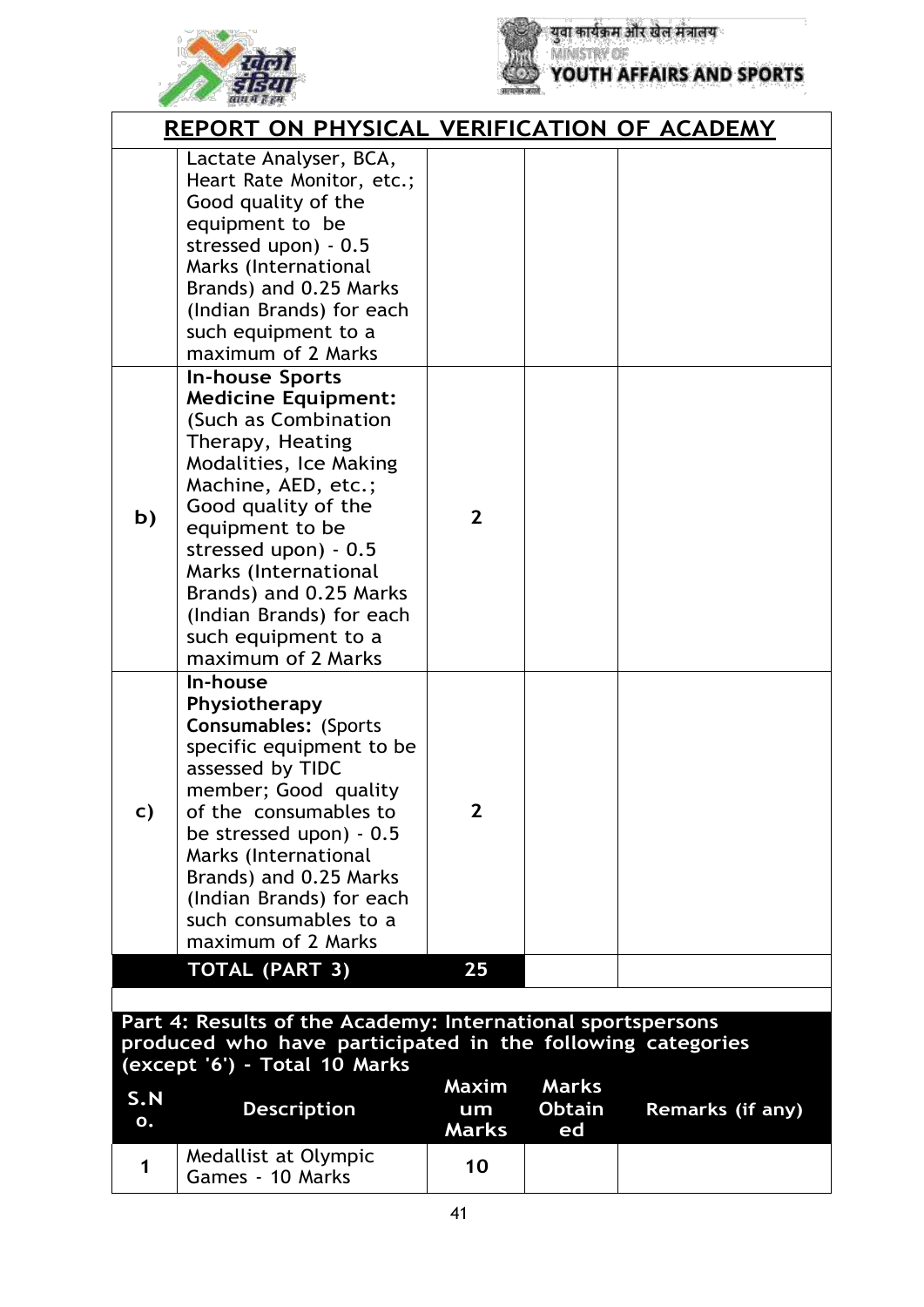



| REPORT ON PHYSICAL VERIFICATION OF ACADEMY |                                                                                                                                |    |  |  |
|--------------------------------------------|--------------------------------------------------------------------------------------------------------------------------------|----|--|--|
| $\overline{2}$                             | Participation in Olympic<br><b>Games or Medallists at</b><br>World Championship /<br>Asian / Commonwealth<br>Games - 8 Marks   |    |  |  |
| $\overline{\mathbf{3}}$                    | Participation in World<br>Championship / Asian /<br>Commonwealth Games -<br>7 Marks                                            |    |  |  |
| 4                                          | Medallists / Participation<br>at any other<br>International<br>Competition - 5 Marks                                           |    |  |  |
| 5                                          | National senior<br>sportspersons produced<br>(Medallist in Senior<br>Nationals/Medallists in<br>Junior Nationals) - 4<br>Marks |    |  |  |
|                                            | <b>TOTAL (PART 4)</b>                                                                                                          | 10 |  |  |

#### **Part 5: Educational tie-up (Total 5 Marks)**

**The Key factor would be quality of institute and whether there is a special tie up for admission of talented players to education institute, fees waiver and also special attention towards athletes e.g. weekend training, travelling, education faculty etc. However, related documents in respect of tie-up for admissions and fees waiver will be verified at the time of assessment.**

| S.N<br>$\mathbf{o}$ .   | <b>Description</b>                                                                            | Maxim<br>um<br><b>Marks</b> | <b>Marks</b><br><b>Obtain</b><br>ed | Remarks (if any) |
|-------------------------|-----------------------------------------------------------------------------------------------|-----------------------------|-------------------------------------|------------------|
| 1                       | Quality of institute<br>(Prospectus detailing<br>facilities in the school to<br>be furnished) |                             |                                     |                  |
| $\overline{2}$          | Tie-up for admission                                                                          | 1                           |                                     |                  |
| $\overline{\mathbf{3}}$ | Distance of<br>school/college/institu<br>te from Academy:                                     |                             |                                     |                  |
| a)                      | Less than $1$ Km $-1.5$<br>marks                                                              | 1.5                         |                                     |                  |
| b)                      | More than 1 Km but less<br>than 2 km - 1 mark                                                 |                             |                                     |                  |
| C)                      | More than $2$ Km - $0$                                                                        |                             |                                     |                  |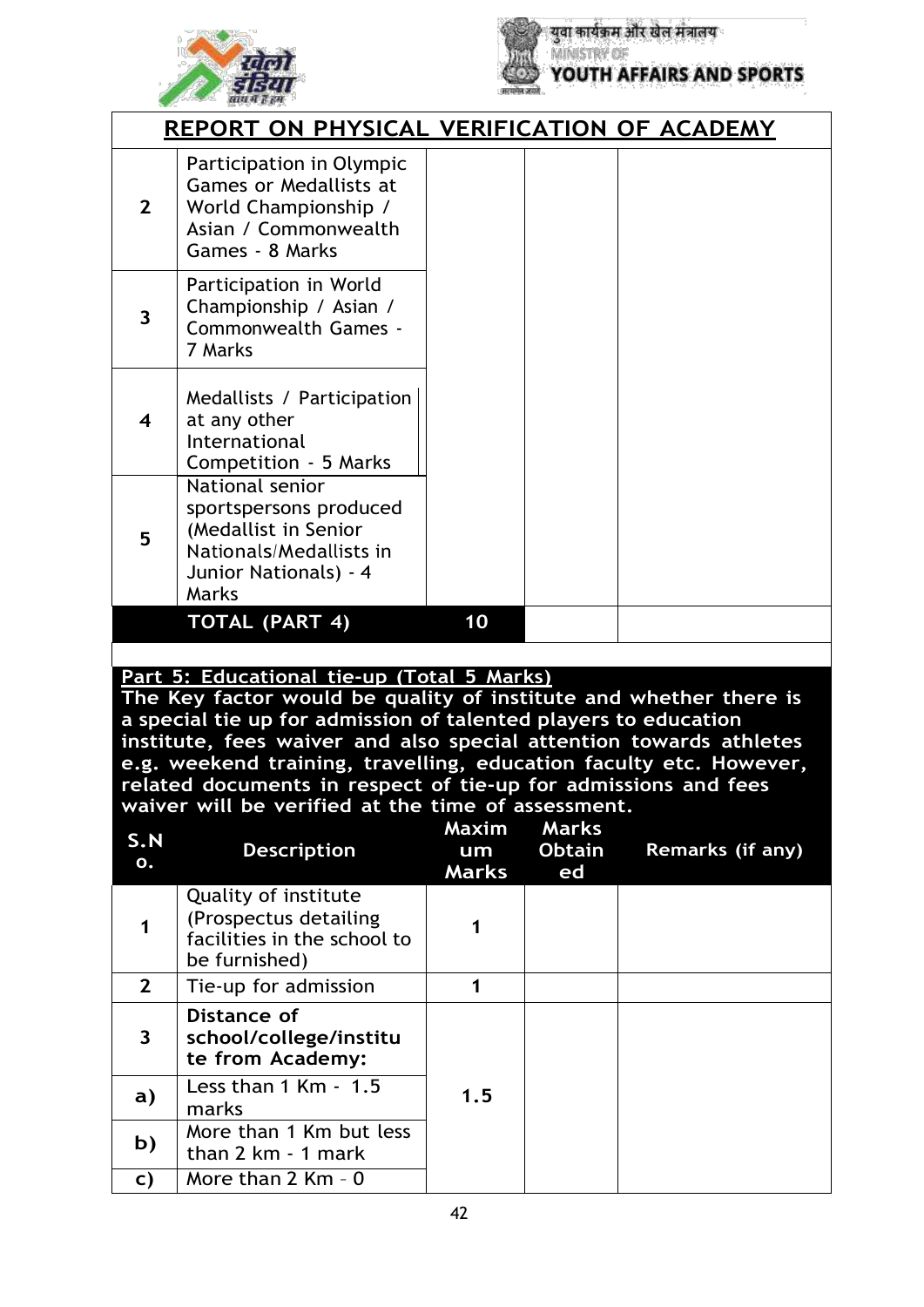



**युवा कार्यक्रम और खेल मंत्रालय**<br>MINISTRY OF YOUTH AFFAIRS AND SPORTS

| <u>REPORT ON PHYSICAL VERIFICATION OF ACADEMY</u> |                                                                                                                  |                |               |                         |  |  |
|---------------------------------------------------|------------------------------------------------------------------------------------------------------------------|----------------|---------------|-------------------------|--|--|
|                                                   | Marks                                                                                                            |                |               |                         |  |  |
| $\overline{\mathbf{4}}$                           | Fees waiver                                                                                                      | $\mathbf{1}$   |               |                         |  |  |
| 5                                                 | Special facilities for<br>athletes regarding<br>attendance, training,<br>travelling education<br>faculty, etc.   | 0.5            |               |                         |  |  |
|                                                   | <b>TOTAL (PART 5)</b>                                                                                            | 5              |               |                         |  |  |
|                                                   |                                                                                                                  |                |               |                         |  |  |
| <b>GRAND TOTAL (Section I)</b><br>100             |                                                                                                                  |                |               |                         |  |  |
|                                                   | Section II - ASSESSMENT OF RESIDENTIAL FACILITIES                                                                |                |               |                         |  |  |
|                                                   | Part 6: Residential facilities (Total 25 Marks)                                                                  |                |               |                         |  |  |
| S.N                                               |                                                                                                                  | Maxim          | <b>Marks</b>  |                         |  |  |
| 0.                                                | <b>Description</b>                                                                                               | um             | <b>Obtain</b> | <b>Remarks (if any)</b> |  |  |
| 1                                                 |                                                                                                                  | <b>Marks</b>   | ed            |                         |  |  |
|                                                   | Capacity of Accommodation Facility - Maximum 6 Marks<br>If accommodation facility is available for both boys and |                |               |                         |  |  |
|                                                   | girls - Maximum 2 Marks                                                                                          |                |               |                         |  |  |
| a)                                                | Available and having<br>equal capacity for boys<br>and girls - 2 Marks                                           | $\overline{2}$ |               |                         |  |  |
|                                                   | Available and having<br>non-equal capacity for<br>boys and girls - 1 Mark                                        |                |               |                         |  |  |
|                                                   | Available for either boys<br>or girls - 0.5 Marks                                                                |                |               |                         |  |  |
|                                                   | Total capacity of the facility - Maximum 2 Marks                                                                 |                |               |                         |  |  |
|                                                   | <b>For Single Sport</b><br>Academy:                                                                              |                |               |                         |  |  |
|                                                   | Total capacity is more<br>than 30 - 2 Marks                                                                      |                |               |                         |  |  |
|                                                   | Total capacity is more<br>than 20 but less than 30<br>- 1 Mark                                                   |                |               |                         |  |  |
| c)                                                | Total capacity is less<br>than 20 - 0.5 Marks                                                                    | $\overline{2}$ |               |                         |  |  |
|                                                   | For Multi Sports<br>Academy:                                                                                     |                |               |                         |  |  |
|                                                   | Total capacity is more<br>than 30 for each<br>sporting discipline - 2<br>Marks                                   |                |               |                         |  |  |
|                                                   | Total capacity is more                                                                                           |                |               |                         |  |  |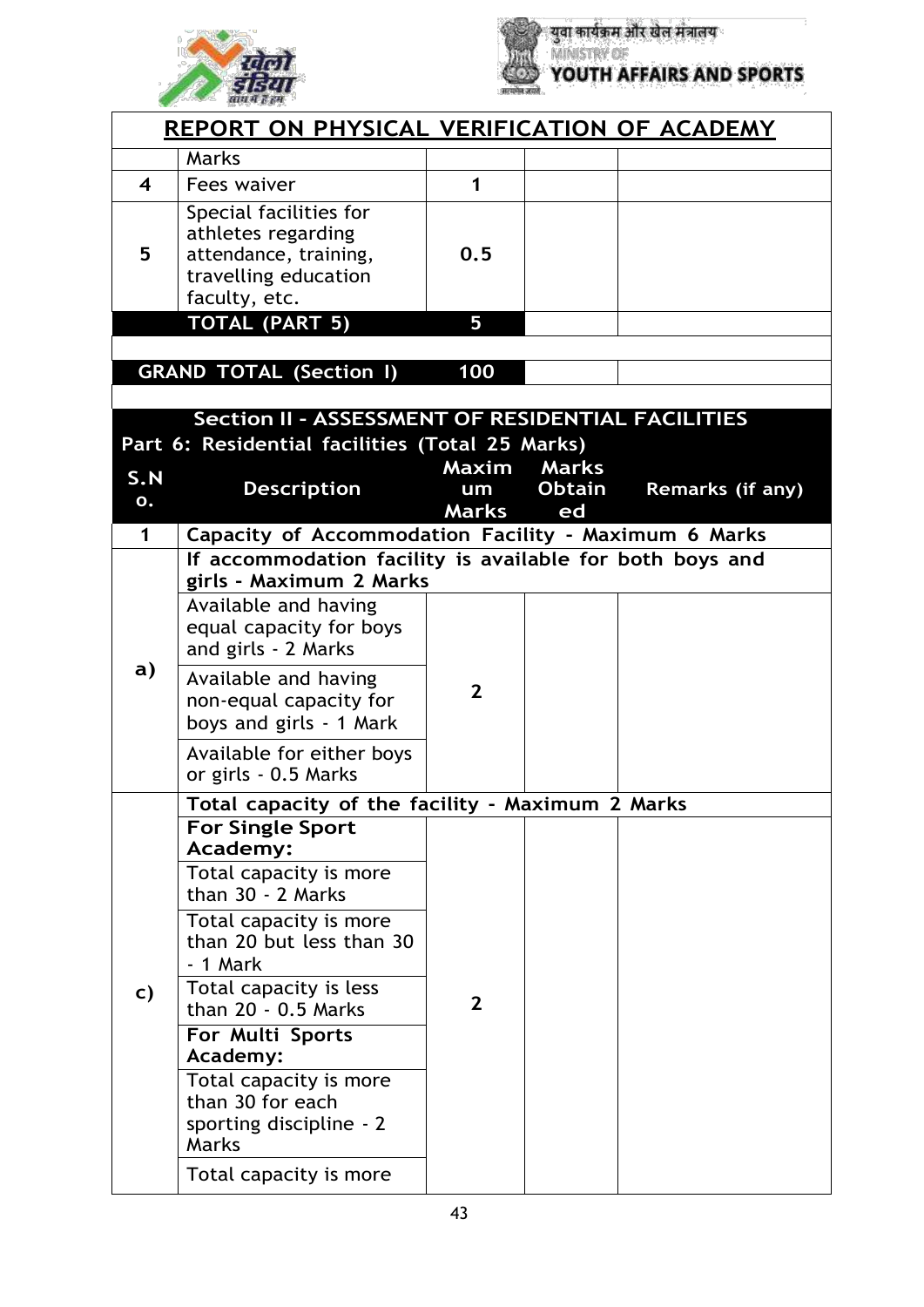



युवा कार्यक्रम और खेल मंत्रालय<br>MINISTRY OF<br>YOUTH AFFAIRS AND SPORTS

|                         | <u>REPORT ON PHYSICAL VERIFICATION OF ACADEMY</u>                                                                                                                                                                                                                                                                                                       |                |  |  |  |
|-------------------------|---------------------------------------------------------------------------------------------------------------------------------------------------------------------------------------------------------------------------------------------------------------------------------------------------------------------------------------------------------|----------------|--|--|--|
|                         | than 20 but less than 30<br>for each sporting<br>discipline - 1 Mark<br>Total capacity is less<br>than 20 for each<br>sporting discipline - 0.5<br>Marks                                                                                                                                                                                                |                |  |  |  |
|                         | Occupancy- Maximum 2 Marks                                                                                                                                                                                                                                                                                                                              |                |  |  |  |
| b)                      | Availability of<br>single/double occupancy<br>rooms for athletes - 2<br>Marks<br>Availability of triple<br>occupancy rooms for<br>athletes - 1 Mark<br>Other than above<br>mentioned occupancy -<br>0.5 marks                                                                                                                                           | $\overline{2}$ |  |  |  |
|                         | Distance between FOP & residential facilities - Maximum 2<br><b>Marks</b>                                                                                                                                                                                                                                                                               |                |  |  |  |
| $\overline{2}$          | Distance < $1 km - 2$<br>Marks<br>1 to 2 kms - 1 Mark<br>Distance $> 2$ kms - 0<br>Marks                                                                                                                                                                                                                                                                | $\mathbf{2}$   |  |  |  |
| 3                       | Bathrooms and toilets availability (Ratio - Headcount per<br>toilet/bathroom) - Maximum 2 Marks                                                                                                                                                                                                                                                         |                |  |  |  |
|                         | 5:1 or better - 2 Marks<br>6:1 or less-1 Mark                                                                                                                                                                                                                                                                                                           | $\mathbf{2}$   |  |  |  |
|                         | <b>Housekeeping Standards - Maximum 2 Marks</b>                                                                                                                                                                                                                                                                                                         |                |  |  |  |
| $\overline{\mathbf{4}}$ | <b>Excellent - 2 Marks</b><br>Adequate - 1 Mark<br>Inadequate - 0 Marks                                                                                                                                                                                                                                                                                 | $\mathbf{2}$   |  |  |  |
| 5                       | Living Condition (Standard of Accommodation) - With Area<br>of Rooms, Condition of Infrastructure, Ventilation and<br>Lighting arrangements, Availability of Air Conditioner,<br>Washing & Drying equipment, Furniture & Fixtures (Study<br>Table, Chairs, etc.) (1 Mark for each facility; mention<br>separately for Boys and Girls) - Maximum 4 Marks |                |  |  |  |
|                         | <b>Excellent - 4 Marks</b><br>Good - 3 Marks<br>Adequate - 2 Marks<br>Inadequate - 0 Marks                                                                                                                                                                                                                                                              | 4              |  |  |  |
| 6                       | Dining room with furniture & fixtures - Maximum 2 Marks                                                                                                                                                                                                                                                                                                 |                |  |  |  |
|                         | With Furniture - 2 Marks                                                                                                                                                                                                                                                                                                                                | 4              |  |  |  |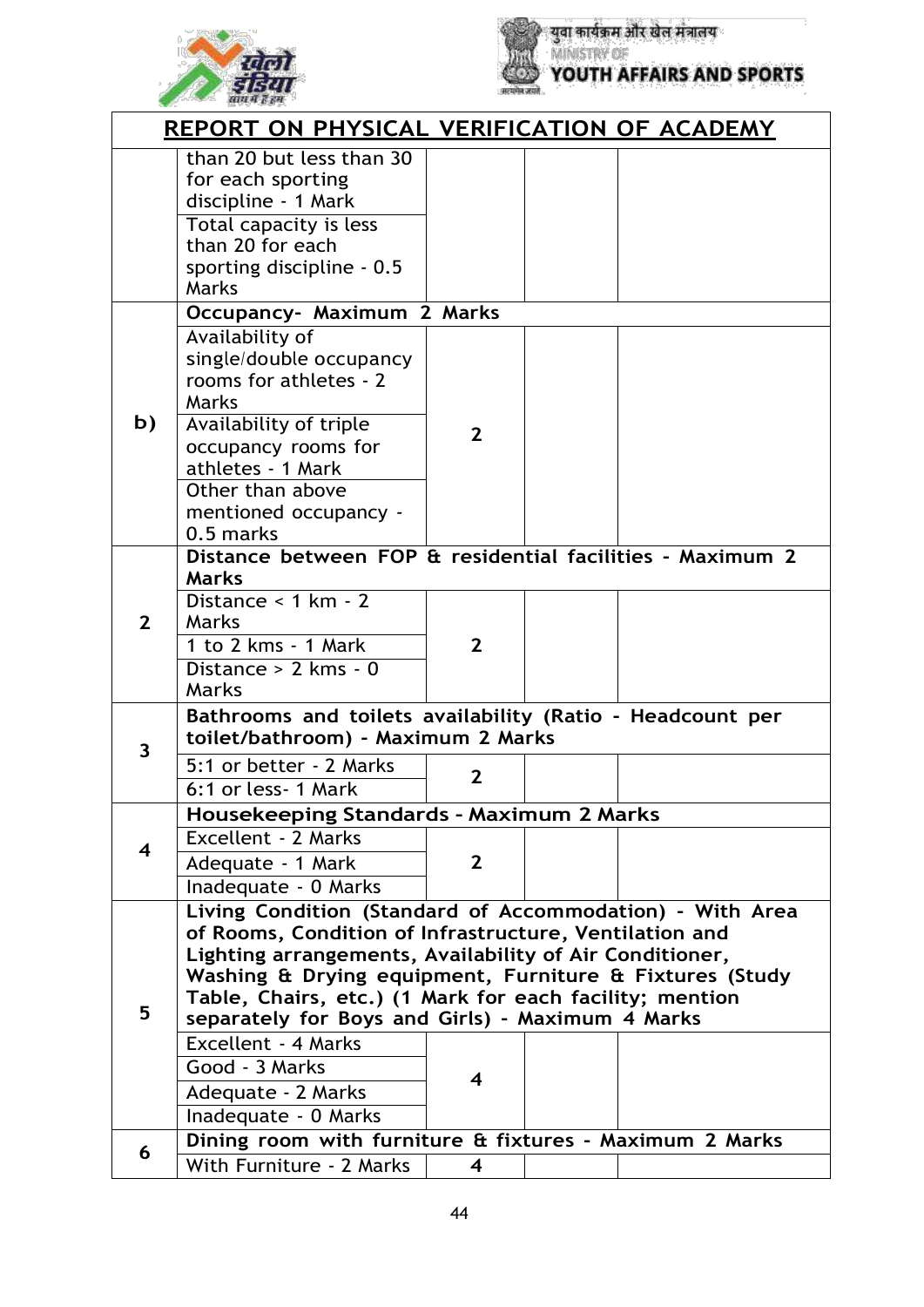



|           | <b>REPORT ON PHYSICAL VERIFICATION OF ACADEMY</b>                                                                                                                                                 |                |               |                  |
|-----------|---------------------------------------------------------------------------------------------------------------------------------------------------------------------------------------------------|----------------|---------------|------------------|
|           | With CCTV -1 Mark<br>With Geo location based<br><b>Biometric attendance -1</b><br>mark<br>Without Furniture - 0<br>Marks                                                                          |                |               |                  |
|           | Kitchen Area - Maximum 1 Mark                                                                                                                                                                     |                |               |                  |
| 7         | Yes - 1 Mark<br>No - 0 Marks                                                                                                                                                                      | 1              |               |                  |
|           | Leisure/recreation room - Maximum 2 Marks                                                                                                                                                         |                |               |                  |
| 8         | <b>With Indoor Games</b><br>along with AV Facilities -<br>2 Marks<br><b>Only indoor Games</b><br>without AV Facilities - 1<br>Mark                                                                | $\overline{2}$ |               |                  |
|           | Management of the above-mentioned facilities (quality) -<br><b>Maximum 2 Marks</b>                                                                                                                |                |               |                  |
| 9         | Excellent - 2 Marks<br>Adequate - 1 Mark<br>Inadequate - 0 Marks                                                                                                                                  | $\mathbf{2}$   |               |                  |
|           |                                                                                                                                                                                                   |                |               |                  |
|           |                                                                                                                                                                                                   | 25             |               |                  |
|           | TOTAL (PART 6)                                                                                                                                                                                    |                |               |                  |
|           | Part 7: Food & Ancillary Facilities (Total 25 Marks)<br>The Academy will have a valid and subsisting FSSAllicense for<br>their Kitchen to qualify under residential category of<br>accreditation. |                |               |                  |
|           |                                                                                                                                                                                                   | Maxim          | <b>Marks</b>  |                  |
| S.N<br>υ. | <b>Description</b>                                                                                                                                                                                | um             | <b>Obtain</b> | Remarks (if any) |
| 1         | Infrastructure - Maximum 5 Marks                                                                                                                                                                  | <b>Marks</b>   | ed            |                  |
| a)        | Demarked kitchen with<br>well ventilated/exhaust<br>facility - Maximum 1<br>Mark<br>Yes - 1 Mark                                                                                                  | 1              |               |                  |
|           | No - 0 Marks                                                                                                                                                                                      |                |               |                  |
| b)        | Exclusive wash area<br>with hot and cold water<br>facility and racks -<br>Maximum 1 Mark                                                                                                          | 1              |               |                  |
|           | Yes - 1 Mark<br>No - 0 Marks                                                                                                                                                                      |                |               |                  |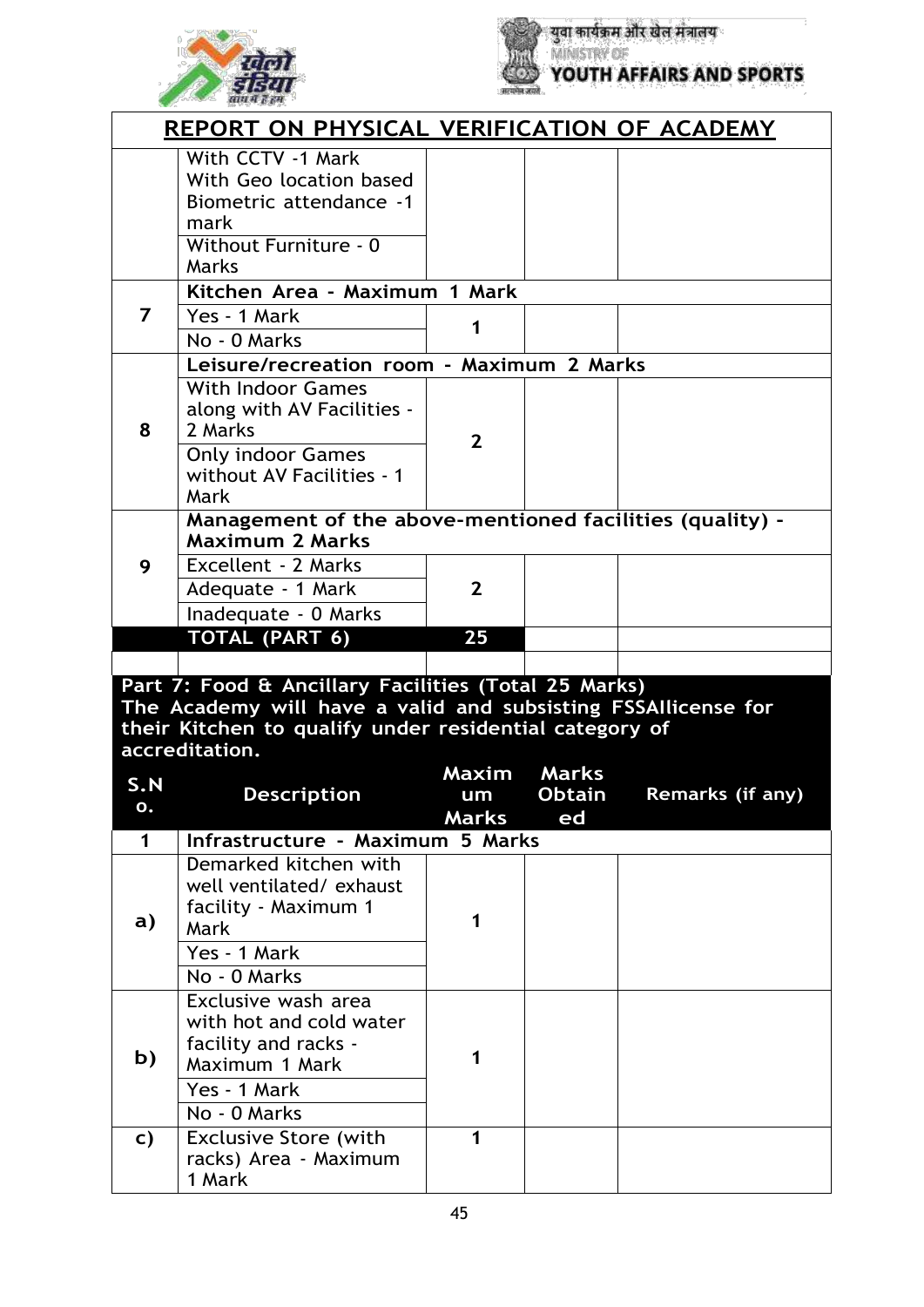



**युवा कार्यक्रम और खेल मंत्रालय**<br>MINISTRY OF **YOUTH AFFAIRS AND SPORTS** 

|                         | REPORT ON PHYSICAL VERIFICATION OF ACADEMY                                                                                                                                                                                              |              |  |
|-------------------------|-----------------------------------------------------------------------------------------------------------------------------------------------------------------------------------------------------------------------------------------|--------------|--|
|                         | Yes - 1 Mark                                                                                                                                                                                                                            |              |  |
|                         | No - 0 Marks                                                                                                                                                                                                                            |              |  |
| d)                      | Hand wash, drinking<br>water facility - Maximum<br>1 Mark<br>Yes - 1 Mark<br>No - 0 Marks                                                                                                                                               | 1            |  |
| e)                      | Staff rest room with<br>washroom facility -<br>Maximum 1 Mark<br>Yes - 1 Mark<br>No - 0 Marks                                                                                                                                           |              |  |
| $\overline{2}$          | Kitchen Equipment - Maximum 5 Marks                                                                                                                                                                                                     |              |  |
| a)                      | <b>Usage of modern</b><br>cooking gadgets:<br>(Steamer, tandoor,<br>griller, mixer-grinder,<br>juicer, toaster,<br>oven/OTG, etc.) - 0.5<br>marks for each such<br>equipment subject to<br>maximum of 2.5 marks                         | 2.5          |  |
| b)                      | <b>Usage of storage</b><br>equipment:<br>(refrigerator, deep<br>freezer for perishables<br>and storage containers<br>for non-perishables) &<br>Baine Marie - 0.5 marks<br>for each such equipment<br>subject to maximum of<br>2.5 marks | 2.5          |  |
| $\overline{\mathbf{3}}$ | Manpower - Maximum 5 Marks                                                                                                                                                                                                              |              |  |
| a)                      | <b>Qualified catering</b><br>supervisor/Mess<br>manager (Diploma in<br>Catering, Hotel<br>Management and Food<br>services)<br>Yes - 2 Marks<br>No - 0 Marks                                                                             | $\mathbf{2}$ |  |
| b)                      | Qualified cook (Diploma<br>in cookery for Chef/<br>Certificate program in<br>culinary arts for Cook)<br>Yes - 2 Marks                                                                                                                   | $\mathbf{2}$ |  |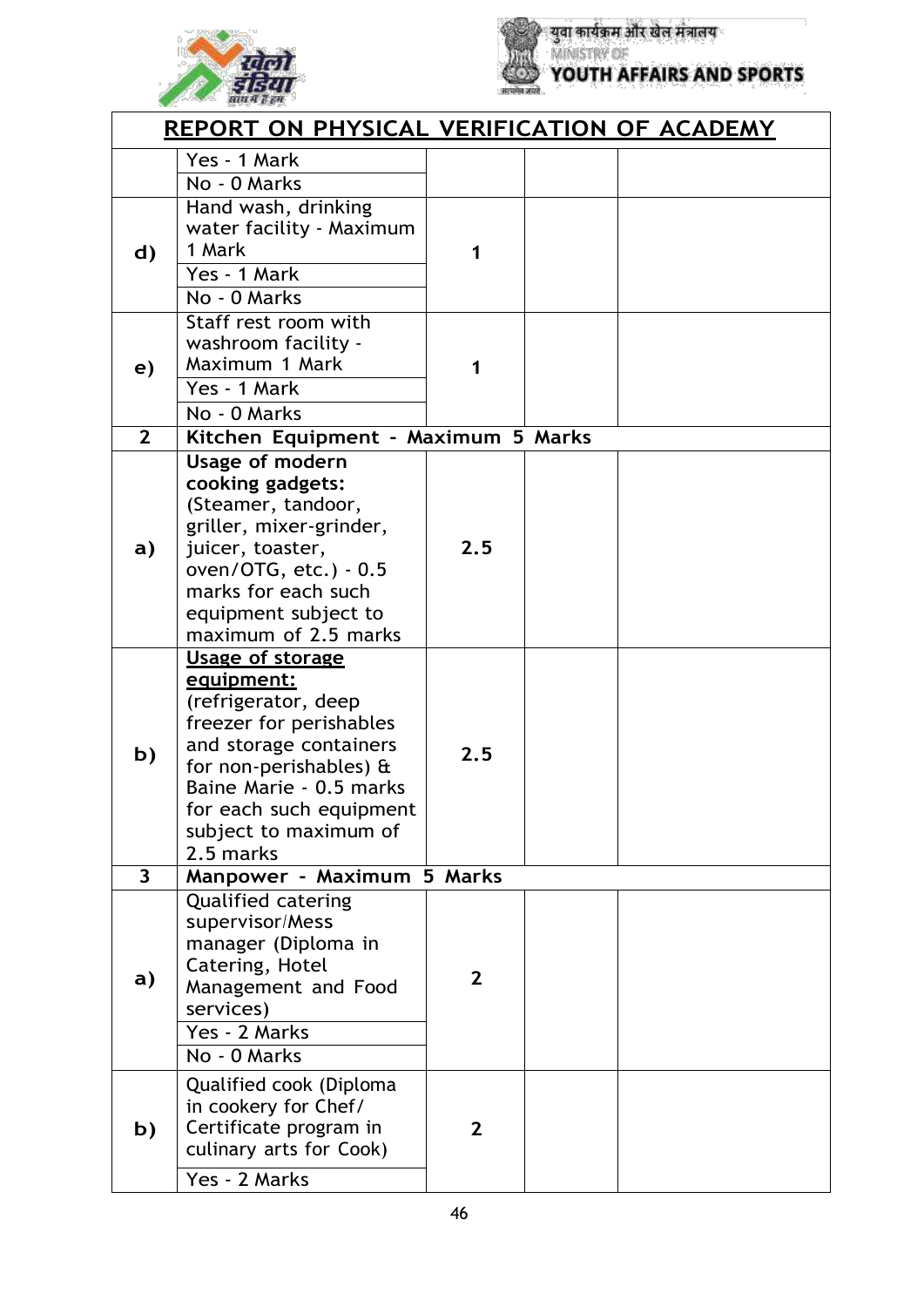



युवा कार्यक्रम और खेल मंत्रालय<br>MINISTRY OF<br>YOUTH AFFAIRS AND SPORTS

|                         | REPORT ON PHYSICAL VERIFICATION OF ACADEMY                                                                                                                                                                         |                |  |
|-------------------------|--------------------------------------------------------------------------------------------------------------------------------------------------------------------------------------------------------------------|----------------|--|
|                         | No - 0 Marks                                                                                                                                                                                                       |                |  |
| C)                      | Kitchen staff : player<br>ratio (6:25)<br>Yes - 1 Mark<br>No - 0 Marks                                                                                                                                             | 1              |  |
| $\overline{\mathbf{4}}$ | Hygiene - Maximum 5 Marks                                                                                                                                                                                          |                |  |
| $\mathbf{a}$            | Personnel hygiene<br>(Including uniform,<br>apron, head cap, gloves)<br>Yes - 1 Mark<br>No - 0 Marks                                                                                                               | 1              |  |
| b)                      | Hygiene of Kitchen and<br><b>Allied areas</b><br>Yes - 2 Marks<br>No - 0 Marks                                                                                                                                     | $\overline{2}$ |  |
| C)                      | Waste disposal facility<br>Yes - 1 Mark<br>No - 0 Marks                                                                                                                                                            | 1              |  |
| d)                      | Pest Control<br>Yes - 1 Mark<br>No - 0 Marks                                                                                                                                                                       | 1              |  |
| 5                       | Services - Maximum 5 Marks                                                                                                                                                                                         |                |  |
| $\mathbf{a}$            | Product<br>Sourcing/Traceability<br>Yes - 3 Marks<br>No - 0 Marks                                                                                                                                                  | 3              |  |
| b)                      | Cooking procedures for<br>retaining nutrient<br>quality & Menu<br>Compliance<br>Optimal procedures - 1<br>Mark<br>Non - optimal<br>procedures - 0 Marks                                                            |                |  |
| c)                      | Food Presentation,<br>Acceptability /<br>Palpability<br><b>Optimal Presentation,</b><br>Taste, Spices and Oil<br>Content - 1 Mark<br>Poor Presentation,<br>Taste, High spices and<br>High oil content - 0<br>Marks | 1              |  |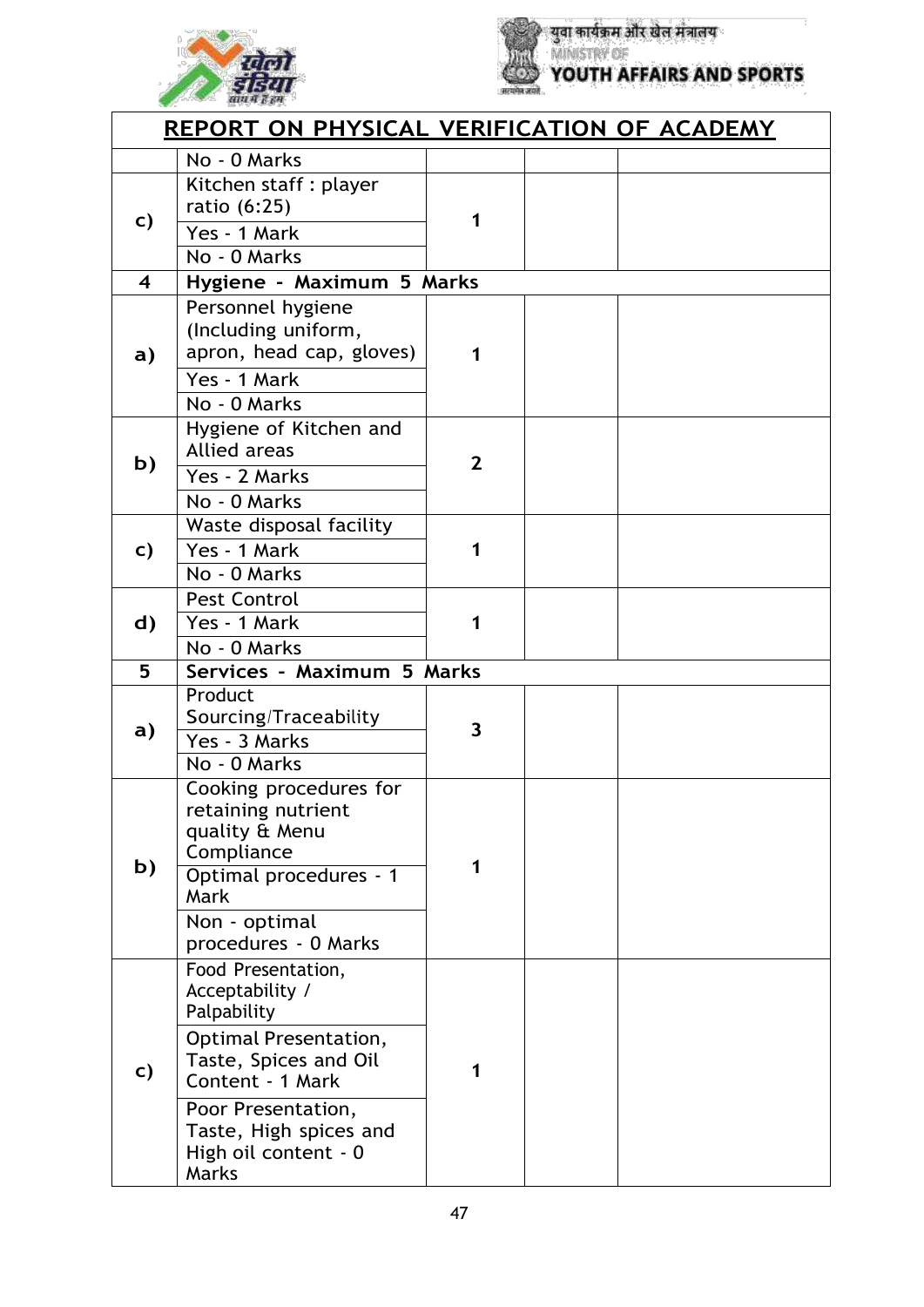



| REPORT ON PHYSICAL VERIFICATION OF ACADEMY                                                                                                                                    |     |  |  |  |
|-------------------------------------------------------------------------------------------------------------------------------------------------------------------------------|-----|--|--|--|
| TOTAL (PART 7)                                                                                                                                                                | 25  |  |  |  |
|                                                                                                                                                                               |     |  |  |  |
| <b>GRAND TOTAL (Section II)</b>                                                                                                                                               | 50  |  |  |  |
| <b>GRAND TOTAL (Section I &amp;</b><br>Ш                                                                                                                                      | 150 |  |  |  |
|                                                                                                                                                                               |     |  |  |  |
| <b>Section III - Bonus Points</b><br>In case the following is observed while assessment of Academy,<br>bonus points will be awarded as per the arrangement described<br>helow |     |  |  |  |

| DEIUW     |                                                                                                                                                                                                                                                                                  |                             |                                     |                         |
|-----------|----------------------------------------------------------------------------------------------------------------------------------------------------------------------------------------------------------------------------------------------------------------------------------|-----------------------------|-------------------------------------|-------------------------|
| S.N<br>О. | <b>Description</b>                                                                                                                                                                                                                                                               | Maxim<br>um<br><b>Marks</b> | <b>Marks</b><br><b>Obtain</b><br>ed | <b>Remarks (if any)</b> |
|           | Use of Technology/<br>Innovation/ Extra<br>Facilities such as<br>Temperature Control,<br>Visibility Enhancement,<br>Air Current Control,<br>Strategy Room etc. - 1<br>mark for each of such<br>technology up to 5<br>marks subject to overall<br>maximum score of<br>evaluation. | 5                           |                                     |                         |
|           |                                                                                                                                                                                                                                                                                  |                             |                                     |                         |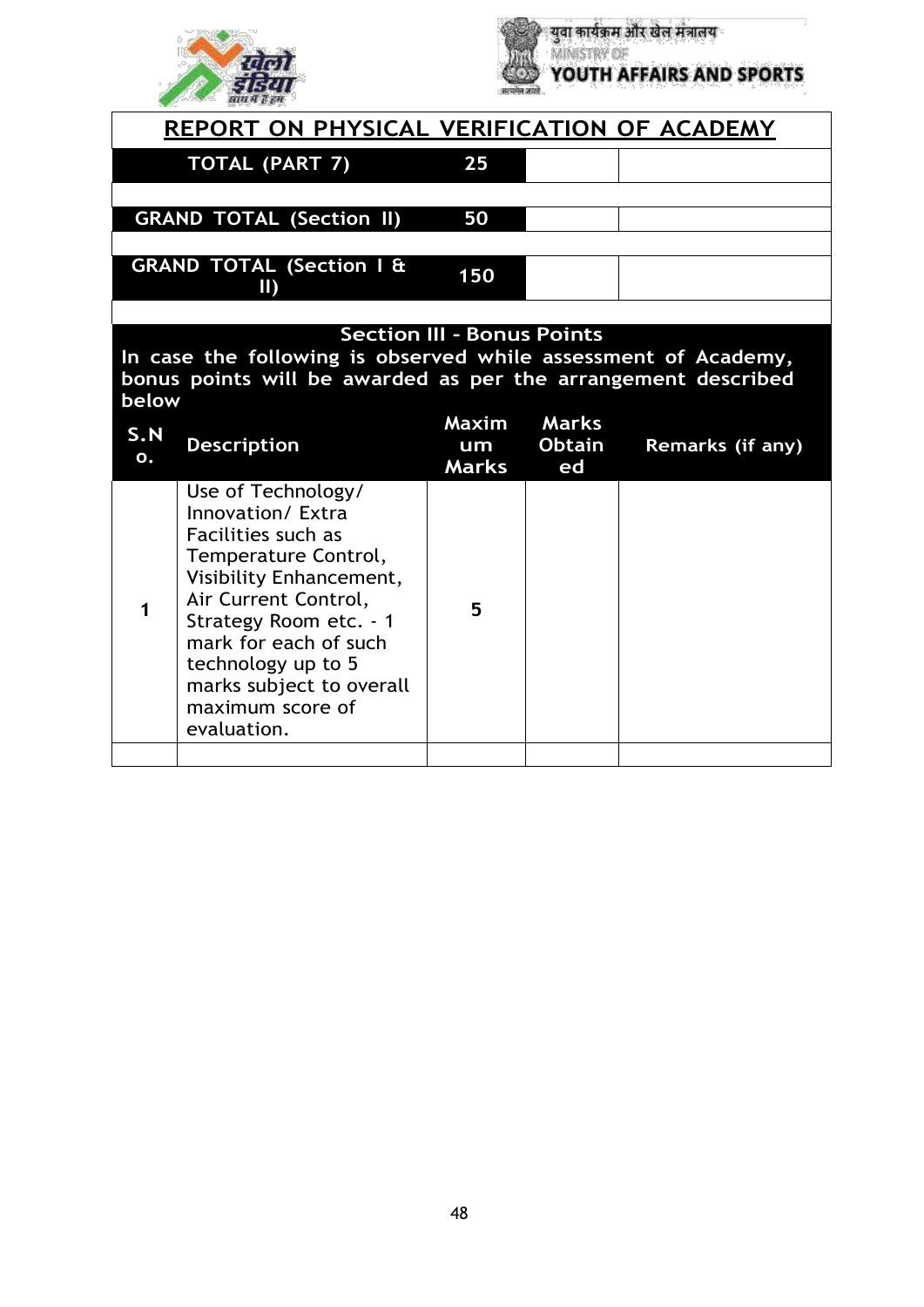



#### **MANUAL – EVALUATION MATRIX FOR (PHYSICAL) ASSESSMENT FOR ACCREDITATION OF ACADEMIES MANUAL – PHYSICAL VERIFICATION/ASSESSMENT MATRIX FOR ACCREDITATION OF ACADEMIES**

**SECTION I – ASSESSMENT OF ACADEMY (GENERAL)**

#### **Part 1: Infrastructure & FOP: (Total 30 Marks) S. No. Description Guidelines for Evaluation 1. Field of Play (FOP) – Maximum 23 Marks a) Size of FOP and Clearance Area:** Size of FOP & clearance area as per international standards - 6 Marks However, if size of FOP (international standards) however, clearance area (adequate) - 4 Marks FOP and clearance area both adequate - 2 Marks Both FOP and clearance area inadequate - 0 Marks • The Committee shall award a total of *6 marks*, if the size of the FOP and the clearance area thereof are as per *international standards*; • Further, the Committee shall award *only 4 marks*, in case, if the size of the FOP is as per *international standards*, but the clearance area was found to be *only adequate for training purposes*; • Furthermore, the Committee shall award *only 2 marks*, if both the size of the FOP and clearance area are *adequate for training purposes*; • However, the Committee shall award *0 marks*, if both the FOP and clearance area are *inadequate as per norms.* **b) Certification as applicable:** If Yes – 2 Marks If  $No - 0$  Marks • The Committee shall award a total of *2 marks*, if the certifications, if any, are *available*; whereas, non-availability of such certification, if applicable, will be awarded *no marks.The Committee must ensure proper due diligence ofapplicable documentation.* **c) Lighting of FOP:** If as per International Standard  $-3$ Marks If Adequate  $-1.5$  Marks If Inadequate – 0 Marks • The Committee shall award a total of *3 marks*, if the lighting and lux levels of the FOP are as per *international standards*; • Further, the Committee shall award *only 1.5 marks*, if the lighting of the FOP is *only adequate for training purposes*; and • However, the Committee shall award *0 marks*, if the lighting of the FOP is *inadequate.* **d) Condition: (1. Additional 1 mark to be awarded in case the indoor facility is Air Conditioned 2.** The Committee shall award a total of 5 *marks*, if the condition of the FOP is *excellent*. Excellent condition would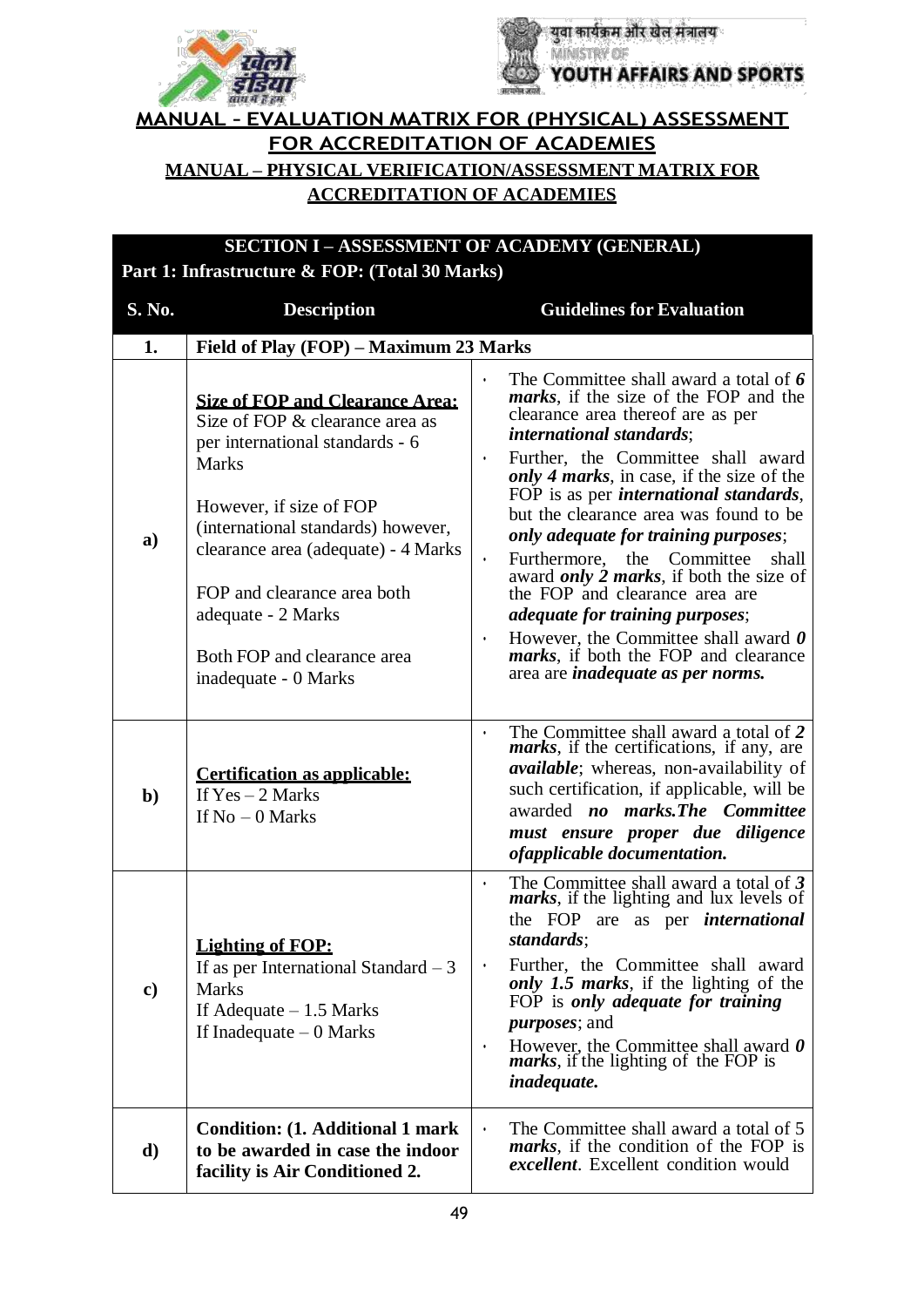



# **SECTION I – ASSESSMENT OF ACADEMY (GENERAL)**

#### **Part 1: Infrastructure & FOP: (Total 30 Marks)**

| S. No.                    | <b>Description</b>                                                                                                                                                                                                           | <b>Guidelines for Evaluation</b>                                                                                                                                                                                                                                                                                                                                                                                   |  |
|---------------------------|------------------------------------------------------------------------------------------------------------------------------------------------------------------------------------------------------------------------------|--------------------------------------------------------------------------------------------------------------------------------------------------------------------------------------------------------------------------------------------------------------------------------------------------------------------------------------------------------------------------------------------------------------------|--|
|                           | <b>Availability of Geo location</b><br>based Biometric attendance - 1<br>Mark, 3. Availability of CCTV in<br>FOP -1 Mark)<br>Excellent – Age of FOP less than 5<br>years or with valid manufacturer's<br>warranty $-5$ Marks | mean if the Age of FOP is less than 5<br>years or is having valid manufacturer's<br>warranty. In case the facility is found<br>exceptional<br>by<br>the<br>assessment<br>committee in terms of infrastructure,<br>marks may be awarded<br>full<br>and<br>remarks for the same to be recorded. It<br>is to be noted that even in the case of<br>indoor FOP air conditioning, the<br>maximum marking will be 5 marks |  |
|                           | $A$ dequate $-3$ Marks                                                                                                                                                                                                       | only;<br>However, the Committee shall award<br>$\bullet$<br>only 3 marks, if the condition of FOP<br>is <i>adequate</i> . However, in case of<br>indoor FOP, if air-conditioning is<br>available, <i>1 extra mark will be</i><br>awarded thereby making total of 4<br><i>marks</i> ; and<br>Further, the Committee shall award                                                                                     |  |
|                           | Inadequate $-1$ Mark                                                                                                                                                                                                         | only 1 mark, if the condition of the<br>FOP is <i>inadequate</i> .<br>Furthermore, in case of indoor FOP, if<br>air-conditioning is available, <i>I extra</i><br>$\bullet$<br>mark will be awarded thereby making<br>total of 2 marks.                                                                                                                                                                             |  |
| $\boldsymbol{\mathrm{e}}$ | FOP vs Player count ratio (to<br>ensure sufficient FOP access for<br>each trainee $-$ to be defined by<br>TIDC member for respective sport)<br>- Maximum 5 Marks                                                             | The TIDC Member of the respective<br>sports discipline shall assess the<br>$\bullet$<br>adequacy of the FOP per athletes, to<br>ensure that adequate FOP is available<br>for the training requirements. The<br>Committee shall award marks<br>(between 0-5 Marks) based on the<br>FOP adequacy at the respective<br>Academy and the standardized FOP:<br>athlete ratio.                                            |  |
| $\mathbf{2}$              | <b>Change rooms &amp; Toilets – Maximum 4 Marks</b>                                                                                                                                                                          |                                                                                                                                                                                                                                                                                                                                                                                                                    |  |
| a)                        | Availability (In case the change<br>rooms/toilets are not attached to the<br>FOP, only 1 mark to be awarded) $-$<br>Maximum 2 Marks                                                                                          | The Committee shall award a total of 2<br><i>marks</i> , if the change rooms/toilets are<br>attached to the FOP;<br>Further, the Committee shall award<br>$\bullet$<br>mark,<br>change<br>only<br>if<br>the<br>$\boldsymbol{I}$<br>rooms/toilets are not attached to the<br>FOP;<br>However, the Committee shall award<br>no marks, if the change rooms/toilets                                                    |  |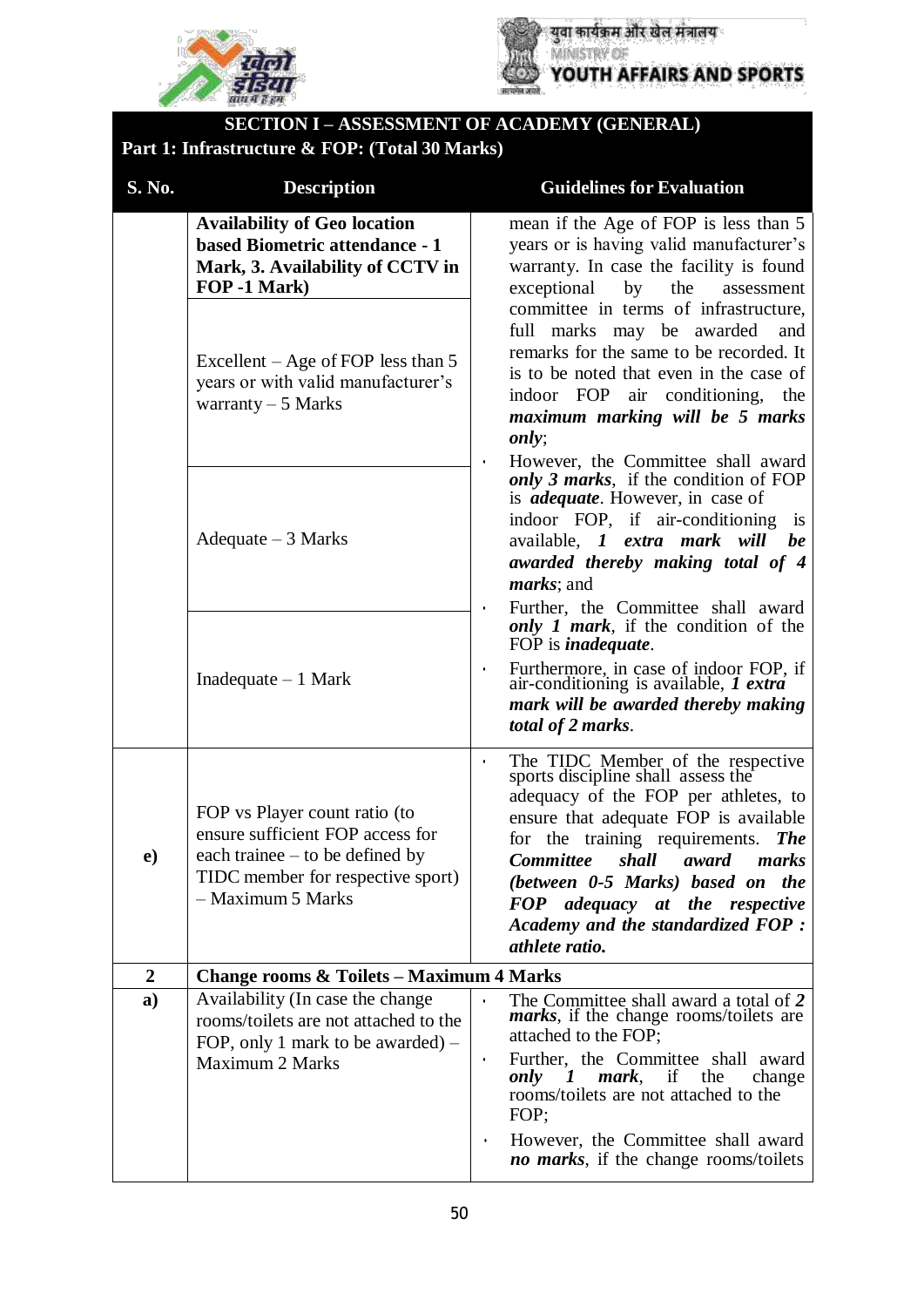



युवा कार्यक्रम और खेल मंत्रालय YOUTH AFFAIRS AND SPORTS

# **SECTION I – ASSESSMENT OF ACADEMY (GENERAL)**

## **Part 1: Infrastructure & FOP: (Total 30 Marks)**

| S. No.       | <b>Description</b>                                                                                                                                                                       | <b>Guidelines for Evaluation</b>                                                                                                                                                                                                                                                                                                                                                                            |
|--------------|------------------------------------------------------------------------------------------------------------------------------------------------------------------------------------------|-------------------------------------------------------------------------------------------------------------------------------------------------------------------------------------------------------------------------------------------------------------------------------------------------------------------------------------------------------------------------------------------------------------|
|              |                                                                                                                                                                                          | are not available.                                                                                                                                                                                                                                                                                                                                                                                          |
|              | Condition as assessed by visual<br>inspection (Housekeeping Facilities<br>such as frequency of cleaning of<br>toilets/change rooms, ratio of staff<br>vs trainee, Air-conditioning etc.) | The Committee shall award a total of 2<br>$\bullet$<br><i>marks</i> , if the housekeeping service are<br><i>excellent</i> . The committee members can<br>consider various factors<br>such<br>as<br>frequency of cleaning of toilets/change<br>rooms, ratio of staff: trainee,<br>air<br>conditioning, etc.;                                                                                                 |
| $\mathbf{b}$ | $Excellent - 2 Marks$<br>$A$ dequate $-1$ Mark                                                                                                                                           | Further, the Committee shall award<br>$\bullet$<br><i>only 1 mark</i> , if the housekeeping<br>services are <i>only adequate</i> ; and                                                                                                                                                                                                                                                                      |
|              | Inadequate (needs renovation) $-0$<br><b>Marks</b>                                                                                                                                       | However, the Committee shall award<br>$\bullet$<br>no marks, if the change rooms/toilets<br>are <i>inadequate</i> and <i>require</i><br>renovation.                                                                                                                                                                                                                                                         |
|              |                                                                                                                                                                                          | Availability of accommodation for Office Work (Availability of Furniture,<br>Fixtures and Office Equipment, Stationary etc.) – Maximum 3 Marks                                                                                                                                                                                                                                                              |
|              | Excellent $-3$ Marks (in case the<br>facility is outside Academy $-1.5$<br>Marks)                                                                                                        | Committee<br>the<br>The<br>may<br>assess<br>availability of sufficient space for<br>Office work premises within<br>the<br>Academy.<br>If the Academy has an excellent set-up<br>for office premises within the<br>$\bullet$<br>Academy, the Committee shall award<br>3 <i>marks</i> ; whereas if the same is<br>provided outside the Academy, the<br>Committee shall award 1.5 marks for                    |
| 3            | Adequate $-2$ Marks (in case the<br>facility is outside Academy $-1$<br>Mark)                                                                                                            | the same office work accommodation.<br>If the Academy has a suitably goodset-<br>up for office premises within the<br>Academy, the Committee shall award<br><i>marks</i> ; whereas if the same is<br>2<br>provided outside the Academy, the<br>Committee shall award 1 <i>mark</i> for the<br>same office work accommodation.<br>If the Academy has a poor set-up for<br>office premises within the Academy |
|              | Inadequate (needs renovation) $-1$<br>Mark (in case the facility is outside)<br>$Academy - 0.5 Marks$                                                                                    | which shall require renovation, the<br>Committee<br>shall award $\boldsymbol{I}$<br>mark;<br>whereas if the same is provided outside<br>the Academy, the Committee shall<br>award $0.5$ mark for the same office<br>work accommodation.                                                                                                                                                                     |
|              | <b>TOTAL (PART 1) (30 Marks)</b>                                                                                                                                                         |                                                                                                                                                                                                                                                                                                                                                                                                             |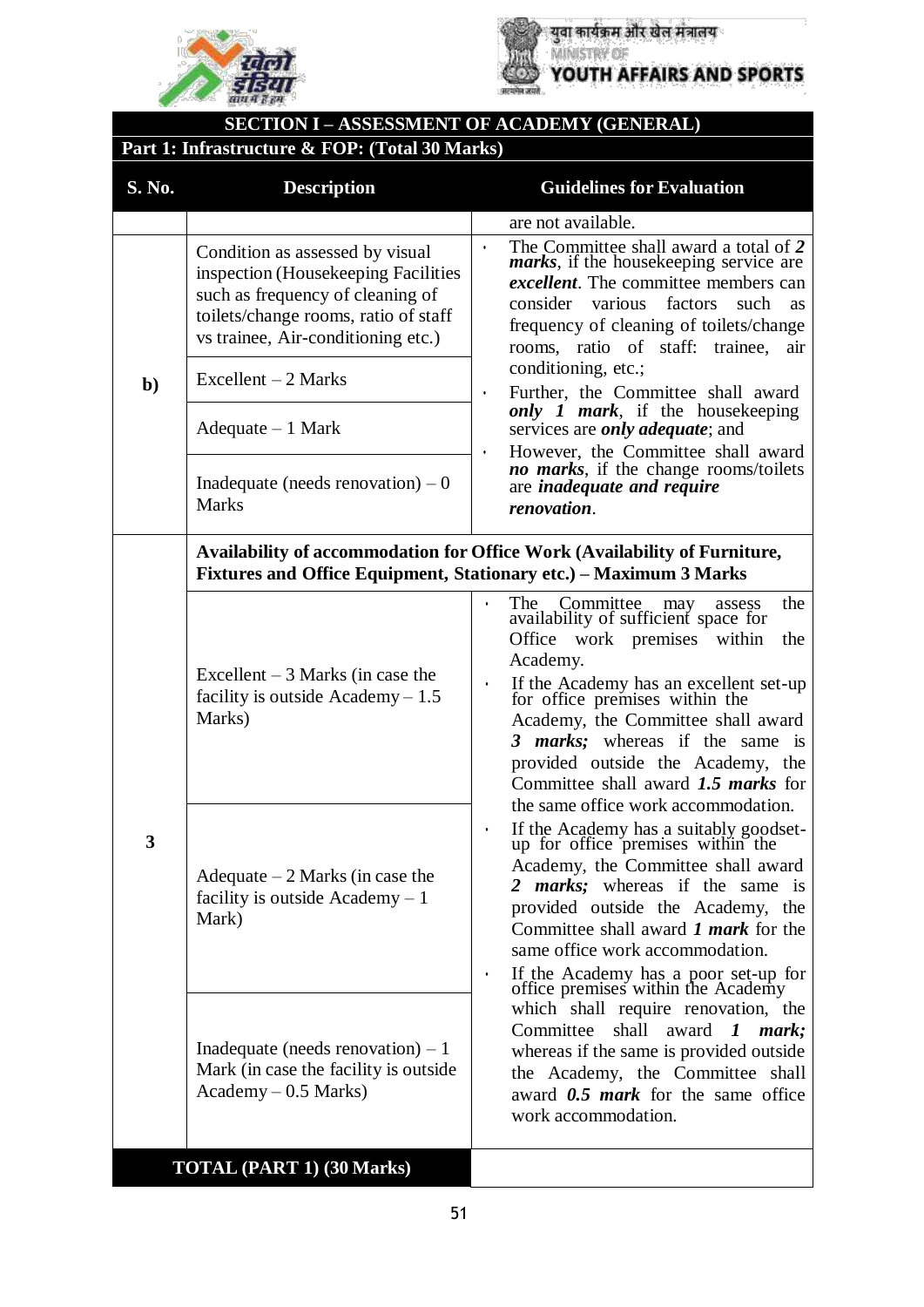



#### **Part 2: Availability of coaching staff (Total 30 Marks) Head Coach, Technical Director, High Performance, Director & their qualification, their period of contract, full time/part time etc. (qualifications would fetch more points)**

| S. No.       | <b>Description</b>                                                                                                                                                                                                                                                                                                                                                                                        | <b>Guidelines for Evaluation</b>                                                                                                                                                                                                                                                                                                                                                                                                                                                                                                                                                                                                                                                                                                                                                                                                                                                                                                                                 |
|--------------|-----------------------------------------------------------------------------------------------------------------------------------------------------------------------------------------------------------------------------------------------------------------------------------------------------------------------------------------------------------------------------------------------------------|------------------------------------------------------------------------------------------------------------------------------------------------------------------------------------------------------------------------------------------------------------------------------------------------------------------------------------------------------------------------------------------------------------------------------------------------------------------------------------------------------------------------------------------------------------------------------------------------------------------------------------------------------------------------------------------------------------------------------------------------------------------------------------------------------------------------------------------------------------------------------------------------------------------------------------------------------------------|
| $\mathbf{1}$ | <b>Quality of Head Coach/Technical Director - Maximum 8 Marks</b>                                                                                                                                                                                                                                                                                                                                         |                                                                                                                                                                                                                                                                                                                                                                                                                                                                                                                                                                                                                                                                                                                                                                                                                                                                                                                                                                  |
| a)           | <b>International players produced:</b><br>- Medallist at Olympic Games- 4<br><b>Marks</b><br>- Participation in Olympic Games<br>or Medallist at World<br>Championship / Asian /<br>Commonwealth Games - 3 Marks<br>- Participation in World<br>Championship / Asian /<br>Commonwealth Games - 2 Marks<br>- International Competition $-1$<br>Mark                                                        | The Committee shall award a total of 4 <i>marks</i> if the Head Coach/Technical<br>Director has trained athletes who have<br>won medals at the Olympic Games.<br>However, the Committee shall<br>award<br>$\bullet$<br>marks,<br>the<br>Head<br>only<br>if<br>3<br>Coach/Technical Director has trained<br>athletes who have participated in the<br>Olympic Games or won medals at World<br>Championship / Asian / Commonwealth<br>Games; whereas participation in World<br>Championship / Asian / Commonwealth<br>Games by such athletes will receive only<br>2 marks.<br>Furthermore, the Committee shall award<br>$\bullet$<br>only<br>if<br>Head<br>mark,<br>the<br>$\prime$<br>Coach/Technical Director has trained<br>athletes who have participated and/or<br>medals<br>any<br>International<br>at<br>won<br>Competitions.                                                                                                                                |
| $\mathbf{b}$ | <b>Accreditation by any recognised</b><br><b>International Body / Sports</b><br><b>Federation or equivalent honours</b><br>by Government Body:<br>- Dronacharya Awardee or<br>equivalent honour by National<br>Body / Expert (Highest Level)<br>Accreditation by International<br>Sports Federation - 4 Marks<br>- Intermediate (Medium Level) $-3$<br><b>Marks</b><br>- Initial (Entry Level) $-2$ Marks | The Committee shall award a <b>total of 4</b> marks, if the Head Coach/Technical<br>$\bullet$<br>Director<br>has<br>been<br>awarded<br>the<br>Dronacharya Award for his/her efforts in<br>coaching athletes or has gained the expert<br>highest-level<br>accreditation<br>level<br><b>or</b><br>granted by any recognised International<br>Body / Sports Federation or equivalent<br>for their respective sports discipline. The<br>marks will be allocated <i>only when</i> the<br>Head Coach/ Technical Director has<br>received the highest or second-highest<br>level of accreditation available.<br>The Committee shall award only<br>marks, if the Head Coach/Technical<br>3<br>$\bullet$<br>Director has gained the intermediate /<br>medium-level accreditation granted by<br>any recognised International Body /<br>Sports Federation or equivalent for their<br>respective sports discipline. The marks<br>will be allocated <i>only when</i> the Head |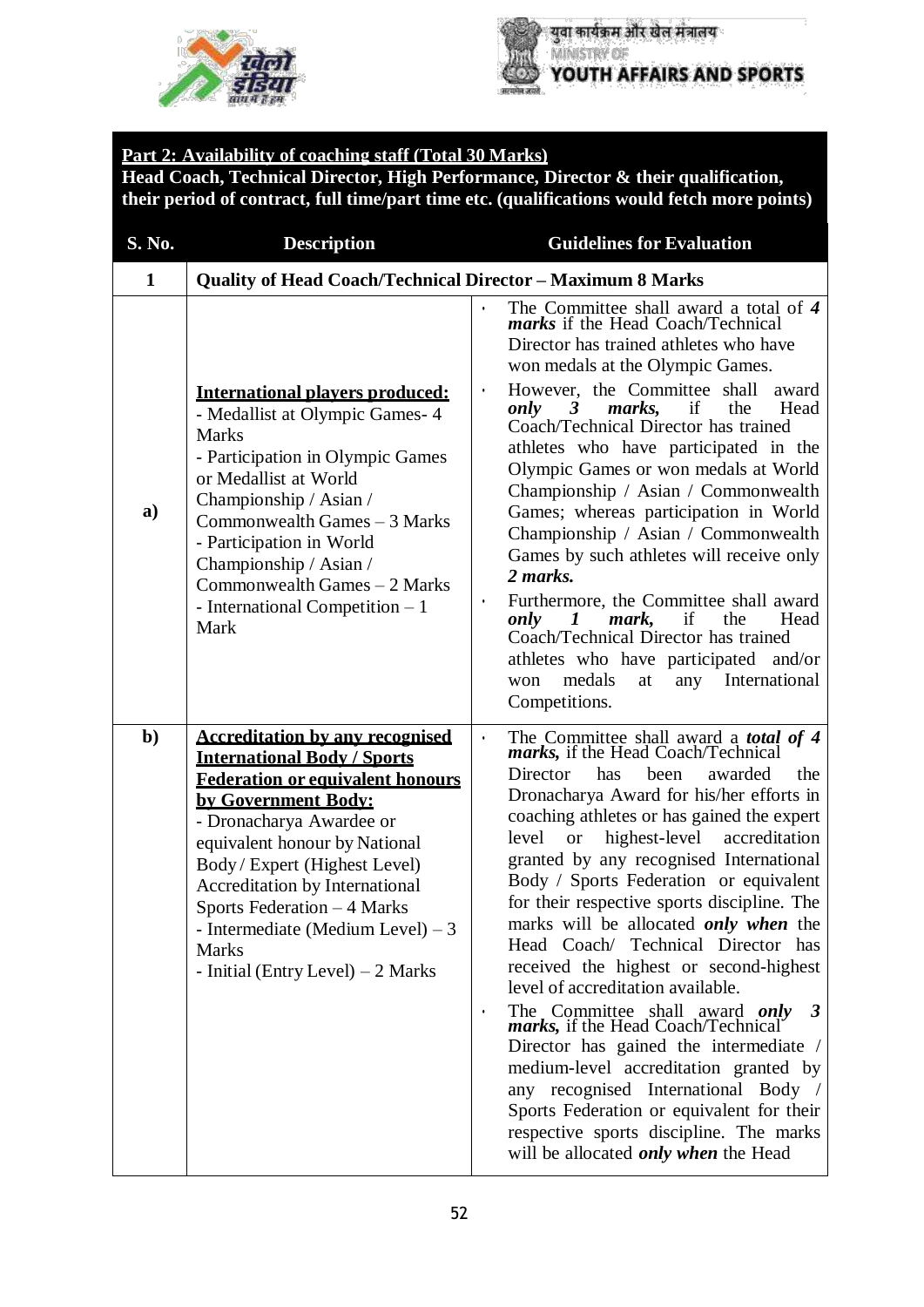



युवा कार्यक्रम और खेल मंत्रालय YOUTH AFFAIRS AND SPORTS

#### **Part 2: Availability of coaching staff (Total 30 Marks)**

**Head Coach, Technical Director, High Performance, Director & their qualification, their period of contract, full time/part time etc. (qualifications would fetch more points)**

| S. No.                  | <b>Description</b>                                                                                                                                                                                                                                                                                                     | <b>Guidelines for Evaluation</b>                                                                                                                                                                                                                                                                                                                                                                                                                                                                                                                                                     |
|-------------------------|------------------------------------------------------------------------------------------------------------------------------------------------------------------------------------------------------------------------------------------------------------------------------------------------------------------------|--------------------------------------------------------------------------------------------------------------------------------------------------------------------------------------------------------------------------------------------------------------------------------------------------------------------------------------------------------------------------------------------------------------------------------------------------------------------------------------------------------------------------------------------------------------------------------------|
|                         |                                                                                                                                                                                                                                                                                                                        | Coach/ Technical Director has received<br>mid-level<br>intermediate<br>the<br><b>or</b><br>accreditation available.<br>The Committee shall award only 2<br>marks, if the Head Coach/Technical<br>$\bullet$<br>Director has gained the initial or entry-<br>accreditation granted<br>level<br>by<br>any<br>recognized International Body / Sports<br>Federation<br><sub>or</sub><br>equivalent for<br>their<br>respective sports discipline. The marks<br>will be allocated if the Head Coach/<br>Technical Director has received the <i>entry</i><br>level or level 1 accreditation. |
|                         | <b>Experience of Head Coach/Technical Director - Maximum 4 Marks</b>                                                                                                                                                                                                                                                   |                                                                                                                                                                                                                                                                                                                                                                                                                                                                                                                                                                                      |
|                         | More than 20 years $-4$ marks                                                                                                                                                                                                                                                                                          | The Committee shall award a <i>total of 4</i><br>$\bullet$<br><i>marks</i> , if the Head Coach/Technical<br>Director has <i>more than 20 years of</i><br>experience.                                                                                                                                                                                                                                                                                                                                                                                                                 |
| $\overline{2}$          | more than 15 years but less than 20<br>$years - 3 marks$                                                                                                                                                                                                                                                               | The Committee shall award only<br>marks, if the Head Coach/Technical<br>$\boldsymbol{\beta}$<br>Director has an experience of <i>more than</i><br>15 years but less than 20 years.                                                                                                                                                                                                                                                                                                                                                                                                   |
|                         | more than 10 years but less than 15<br>$years - 2 marks$                                                                                                                                                                                                                                                               | The Committee shall award only 2<br>marks, if the Head Coach/Technical<br>Director has an experience of <i>more than</i><br>10 years but less than 15 years.                                                                                                                                                                                                                                                                                                                                                                                                                         |
|                         | more than 5 years but less than 10<br>$years - 1 mark$                                                                                                                                                                                                                                                                 | The Committee shall award only 1 mark,<br>$\bullet$<br>if the Head Coach/Technical Director has<br>an experience of more than 5 years but<br>less than 10 years.                                                                                                                                                                                                                                                                                                                                                                                                                     |
|                         | less than 5 years $-0$ marks                                                                                                                                                                                                                                                                                           | The Committee shall award <b>no marks</b> , if<br>the Head Coach/Technical Director has<br>an experience of less than 5 years.                                                                                                                                                                                                                                                                                                                                                                                                                                                       |
| $\overline{\mathbf{3}}$ | Availability and Quality of<br>Performance Director / Training<br>Methodology Expert and Training<br>Schedule: -<br>A presentation to be delivered by<br>the expert based on which<br>appropriate marks will be<br>awarded by visiting team.<br>Note: Reasons for awarding marks<br>are to be noted mandatorily by the | The Committee shall award <b><i>a</i></b> total of 4<br>$\bullet$<br><i>marks</i> , on the basis of the presentation<br>delivered by the Performance Director /<br>Training Methodology Expert.<br>No marks will be awarded on the non-<br><i>presentation by such Expert.</i><br>The basis of the marks being awarded<br>$\bullet$<br>shall be clearly noted by the assessment<br><i>team in their report.</i>                                                                                                                                                                      |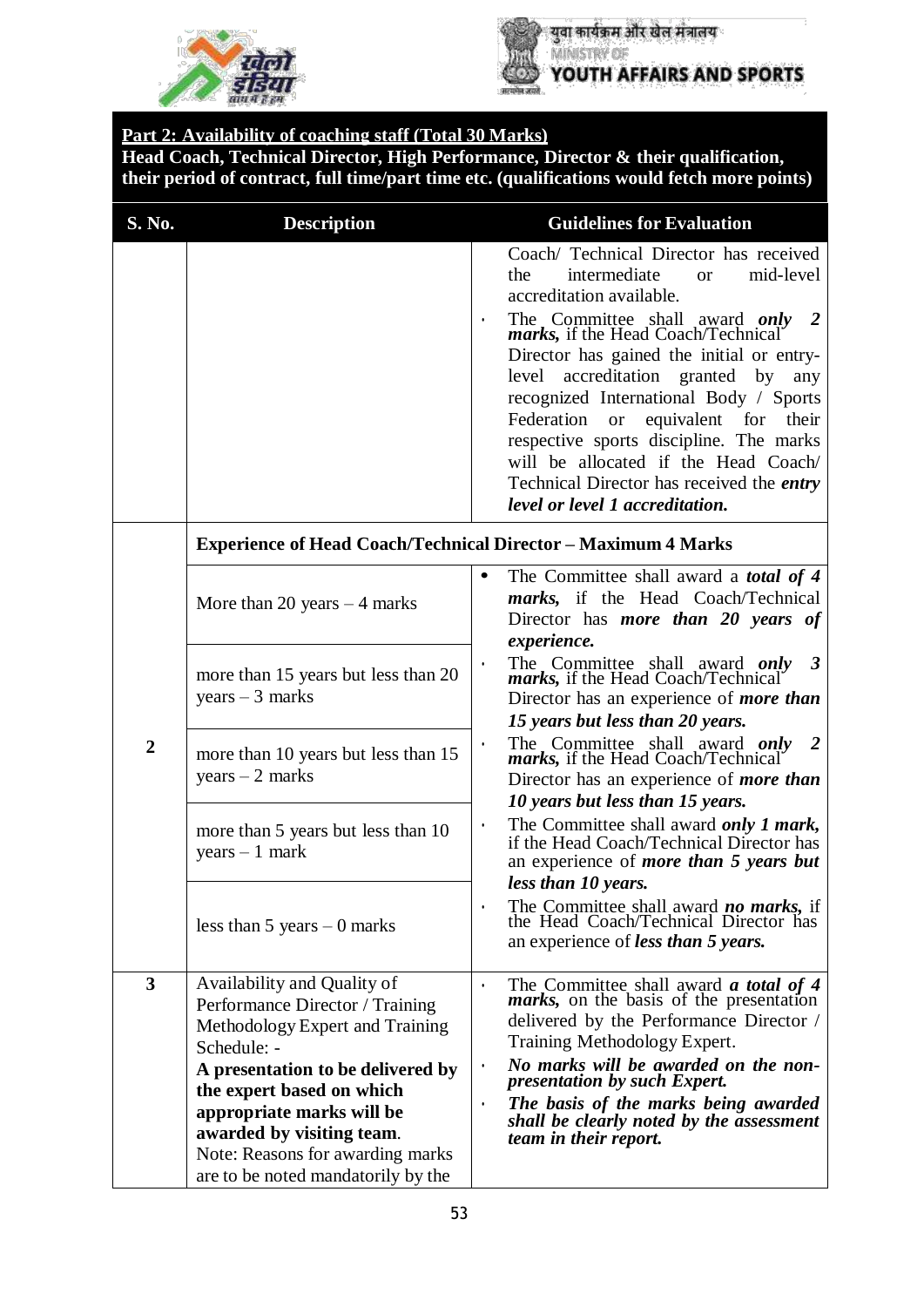



### **Part 2: Availability of coaching staff (Total 30 Marks)**

**Head Coach, Technical Director, High Performance, Director & their qualification, their period of contract, full time/part time etc. (qualifications would fetch more points)**

| S. No.                  | <b>Description</b>                                                                                   | <b>Guidelines for Evaluation</b>                                                                                                                                                                             |  |  |
|-------------------------|------------------------------------------------------------------------------------------------------|--------------------------------------------------------------------------------------------------------------------------------------------------------------------------------------------------------------|--|--|
|                         | assessor.                                                                                            |                                                                                                                                                                                                              |  |  |
| $\overline{\mathbf{4}}$ | System to record athlete performance by Scientific Tests and Skill Tests -<br><b>Maximum 4 Marks</b> |                                                                                                                                                                                                              |  |  |
|                         | Online – 4 Marks                                                                                     | The Committee shall award a <i>total of 4</i><br><i>marks</i> , if the Academy uses online recording<br>athlete performance; whereas<br>of<br>the                                                            |  |  |
|                         | Diary entry $-2$ Marks                                                                               | Committee shall award only 2 marks, if the<br>Academy uses the diary entry method for<br>recording athlete performances.                                                                                     |  |  |
| 5                       | <b>Assistant Coaches - Maximum 10 Marks</b>                                                          |                                                                                                                                                                                                              |  |  |
|                         | <b>Marks</b>                                                                                         | Ratio of Assistant coaches to trainees in (either of the following) – Maximum 6                                                                                                                              |  |  |
|                         | <b>Individual Sports:</b>                                                                            | The Committee shall award a <b><i>total of 6</i></b> marks, if the ratio of assistant coaches to<br>$\bullet$<br>trainee athletes is maintained at 1 coach<br>for 10 trainees or below for <i>individual</i> |  |  |
|                         | $01:10$ or Below $-6$ Marks                                                                          | sports disciplines at the Academy;<br>whereas the Committee shall award the<br>same marks, if the ratio of assistant                                                                                         |  |  |
|                         | More than $01:10$ but less than $01:20$<br>$-4$ Marks                                                | coaches to trainee athletes is maintained<br>at 1 coach for 15 trainees or below for<br><b>team sports disciplines</b> at the Academy.                                                                       |  |  |
| a)                      | More than $1:20$ but less than $01:30$<br>$-2$ Marks                                                 | However, the Committee shall award<br>$\bullet$<br>only 4 marks, if the ratio of assistant<br>coaches to trainee athletes is <i>more than</i> 1<br>coach for 10 trainees but less than 1                     |  |  |
|                         | More than $01:30 - 0$ Marks                                                                          | coach for 20 trainees for <i>individual</i><br>sports disciplines at the Academy;<br>whereas the Committee shall award the<br>same marks, if the ratio of assistant                                          |  |  |
|                         | <b>Team Sports:</b>                                                                                  | coaches to trainee athletes is <i>more than1</i><br>coach for 15 trainees but less than 30<br><i>athletes for team sports disciplines</i> at the<br>Academy.                                                 |  |  |
|                         | $01:15$ or below $-6$ Marks                                                                          | Further, the Committee shall award only<br>$\bullet$<br>4 marks, if the ratio of assistant coaches<br>to trainee athletes is <i>more than 1 coach</i><br>for 20 trainees but less than 30 athletes           |  |  |
|                         | More than $01:15$ but less than $01:30$<br>$-4$ marks                                                | for <i>individual sports disciplines</i> at the<br>Academy; whereas the Committee shall                                                                                                                      |  |  |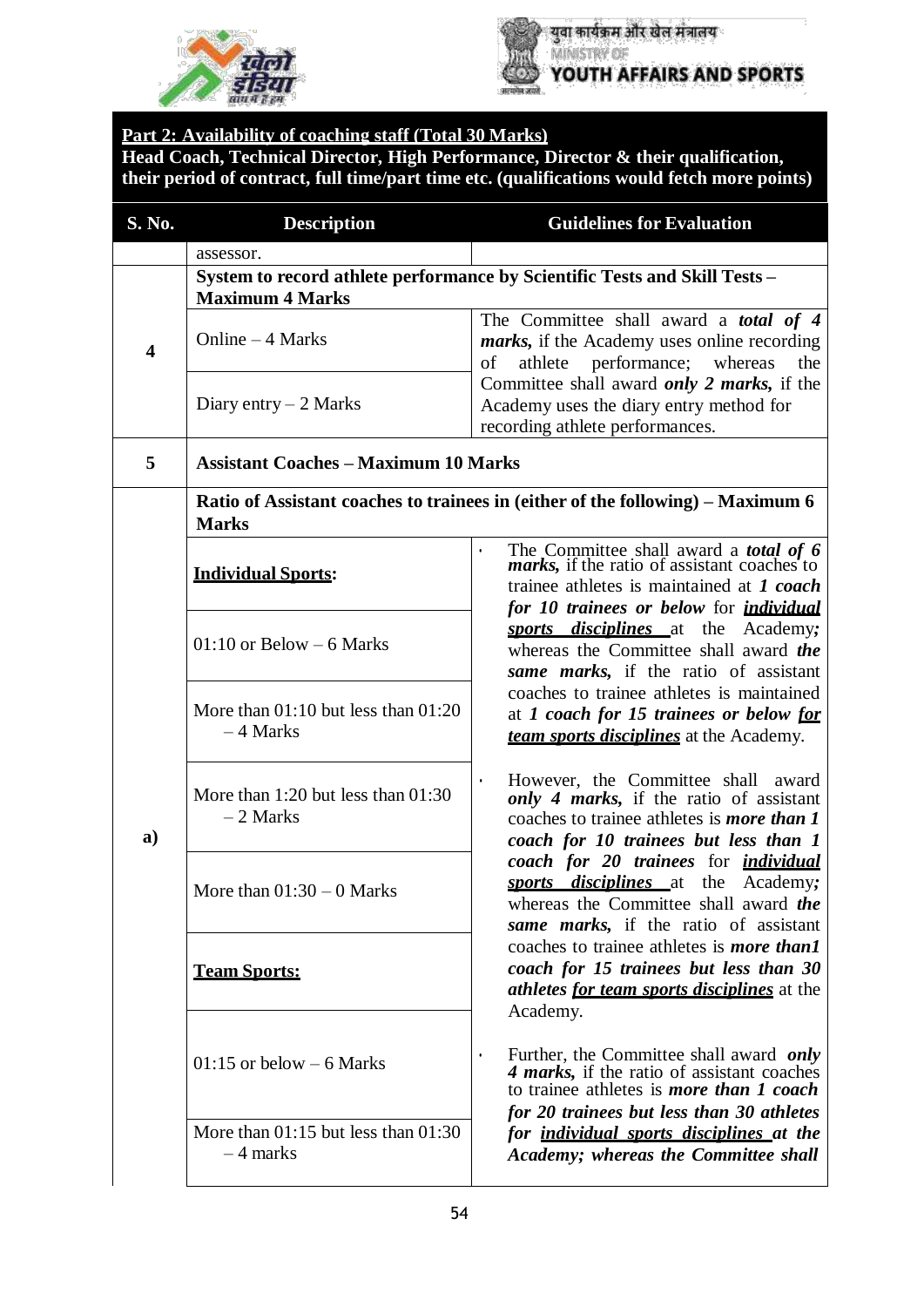



#### **Part 2: Availability of coaching staff (Total 30 Marks)**

**Head Coach, Technical Director, High Performance, Director & their qualification, their period of contract, full time/part time etc. (qualifications would fetch more points)**

| S. No.       | <b>Description</b>                                                                     | <b>Guidelines for Evaluation</b>                                                                                                                                                                                                                                                                                                                                                                                                                                                                                                                                                                                                                                  |
|--------------|----------------------------------------------------------------------------------------|-------------------------------------------------------------------------------------------------------------------------------------------------------------------------------------------------------------------------------------------------------------------------------------------------------------------------------------------------------------------------------------------------------------------------------------------------------------------------------------------------------------------------------------------------------------------------------------------------------------------------------------------------------------------|
|              | More than $01:30$ but less than $01:40$<br>$-2$ Marks                                  |                                                                                                                                                                                                                                                                                                                                                                                                                                                                                                                                                                                                                                                                   |
|              | More than $01:40 - 0$ Marks                                                            | award the same marks, if the ratio of<br>assistant coaches to trainee athletes is<br>more than1 coach for 30 trainees but<br>less than 40 athletes for team sports<br>disciplines at the Academy.<br>Furthermore, the Committee shall award<br>$\bullet$<br>a no marks, if the ratio of assistant<br>coaches to trainee athletes is <i>more than1</i><br>coach for 30 trainees for <i>individual</i><br>sports disciplines at<br>the<br>academy;<br>whereas the Committee shall award no<br><i>marks</i> , if the ratio of assistant coaches to<br>trainee athletes is <i>more than 1 coach for</i><br>40 trainees for team sports disciplines at<br>the Academy. |
|              | <b>Qualifications of Assistant Coaches - Maximum 4 marks</b>                           |                                                                                                                                                                                                                                                                                                                                                                                                                                                                                                                                                                                                                                                                   |
|              | <b>International Accreditation (Level</b><br>$3$ or above) $-4$ Marks                  | The Committee shall award 4 marks, if<br>the Assistant Coaches have international                                                                                                                                                                                                                                                                                                                                                                                                                                                                                                                                                                                 |
| $\mathbf{b}$ | International Accreditation (Level<br>2 / NIS Diploma / Eminent Athlete)<br>$-2$ Marks | accreditation (Level 3 or above) in their<br>respective<br>discipline<br>sports<br>from<br><b>International</b><br>designated<br><b>Sports</b><br><b>Federation</b><br>affiliated<br><b>body</b><br><b>or</b><br><i>or</i><br>equivalent;                                                                                                                                                                                                                                                                                                                                                                                                                         |
|              |                                                                                        |                                                                                                                                                                                                                                                                                                                                                                                                                                                                                                                                                                                                                                                                   |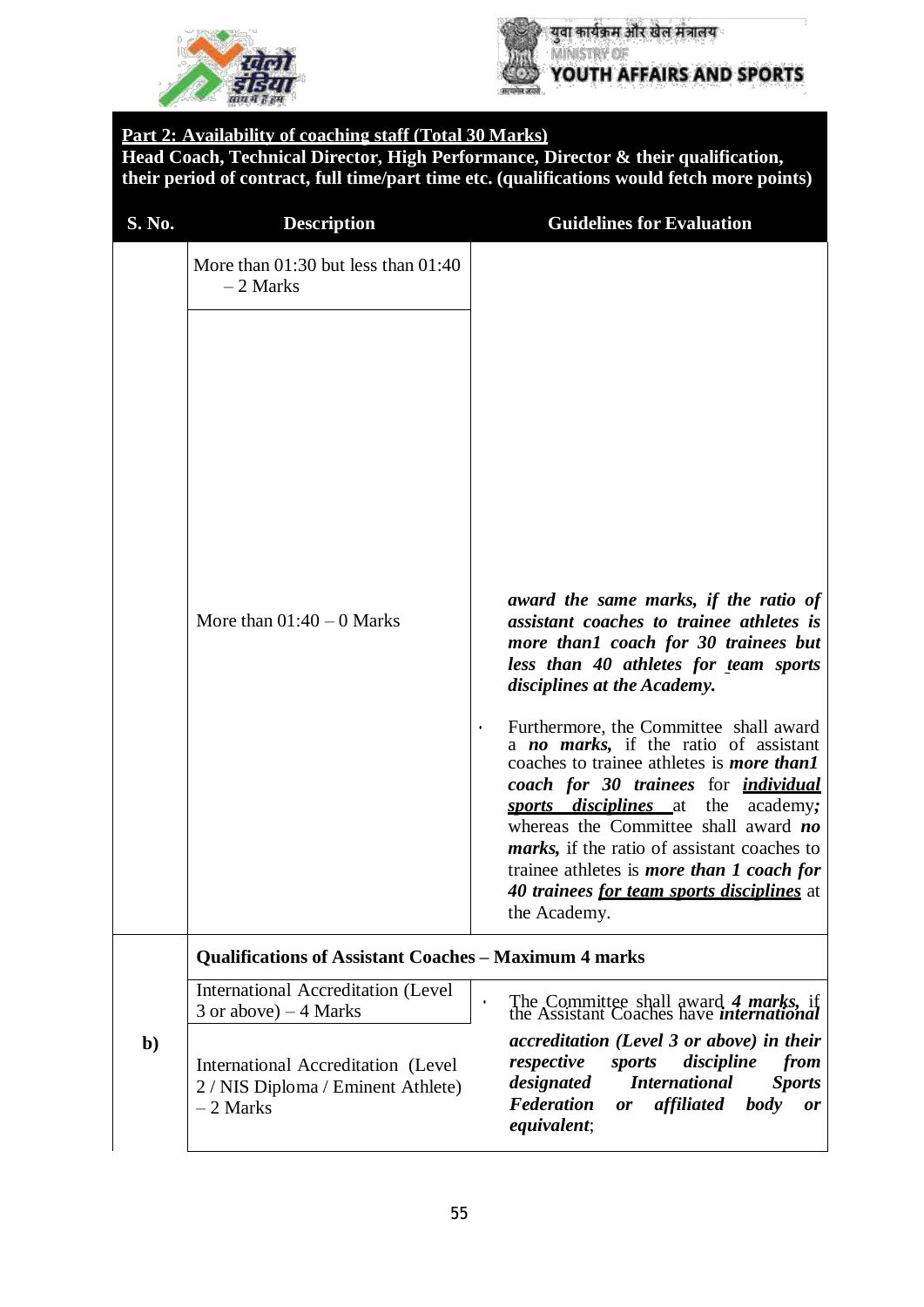



#### **Part 2: Availability of coaching staff (Total 30 Marks)**

**Head Coach, Technical Director, High Performance, Director & their qualification, their period of contract, full time/part time etc. (qualifications would fetch more points)**

| S. No. | <b>Description</b>                                           | <b>Guidelines for Evaluation</b>                                                                                                                                                                                                                                                                                  |
|--------|--------------------------------------------------------------|-------------------------------------------------------------------------------------------------------------------------------------------------------------------------------------------------------------------------------------------------------------------------------------------------------------------|
|        | International Accreditation (Below)<br>Level $2$ ) – 0 Marks | The Committee shall award only 2<br>marks, if the Assistant Coaches have<br>$\bullet$<br>international accreditation (Level 2) in<br>their respective sports discipline from<br>designated International<br><b>Sports</b><br>Federation or affiliated body<br><sub>or</sub><br>equivalent or NIS Diploma or is an |
|        | <b>TOTAL (PART 2) (30 Marks)</b>                             | eminent athlete;                                                                                                                                                                                                                                                                                                  |

#### **Part 3: Sports Science & Sports Medicine (Total 25 Marks) – \*in-house means - manpower available in the academy premises \*on-site means- manpower provided by a service provider at a different venue**

| S. No.       | <b>Description</b>                                                                     |                | <b>Guidelines for Evaluation</b>                                                                                                                                                                                                                                                                                                                                                                     |
|--------------|----------------------------------------------------------------------------------------|----------------|------------------------------------------------------------------------------------------------------------------------------------------------------------------------------------------------------------------------------------------------------------------------------------------------------------------------------------------------------------------------------------------------------|
| $\mathbf{1}$ | qualification is 5 out of the maximum 10 marks)                                        |                | Sports Medicine - Maximum 10 Marks (Mandatory Marks to be scored for                                                                                                                                                                                                                                                                                                                                 |
| a)           | Physiotherapists (Therapist, athlete<br>ratio) (in-house/on-site)<br>$01:20 - 3$ Marks | $\bullet$<br>٠ | The Committee shall award a <b><i>total of</i></b> 3 <b><i>marks</i></b> for the maintenance of<br>physiotherapists to athletes ratio of 1<br><i>physiotherapist for 20 athletes or below.</i><br>The Committee shall award only 2 marks<br>for the maintenance of physiotherapists to<br>athletes ratio between 1 <i>physiotherapist</i><br>for more than 20 athletes but less than<br>30 athletes. |
|              | $01:30 - 2$ Marks<br>$01:40 - 1$ Mark                                                  | $\bullet$<br>٠ | The Committee shall award only 1 mark<br>for the maintenance of physiotherapists to<br>athletes ratio between 1 <i>physiotherapist</i><br>for 30 athletes or more.<br>The availability of physiotherapists may<br>be in-house or on-site at the Academy.                                                                                                                                             |
| $\mathbf{b}$ | Masseurs' (Therapist, athlete ratio)<br>(in-house/on-site)                             | $\bullet$      | The Committee shall award a <b><i>total of</i></b> 3 <i>marks</i> for the maintenance of masseurs'                                                                                                                                                                                                                                                                                                   |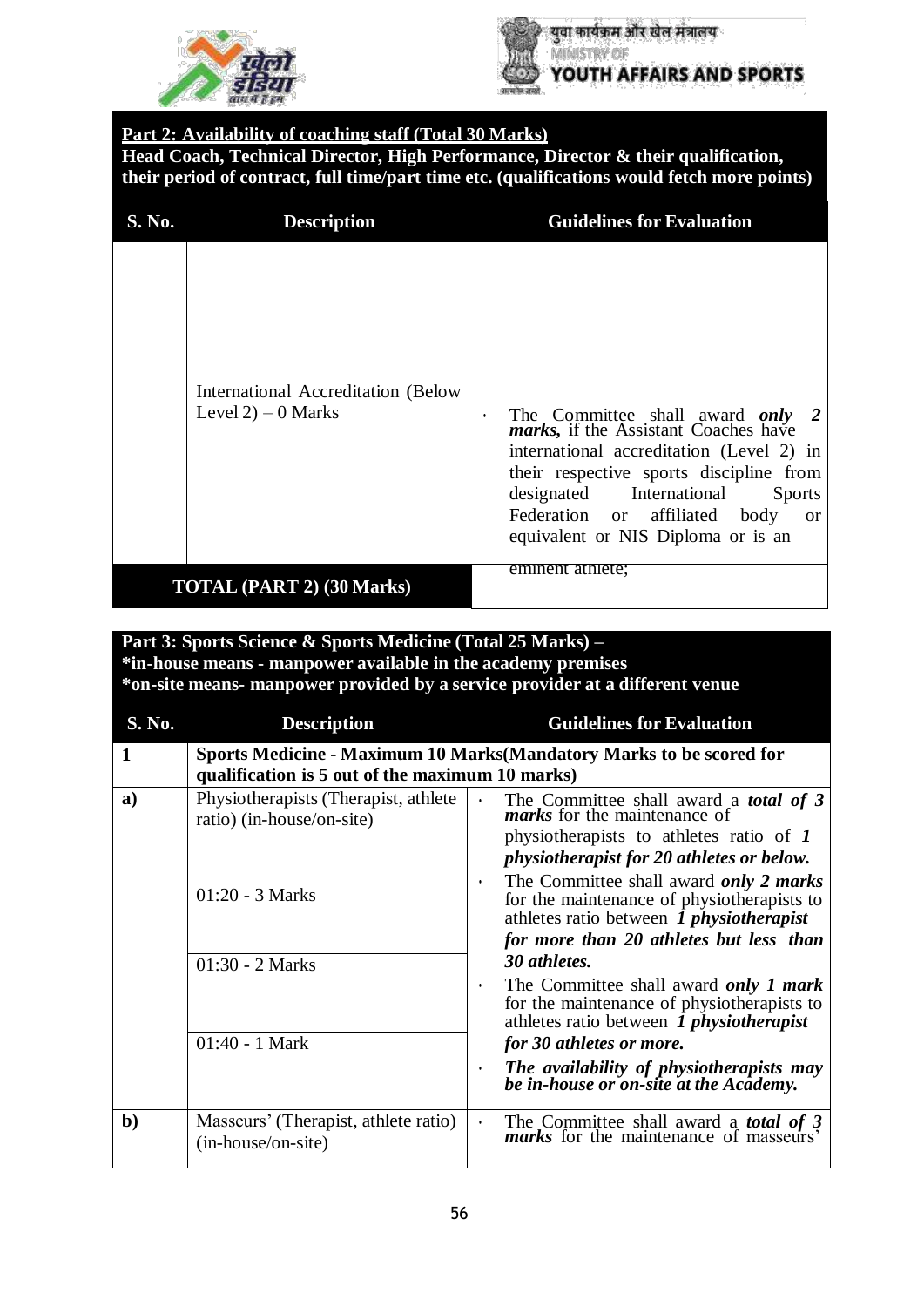



**Part 3: Sports Science & Sports Medicine (Total 25 Marks) – \*in-house means - manpower available in the academy premises \*on-site means- manpower provided by a service provider at a different venue S. No. Description Guidelines for Evaluation** 01:20 - 3 Marks to athletes ratio of *masseur for 20 athletes or below.* • The Committee shall award *only 2 marks* for the maintenance of masseurs' to athletes ratio between *1 masseur for more than 20 athletes but less than 30 athletes.* • The Committee shall award *only 1 mark* for the maintenance of masseurs' to athletes ratio between *1 masseur for more than 30 athletes.* • *The availability of masseurs' may be inhouse or on-site at the Academy.* 01:30 - 2 Marks 01:40 - 1 Marks **c)** Nursing Assistant (Shift Basis) - 1 Marks for each 12 hours shift (inhouse) The Committee shall award *1 mark* for the availability of a nursing assistant on a minimum 12 hours shift basis, in-house at the Academy; whereas *no marks* will be awarded for non-availability of a nursing assistant at the academy. *However, it is to noted that the academy shall mandatorily have a nursing assistant for 1 shift of a minimum of 12 hours at the academy.* **d)** Doctor (Visit/Referral) (in-house/on-site) – proximity to nearest hospital for emergencies (minimum 10 bedded hospital) The Committee shall award *1 mark* for the availability of a Doctor for visits and referrals, in-house/on-site, at the Academy; whereas, the Committee will award *no marks,* if there is non-availability of a doctor at the Academy *However, it is to noted that the academy shall mandatorily have a doctor (visit/referral) (in-house/on-site) at the academy and the proximity of the nearest hospital (minimum 10 bedded) shall be assessed.* **2 Sports Science - Maximum 4 Marks a)** Strength & Conditioning Expert – 2 Marks The Committee shall award *a total of 2 marks* for the availability of an in-house strength and conditioning expert at the Academy. However, the Committee will award *only 1 mark,* if the strength and conditioning expert in available on-site at the Academy. In House - 2 Marks On-Site - 1 Marks **b**) Psychologist (in-house/on-site) – 1 Mark The Committee shall award *1 mark* for the availability of a psychologist, in-house/onsite, at the Academy. However, the Committee will award *no marks,* if there is non-availability of such facility at the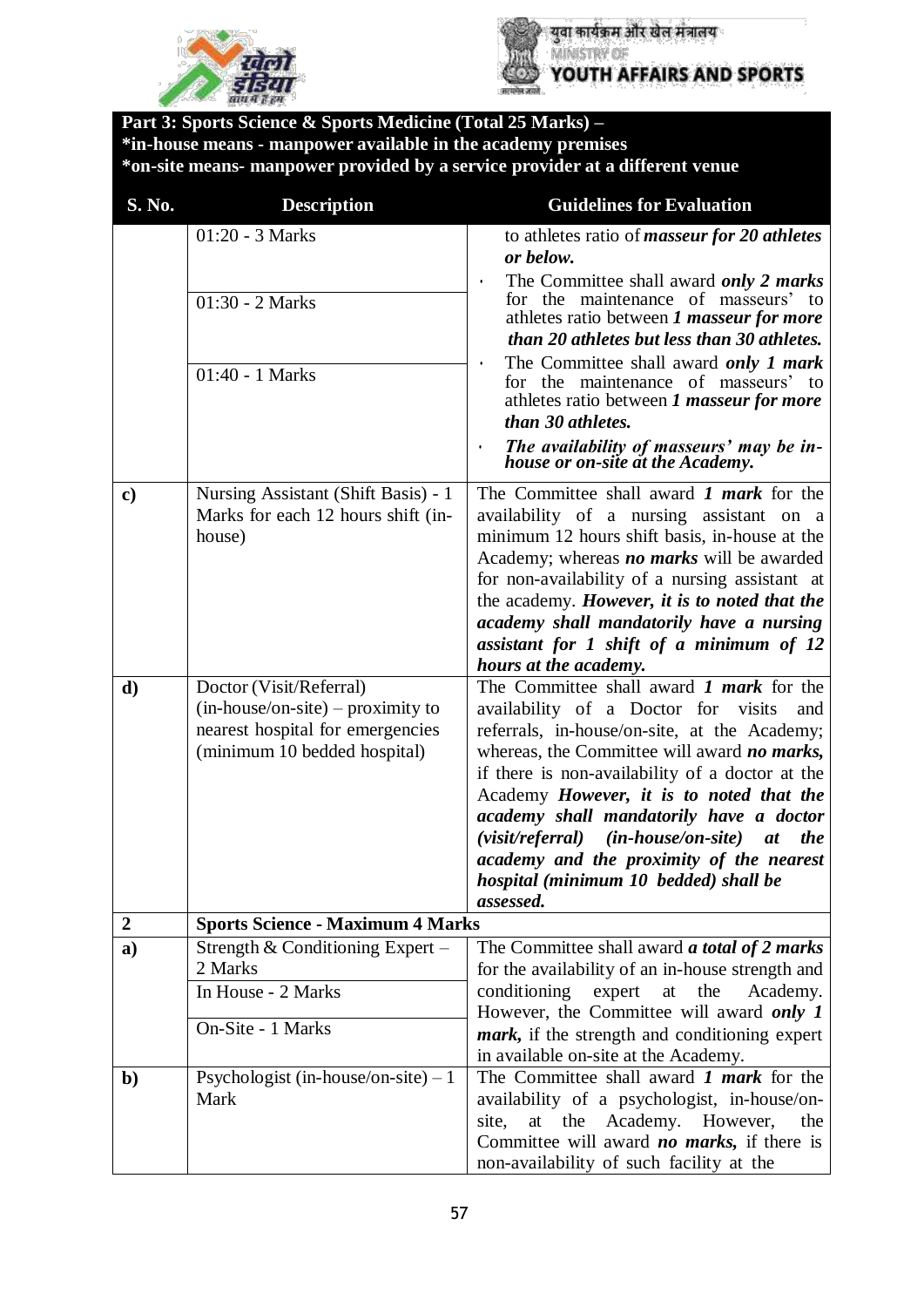



**Part 3: Sports Science & Sports Medicine (Total 25 Marks) – \*in-house means - manpower available in the academy premises \*on-site means- manpower provided by a service provider at a different venue S. No. Description Guidelines for Evaluation** Academy. **c**) | Bio-mechanist (in-house/on-site) – 1 Mark The Committee shall award *1 mark* for the availability of a bio-mechanist, in-house/onsite, at the Academy. However, the Committee will award *no marks,* if there is non-availability of such facility at the Academy. **3 Gymnasium - Maximum 5 Marks (Mandatory Marks to be scored for qualification is 2.5 marks out of the maximum 5 marks) a)** Fitness Equipment: With International make and model – 2 Marks With India make and model – 1 Mark • For fitness equipment, the Committee shall assess the make and model of such equipment and award *2 marks and 1 mark each* for International and Indian brands, respectively. • For sports-specific equipment, the Committee shall assess the make and model of such equipment and award *2 marks and 1 mark each* for International and Indian brands, respectively. • For rehabilitation gymnasium, the Committee shall assess the make and model of such equipment and award *1 mark and 0.5 marks each* for International and Indian brands, respectively. • The maximum marks to be scored are *5 marks*; whereas an academy shall score a *minimum of 2.5 marks to qualify under this sub-category.* **b)** Sports-specific Fitness Equipment: With International make and model – 2 Marks With India make and model – 1 Mark **c)** Rehabilitation Gymnasium: With International make and model – 1 Mark With India make and model  $-0.5$ **Marks 4 Equipment and Consumables – Maximum 6 a) In-house Sports Science Equipment:** (Such as Programmable Treadmill, Bicycle Ergometer, CPET, Lactate Analyser, BCA, Heart Rate Monitor, etc.; good quality of the equipment to be stressed upon) - **0.5 Marks (International Brands) and/or 0.25 Marks (Indian Brands) for each such equipment to a maximum of 2 Marks** • The Committee shall award *0.5 marks (International Brands) and 0.25 (Indian Brands) for each in-house sports science equipment to a maximum of 2 marks* if such equipment are available at the Academy. • The in-house sports science equipment is listed in the evaluation sheet and it is expected that the equipment list may be considered as the minimum sports science equipment to be made available at the Academy. **b) In-house Sports Medicine** • The Committee shall award *0.5 marks*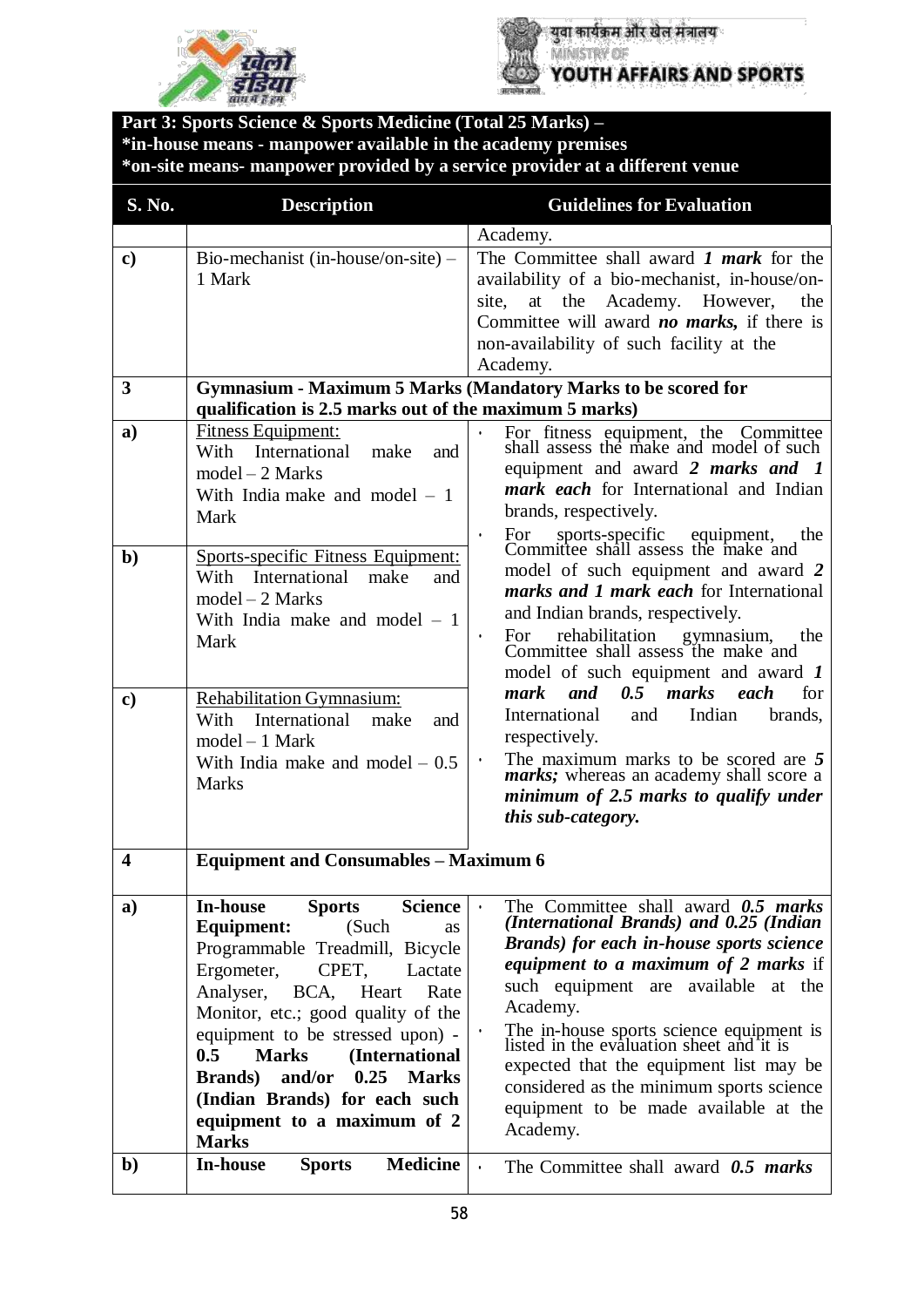



युवा कार्यक्रम और खेल मंत्रालय MINISTRY OF YOUTH AFFAIRS AND SPORTS

**Part 3: Sports Science & Sports Medicine (Total 25 Marks) – \*in-house means - manpower available in the academy premises \*on-site means- manpower provided by a service provider at a different venue**

| S. No.        | <b>Description</b>                                                                                                                                                                                                                                                                                                                                                         | <b>Guidelines for Evaluation</b>                                                                                                                                                                                                                                                                                                                                                                                                                                                                                                                             |
|---------------|----------------------------------------------------------------------------------------------------------------------------------------------------------------------------------------------------------------------------------------------------------------------------------------------------------------------------------------------------------------------------|--------------------------------------------------------------------------------------------------------------------------------------------------------------------------------------------------------------------------------------------------------------------------------------------------------------------------------------------------------------------------------------------------------------------------------------------------------------------------------------------------------------------------------------------------------------|
|               | <b>Equipment:</b><br>(Such)<br><b>as</b><br>Combination<br>Therapy, Heating<br>Modalities, Ice Making Machine,<br>AED, etc.; good quality of the<br>equipment to be stressed upon) -<br>0.5<br><b>Marks</b><br>(International<br>0.25<br>Brands) and/or<br><b>Marks</b><br>(Indian Brands) for each such<br>equipment to a maximum of 2<br><b>Marks</b>                    | (International Brands) and 0.25 (Indian<br>Brands) for each in-house sports science<br><i>equipment to a maximum of 2 marks if</i><br>such equipment are available at the<br>Academy.<br>The in-house sports medicine equipment<br>is listed in the evaluation sheet and it is<br>$\bullet$<br>expected that the equipment list may be<br>considered as<br>the<br>minimum<br>sports<br>medicine equipment to be made available<br>at the Academy.                                                                                                            |
| $\mathbf{c})$ | <b>Sports</b><br><b>Specific</b><br>In-house<br><b>Equipment:</b> (Sports<br>specific<br>equipment to be assessed by TIDC<br>member; good quality of the<br>equipment to be stressed upon) -<br>0.5<br><b>Marks</b><br>(International<br>and/or<br>0.25<br><b>Marks</b><br><b>Brands</b> )<br>(Indian Brands) for each such<br>equipment to a maximum of 2<br><b>Marks</b> | The Committee shall award $0.5$ marks<br>$\bullet$<br>(International Brands) and 0.25 (Indian<br><b>Brands</b> ) for each in-house sports science<br>equipment to a maximum of 2 marks if<br>such equipment are available at the<br>Academy.<br>The in-house sports-specific equipment<br>will be assessed by the TIDC members<br>it<br>is<br>expected<br>that<br>and<br>the<br>recommendations of the TIDC members<br>regarding the equipment list may be<br>considered as the minimum sports specific<br>equipment to be made available at the<br>Academy. |
|               | TOTAL (PART 3) (25 Marks)                                                                                                                                                                                                                                                                                                                                                  |                                                                                                                                                                                                                                                                                                                                                                                                                                                                                                                                                              |

**Part 4: Results of the Academy: International sportspersons produced who have participated in the following categories (except '6') – Total 10 Marks**

| S. No. | <b>Description</b>                                                                                                 | <b>Guidelines for Evaluation</b>                                                                                                                                                       |
|--------|--------------------------------------------------------------------------------------------------------------------|----------------------------------------------------------------------------------------------------------------------------------------------------------------------------------------|
|        | Medallist at Olympic Games $-10$<br><b>Marks</b>                                                                   | The Committee shall<br>award<br><i>maximum of 10 marks</i> if any athletes<br>of the Academy have won <i>medals at</i><br>the Olympic Games.                                           |
|        | Participation in Olympic Games or<br>Medallists at World<br>Championship / Asian /<br>Commonwealth Games - 8 Marks | However, the Committee shall award<br>only8 marks for participation by any<br>of their athletes at the Olympic<br>Games or if any athletes have won<br>medals at World Championships / |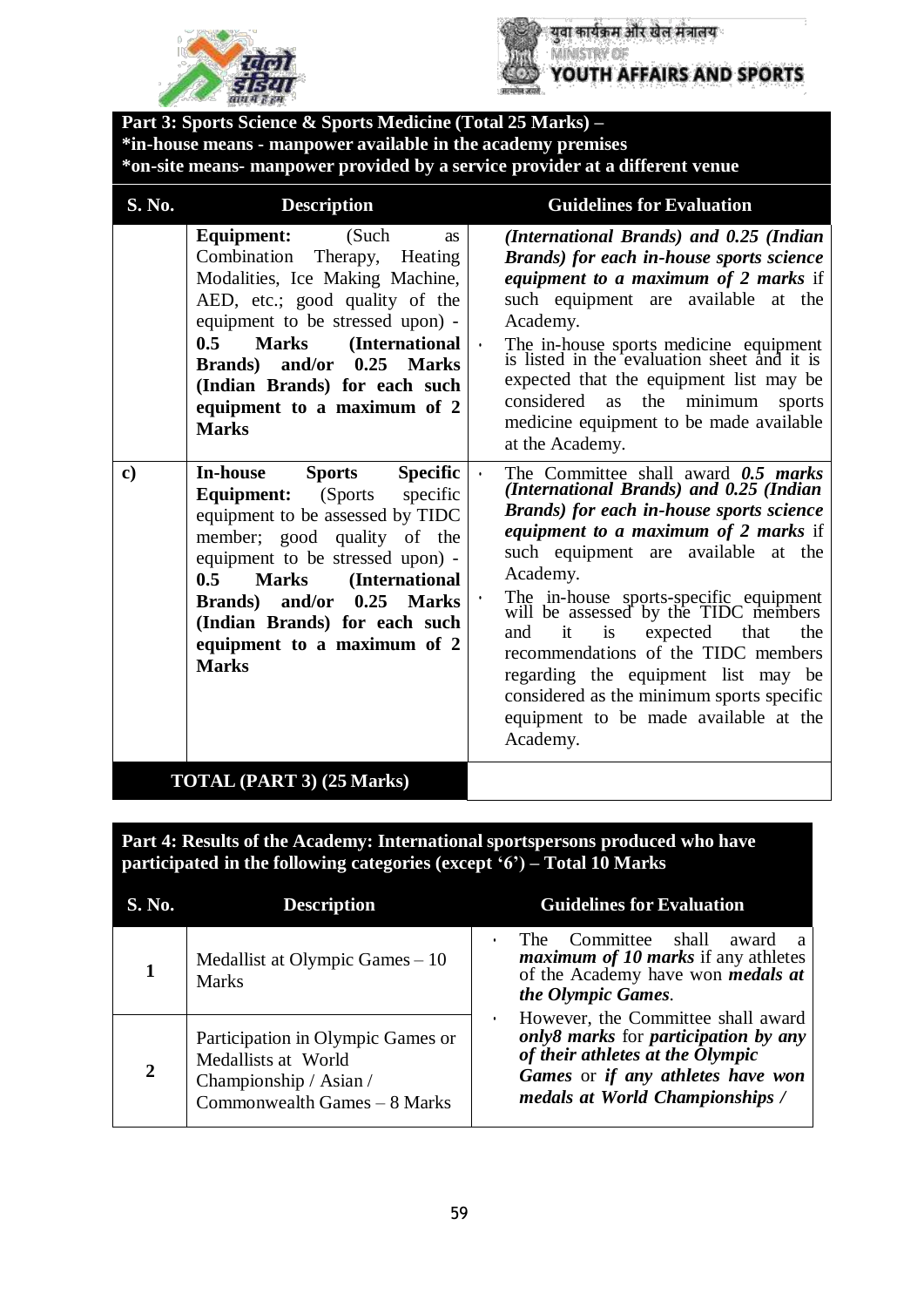



**Part 4: Results of the Academy: International sportspersons produced who have participated in the following categories (except '6') – Total 10 Marks**

| S. No. | <b>Description</b>                                                                                                       | <b>Guidelines for Evaluation</b>                                                                                                                                                                          |
|--------|--------------------------------------------------------------------------------------------------------------------------|-----------------------------------------------------------------------------------------------------------------------------------------------------------------------------------------------------------|
| 3      | Participation in World<br>Championship / Asian /<br>Commonwealth Games - 7 Marks                                         | Asian / Commonwealth Games.<br>Further, the Committee shall award<br>$\bullet$<br>only 7 marks if any athletes of their                                                                                   |
|        | Any other International<br>Competition $-5$ Marks                                                                        | Academy have <i>participated</i> at the<br>World Championships / Asian /<br><b>Commonwealth Games;</b><br>Furthermore, the Committee shall<br>$\bullet$<br>award <i>only 5 marks</i> , if any athletes of |
| 5      | National senior sportspersons<br>produced (Medallist in Senior<br>Nationals/Medallist in Junior<br>Nationals) $-4$ Marks | their Academy have <i>participated</i> or                                                                                                                                                                 |
|        | <b>TOTAL (PART 4) (10 Marks)</b>                                                                                         |                                                                                                                                                                                                           |

#### **Part 5: Educational tie-up (Total 5 Marks)**

**The Key factor would be quality of institute and whether there is a special tie up for admission of talented players to education institute, fees waiver, and special attention towards athletes e.g. weekend training, travelling education faculty etc. However, related documents in respect of tie-up for admissions and fees waiver will be verified at the time of physical assessment.**

| S. No.         | <b>Description</b>                                                                                    | <b>Guidelines for Evaluation</b>                                                                                                                                                                                                             |
|----------------|-------------------------------------------------------------------------------------------------------|----------------------------------------------------------------------------------------------------------------------------------------------------------------------------------------------------------------------------------------------|
| $\mathbf{1}$   | Quality of institute (prospectus)<br>detailing facilities in the school to<br>be furnished) $-1$ Mark | The Committee shall award 1 <i>mark</i> on the<br>ranking / quality of the educational<br>institute<br>near the Academy.<br>The<br>Committee shall peruse the prospectus<br>detailing the facilities of the educational<br>institute/school. |
| $\overline{2}$ | The up for admission $-1$ Mark                                                                        | The Committee shall award $1$ mark for<br>having a tie-up for admission with an<br>educational institute near the Academy.<br><b>The</b><br><i>Committee</i><br>must<br>ensure proper due diligence of applicable<br>documentation.          |
| 3              | <b>Distance of</b><br>school/college/institute from<br><u>Academv:</u>                                | The Committee shall award <b><i>a</i></b> total of<br>$\bullet$<br>1.5 marks, if the distance between the<br>educational institute and the Academy<br>is less than 1 km.                                                                     |
| a)             | Less than $1$ Km - $1.5$ marks                                                                        | However, the Committee shall award<br>$\bullet$                                                                                                                                                                                              |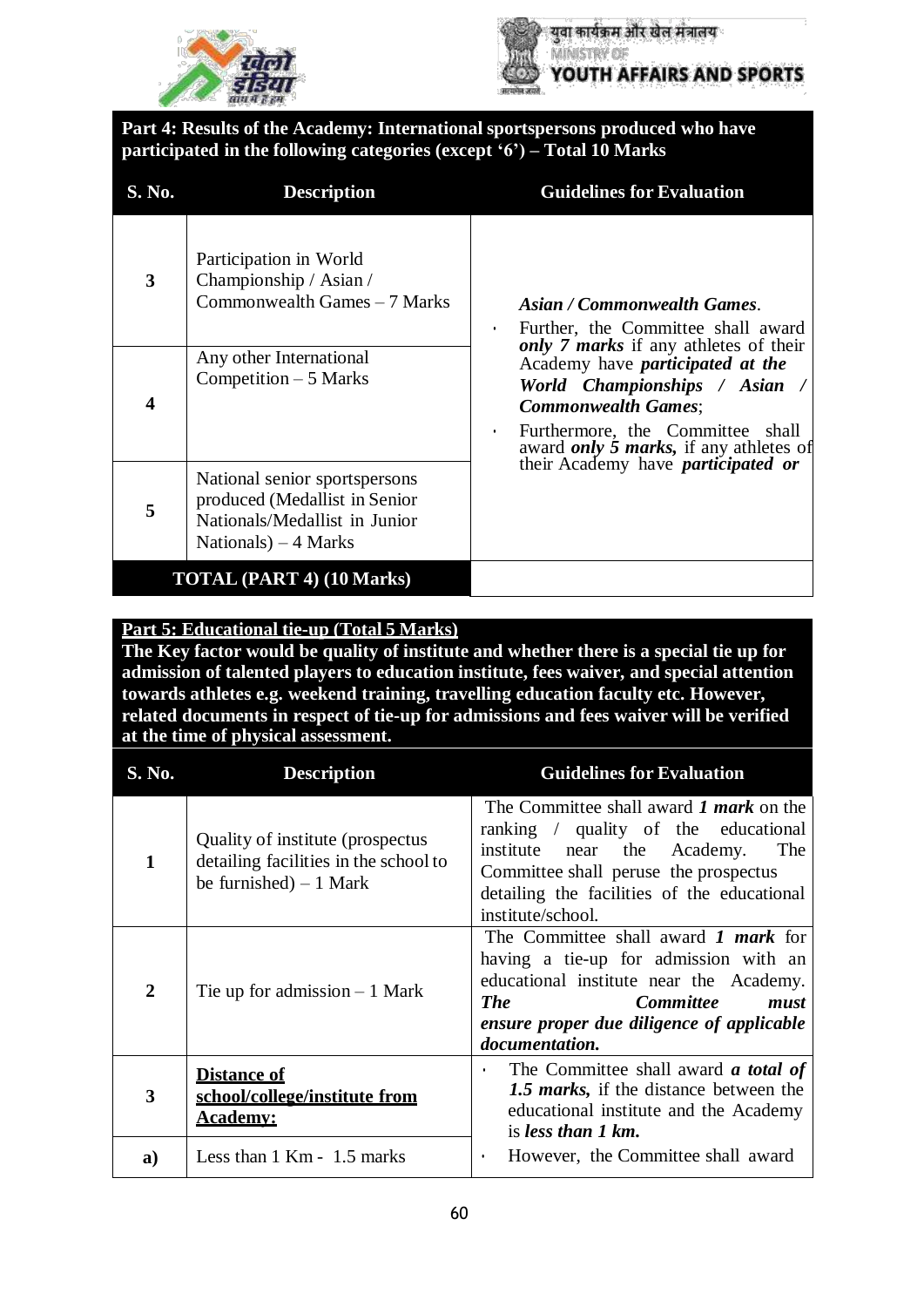



युवा कार्यक्रम और खेल मंत्रालय MINISTRY OF YOUTH AFFAIRS AND SPORTS

**Part 5: Educational tie-up (Total 5 Marks)**

**The Key factor would be quality of institute and whether there is a special tie up for admission of talented players to education institute, fees waiver, and special attention towards athletes e.g. weekend training, travelling education faculty etc. However, related documents in respect of tie-up for admissions and fees waiver will be verified at the time of physical assessment.**

| S. No.        | <b>Description</b>                                                                                                                | <b>Guidelines for Evaluation</b>                                                                                                                                                                                                                          |
|---------------|-----------------------------------------------------------------------------------------------------------------------------------|-----------------------------------------------------------------------------------------------------------------------------------------------------------------------------------------------------------------------------------------------------------|
| $\mathbf{b}$  | More than 1 Km but less than 2 km<br>$-1$ mark                                                                                    | only 1 mark, if the distance between<br>the educational institute and the                                                                                                                                                                                 |
| $\mathbf{c})$ | More than $2$ Km $-$ 0 marks                                                                                                      | Academy is <i>more than 1 km but less</i><br>than 2 kms.<br>Furthermore, the Committee<br>award <b>no marks</b> if the distance<br>shall<br>$\bullet$<br>between the educational institute and<br>the Academy is <i>more than 2 kms</i> .                 |
| 4             | Fees waiver $-1$ Mark                                                                                                             | The Committee shall award <i>1 mark</i> if the<br>educational institute provides any fees<br>waiver to the athletes of the Academy. The<br>Committee must ensure proper due<br>diligence of applicable documentation.                                     |
| 5             | Special facilities for athletes<br>regarding attendance, training,<br>travelling education faculty, etc. $-$<br>Maximum 0.5 Marks | The Committee shall award $0.5$ marks, if<br>the Academy provide special facilities like<br>usage of technology for attendance,<br>training, travel and education, etc. The<br>Committee must ensure proper due<br>diligence of applicable documentation. |
|               | <b>TOTAL (PART 5) (5 Marks)</b>                                                                                                   |                                                                                                                                                                                                                                                           |

#### **GRAND TOTAL (Section I) (100 Marks)**

#### **Section II - ASSESSMENT OF RESIDENTIAL FACILITIES Part 6: Residential facilities (Total 25 Marks)**

| S. No. | <b>Description</b>                                                                         | <b>Guidelines for Evaluation</b>                                                                                                                                      |
|--------|--------------------------------------------------------------------------------------------|-----------------------------------------------------------------------------------------------------------------------------------------------------------------------|
|        | <b>Capacity of Accommodation Facility - Maximum 6 Marks</b>                                |                                                                                                                                                                       |
|        | If accommodation facility is available for both boys and girls - Maximum 2<br><b>Marks</b> |                                                                                                                                                                       |
| a)     | Available and having equal<br>capacity for boys and girls - 2<br><b>Marks</b>              | The Committee shall award a total of 2<br><i>marks</i> for the availability of equal<br>capacity for accommodation of both<br>boys and girls at hetes at the Academy. |
|        | Available and having non-equal<br>capacity for boys and girls - 1 Mark                     | However, the Committee shall award<br>٠<br>only 1 <i>mark</i> , if there is an unequal<br>distribution in<br>accommodation<br>facilities for both boys and girls      |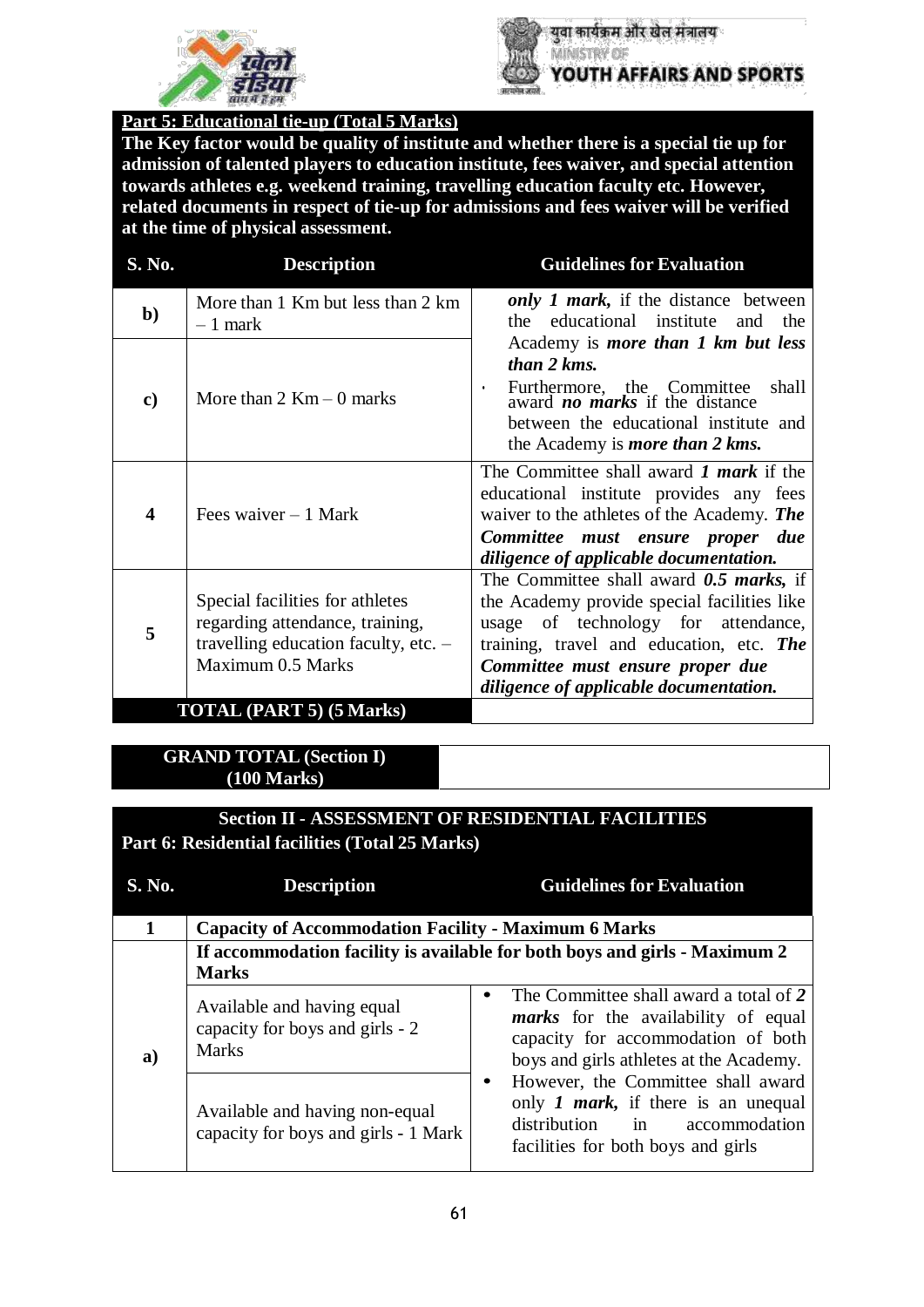



| <b>Section II - ASSESSMENT OF RESIDENTIAL FACILITIES</b><br>Part 6: Residential facilities (Total 25 Marks) |                                                                                             |                                                                                                                                                                                                                                                                                                                                                                                                                                                                                                                                   |
|-------------------------------------------------------------------------------------------------------------|---------------------------------------------------------------------------------------------|-----------------------------------------------------------------------------------------------------------------------------------------------------------------------------------------------------------------------------------------------------------------------------------------------------------------------------------------------------------------------------------------------------------------------------------------------------------------------------------------------------------------------------------|
| S. No.                                                                                                      | <b>Description</b>                                                                          | <b>Guidelines for Evaluation</b>                                                                                                                                                                                                                                                                                                                                                                                                                                                                                                  |
|                                                                                                             | Available for either boys or girls -<br>0.5 Marks                                           | athletes at the Academy.<br>Further, the Committee shall award                                                                                                                                                                                                                                                                                                                                                                                                                                                                    |
|                                                                                                             | <b>Total capacity of the facility - Maximum 2 Marks</b>                                     |                                                                                                                                                                                                                                                                                                                                                                                                                                                                                                                                   |
|                                                                                                             | <b>For Single Sport Academy:</b>                                                            | The Committee shall award a total of<br>2 <i>marks</i> for Academies applying for<br>single sports discipline accreditation<br>wherein the <i>total capacity of intake is</i><br>more than 30 athletes; whereas the                                                                                                                                                                                                                                                                                                               |
| $\mathbf{b}$                                                                                                | Total capacity is more than 30 - 2<br><b>Marks</b>                                          | same marks shall be awarded for<br>Academies applying for <b>multi-sports</b><br>disciplines accreditation wherein the<br>total capacity intake more than 30 for                                                                                                                                                                                                                                                                                                                                                                  |
|                                                                                                             | Total capacity is more than 20 but<br>less than $30 - 1$ Mark                               | each sporting discipline<br>at the<br>Academy.<br>Further, the Committee shall award<br>$\bullet$<br>only <i>1 mark</i> for Academies applying<br>for<br>single sports discipline<br>accreditation wherein the total capacity<br>of intake is less than 30 athletes but<br><i>more than 20 athletes;</i> whereas the<br>same marks shall be awarded for<br>Academies applying for <b>multi-sports</b><br>disciplines accreditation wherein the<br>total capacity intake is less than 30<br>athletes but more than 20 athletes for |
|                                                                                                             | Total capacity is less than $20 - 0.5$<br><b>Marks</b>                                      |                                                                                                                                                                                                                                                                                                                                                                                                                                                                                                                                   |
|                                                                                                             | <b>For Multi Sports Academy:</b>                                                            |                                                                                                                                                                                                                                                                                                                                                                                                                                                                                                                                   |
|                                                                                                             | Total capacity is more than 30 for<br>each sporting discipline - 2 Marks                    | discipline<br>sporting<br>the<br>each<br><i>at</i><br>Academy.                                                                                                                                                                                                                                                                                                                                                                                                                                                                    |
|                                                                                                             | Total capacity is more than 20 but<br>less than 30 for each sporting<br>discipline - 1 Mark | However, the Committee shall award<br>$\bullet$<br>marks<br>Academies<br>only<br>for<br>0.5<br>applying for <b>single sports discipline</b><br>accreditation wherein the total capacity<br>of intake is less than 20 athletes;<br>whereas the same marks<br>shall be<br>awarded for Academies applying for                                                                                                                                                                                                                        |
|                                                                                                             | Total capacity is less than 20 for<br>each sporting discipline - 0.5<br><b>Marks</b>        | multi-sports disciplines accreditation<br>wherein the total capacity intake is less<br>than 20 athletes for each sporting<br>discipline at the Academy.                                                                                                                                                                                                                                                                                                                                                                           |
| $\mathbf{c})$                                                                                               | <b>Occupancy-Maximum 2 Marks</b>                                                            |                                                                                                                                                                                                                                                                                                                                                                                                                                                                                                                                   |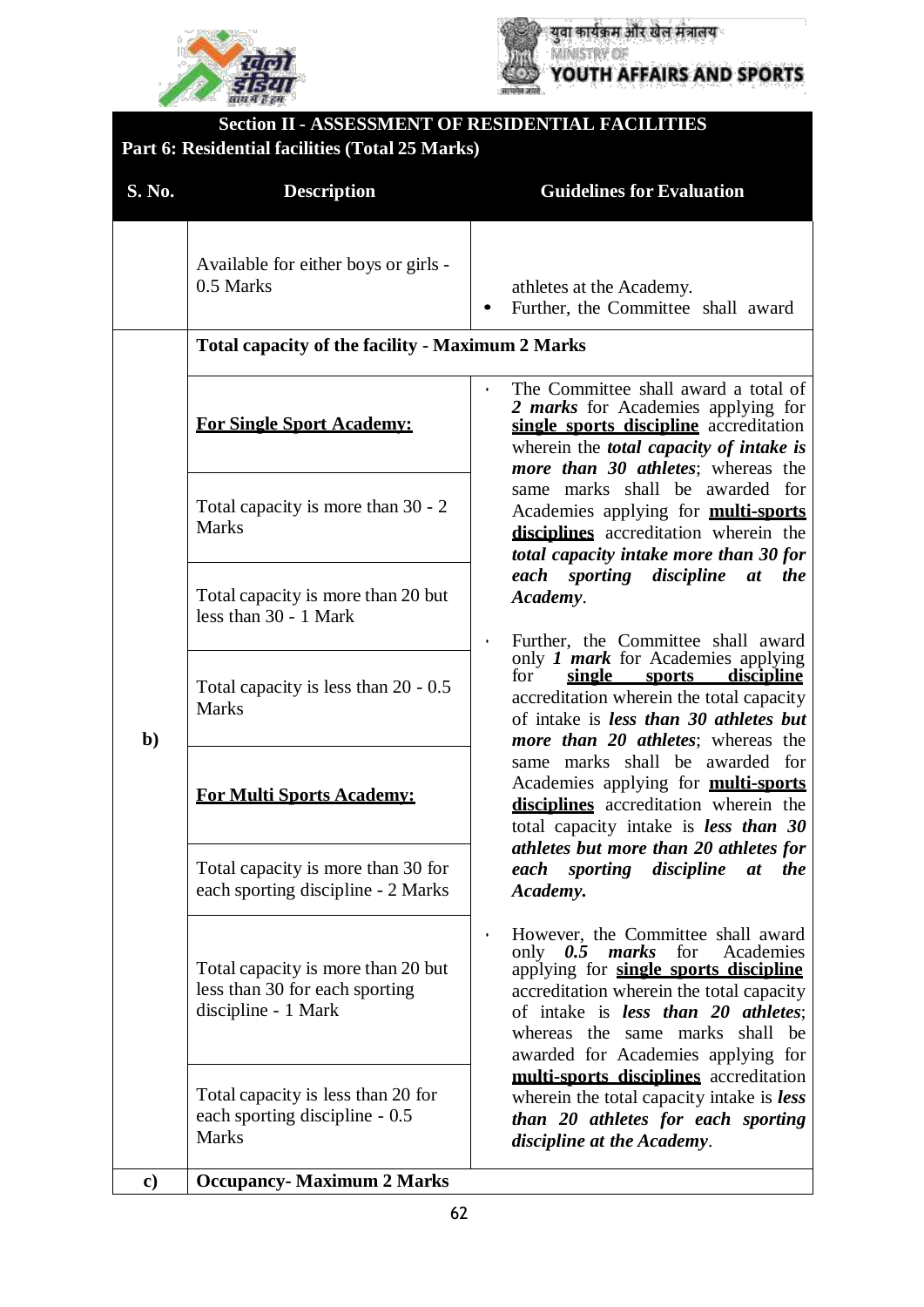



### **Section II - ASSESSMENT OF RESIDENTIAL FACILITIES Part 6: Residential facilities (Total 25 Marks)**

| S. No.         | <b>Description</b>                                                                                     | <b>Guidelines for Evaluation</b>                                                                                                                                                                                                                                                            |
|----------------|--------------------------------------------------------------------------------------------------------|---------------------------------------------------------------------------------------------------------------------------------------------------------------------------------------------------------------------------------------------------------------------------------------------|
|                | Availability of single/double<br>occupancy rooms for athletes - 2<br><b>Marks</b>                      | The Committee shall award a total of 2<br>$\bullet$<br><i>marks</i> for the availability of<br>single/double occupancy rooms for the<br>athletes at the Academy premises.<br>However, the Committee shall award<br>only <i>I mark</i> for availability of triple<br>$\bullet$               |
|                | Availability of triple occupancy<br>rooms for athletes - 1 Mark                                        | occupancy rooms for the athletes at the<br>Academy premises.<br>Further, the Committee shall only<br>award $0.5$ marks for availability of any<br>$\bullet$<br>other occupancy facilities other than                                                                                        |
|                | Other than above mentioned<br>occupancy - 0.5 marks                                                    | two mentioned above. It is to be noted<br>that accommodation of occupancy<br>facilities outside the premises will<br>constitute a part of this sub-division<br>and shall be awarded only $0.5$ marks.                                                                                       |
|                | Distance between FOP & residential facilities - Maximum 2 Marks                                        |                                                                                                                                                                                                                                                                                             |
| $\overline{2}$ | Distance $< 1$ km - 2 Marks                                                                            | The Committee shall award a total of 2<br>marks wherein the distance between<br>accommodation /<br>residential<br>the<br>facilities and the FOP for each sporting<br>discipline is <i>less than 1 km</i> .<br>However, the Committee shall award<br>only <i>I mark</i> wherein the distance |
|                | $1$ to $2$ kms $-1$ Mark                                                                               | the<br>accommodation<br>between<br>residential facilities and the FOP for<br>each sporting discipline is <b>between</b> 1<br>km and 2 kms.<br>Furthermore, the Committee shall<br>award <b>no marks</b> wherein the distance<br>shall<br>$\bullet$                                          |
|                | Distance $> 2$ kms - 0 Marks                                                                           | the<br>between<br>accommodation<br>residential facilities and the FOP for<br>each sporting discipline is <i>more than</i> 2<br>kms.                                                                                                                                                         |
|                | Bathrooms and toilets availability (Ratio - Headcount per toilet/bathroom) -<br><b>Maximum 2 Marks</b> |                                                                                                                                                                                                                                                                                             |
| 3              | 5:1 or better - 2 Marks                                                                                | The Committee shall award a total of 2<br><i>marks</i> if the athletes per bathrooms/toilets<br>ratio is maintained at 5 athletes per                                                                                                                                                       |
|                | 6:1 or less-1 Mark                                                                                     | bathroom/toilet or better; whereas if the<br>same is 6 athletes or more for each<br>bathroom/toilet at the Academy will only<br>receive 1 <i>mark</i> by the Committee.                                                                                                                     |
| 4              | <b>Housekeeping Standards - Maximum 2 Marks</b>                                                        |                                                                                                                                                                                                                                                                                             |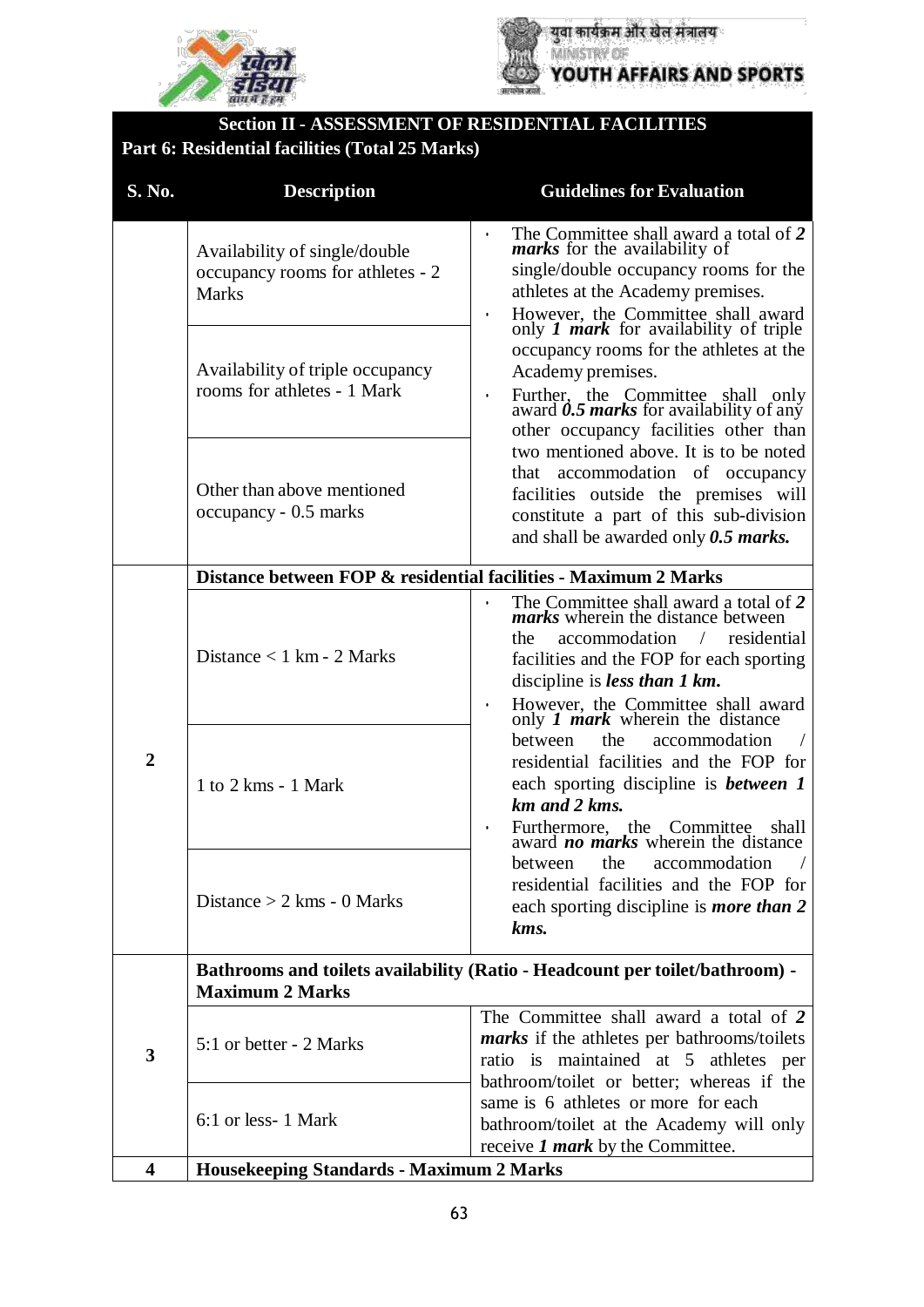



# **Section II - ASSESSMENT OF RESIDENTIAL FACILITIES**

# **Part 6: Residential facilities (Total 25 Marks)**

| S. No. | <b>Description</b>                                                                                                             | <b>Guidelines for Evaluation</b>                                                                                                                                                                                                                                                                                                                                                                                                                                                                                                                                                                                                                                            |  |
|--------|--------------------------------------------------------------------------------------------------------------------------------|-----------------------------------------------------------------------------------------------------------------------------------------------------------------------------------------------------------------------------------------------------------------------------------------------------------------------------------------------------------------------------------------------------------------------------------------------------------------------------------------------------------------------------------------------------------------------------------------------------------------------------------------------------------------------------|--|
|        | Excellent - 2 Marks                                                                                                            | The Committee shall award a total of 2<br>for<br>marks<br>maintenance<br>of<br>excellent<br>housekeeping standards at the Academy;                                                                                                                                                                                                                                                                                                                                                                                                                                                                                                                                          |  |
|        | Adequate - 1 Mark                                                                                                              | whereas adequate housekeeping standards<br>maintained at the Academy will only                                                                                                                                                                                                                                                                                                                                                                                                                                                                                                                                                                                              |  |
|        | Inadequate - 0 Marks                                                                                                           | receive $1$ mark, and inadequate<br>housekeeping standards will be awarded<br>with $\theta$ marks by the Committee.                                                                                                                                                                                                                                                                                                                                                                                                                                                                                                                                                         |  |
|        | <b>Condition of Infrastructure, Ventilation and Lighting arrangements,</b><br>separately for Boys and Girls) - Maximum 4 Marks | Living Condition (Standard of Accommodation) - With Area of Rooms,<br>Availability of Air Conditioner, Washing & Drying equipment, Furniture &<br>Fixtures (Study Table, Chairs, etc.) (1 Mark for each facility; mention                                                                                                                                                                                                                                                                                                                                                                                                                                                   |  |
| 5      | <b>Excellent - 4 Marks</b>                                                                                                     | Committee shall<br>the<br>The<br>assess<br>suitability and availability of the<br>following living conditions, namely<br>of<br>condition<br>of<br>rooms.<br>area                                                                                                                                                                                                                                                                                                                                                                                                                                                                                                            |  |
|        | Good-3Marks                                                                                                                    | infrastructure, ventilation and lighting<br>arrangements, air conditioner, washing<br>and drying equipment, furniture and<br>fixtures like study table, chairs, etc.<br>The Committee shall award a total of 4<br>$\bullet$<br><i>marks: 1 mark each</i> , subject to<br>assessment of suitability and<br>availability of the above-mentioned<br>living condition facilities.<br>However, non-suitability or no<br>availability or lower level of living<br>non-<br>$\bullet$<br>conditions of such facilities will be<br>following<br>awarded<br>the<br>marks:<br>excellent (3 marks), good (2 marks<br>only), adequate (1 marks only) or<br><i>inadequate (no marks).</i> |  |
|        | Adequate - 2 Mark                                                                                                              |                                                                                                                                                                                                                                                                                                                                                                                                                                                                                                                                                                                                                                                                             |  |
|        | Inadequate - 0 Marks                                                                                                           |                                                                                                                                                                                                                                                                                                                                                                                                                                                                                                                                                                                                                                                                             |  |
|        | Dining room with furniture & fixtures - Maximum 2 Marks                                                                        |                                                                                                                                                                                                                                                                                                                                                                                                                                                                                                                                                                                                                                                                             |  |
| 6      | With Furniture - 2 Marks                                                                                                       | The Committee shall award 2 marks for<br>availability of a dining room with proper<br>furniture and fixtures at the residential                                                                                                                                                                                                                                                                                                                                                                                                                                                                                                                                             |  |
|        | Without Furniture - 0 Marks                                                                                                    | academies of the Academy. However, non-<br>availability of furniture and fixtures will<br>lead to awarding of $\theta$ marks under this sub-<br>category.                                                                                                                                                                                                                                                                                                                                                                                                                                                                                                                   |  |
| 7      | Kitchen Area - Maximum 1 Mark                                                                                                  |                                                                                                                                                                                                                                                                                                                                                                                                                                                                                                                                                                                                                                                                             |  |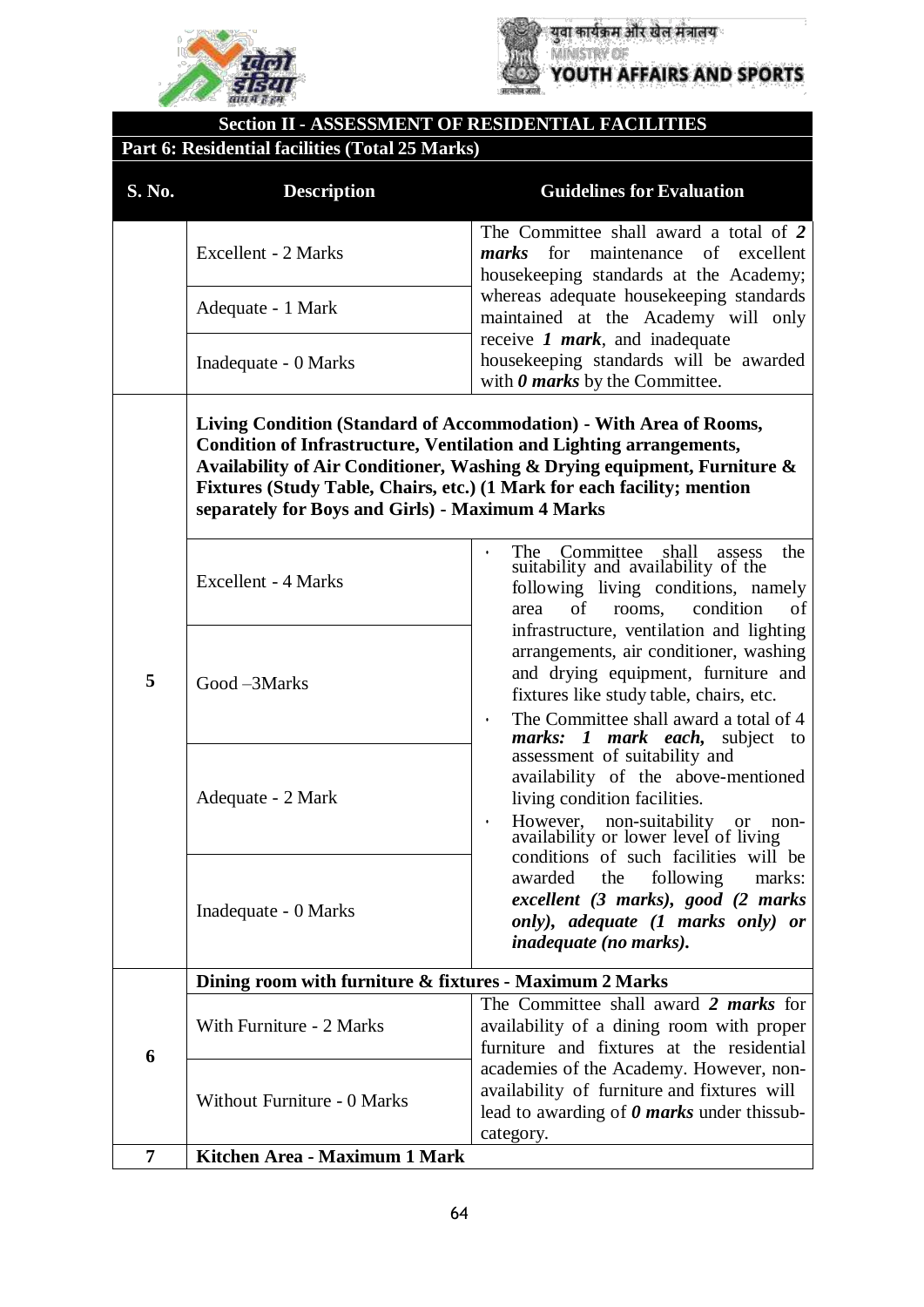



# **Section II - ASSESSMENT OF RESIDENTIAL FACILITIES**

### **Part 6: Residential facilities (Total 25 Marks)**

| S. No. | <b>Description</b>                                                                 | <b>Guidelines for Evaluation</b>                                                                                                                                                      |
|--------|------------------------------------------------------------------------------------|---------------------------------------------------------------------------------------------------------------------------------------------------------------------------------------|
|        | Yes - 1 Mark                                                                       | The Committee shall award $\bm{l}$ mark for<br>availability of a kitchen area within the<br>residential facilities at the Academy.                                                    |
|        | No - 0 Marks                                                                       | However, non-availability of such facility<br>will lead to awarding of $\theta$ marks under this<br>sub-category.                                                                     |
|        | Leisure/recreation room - Maximum 2 Marks                                          |                                                                                                                                                                                       |
| 8      | With Indoor Games, along with<br><b>AV Facilities - 2 Marks</b>                    | The Committee shall award 2 <i>marks</i> for<br>availability of a leisure/recreation room<br>with indoor games along with<br>- AV                                                     |
|        | Only indoor Games without AV<br>Facilities - 1 Mark                                | Facilities at the Academy. However, if<br>only indoor games without AV facilities is<br>available, the Committee will award $\theta$<br><i>marks</i> under this sub-category.         |
|        | Management of the above-mentioned facilities (quality) - Maximum 2<br><b>Marks</b> |                                                                                                                                                                                       |
| 9      | Excellent - 2 Marks                                                                | The Committee shall award 2 <i>marks</i> for<br>excellent management of accommodation /<br>residential facilities at the Academy.<br>Further, the Committee may award only 1          |
|        | Adequate - 1 Mark                                                                  | mark, if the management of the above-<br>mentioned facilities is <i>only adequate</i> .<br>However, if the Committee believes that<br>such management is <i>only inadequate</i> , the |
|        | Inadequate - 0 Marks                                                               | Committee will award $\theta$ marks under this<br>sub-category. The Committee must ensure<br>proper due diligence of applicable<br>documentation.                                     |
|        | TOTAL (PART 6) (25 Marks)                                                          |                                                                                                                                                                                       |

| <b>S. No.</b> | <b>Description</b>                                                               | <b>Guidelines for Evaluation</b>                                                                                                                                                                                            |
|---------------|----------------------------------------------------------------------------------|-----------------------------------------------------------------------------------------------------------------------------------------------------------------------------------------------------------------------------|
|               | <b>Infrastructure - Maximum 5 Marks</b>                                          |                                                                                                                                                                                                                             |
| a)            | Demarked kitchen with well-<br>ventilated / exhaust facility -<br>Maximum 1 Mark | The Committee shall award 1 <i>mark</i> for<br>clearly demarcated kitchen premises,<br>which is well ventilated and has an exhaust<br>facility, at the Academy. However, non-<br>availability of such facility will lead to |
|               | Yes - 1 Mark                                                                     |                                                                                                                                                                                                                             |
|               | No - 0 Marks                                                                     | awarding of $\theta$ marks under this sub-<br>category.                                                                                                                                                                     |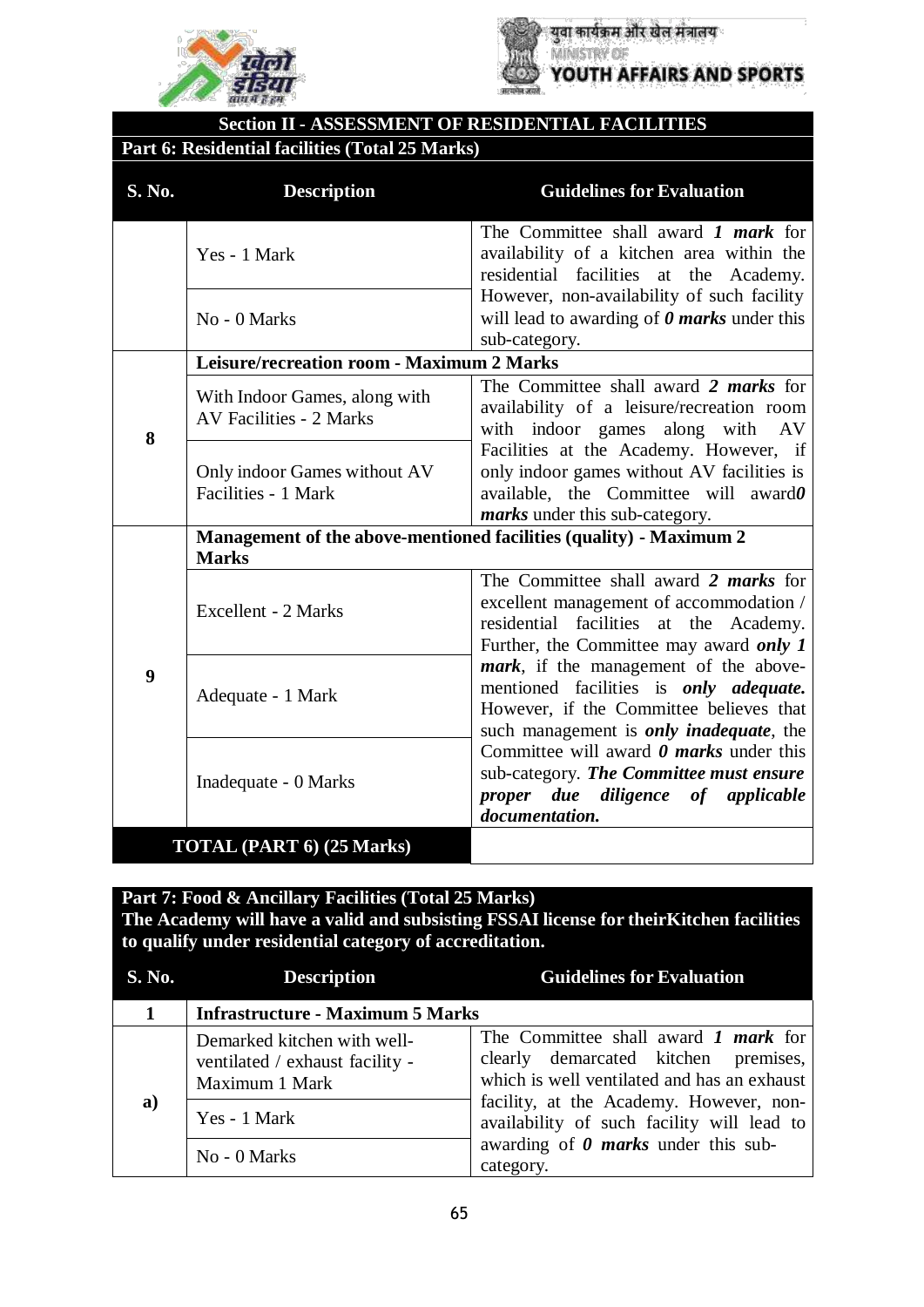



युवा कार्यक्रम और खेल मंत्रालय YOUTH AFFAIRS AND SPORTS

| S. No.         | <b>Description</b>                                                                                                                                                                                                             | <b>Guidelines for Evaluation</b>                                                                                                                                                                                                                                                                                                                                              |
|----------------|--------------------------------------------------------------------------------------------------------------------------------------------------------------------------------------------------------------------------------|-------------------------------------------------------------------------------------------------------------------------------------------------------------------------------------------------------------------------------------------------------------------------------------------------------------------------------------------------------------------------------|
| $\mathbf{b}$   | Exclusive wash area with hot and<br>cold water facility and racks -<br>Maximum 1 Mark                                                                                                                                          | The Committee shall award <i>1 mark</i> for the<br>availability of an exclusive wash area for<br>kitchen utensils at the Academy, which has                                                                                                                                                                                                                                   |
|                | Yes - 1 Marks                                                                                                                                                                                                                  | both hot and cold water facility. However,<br>non-availability of such facility will lead to<br>awarding of $\theta$ marks under this sub-                                                                                                                                                                                                                                    |
|                | No - 0 Marks                                                                                                                                                                                                                   | category.                                                                                                                                                                                                                                                                                                                                                                     |
| $\mathbf{c})$  | Exclusive Store (with racks) area -<br>Maximum 1 Mark                                                                                                                                                                          | The Committee shall award 1 mark for the<br>availability of an exclusive store area,<br>preferably with proper racks for the<br>utensils. However, non-availability of such                                                                                                                                                                                                   |
|                | Yes - 1 Mark                                                                                                                                                                                                                   | facility will lead to awarding of $\theta$ marks                                                                                                                                                                                                                                                                                                                              |
|                | No - 0 Marks                                                                                                                                                                                                                   | under this sub-category.                                                                                                                                                                                                                                                                                                                                                      |
|                | Hand wash, drinking water facility<br>- Maximum 1 Mark                                                                                                                                                                         | The Committee shall award <i>1 mark</i> for the<br>availability of facilities like hand wash,                                                                                                                                                                                                                                                                                 |
| d)             | Yes - 1 Mark                                                                                                                                                                                                                   | potable drinking water (both warm and<br>cold) to fulfil the needs of the athletes at                                                                                                                                                                                                                                                                                         |
|                | No - 0 Marks                                                                                                                                                                                                                   | the Academy. However, non-availability of<br>such facility will lead to awarding of $\theta$<br><i>marks</i> under this sub-category.                                                                                                                                                                                                                                         |
|                | Staff rest room with washroom                                                                                                                                                                                                  | The Committee shall award 1 <i>mark</i> for the                                                                                                                                                                                                                                                                                                                               |
|                | facility - Maximum 1 Mark                                                                                                                                                                                                      | availability of a suitable staff rest room                                                                                                                                                                                                                                                                                                                                    |
| $\bf e)$       | Yes - 1 Mark                                                                                                                                                                                                                   | with washroom facilities at the Academy.<br>However, non-availability of such facility                                                                                                                                                                                                                                                                                        |
|                | No - 0 Marks                                                                                                                                                                                                                   | will lead to awarding of $\theta$ marks under this<br>sub-category.                                                                                                                                                                                                                                                                                                           |
| $\overline{2}$ | Kitchen Equipment - Maximum 5 Marks                                                                                                                                                                                            |                                                                                                                                                                                                                                                                                                                                                                               |
|                |                                                                                                                                                                                                                                | The Committee shall award 0.5 marks to                                                                                                                                                                                                                                                                                                                                        |
| a)             | <b>Usage of modern cooking</b><br>gadgets: (Steamer, tandoor, griller,<br>mixer-grinder, juicer, toaster, oven/<br>OTG, etc.) - 0.5 marks for each<br>such equipment subject to<br>maximum of 2.5 marks                        | the maximum of 2.5 marks for the<br>availability and usage of modern cooking<br>gadgets, like, steamer, tandoor, grill,<br>mixer-grinder, juicer, toaster-over/OTG,<br>etc. for preparation of meals as per the<br>needs of the athletes at the Academy.<br>However, non-availability of such facility<br>will lead to awarding of $\theta$ marks under this<br>sub-category. |
| $\mathbf{b}$   | <b>Usage of storage equipment:</b><br>(refrigerator, deep freezer for<br>perishables and storage containers<br>for non-perishables) & Baine Marie<br>- 0.5 marks for each such<br>equipment subject to maximum of<br>2.5 marks | The Committee shall award 0.5 marks to<br><i>the maximum of 2.5 marks</i> for the<br>availability and usage of suitable storage<br>equipment (refrigerator, deep freezer for<br>storage of perishable items and storage<br>containers for storage of non-perishable<br>items) during the preparation of meals as                                                              |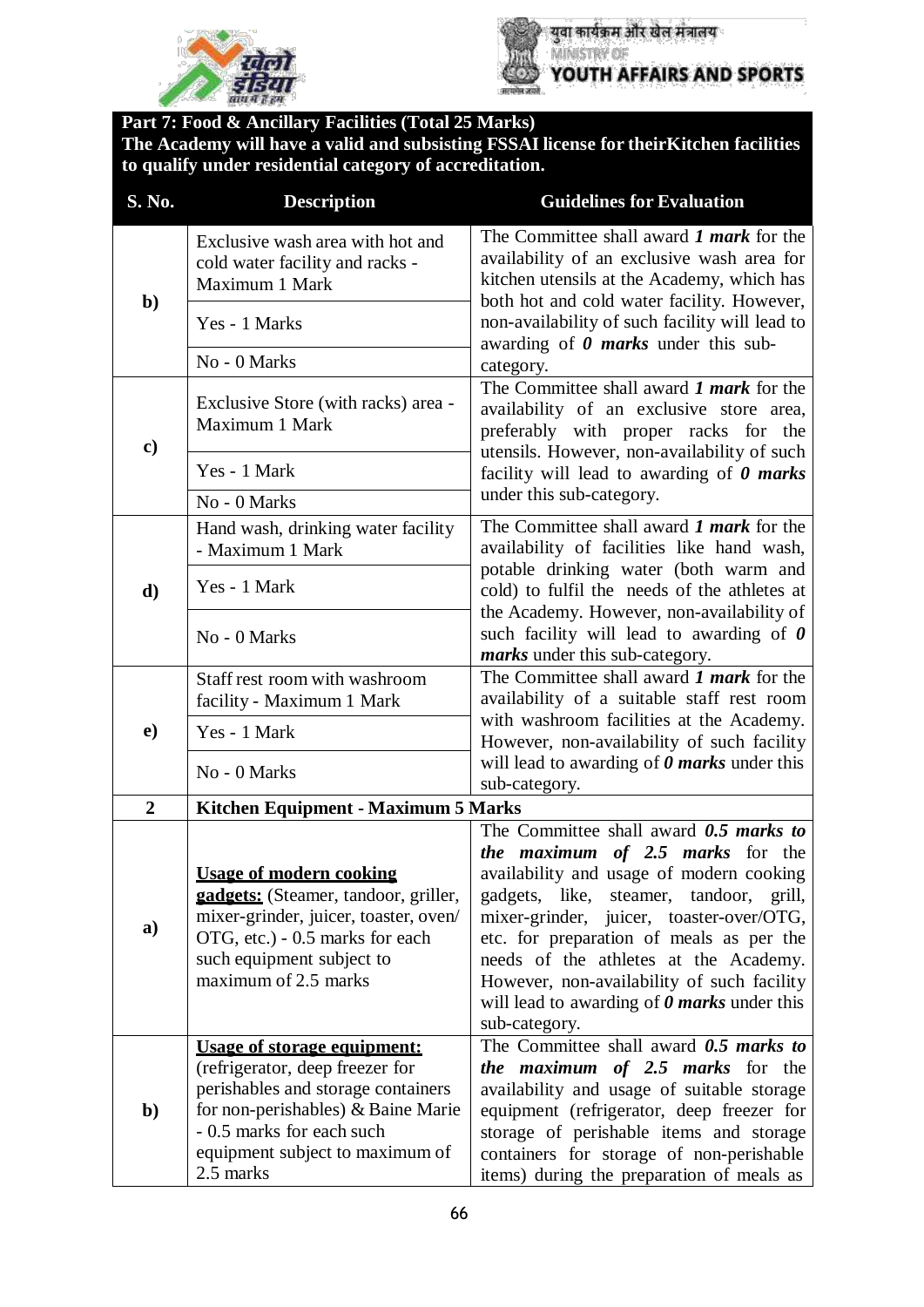



| S. No.                  | <b>Description</b>                                                                                            | <b>Guidelines for Evaluation</b>                                                                                                                                                                                                                                                                                                                                                                                                                                                                                                                                                                            |
|-------------------------|---------------------------------------------------------------------------------------------------------------|-------------------------------------------------------------------------------------------------------------------------------------------------------------------------------------------------------------------------------------------------------------------------------------------------------------------------------------------------------------------------------------------------------------------------------------------------------------------------------------------------------------------------------------------------------------------------------------------------------------|
|                         |                                                                                                               | per the needs of the athletes at the<br>Academy. However, non-availability of<br>such facility will lead to awarding of $\theta$<br>marks under this sub-category.                                                                                                                                                                                                                                                                                                                                                                                                                                          |
| $\overline{\mathbf{3}}$ | <b>Manpower - Maximum 5 Marks</b>                                                                             |                                                                                                                                                                                                                                                                                                                                                                                                                                                                                                                                                                                                             |
| a)                      | Qualified catering supervisor/Mess<br>manager (Diploma in Catering,<br>Hotel Management and Food<br>services) | The Committee shall award 2 <i>marks</i> for<br>the availability of a qualified catering<br>supervisor/mess<br>the<br>manager<br>with<br>knowledge of preparation of meals as per<br>the needs of the athletes at the Academy.<br>non-availability<br>However,<br>of<br>such<br>personnel will lead to awarding of $\theta$ marks<br>under this sub-category. The minimum<br>qualification required for the catering<br>supervisor/mess manager shall be a<br>Diploma in Catering, Hotel Management<br>and Food services. The Committee must<br>ensure proper due diligence of applicable<br>documentation. |
|                         | Yes - 2 Marks                                                                                                 |                                                                                                                                                                                                                                                                                                                                                                                                                                                                                                                                                                                                             |
|                         | No - 0 Marks                                                                                                  |                                                                                                                                                                                                                                                                                                                                                                                                                                                                                                                                                                                                             |
| $\mathbf{b}$            | Qualified cook (Diploma in<br>cookery for chef/ Certificate<br>program in culinary arts for cook)             | The Committee shall award 2 <i>marks</i> for<br>the availability of a qualified cook with the<br>knowledge of preparation of meals as per<br>the needs of the athletes at the Academy.                                                                                                                                                                                                                                                                                                                                                                                                                      |
|                         | Yes - 2 Marks                                                                                                 | non-availability<br>However,<br>of<br>such<br>personnel will lead to awarding of $\theta$ marks<br>under this sub-category. The minimum<br>qualification required for a chef shall be                                                                                                                                                                                                                                                                                                                                                                                                                       |
|                         | No - 0 Marks                                                                                                  | Diploma in Cookery; whereas for a cook,<br>it shall be a certificate program<br>in<br>culinary arts. The Committee must ensure<br>proper due diligence of applicable<br>documentation.                                                                                                                                                                                                                                                                                                                                                                                                                      |
| $\mathbf{c})$           | Kitchen staff: player ratio (6:25)                                                                            | If the minimum Kitchen staff : athlete ratio<br>is maintained at 6:25, i.e. 6 kitchen staff                                                                                                                                                                                                                                                                                                                                                                                                                                                                                                                 |
|                         | Yes - 1 Mark                                                                                                  | for 25 athletes, the Committee may award<br>1 mark; whereas any ratio exceeding the<br>number of kitchen staff per 25 athletes will<br>be awarded with 0 marks. The Committee                                                                                                                                                                                                                                                                                                                                                                                                                               |
|                         | No - 0 Marks                                                                                                  | must ensure proper due diligence of<br>applicable documentation.                                                                                                                                                                                                                                                                                                                                                                                                                                                                                                                                            |
| 4                       | <b>Hygiene - Maximum 5 Marks</b>                                                                              |                                                                                                                                                                                                                                                                                                                                                                                                                                                                                                                                                                                                             |
| a)                      | Personnel hygiene (Including<br>uniform, apron, head cap, gloves)                                             | If proper hygiene is maintained by the<br>housekeeping and maintenance staff at the                                                                                                                                                                                                                                                                                                                                                                                                                                                                                                                         |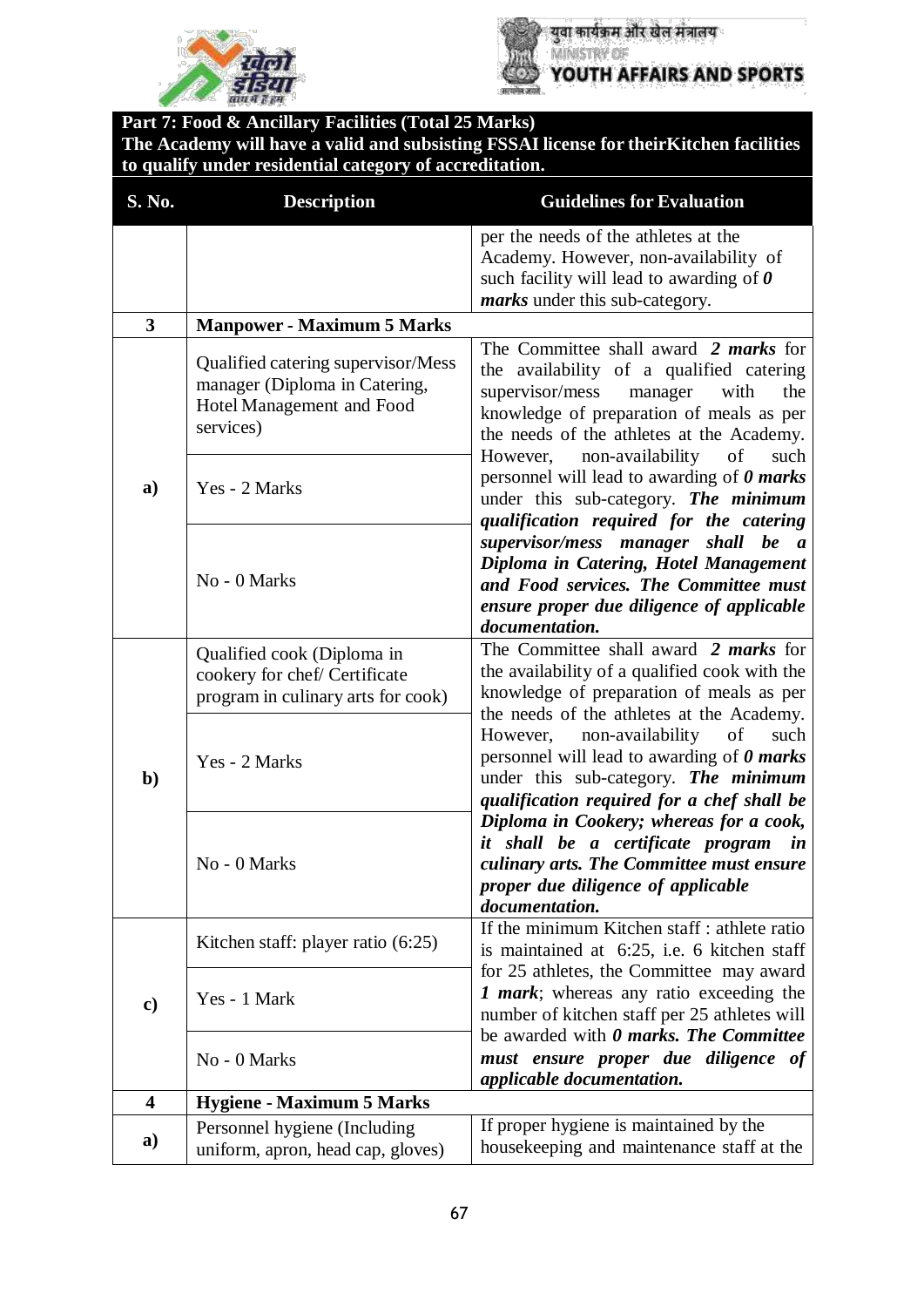



| S. No.       | <b>Description</b>                     | <b>Guidelines for Evaluation</b>                                                                                                                                                                                                                                |
|--------------|----------------------------------------|-----------------------------------------------------------------------------------------------------------------------------------------------------------------------------------------------------------------------------------------------------------------|
|              | Yes - 1 Mark                           | Academy, the Committee shall award 1<br><i>mark</i> under this sub-category; The aim is<br>to promote cleanliness at the national level.                                                                                                                        |
|              | No - 0 Marks                           | However, $\theta$ marks will be awarded in cases<br>where such personal hygiene standards are<br>not maintained.                                                                                                                                                |
| $\mathbf{b}$ | Hygiene of Kitchen and Allied<br>areas | The Committee shall award a total of 2<br>for maintenance<br>marks                                                                                                                                                                                              |
|              | Yes - 2 Marks                          | of<br>hygiene<br>standards of kitchen and allied areas like<br>mess room, etc. at the Academy; The aim<br>is to promote cleanliness at the national                                                                                                             |
|              | No - 0 Marks                           | level. However, failure to maintain such<br>standards will lead to award of $\theta$ marks<br>under this sub-category.                                                                                                                                          |
| c)           | Waste disposal facility                | The Committee shall award 1 mark for the<br>availability of an effective waste disposal                                                                                                                                                                         |
|              | Yes - 1 Mark                           | facility at/near the Academy. The aim is to<br>promote cleanliness at the national level.<br>However, non-availability of such facility                                                                                                                         |
|              | No - 0 Marks                           | will lead to awarding of $\theta$ marks under this<br>sub-category.                                                                                                                                                                                             |
|              | Pest Control                           | The Committee shall award 1 mark for the<br>regular pest control services at<br>the                                                                                                                                                                             |
| d)           | Yes - 1 Mark                           | Academy.<br>aim is to<br>The<br>promote<br>cleanliness at the national level. However,<br>non-availability of such facility will lead to                                                                                                                        |
|              | No - 0 Marks                           | awarding of $\theta$ marks under this sub-<br>category.                                                                                                                                                                                                         |
| 5            | <b>Services - Maximum 5 Marks</b>      |                                                                                                                                                                                                                                                                 |
| a)           | Product sourcing/traceability          | The Committee shall award the Academy 3<br>marks on product sourcing/traceability of<br>the supply chain deployed at the Academy.<br>Further, the Committee shall assess the<br>supply and demand of perishable as well as<br>non-perishable<br>products<br>and |
|              | Yes - 3 Marks                          | usage/application<br>of<br>supply<br>chain<br>management systems like, First-in-First-<br>Out (FIFO), etc. For, non-perishable<br>goods, goods shall have FSSAI mark;<br>whereas, perishable foods<br>shall<br>be<br>procured from FSSAI-approved vendors.      |
|              | No - 0 Marks                           | Furthermore, the Committee shall also<br>verify the shelf life and expiry dates of<br>varied product sample groups. However,                                                                                                                                    |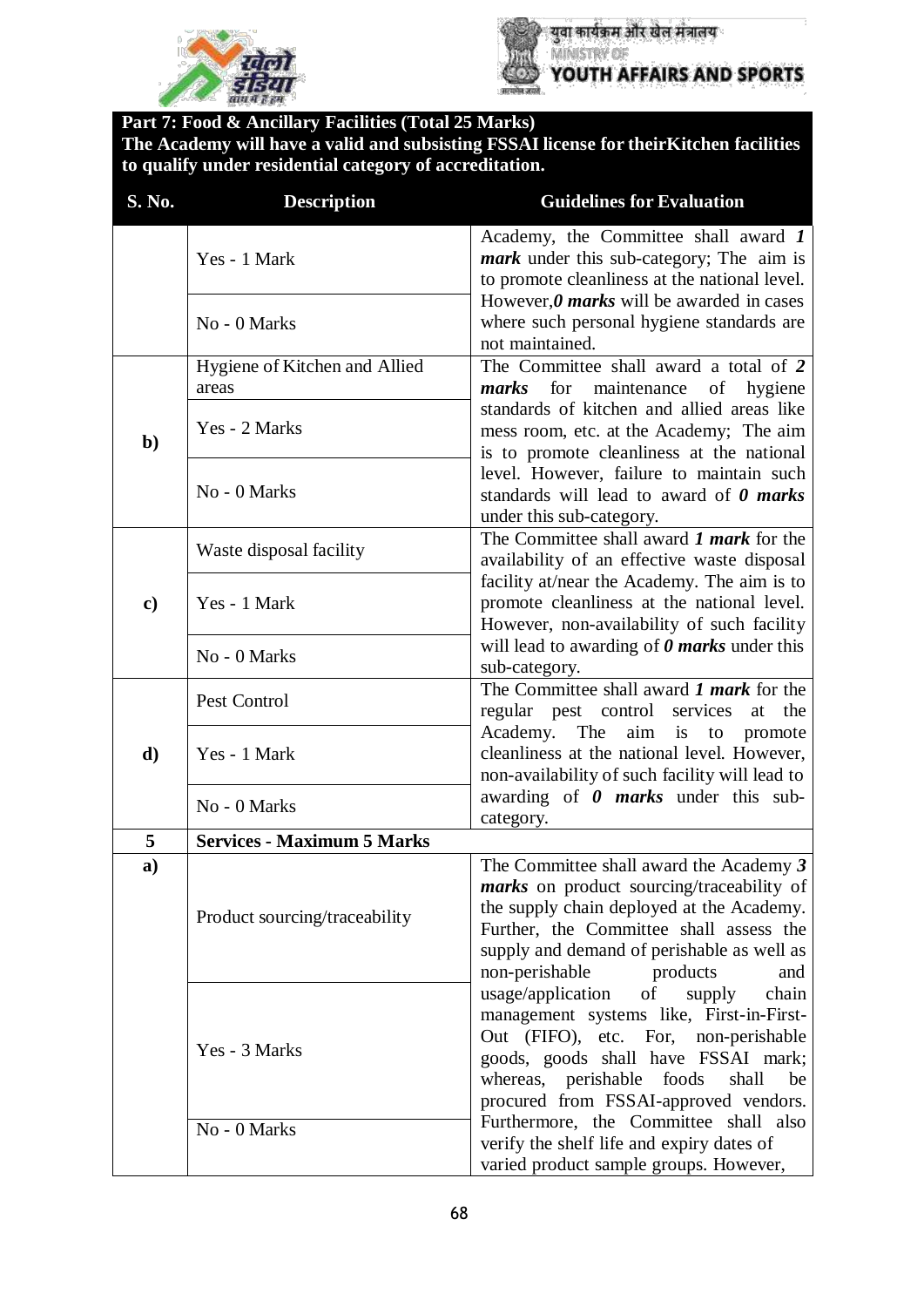



युवा कार्यक्रम और खेल मंत्रालय MINISTRY OF YOUTH AFFAIRS AND SPORTS

**Part 7: Food & Ancillary Facilities (Total 25 Marks) The Academy will have a valid and subsisting FSSAI license for their Kitchen facilities to qualify under residential category of accreditation.**

| S. No.        | <b>Description</b>                                                                    | <b>Guidelines for Evaluation</b>                                                                                                                                             |
|---------------|---------------------------------------------------------------------------------------|------------------------------------------------------------------------------------------------------------------------------------------------------------------------------|
|               |                                                                                       | failure of the Academy in providing the<br>above-mentioned product sourcing and<br>traceability services will lead to awarding<br>of $\theta$ marks under this sub-category. |
| $\mathbf{b}$  | Cooking procedures for retaining<br>nutrient<br>quality<br>Menu<br>$\&$<br>compliance | The Committee shall award the Academy 1<br><i>mark</i> on the cooking procedures for<br>nutrient quality and<br>retaining<br>menu                                            |
|               | Optimal procedures - 1 Mark                                                           | compliance, if procedures are followed<br>optimally. However, failure<br>of the<br>Academy in following optimal procedures                                                   |
|               | Non - optimal procedures - 0<br><b>Marks</b>                                          | in this regard will lead to awarding of $\theta$<br><i>marks</i> under this sub-category.                                                                                    |
| $\mathbf{c})$ | Food presentation, acceptability /<br>palpability                                     | The Committee shall award the Academy 1<br><i>mark</i> on the presentation and food                                                                                          |
|               | Optimal presentation, taste, spice<br>and oil content - 1 Mark                        | acceptability/palatability if there is an<br>optimal presentation of the<br>same.                                                                                            |
|               | Poor presentation, taste, high spices<br>and high oil content - 0 Marks               | However, failure of the Academy in<br>providing an optimal presentation will lead<br>to awarding of $\theta$ marks under this sub-<br>category.                              |
|               | TOTAL (PART 7) (25 Marks)                                                             |                                                                                                                                                                              |

#### **GRAND TOTAL (Section II) (50 Marks)**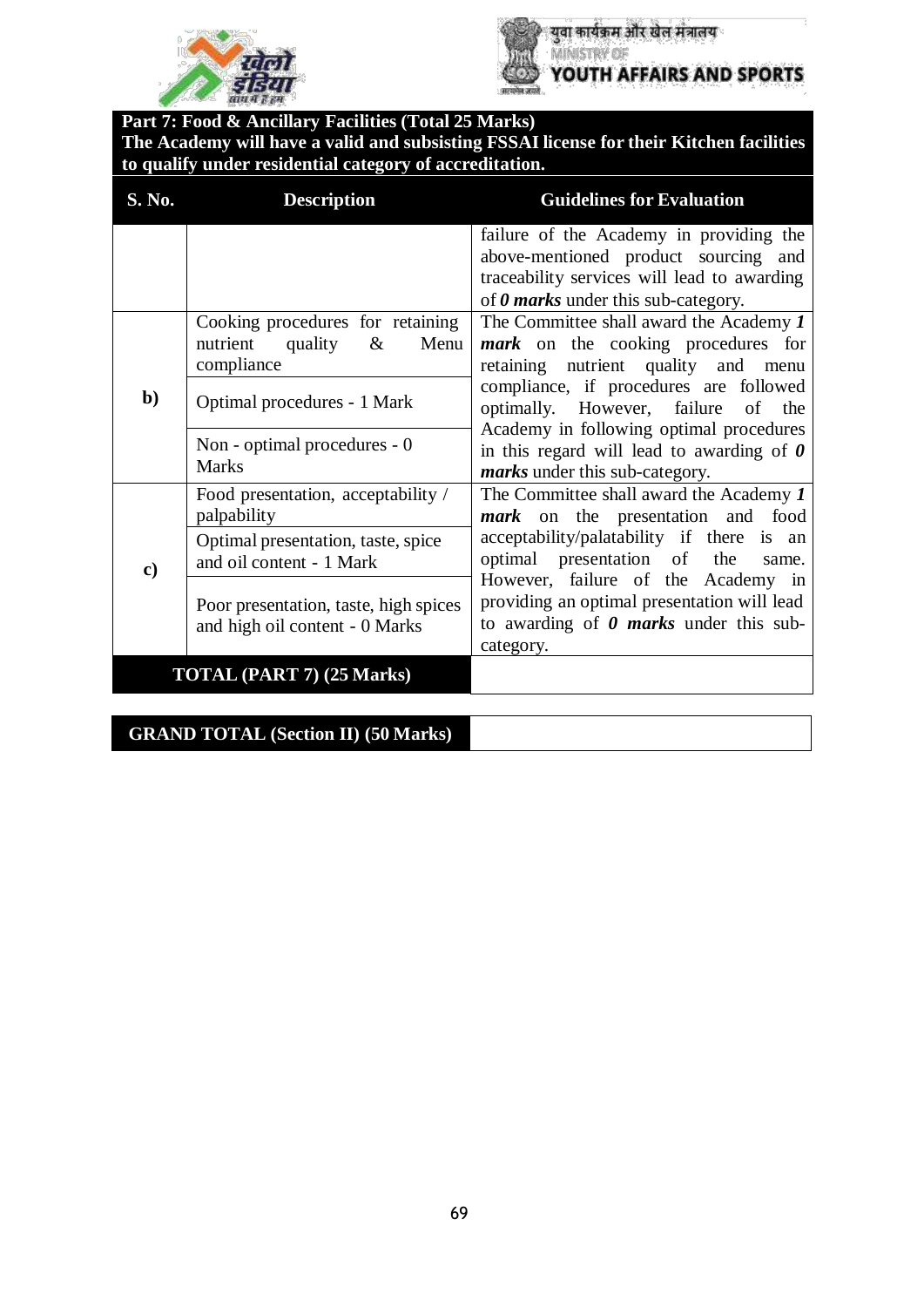



# **Section III - Bonus Points**

**In case the following is observed while assessment of Academy, bonus points will be awarded as per the arrangement described below**

| S. No. | <b>Description</b>                                                      | <b>Guidelines for Evaluation</b>                                                        |
|--------|-------------------------------------------------------------------------|-----------------------------------------------------------------------------------------|
|        |                                                                         | Use of Technology/ Innovation/Extra The Committee may award $\bm{l}$ (one) bonus        |
|        | Facilities such as Temperature                                          | <i>point each</i> to the Academy for availability/                                      |
|        | Control, Visibility Enhancement, Air usage of any innovative technology |                                                                                         |
|        |                                                                         | Current Control, Strategy Room etc. - equipment/facilities/ up to a <i>maximum of 5</i> |
|        | 1 mark for each of such technology                                      | ( <i>five</i> ) <i>points</i> . However, it is to be noted that                         |
|        | upto 5marks subject to overall                                          | the bonus points will be awarded to an                                                  |
|        | maximum score of evaluation.                                            | <b>Academy only if their Grand Total (Sections</b>                                      |
|        |                                                                         | $I \& II$ ) is less than 150 points.                                                    |

#### **GRAND TOTAL (Section I, II and III) (150 Marks)**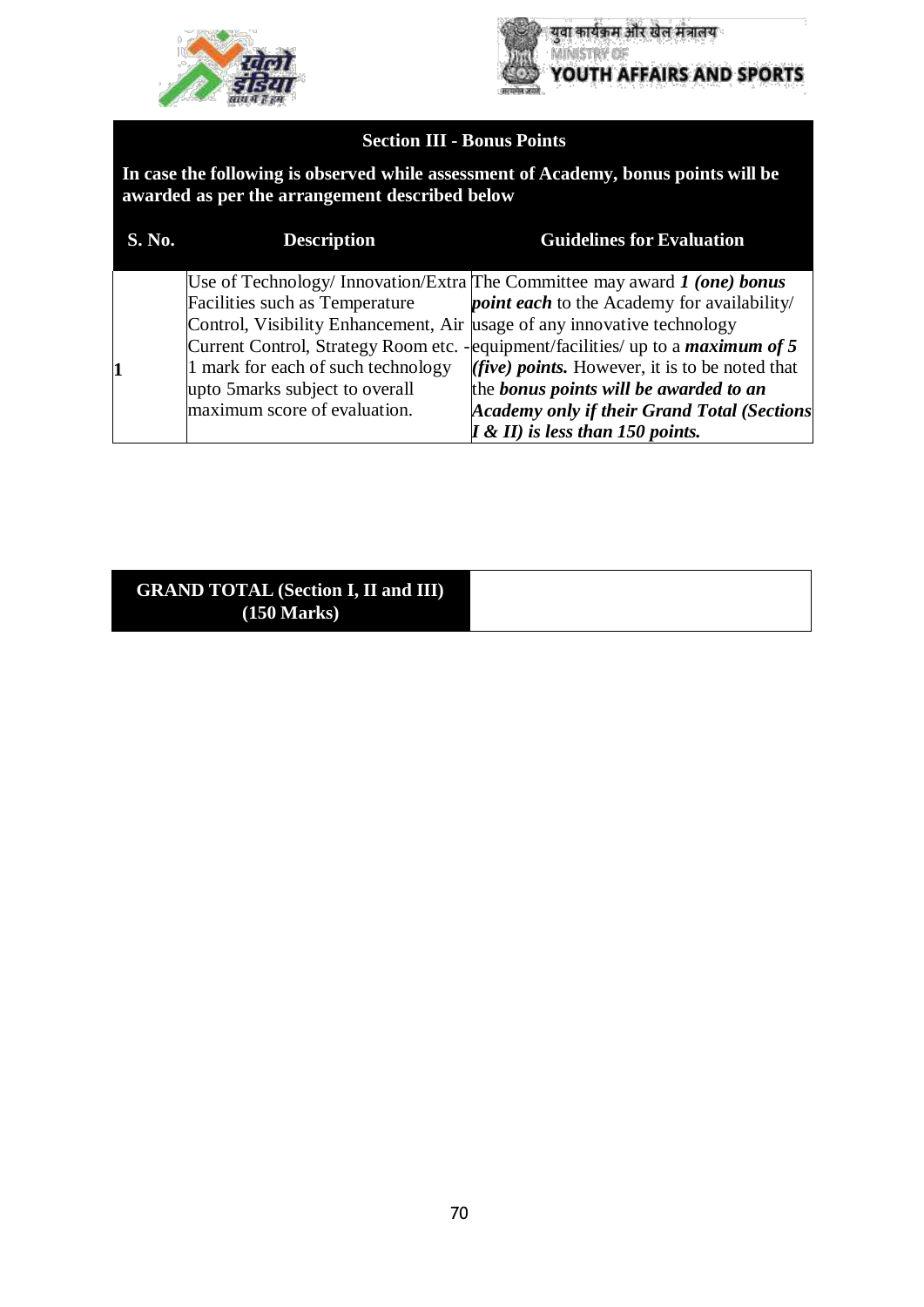



#### **ANNEXURE A- MEMORANDUM OF UNDERSTANDING**

This Memorandum of Understanding **("MoU"**) is entered into on **[\*], 2019**at New Delhi, by and between:

**Sports Authority of India**, a society existing and registered under the Societies Registration Act, 1860, a field arm of the Ministry of Youth Affairs & Sports (Govt. of India) and having its registered office at East Gate, Jawaharlal Nehru Stadium Complex, Lodhi Road, New Delhi 110003, India, hereinafter referred to as "**SAI and/or First Party"**

#### **AND**

[\*],a [\*] registered under [\*], having its registered/administrative office at [\*], hereinafter referred to as "**Academy" and/or "Second Party"**

SAI and Academy are jointly referred to as "**Parties**" and individually as "**Party**".

#### **WHEREAS:**

- A. SAI performs the primary function of broad basing and bringing excellence in sports in the country by providing all logistical support for the training of National teams and athletes participating in International sporting events and organizing, developing and conducting sports education programs, through its regional centres and other field units.
- B. Khelo India Scheme is a scheme of the Ministry of Youth Affairs  $\hat{a}$ Sports (MYAS), Government of India which aims to encourage sports all over the country by strengthening the eco-system of sports in India by promoting mass participation and excellence in sports. SAI has been entrusted with the implementation of the Khelo India Talent Identification & Development and Support to National& Regional State Sports Academies Verticals of Khelo India with the High Powered Committee (HPC) as the Apex Body for the implementation of these Verticals of Khelo India Scheme. The Khelo India Scheme (hereinafter referred to as "**Khelo India**") through its vertical namely; Khelo India Talent Identification& Development (**KITD**) envisages identification of 1000 athletes (Khelo India Athlete-KIA) every year and provision of training, equipment and sports science support to such athletes tillsuch time the athlete manifests progress and potential up-to maximum of eight years. The Khelo India Scheme also aims to provide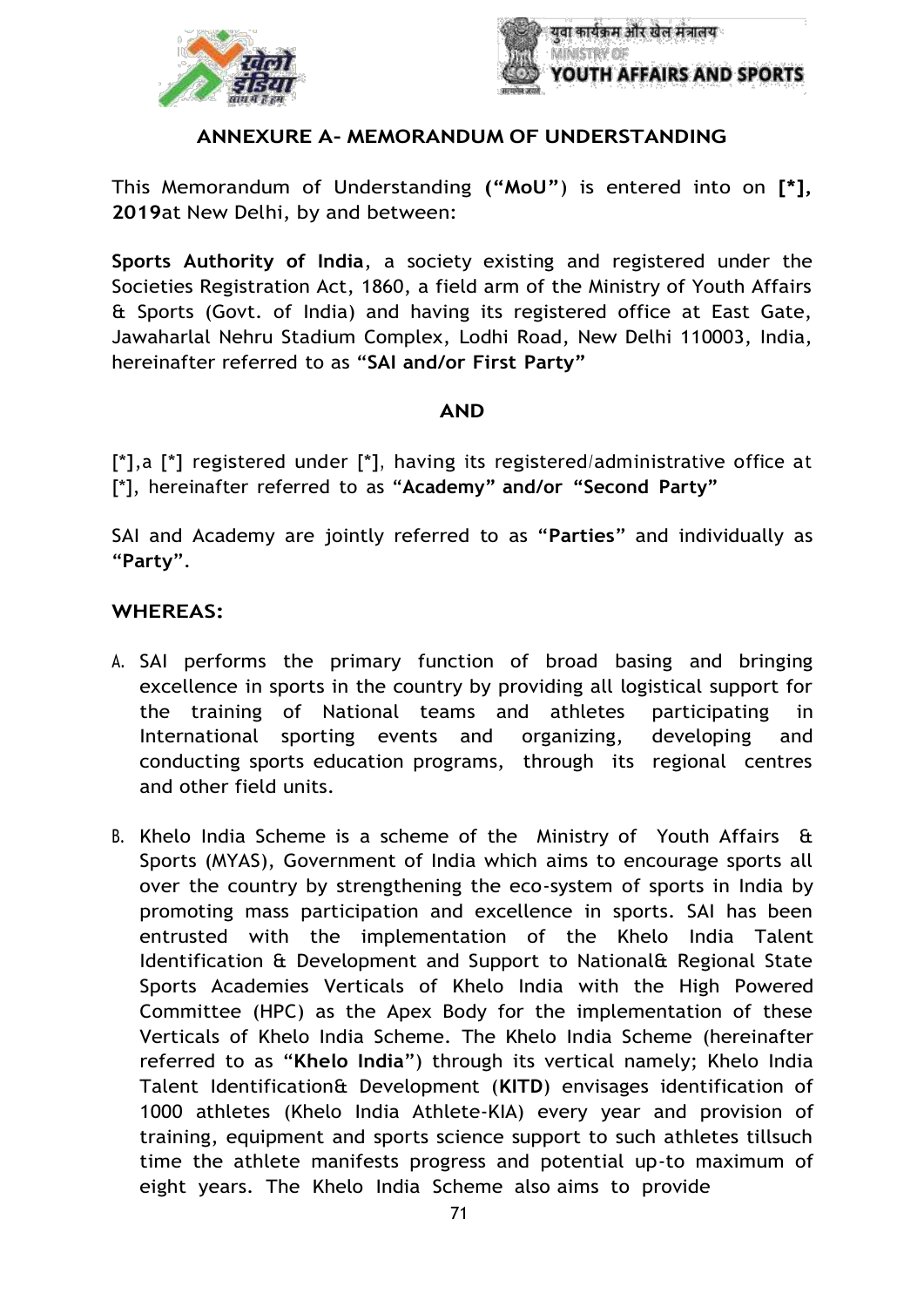



appropriate support to the National/Regional/State Sports academies.

- C. SAI is desirous of providing the training, equipment and sports science support to the identified athletes at state of the art sport academies which are duly accredited by SAI and operating in accordance with the '**Khelo India-Talent Search & Development' Operational Guidelines issued by MYAS (F.No.54-I/MYAS/MDSD/2017)** thereby creating a pathway for Indian sportspersons to achieve international success mainly in the Olympics by adopting a system driven, coach lead approach.
- D. SAI/Khelo India, had, for this purpose issued an '**Expression of Interest for Accreditation of Academies' dated [**  $\qquad$  ] (hereinafter referred to as the "**EOI**") thereby inviting applications from interested sports academies all over India for the purpose of selection, accreditation and empanelment with Khelo India in order to provide the training, equipment and sports science support to Khelo India and the KITD. The EOI laid down the guidelines for selection, accreditation and empanelment of interested academies one of which was the recommendation of Govt Academies &other academies for accreditation and empanelment with the Khelo India Talent Development Program based on the number of Khelo India Athlete(KIA) identified from that particular academy.
- E. Academy had applied under the said EOI vide its application/proposal dated [\*] and some others have been identified by KITD and upon due verification of its application and documents along with physical verification of the facilities by the Central Committees constituted by SAI Head Office and/or the Committees constituted by the Regional Directors of SAI.
- F. The Academy has been granted accreditation for a period of four (4) years (or provisional accreditation for a period of one (1) year) by the Khelo India High Powered Committee (HPC), on the basis of the recommendations of the Khelo India Talent Identification Committee [TIDC]
- G. Accordingly, the Parties have decided to enter into this present legally binding MOU and the primary objective of this MOU is to establish and undertake the accreditation and empanelment of Academy with Khelo India. The said objective shall be achieved through the present MOU which establishes the guiding principles and the rights & obligations of the Parties herein with respect to the accreditation and empanelment of the Academy with the Khelo India Talent Development Program.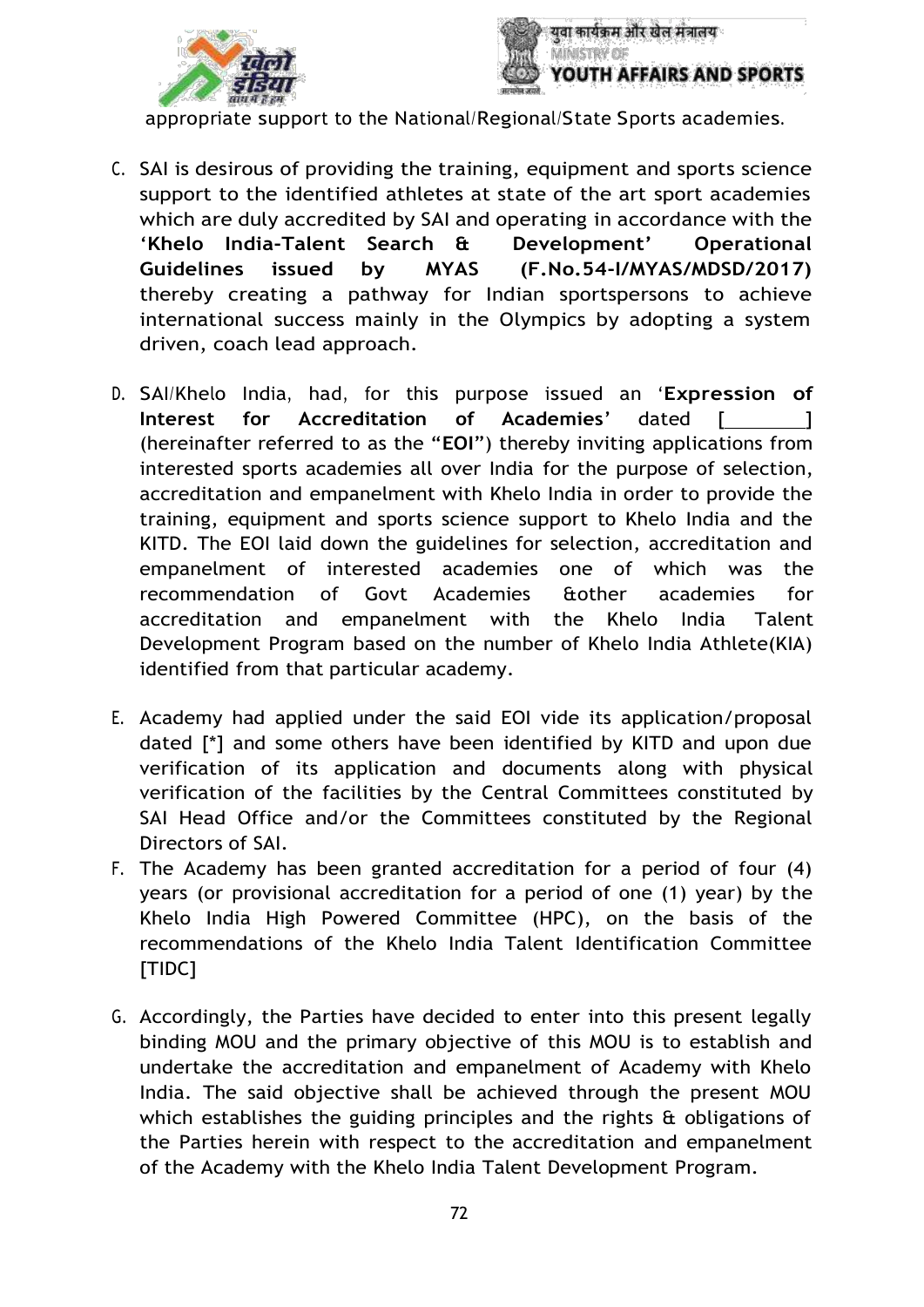



## **IT IS AGREED BETWEEN THE PARTIES:**

The Parties to this present MOU accept, acknowledge and agree to the following:

| 1. | <b>Status of the MOU</b>   | following Memorandum<br><b>of</b><br>The    |
|----|----------------------------|---------------------------------------------|
|    |                            | Understanding (MOU) provides for the        |
|    |                            | main terms and conditions for<br>the        |
|    |                            | proposed transactions contemplated          |
|    |                            | herein i.e. Admission/weeding out of the    |
|    |                            | accreditation, empanelment,<br>KIA,         |
|    |                            |                                             |
|    |                            | monitoring, evaluation and funding of       |
|    |                            | Academy in order to support the Khelo       |
|    |                            | India programme by providing state of       |
|    |                            | the art training, equipment and sports      |
|    |                            | science support to the selected Khelo       |
|    |                            | India Talent, between Academy and SAI.      |
|    |                            |                                             |
|    |                            | This MOU shall be valid for a period of 4   |
|    |                            | (four) years (or 1 (one) year, if           |
|    |                            | provisionally accredited,) from the date of |
|    |                            | execution.                                  |
|    |                            |                                             |
|    |                            |                                             |
| 2. | Selection,                 | The Parties herein agree, accept and        |
|    | <b>Accreditation &amp;</b> | acknowledge the following:                  |
|    | <b>Empanelment</b>         | That the Academy has applied for<br>i.      |
|    |                            | empanelment with Khelo India in the         |
|    |                            | following sports disciplines:               |
|    |                            |                                             |
|    |                            | That upon due verification of its<br>ii.    |
|    |                            | application and documents along with        |
|    |                            | physical verification of the facilities by  |
|    |                            | SAI, the Academy has been granteda          |
|    |                            | accreditation for a period of 4 (four)      |
|    |                            | years' (or provisional accreditation for a  |
|    |                            | period of 1 (one) year);                    |
|    |                            | iii. That the Academy has been selected     |
|    |                            | for empanelment as an academy under         |
|    |                            | Khelo India;                                |
|    |                            | iv. The detailed guidelines for funding,    |
|    |                            | monitoring, empanelment, admission          |
|    |                            | process for training/camps/assessment       |
|    |                            | shall be evolved by the Parties through     |
|    |                            | mutual discussions and the same shall       |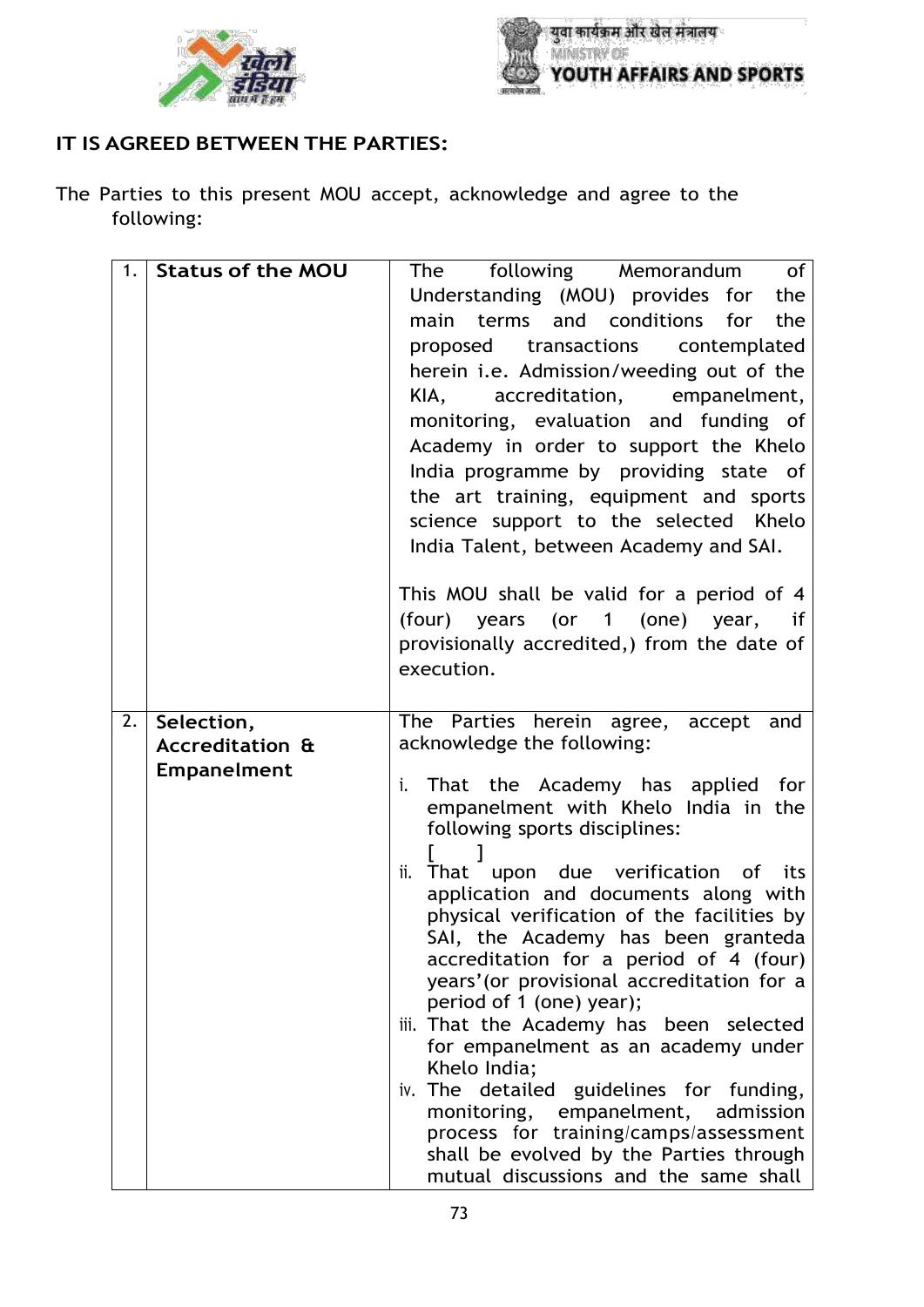



|                  |                | be recorded in the present MOU in the<br>form of addendums and/or annexures<br>and shall be considered a part of the<br>present MOU;<br>shall adhere<br>v. Academy<br>the<br>to<br>suggestions and directions of SAI while<br>discharging its duties and obligations<br>under this MOU;<br>vi. The Parties herein agree and accept<br>that the Academy's performance in<br>relation to the Comprehensive Athlete<br>Development Programme implemented<br>by SAI shall also be considered;<br>vii. The purpose of the accreditation is to<br>give admission to the identified talent<br>by Khelo India (KIA) to the accredited<br>academies for training for which the<br>funding would be provided by SAI. The<br>'minimum yearly intake' of Khelo India<br>Athlete (KIA)into the Academy shall be<br>decided<br>upon<br>mutual consultation<br>between the Parties herein; and<br>viii. Academy hereby agrees and warrants<br>information<br>and/or<br>that<br>all<br>and/or credentials<br>documentation<br>provided by it for the purposes of the<br>EOI and the present MOU shall be true<br>and accurate. Academy further agrees<br>and warrants that in case any of the<br>information and/or documentation and/<br>or credentials provided by it for the<br>purposes of the EOI and the present<br>is false and/or fraudulent then<br><b>MOU</b><br>SAI shall have the sole discretion and<br>right to terminate, forthwith without<br>notice, this present MOU and/or any<br>ancillary<br>other<br>and/or<br>related<br>agreements and claim damages along<br>with interest payable at 18%<br>per |
|------------------|----------------|-----------------------------------------------------------------------------------------------------------------------------------------------------------------------------------------------------------------------------------------------------------------------------------------------------------------------------------------------------------------------------------------------------------------------------------------------------------------------------------------------------------------------------------------------------------------------------------------------------------------------------------------------------------------------------------------------------------------------------------------------------------------------------------------------------------------------------------------------------------------------------------------------------------------------------------------------------------------------------------------------------------------------------------------------------------------------------------------------------------------------------------------------------------------------------------------------------------------------------------------------------------------------------------------------------------------------------------------------------------------------------------------------------------------------------------------------------------------------------------------------------------------------------------------------------------------------------------------------------------|
|                  |                | annum (calculable from the day the<br>amount becomes due till the date the<br>said amount is actually paid).                                                                                                                                                                                                                                                                                                                                                                                                                                                                                                                                                                                                                                                                                                                                                                                                                                                                                                                                                                                                                                                                                                                                                                                                                                                                                                                                                                                                                                                                                              |
| $\overline{3}$ . | <b>Funding</b> | i. Funding to the Academy shall be on the<br>basis of the principal funding scheme<br>set forth in Schedule-1of this MoU &<br>any modifications made to the<br>same<br>from time to time by SAI;<br>ii. The funding scheme to Academy shall                                                                                                                                                                                                                                                                                                                                                                                                                                                                                                                                                                                                                                                                                                                                                                                                                                                                                                                                                                                                                                                                                                                                                                                                                                                                                                                                                               |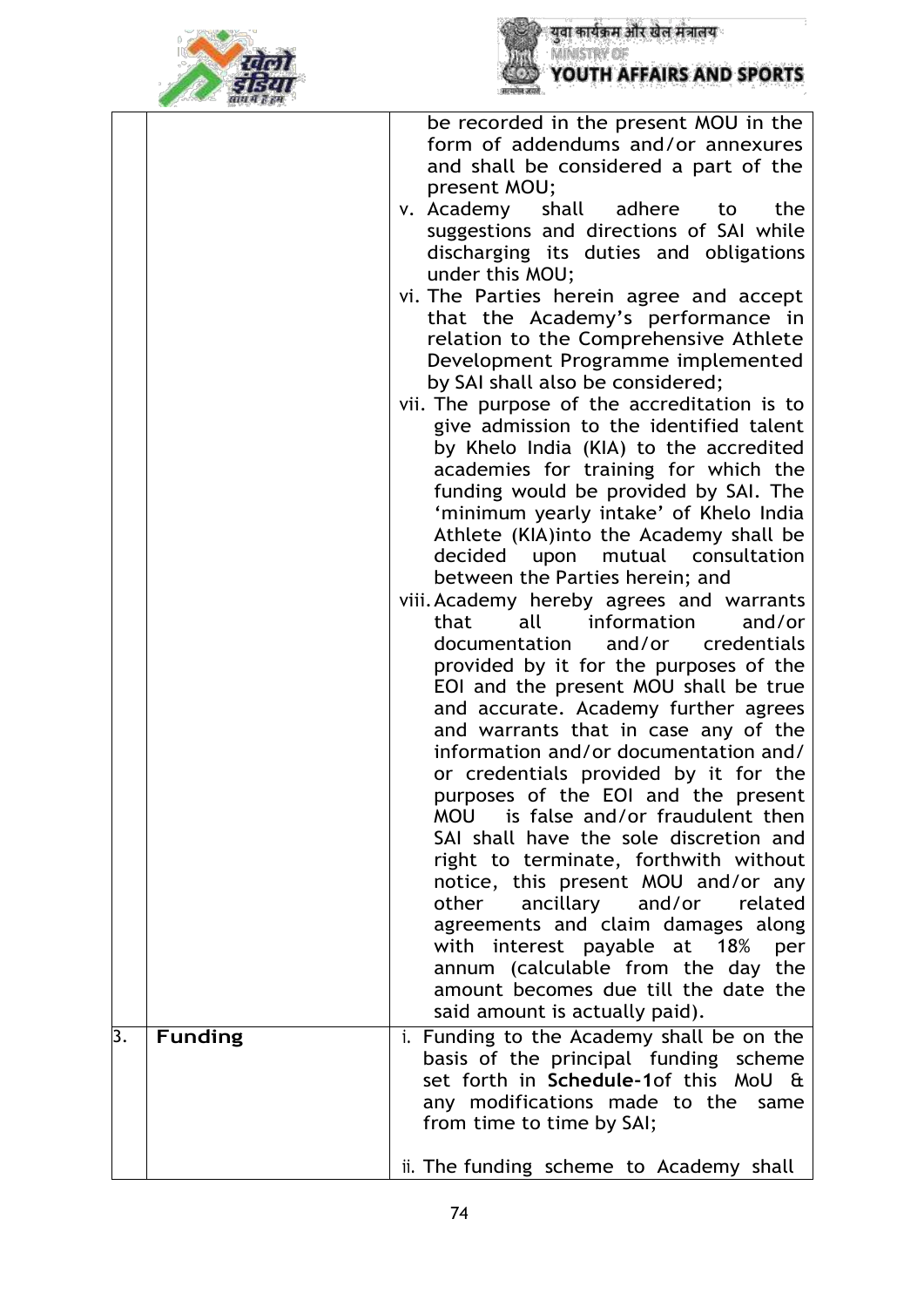



be based on number of admission of Khelo India talent e.g. expenses for lodging, boarding, training, consumables, equipment (with the title remaining with SAI), tournament exposure, apparel, travelling (if required foreign exposure), medical, education. It is clarified that based on facilities/services available, separate matrix for funding may be worked out for each sports by the HPC; iii. The quantum and the manner of funding shall be the sole discretion of Khelo India and will depend on the evaluation of Academy as per the criteria set by Khelo India; iv. Funding to Academy may also be provided in the form of providing services of High performance Director/Manager, coach, expert coach, Asst. coach, sports science support staff, consumables, monitoring & performance measurement systems, equipment for FOP, maintenance; v. The non-recurring expenditure may be incurred to fund critical infrastructure gaps. HPC may take different policy decision for non-recurring funding for Govt/PSU and private academies; vi. Khelo India/SAI reserve the sole discretion to issue further detailed guidelines post discussion with Academy on various components of expenditures to be reimbursed, facilities to be developed or services to be hired. The Gap analysis would be done to ensure that once Academy is accredited, quality coaching & sports science support is made available to the KIA;

vii. The core objective of "excellence in sports" can be achieved with a perfect blend of scientific sports coaching, support of sports science, proper nutrition, strength and conditioning etc.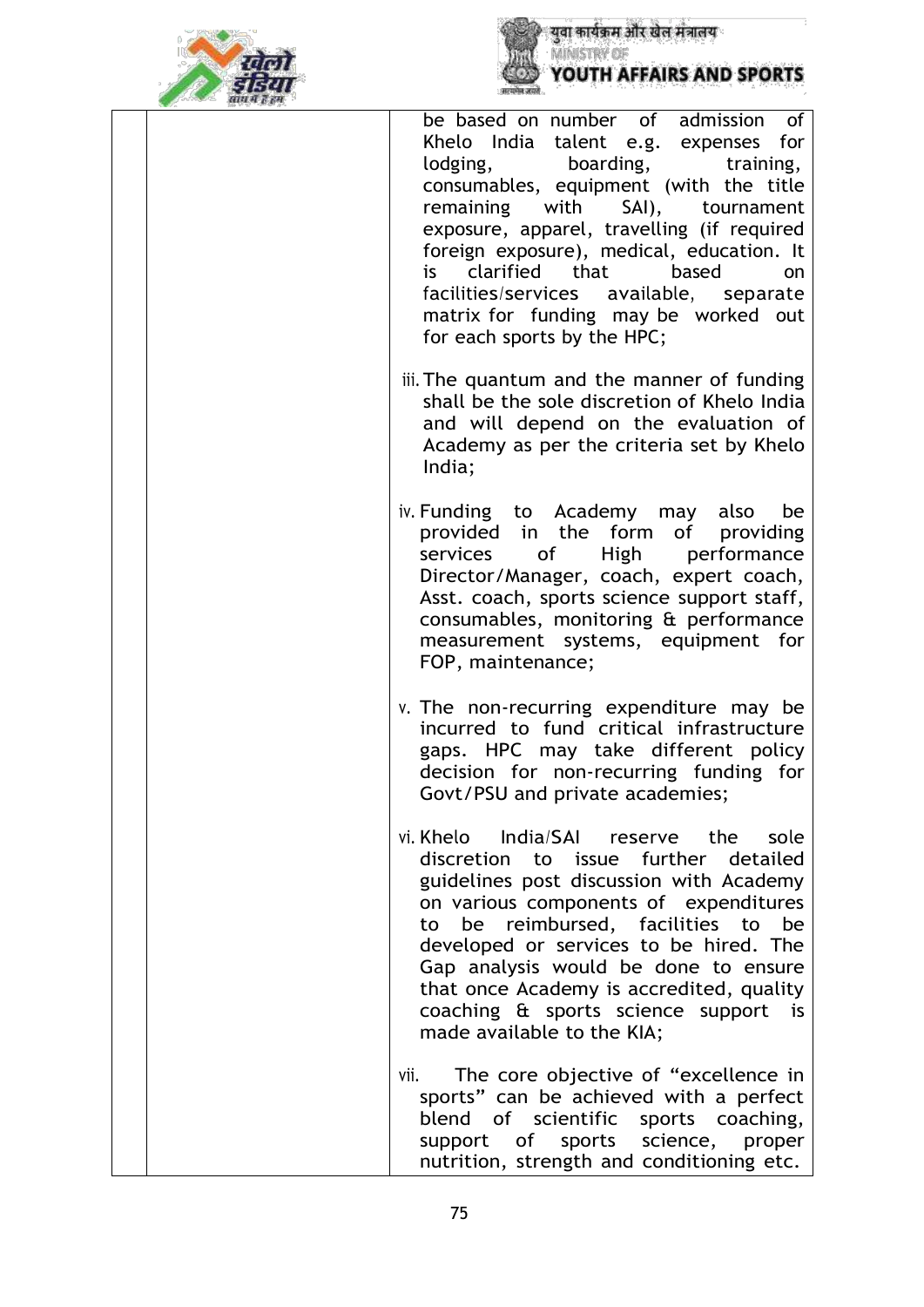



Hence, the capabilities in all these front needs to be taken to the level where excellence in sports at international level (in senior category) can be achieved. Hence, there may be variation in the funding for Academy based on quality of the services to an athlete. Academy will be required to keep itself abreast with such needs and adopt best practices which are followed worldwide;

- viii. Academy shall provide SAI with appropriate Utilization Certificates for the expenditures incurred which are duly certified by Chartered Accountant& supported by the bills and vouchers (in original), and duly verified by the Head of Institution, pursuant to the funding received from SAI in the format prescribed under Rule 238 of latest General Financial Rules (GFR), 2017. The prescribed form of the Utilization Certificate to be provided by the X-Academy has been reproduced herein under **Schedule-II**;
- ix. The Academy shall also, in addition to the Utilization Certificates, present the original bills duly verified for the expenses incurred, verification for such expenses, ration and quality of manpower to justify the said expenditure based on the parameters and standards to be laid down by SAI from time to time. This may be ensured through Regional Centre of SAI since Grants/CFA is being released through Centers;
- x. SAI hereby reserves all rights to make a site inspection and/or visit at the Academy in order to verify the facilities and the state of the infrastructure, training, diet, kitting & other services etc provided by the Academy on the basis of the funding received from SAI.If the same is required, SAI reserves all rights to require the Academy to get the bills and UC's vis-à-vis expenditure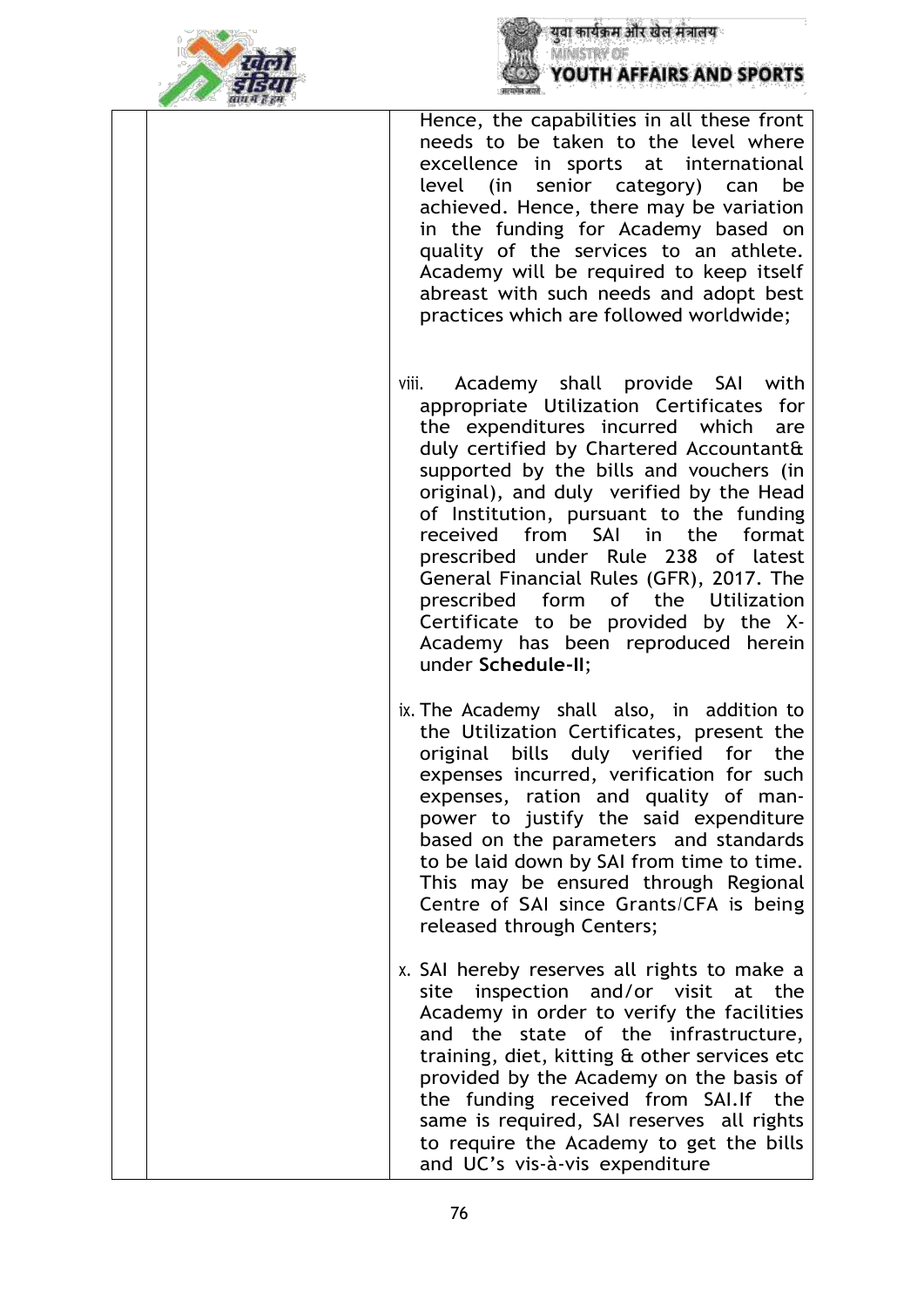



|    |                                        | countersigned by the players (KIAs); and                                                                                                                                                                                                                                                                                                                                                                                                                                                                                                                                                                                                                                                                                                                                                                                                                                                                                                                                                                                                                                                                                                                                                                                                                                        |
|----|----------------------------------------|---------------------------------------------------------------------------------------------------------------------------------------------------------------------------------------------------------------------------------------------------------------------------------------------------------------------------------------------------------------------------------------------------------------------------------------------------------------------------------------------------------------------------------------------------------------------------------------------------------------------------------------------------------------------------------------------------------------------------------------------------------------------------------------------------------------------------------------------------------------------------------------------------------------------------------------------------------------------------------------------------------------------------------------------------------------------------------------------------------------------------------------------------------------------------------------------------------------------------------------------------------------------------------|
|    |                                        | shall<br>Each<br>Party<br>bear<br>the<br>xi.<br>responsibility for fulfilling their own<br>respective tax liabilities with respect to<br>the Transaction as contemplated under<br>this present MoU. Any further payment<br>terms shall be mutually decided by the<br>Parties herein. The cost of procurement<br>of goods and services should<br>be<br>inclusive of all taxes. The academies<br>should quote PAN/TAN& GST nos. of<br>Khelo India for exemption or clarify GST<br>input.                                                                                                                                                                                                                                                                                                                                                                                                                                                                                                                                                                                                                                                                                                                                                                                          |
| 4. | <b>Tenure of</b><br><b>Empanelment</b> | The Parties herein agree, accept and<br>acknowledge the following:                                                                                                                                                                                                                                                                                                                                                                                                                                                                                                                                                                                                                                                                                                                                                                                                                                                                                                                                                                                                                                                                                                                                                                                                              |
|    | Agreement &<br>Renewal.                | i. The accreditation granted to the<br>Academy through this present MoU shall<br>initially be for a period of 4 (four)<br>years (or for a period of 1 (year) if<br>provisionally accredited) during which<br>the Academy will be assessed and its<br>performance would be reviewed on a<br>regular basis.<br>ii. Academy shall be assisted and advised<br>regarding improvements and betterment<br>in order to achieve the objects as<br>stipulated by SAI.<br>iii. SAI may take Subject Matter Experts<br>(SMEs) on board for conducting the<br>performance review/evaluation of the<br>Academy.<br>iv. The performance of Academy during the<br>accreditation shall be reviewed<br>and<br>based on its performance it shall be<br>considered for further renewal of 4 (four)<br>years, which shall be subjected to terms<br>and conditions contained in the renewed<br>MOU. In case the Academy is granted<br>provisional accreditation for a period of<br>1 (one) year, the performance of the<br>Academy shall be reviewed and based<br>on the performance of the Academy, it<br>may be considered for accreditation for<br>a period of 4 (four) years.<br>v. The performance of the Academy vis-à-<br>the Comprehensive Athlete<br>vis<br>Development Plan of SAI shall be |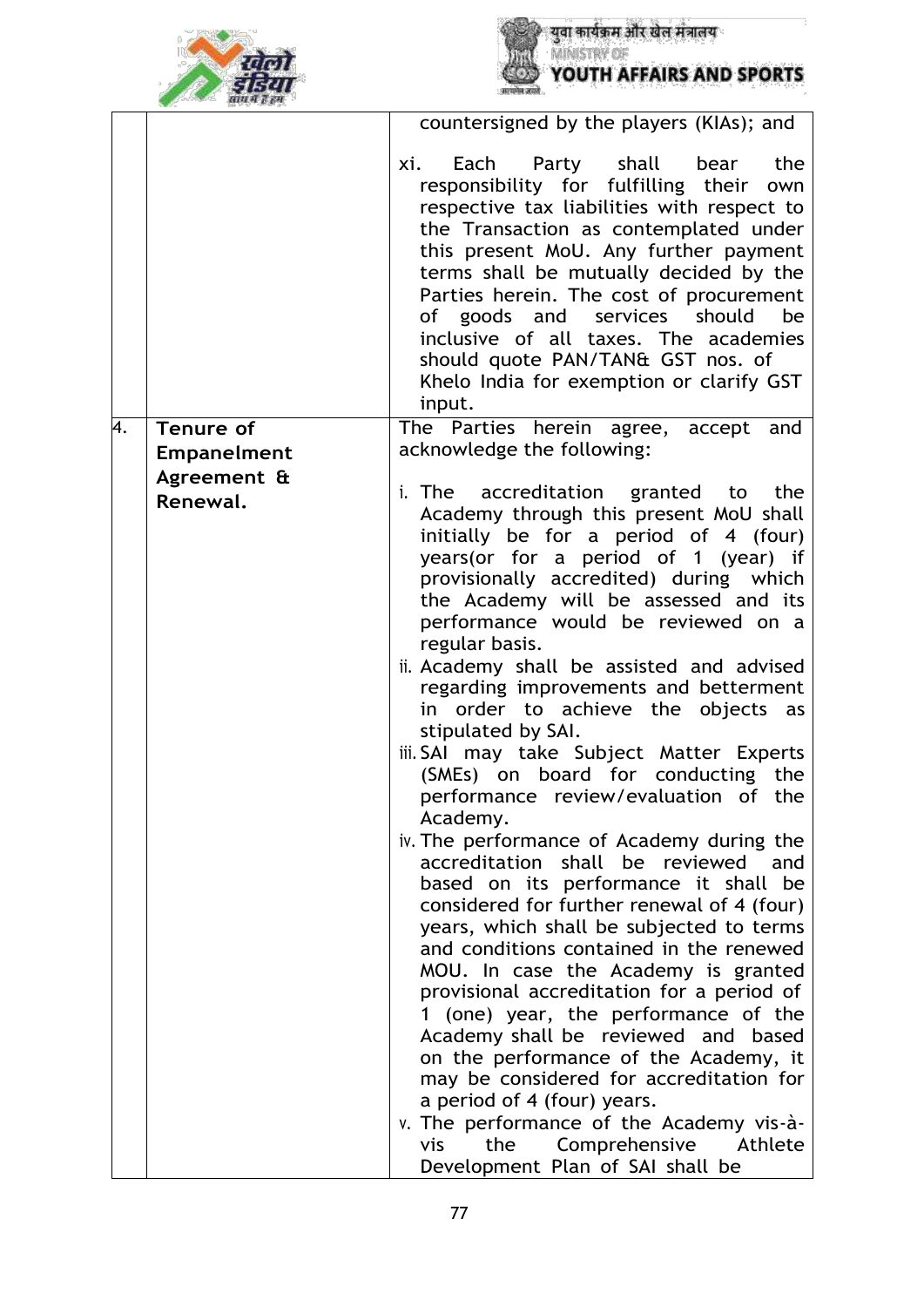



|    |                    | considered.                                                                                                                                                                                                                                                                                                                                                                                                                                                                                                                                                                                                                                                                                                                                                                                                                                                                                                                                                  |
|----|--------------------|--------------------------------------------------------------------------------------------------------------------------------------------------------------------------------------------------------------------------------------------------------------------------------------------------------------------------------------------------------------------------------------------------------------------------------------------------------------------------------------------------------------------------------------------------------------------------------------------------------------------------------------------------------------------------------------------------------------------------------------------------------------------------------------------------------------------------------------------------------------------------------------------------------------------------------------------------------------|
|    |                    | vi. While reviewing the performance of the<br>Academy, the Academy shall be allowed<br>to take credit for the performance<br>and/or medal tallies of only those<br>athletes who have trained at<br>the<br>Academy for a period of at least 1 (one)<br>year.<br>vii.<br>The performance evaluation/review<br>of Academy shall be conducted and a<br>"Gap Analysis" shall be done biannually<br>by evaluating and monitoring<br>the<br>facilities<br>and<br>the<br>the<br>state<br>of<br>infrastructure, training, diet, kitting &<br>other services etc provided by the<br>Academy on the basis of the funding<br>received from SAI.<br>SAI and the Academy, ninety days<br>viii.<br>prior to the end of the term of this MOU,<br>shall enter into a discussion in good faith<br>to arrive at mutually agreeable terms for<br>extension. The Parties agree that such                                                                                          |
|    |                    | an extension shall not be unreasonably<br>denied, unless review of the Academy                                                                                                                                                                                                                                                                                                                                                                                                                                                                                                                                                                                                                                                                                                                                                                                                                                                                               |
|    |                    | reveals grounds for termination as per<br>clause 5 below.                                                                                                                                                                                                                                                                                                                                                                                                                                                                                                                                                                                                                                                                                                                                                                                                                                                                                                    |
| 5. | <b>Termination</b> | After<br>the<br>i.<br>performance<br>evaluation/review if "Gaps" are found and<br>it appears that the Academy has failed to<br>fulfill the minimum bench mark, the<br>Academy shall be given reasonable time<br>to address the gaps, so that the Academy<br>is in compliance with the terms and<br>conditions or the Operational Guidelines<br>as provided by SAI.<br>After<br>the<br>ii.<br>expiry of the<br>said<br>reasonable time, if the Academy fails to<br>perform its obligations based<br>the<br>on<br>review/evaluation<br>performs<br>its<br>or<br>obligations after the said reasonable time,<br>SAI reserves the right to terminate this<br>present MOU, without any liabilities, by<br>giving a written notice of 60 (sixty) days.<br>Save as otherwise provided in sub<br>iii.<br>clause (ii) above, the present MoU shall be<br>terminated, without any liabilities:<br>if the performance of Academy is<br>below expectations/bench mark as |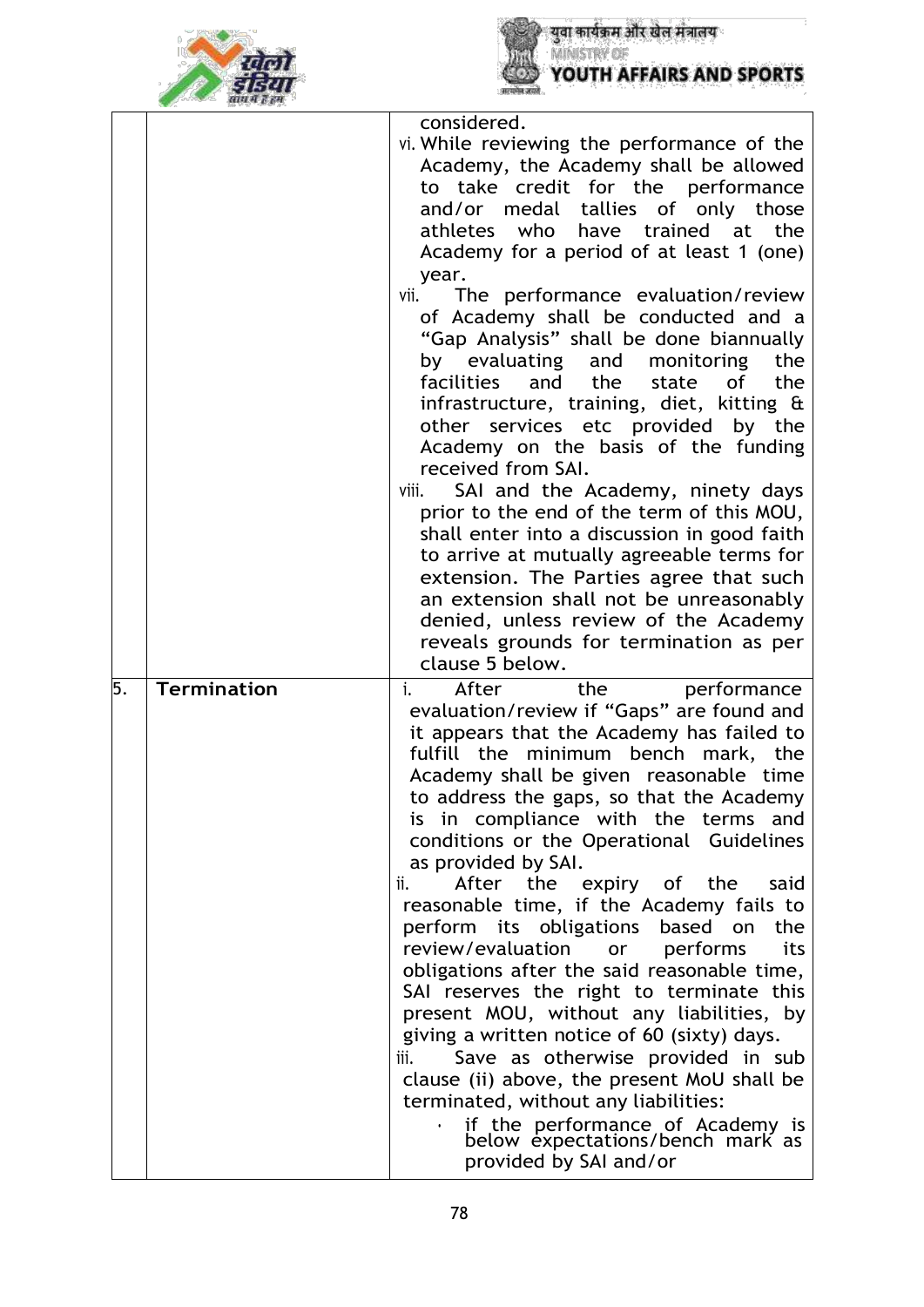



|                                           | if the Academy has failed to<br>maintain proper records and books<br>if<br>of accounts regarding utilization of<br>funds and/or<br>if the Academy has failed to abide<br>by the terms & conditions of this<br>present MOU and/or if the Academy<br>has failed to abide by any of the<br>Operational Guidelines laid down by<br>SAI and/or if the Academy has failed<br>the<br>abide<br>of<br>by<br>any<br>to<br>updates/modifications made by SAI<br>with respect to any matter dealt<br>with under this present MOU and/or<br>if it is discovered that the Academy<br>has not adhered to the quality<br>standards required in respect of<br>infrastructure, training, diet, kitting<br>& other services etc provided<br>by<br>the Academy and/or<br>any other reason as deemed fit.<br>An Academy may terminate this<br>iv.<br>MOU by giving a written notice of 2 (two)<br>months to SAI. Provided that it shall be<br>mandatory upon the Academy that such<br>withdrawal is effectuated only at the end<br>of the current school/college year of the<br>wards it has enrolled, in the event it<br>involves students. The Academy agrees<br>that if the same is not complied with, it<br>shall<br>have<br>to<br>pay<br>a<br>consideration/damages to SAI which shall<br>amount to 4 (four) months of the value of<br>support, it has received from<br>SAI, |
|-------------------------------------------|--------------------------------------------------------------------------------------------------------------------------------------------------------------------------------------------------------------------------------------------------------------------------------------------------------------------------------------------------------------------------------------------------------------------------------------------------------------------------------------------------------------------------------------------------------------------------------------------------------------------------------------------------------------------------------------------------------------------------------------------------------------------------------------------------------------------------------------------------------------------------------------------------------------------------------------------------------------------------------------------------------------------------------------------------------------------------------------------------------------------------------------------------------------------------------------------------------------------------------------------------------------------------------------------------------------------------------------------------------------|
|                                           | calculated on the basis of the average<br>value per month the Academy has<br>received in cash and in consumables, in<br>the past six months.                                                                                                                                                                                                                                                                                                                                                                                                                                                                                                                                                                                                                                                                                                                                                                                                                                                                                                                                                                                                                                                                                                                                                                                                                 |
| 5A. Consequences of<br><b>Termination</b> | In the event SAI terminates this<br>i.<br>Agreement, the Regional Director of SAI<br>his nominee, shall conduct<br>or<br>an<br>inspection of the premises of the<br>Academy, 30 days prior to the date of<br>termination, shall prepare a list of<br>equipment provided and consumables<br>available with the Academy, which has<br>been funded and/or provided by SAI. The                                                                                                                                                                                                                                                                                                                                                                                                                                                                                                                                                                                                                                                                                                                                                                                                                                                                                                                                                                                  |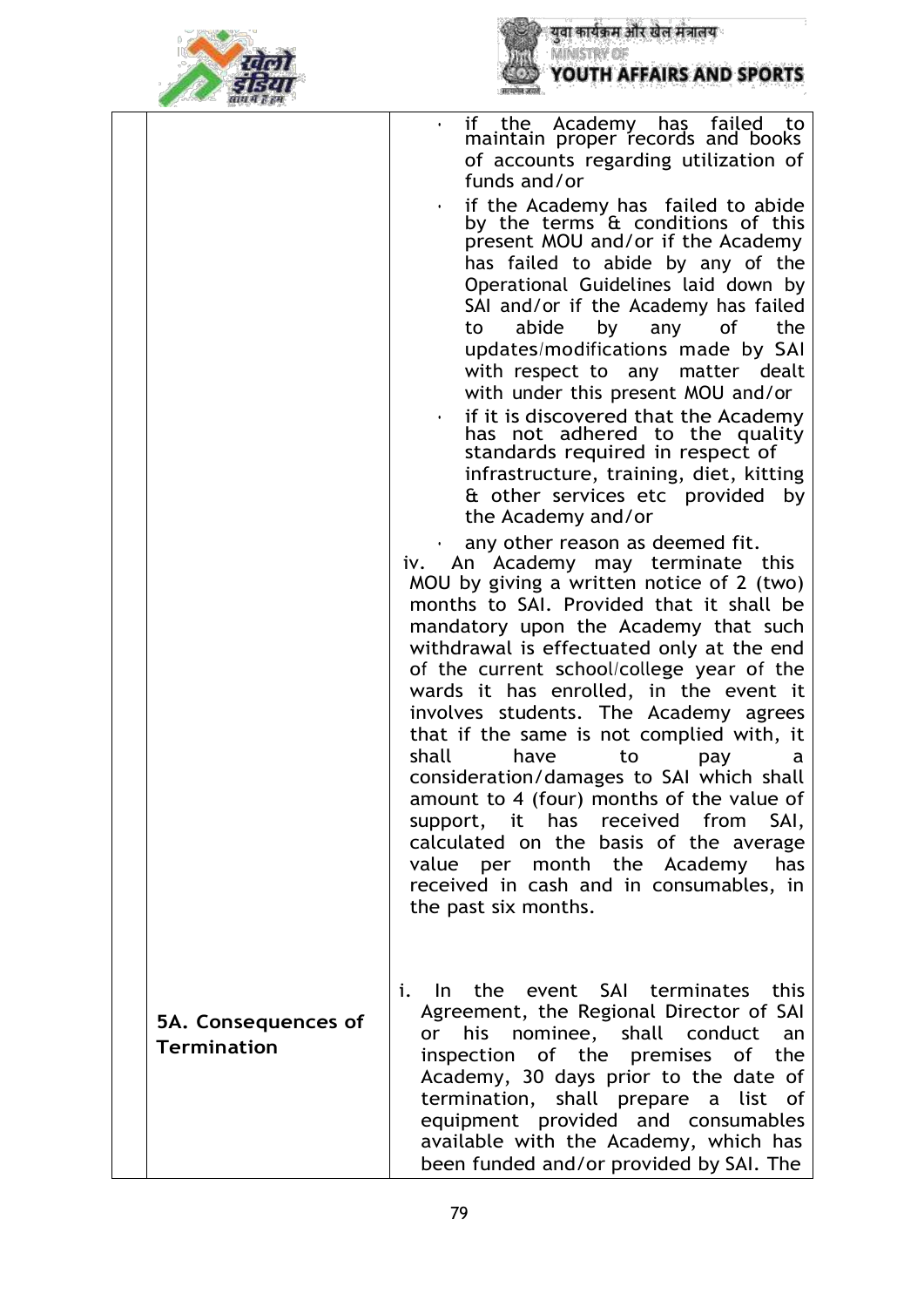



|    |                                          | concerned person shall also assess the<br>condition of equipment. The Academy<br>allow free<br>and<br>access<br>agrees to<br>reasonable support to such a person for<br>such an inspection. The concerned<br>person shall provide a copy of this list to<br>the Academy along with the condition<br>report, within 7 days of<br>such<br>assessment. In the event the concerned<br>person finds that there is damage to the<br>equipment beyond regular wear and<br>tear, the Academy shall be liable to get<br>the equipment repaired at their own<br>cost prior to the date of termination. The<br>Academy shall also make arrangements<br>to get the same appropriately packed<br>for the purposes of transportation and<br>shall handover peaceful possession of<br>the same, without any encumbrance(s),<br>lien or charge, to SAI on the date of<br>termination.<br>ii. Upon termination, neither of the Parties<br>shall be entitled to represent that they<br>are associated and/or affiliated to each<br>of<br>other.<br>In.<br>consequence<br>such<br>termination of this Agreement, all rights,<br>opportunities & benefits granted under<br>this Agreement will immediately cease |
|----|------------------------------------------|----------------------------------------------------------------------------------------------------------------------------------------------------------------------------------------------------------------------------------------------------------------------------------------------------------------------------------------------------------------------------------------------------------------------------------------------------------------------------------------------------------------------------------------------------------------------------------------------------------------------------------------------------------------------------------------------------------------------------------------------------------------------------------------------------------------------------------------------------------------------------------------------------------------------------------------------------------------------------------------------------------------------------------------------------------------------------------------------------------------------------------------------------------------------------------------------|
|    |                                          | to operate.<br>iii. Upon termination, neither Party shall be<br>entitled to use the logo / brand of the<br>other Party in any manner whatsoever.<br>Any material developed during the Term<br>of this MOU bearing the logo/brand of<br>the other Party shall either be returned<br>or destroyed.                                                                                                                                                                                                                                                                                                                                                                                                                                                                                                                                                                                                                                                                                                                                                                                                                                                                                             |
| 6. | Role, Rights and<br><b>Duties of SAI</b> | Identification of talented athletes to be<br>i.<br>under Khelo India<br>admitted<br>Talent<br>India<br>Development vertical (Khelo<br>Athlete-KIA) and to the Academy.<br>Accreditation<br>the<br>academies<br>of<br>ii.<br>including Academy.<br>Establishment and Implementation of a<br>iii.<br>Comprehensive Athlete Development<br>Programme.<br>Overseeing admission process of such<br>iv.                                                                                                                                                                                                                                                                                                                                                                                                                                                                                                                                                                                                                                                                                                                                                                                            |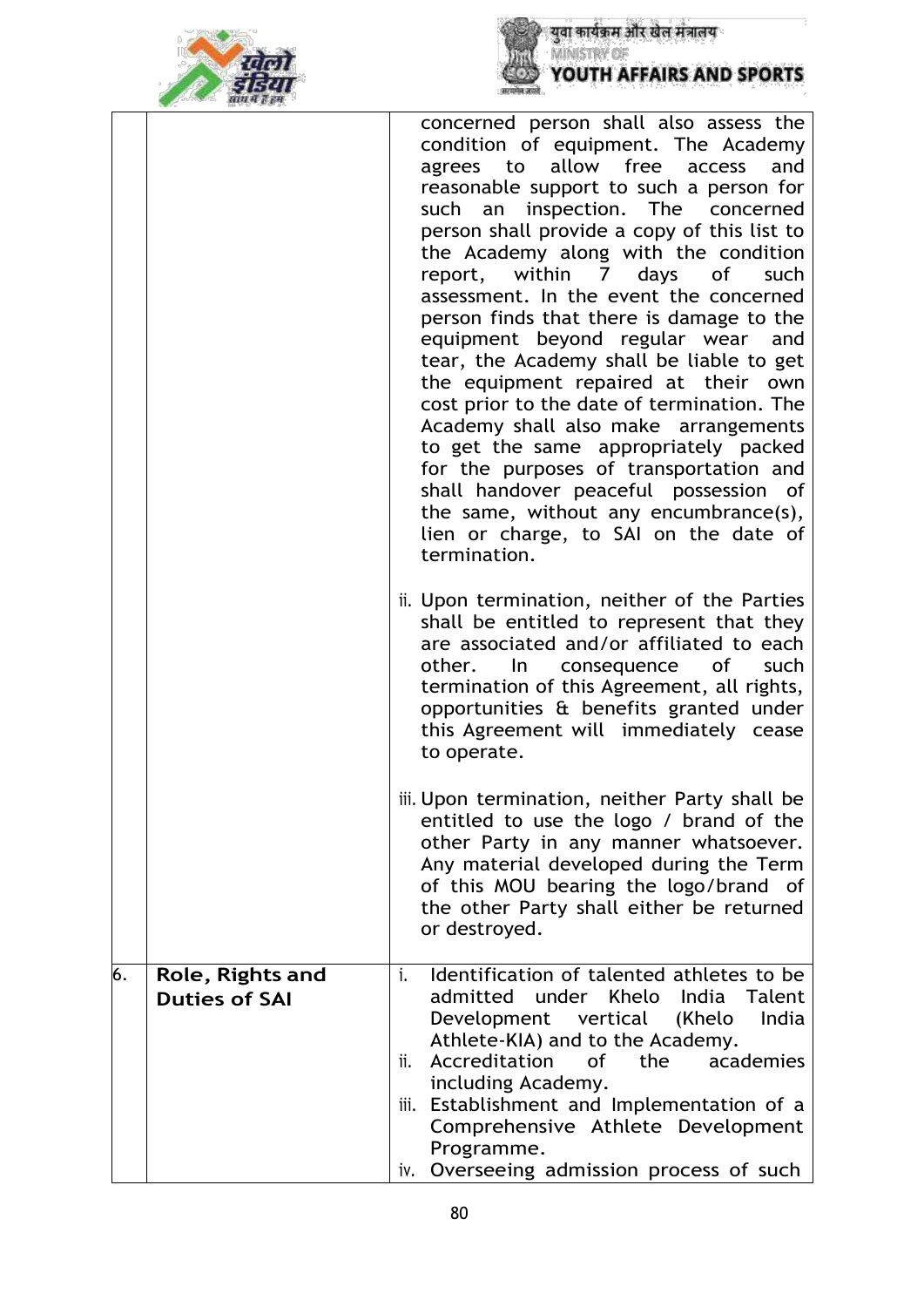



|  |       | athletes to Academy.                       |
|--|-------|--------------------------------------------|
|  | V.    | Funding to the Academy based on            |
|  |       | Schedule-I of this MOU (including          |
|  |       | any modifications to the same from         |
|  |       |                                            |
|  |       | time to time) and the number of            |
|  |       | admission of Khelo India talent e.g.       |
|  |       | expenses for lodging, boarding,            |
|  |       | training, equipment, tournament            |
|  |       | exposure, apparel, travelling (if          |
|  |       | required foreign exposure), medical,       |
|  |       | education. It is clarified that based on   |
|  |       | facilities/services available, separate    |
|  |       | matrix for funding may be worked out       |
|  |       | for each sports by HPC. The quantum        |
|  |       | and the manner of funding shall be the     |
|  |       | sole discretion of Khelo India and will    |
|  |       |                                            |
|  |       | depend on the evaluation of Academy        |
|  |       | as per the criteria set by Khelo India.    |
|  |       | The guidelines for funding to              |
|  |       | academies<br>shall be finalized<br>in i    |
|  |       | accordance with the approved norms.        |
|  |       | The criteria/manner of funding shall be    |
|  |       | worked out before MoU and shall be         |
|  |       | incorporated as part of MoU.               |
|  |       | vi. Funding to the Academy may also be in  |
|  |       | form of providing services of High         |
|  |       | performance Director /manager, coach,      |
|  |       | expert coach, Asst. coach, sports          |
|  |       | science support staff, consumables,        |
|  |       | monitoring<br>& performance                |
|  |       |                                            |
|  |       | measurement systems, equipment for         |
|  |       | FOP, maintenance.                          |
|  |       | vii. The non-recurring expenditure will be |
|  |       | incurred to fund critical infrastructure   |
|  |       | gaps. HPC may take different policy        |
|  |       | decision for non-recurring funding for     |
|  |       | Govt/PSU and private academies.            |
|  |       | Separate treatment for academies           |
|  |       | being run be eminent sports person can     |
|  |       | also be given.                             |
|  | viii. | As<br>mentioned earlier, detailed          |
|  |       | guideline will be issued post discussion   |
|  |       | with prospective academies on various      |
|  |       | components of expenditures to be           |
|  |       | reimbursed, facilities to be developed     |
|  |       | or services to be hired. The<br>Gap        |
|  |       | analysis would be done to ensure that      |
|  |       |                                            |
|  |       | once Academy is accredited, quality        |
|  |       | coaching & sports science support is       |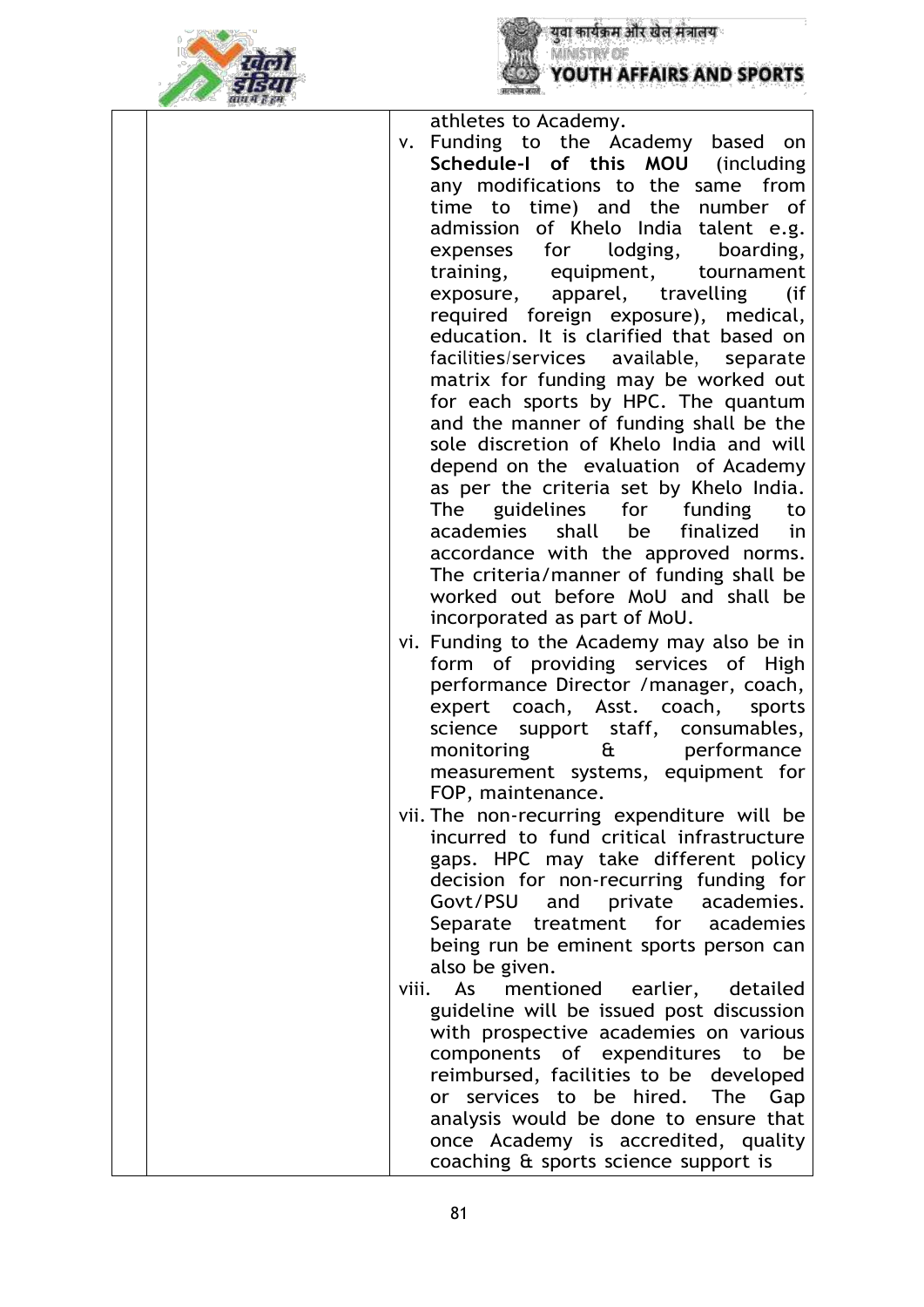



|    |                                              | made available to the players (KIAs).<br>xii. SAI hereby reserves all rights to<br>make a site inspection and/or visit at the<br>Academy in order to verify the facilities<br>and the state of the infrastructure,<br>training, diet, kitting & other services etc<br>provided by the Academy on the basis of<br>the funding received from SAI. If the<br>same is required, SAI reserves all rights<br>to require the Academy to get the bills<br>UC's<br>vis-à-vis expenditure<br>and<br>countersigned from the players (KIAs).                                                                                                                                                                                                                                                                                                                                                                                                                                                                                                                                                                                                                                                                                                                                                                                                                                                                                                                                                            |
|----|----------------------------------------------|---------------------------------------------------------------------------------------------------------------------------------------------------------------------------------------------------------------------------------------------------------------------------------------------------------------------------------------------------------------------------------------------------------------------------------------------------------------------------------------------------------------------------------------------------------------------------------------------------------------------------------------------------------------------------------------------------------------------------------------------------------------------------------------------------------------------------------------------------------------------------------------------------------------------------------------------------------------------------------------------------------------------------------------------------------------------------------------------------------------------------------------------------------------------------------------------------------------------------------------------------------------------------------------------------------------------------------------------------------------------------------------------------------------------------------------------------------------------------------------------|
| 7. | Role, Rights and<br><b>Duties of-Academy</b> | Development of an athlete as per Long<br>i.<br>Term Athlete Development Plan.<br>management of<br>ii. Overall<br>athlete<br>an<br>including training, education, lodging,<br>boarding, logistics.<br>iii. Maintaining overall standard<br>of the<br>academy as per specifications from time<br>to time.<br>iv. Abiding by the Comprehensive Athlete<br>Development Programme established<br>and implemented by SAI.<br>v. Academy shall operate and discharge its<br>obligations in accordance with the 'Khelo<br>Search & Development'<br>India-Talent<br>Operational Guidelines issued by MYAS<br>(F.No.54-I/MYAS/MDSD/2017).<br>vi. Submitting report on<br>performance<br>evaluation, fitness & skill test of Khelo<br>India Athlete (KIA) from time to time.<br>Academy shall provide SAI and the<br>vii.<br>respective Khelo India authorities with<br>the entire athlete performance data and<br>the training schedules including but not<br>limited<br>to<br>training<br>schemes<br>and<br>performance assessment etc.<br>Due branding of Khelo India & due<br>viii.<br>prominence in publicity about funding to<br>the academy & KIA by Khelo India.<br>ix. Utilization<br>certificates<br>£<br>following<br>financial norms of Govt. of India from<br>time to time in respect of<br>grant<br>received.<br>x. Maintaining proper accounts and books<br>of utilization of funding which shall be<br>open to scrutiny and inspection at all<br>times. Academy shall provide SAI with |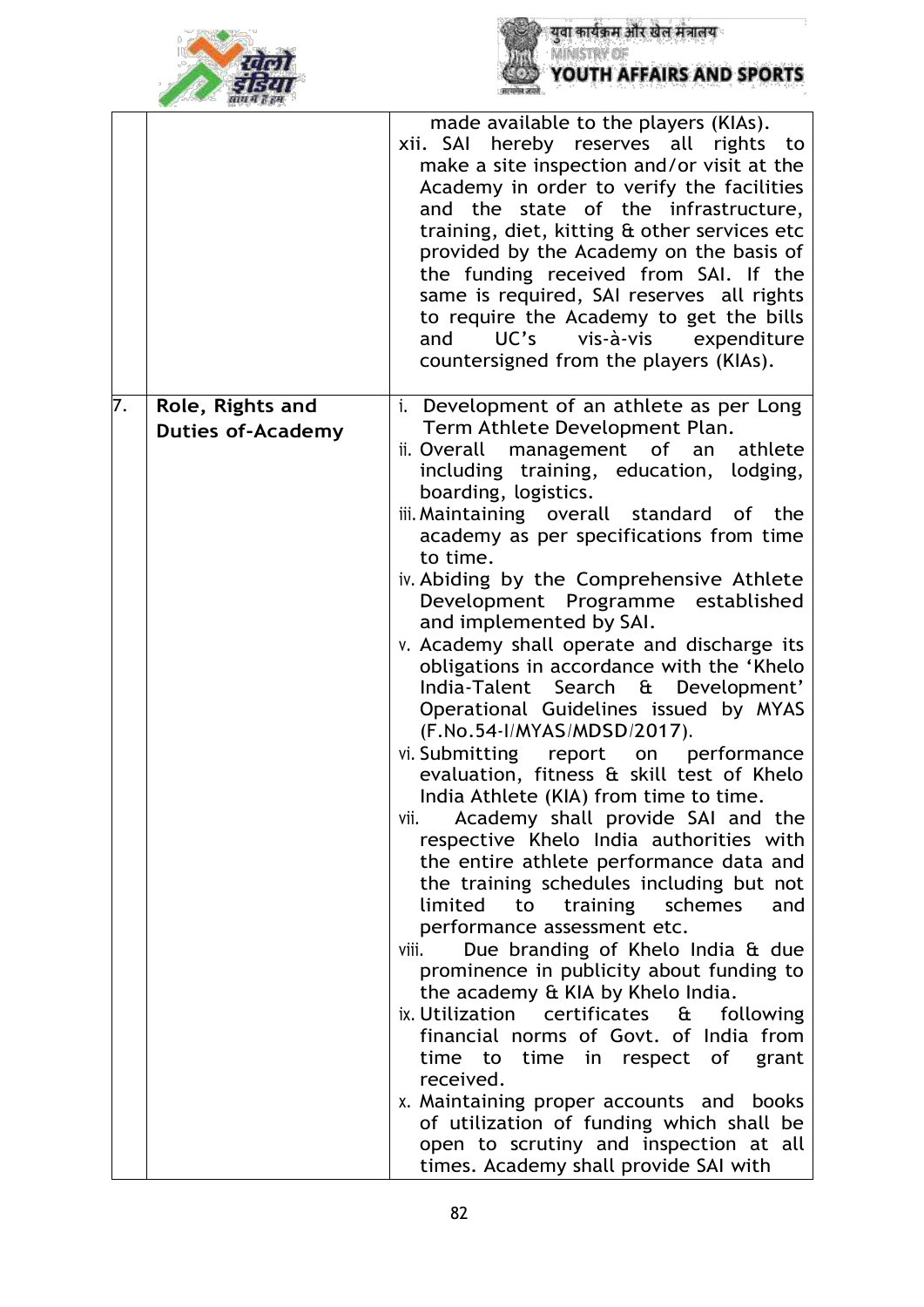



| साथ में हैं हम |                                                                                                                                                                                                                                                                                                                                                                                                                                                                                                                                                                                                                                                       |
|----------------|-------------------------------------------------------------------------------------------------------------------------------------------------------------------------------------------------------------------------------------------------------------------------------------------------------------------------------------------------------------------------------------------------------------------------------------------------------------------------------------------------------------------------------------------------------------------------------------------------------------------------------------------------------|
|                | appropriate Utilization Certificates for<br>the expenditures incurred pursuant<br>to<br>the funding received from SAI in the<br>format prescribed under Rule 238 of<br>latest General Financial Rules (GFR),<br>2017. The prescribed form of the<br>Utilization Certificate to be provided by<br>the X-Academy has been reproduced<br>herein under Schedule-II.<br>xi. Submission of copies of the staff and/or<br>and/or technical expert<br>employee<br>contracts at the Academy with SAI if<br>required.                                                                                                                                           |
|                | Academy shall be solely responsible<br>xii.<br>for the safety and security of players at<br>all times and shall keep SAI indemnified<br>in this regard.<br>Academy shall not be allowed to<br>xiii.<br>assign and/or<br>outsource<br>its                                                                                                                                                                                                                                                                                                                                                                                                              |
|                | responsibilities in any circumstances<br>whatsoever.<br>All consumables and equipment<br>xiv.<br>which are provided and/or funded by<br>SAI, shall remain the assets of SAI. The<br>Academy during the term of this MOU<br>will not sell, assign, mortgage, pledge,<br>underlet, lend or otherwise part with<br>possession of or otherwise deal with the<br>said assets. While the consumables shall<br>be provided for use and consumption at<br>the Academy, the equipment shall be<br>kept under Academy's own possession<br>and control and shall not be removed<br>from the Academy's premises, without<br>the consent of SAI. The Academy shall |
|                | not create or allow to be created any<br>lien upon the said equipment and shall<br>protect the said equipment against<br>distress.<br>xv. The Academy shall ensure provision of<br>CCTV covering all areas such as Fields of<br>Play (FOPs), Mess area and hostel etc.                                                                                                                                                                                                                                                                                                                                                                                |
|                | and provide the log in access to view the<br>feed of CCTV on real time basis. SAI, If<br>requires, may ask for the recordings.<br>The details of the academy and all<br>xvi.<br>KITs has to be uploaded on National<br>Sports Repository System (NSRS), which                                                                                                                                                                                                                                                                                                                                                                                         |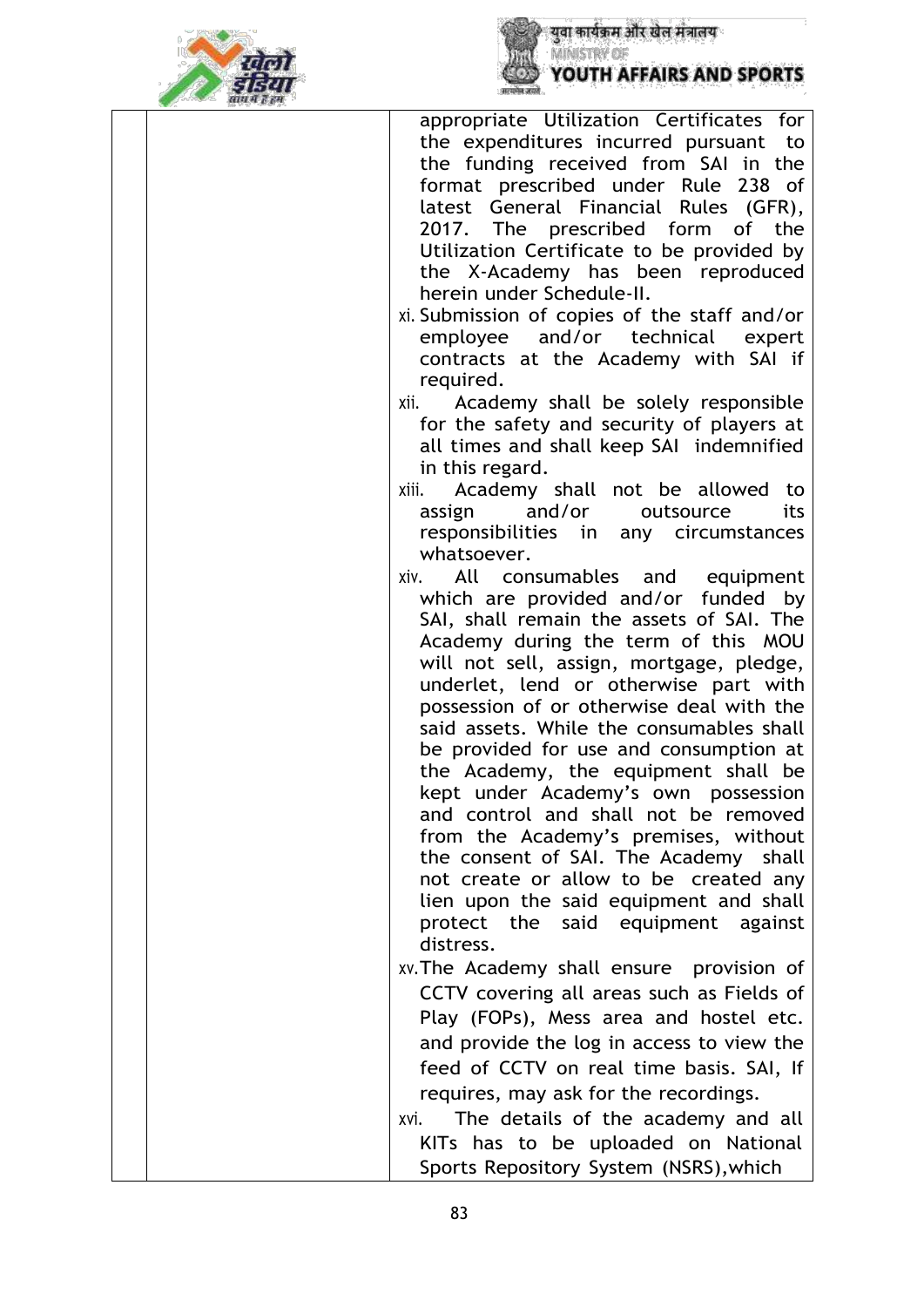



|    |                               | is a digital MIS portal. The performance                                               |
|----|-------------------------------|----------------------------------------------------------------------------------------|
|    |                               | of KITs has to be regularly updated on                                                 |
|    |                               | NSRS.                                                                                  |
|    |                               | xvii. The Academy shall ensure<br>the                                                  |
|    |                               | implementation of the Geo-location                                                     |
|    |                               | digital<br>based<br>biometric<br>attendance                                            |
|    |                               | system of all KITs. One such system may                                                |
|    |                               | be provided by SAI on NSRS platform.<br>will<br>have<br>SAI<br>access<br>to            |
|    |                               | monitor/download the attendance of                                                     |
|    |                               | KIT <sub>s</sub> .                                                                     |
| 8. | <b>Representations and</b>    | Parties herein represent, warrant<br>and                                               |
|    | <b>Warranties</b>             | acknowledge that:                                                                      |
|    |                               | i. It is legally capable to enter in to                                                |
|    |                               | present MOU and not barred to do so                                                    |
|    |                               | under any law for time being in force.                                                 |
|    |                               | ii. It has entered into this MOU in<br>good                                            |
|    |                               | faith and the signatory on its behalf is                                               |
|    |                               | legally competent to do so.                                                            |
|    |                               | iii. It has reviewed and fully understood the                                          |
|    |                               | terms herein and taken competent                                                       |
|    |                               | advice before signing this MOU.                                                        |
|    |                               |                                                                                        |
|    |                               |                                                                                        |
| 9. | Intellectual                  | The following shall apply to the Academy:                                              |
|    | <b>Property&amp; Branding</b> | Academy shall<br>adhere<br>to<br>the<br>i. the<br>be<br>may                            |
|    |                               | Branding Guidelines which<br>issued by SAI/ Khelo India from time to                   |
|    |                               | time, with respect to the promotional                                                  |
|    |                               | and/or<br>marketing<br>activities,                                                     |
|    |                               | kit/equipment sponsorship and other                                                    |
|    |                               | allied activities.                                                                     |
|    |                               | ii. it shall recognize that SAI owns all                                               |
|    |                               | intellectual property rights, whether<br>existing or that may arise, for the entire    |
|    |                               | duration of such rights worldwide, in the                                              |
|    |                               | Khelo India Scheme. It shall not apply                                                 |
|    |                               | for registration of any of the intellectual                                            |
|    |                               | property (or any intellectual property                                                 |
|    |                               | that is confusingly similar to the                                                     |
|    |                               | intellectual property) in its own name, in<br>any part of the world.                   |
|    |                               |                                                                                        |
|    |                               | iii. the Academy shall not directly or                                                 |
|    |                               | indirectly contest the validity of or                                                  |
|    |                               | would take any other action which tends                                                |
|    |                               | to jeopardize the SAI's right to use and<br>to license others to use, the intellectual |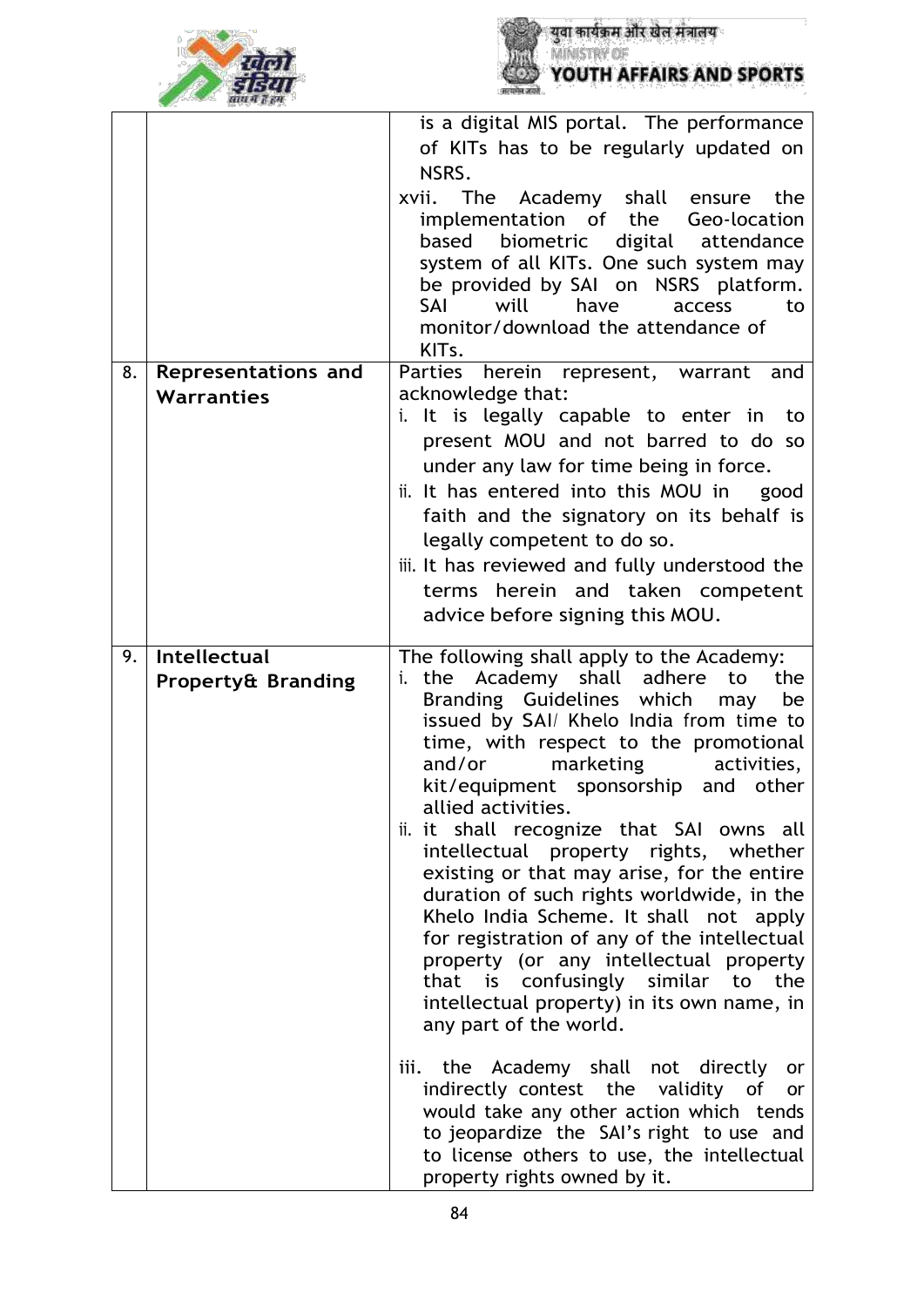

|                                              | presence of Academy as<br>iv. the<br>an<br>empaneled academy for Khelo India<br>programme shall be duly displayed at<br>Khelo India events.<br>v. SAI/Khelo India logo shall be displayed<br>all<br>training kits, competition<br>on<br>gear/equipment, merchandising and all<br>competition events. This will be subject<br>to the applicable rules of the respective<br>National Sport Federations, International<br>Federations and the International<br>Competition/Events. |
|----------------------------------------------|---------------------------------------------------------------------------------------------------------------------------------------------------------------------------------------------------------------------------------------------------------------------------------------------------------------------------------------------------------------------------------------------------------------------------------------------------------------------------------|
| 10 Governing Laws and<br><b>Jurisdiction</b> | The provisions of this MOU shall<br>be<br>governed by the laws of territory of India.                                                                                                                                                                                                                                                                                                                                                                                           |
|                                              | All disputes arising out of this MOU and<br>any other ancillary agreements shall be                                                                                                                                                                                                                                                                                                                                                                                             |
|                                              | referred to arbitration by a sole arbitrator<br>mutually appointed by the Parties herein                                                                                                                                                                                                                                                                                                                                                                                        |
|                                              | under Arbitration and Conciliation Act,                                                                                                                                                                                                                                                                                                                                                                                                                                         |
|                                              | 1996. The language of Arbitration<br>shall be English and the seat of                                                                                                                                                                                                                                                                                                                                                                                                           |
| 11 Confidentiality                           | Arbitration shall be DELHI.<br>None of the Parties shall: (a) make any                                                                                                                                                                                                                                                                                                                                                                                                          |
|                                              | public announcement about the subject-                                                                                                                                                                                                                                                                                                                                                                                                                                          |
|                                              | matter or existence of this MOU; or (b)                                                                                                                                                                                                                                                                                                                                                                                                                                         |
|                                              | disclose any Confidential Information to                                                                                                                                                                                                                                                                                                                                                                                                                                        |
|                                              | any third party; without the prior consent<br>of the other parties, except as may be                                                                                                                                                                                                                                                                                                                                                                                            |
|                                              | required by applicable law or judicial                                                                                                                                                                                                                                                                                                                                                                                                                                          |
|                                              | order; provided, however, that the parties                                                                                                                                                                                                                                                                                                                                                                                                                                      |
|                                              | may disclose Confidential Information to                                                                                                                                                                                                                                                                                                                                                                                                                                        |
|                                              | their respective professional advisors for<br>the purposes of forming or structuring the                                                                                                                                                                                                                                                                                                                                                                                        |
|                                              | transactions hereunder, upon obtaining                                                                                                                                                                                                                                                                                                                                                                                                                                          |
|                                              | appropriate confidentiality undertakings                                                                                                                                                                                                                                                                                                                                                                                                                                        |
|                                              | from such advisors, and the Parties may                                                                                                                                                                                                                                                                                                                                                                                                                                         |
|                                              | disclose Confidential Information to<br>its<br>Affiliates and/or potential sources<br>_of                                                                                                                                                                                                                                                                                                                                                                                       |
|                                              | finance. The aforementioned restriction on                                                                                                                                                                                                                                                                                                                                                                                                                                      |
|                                              | the Parties binds each Party's directors,                                                                                                                                                                                                                                                                                                                                                                                                                                       |
|                                              | officers and employees.                                                                                                                                                                                                                                                                                                                                                                                                                                                         |
|                                              | For the purposes of this Clause,                                                                                                                                                                                                                                                                                                                                                                                                                                                |
|                                              | "Confidential Information" means<br>all                                                                                                                                                                                                                                                                                                                                                                                                                                         |
|                                              | information disclosed by any Party to the<br>another Party, including but not limited to                                                                                                                                                                                                                                                                                                                                                                                        |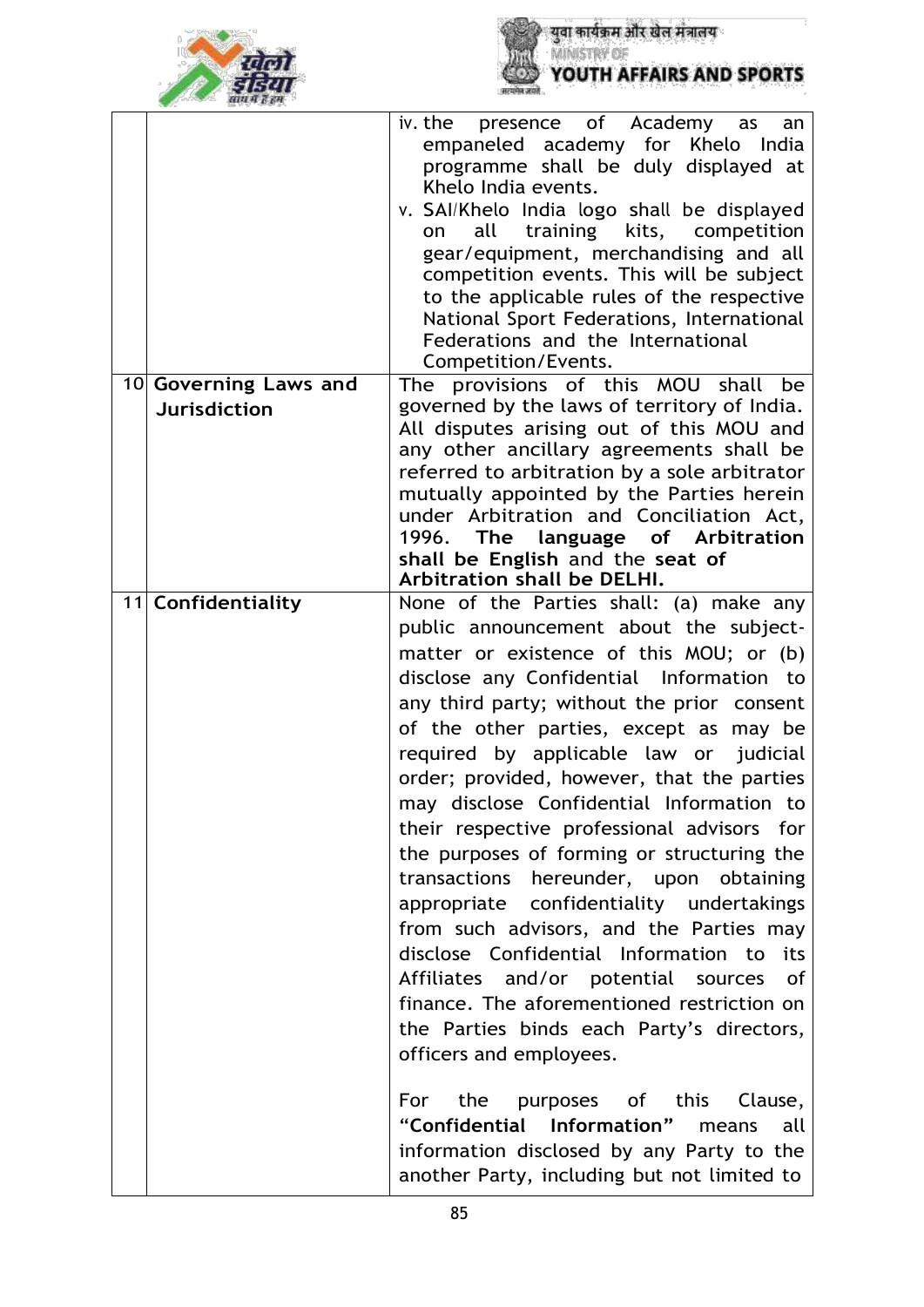



|    |                             | all information regarding the business,                                                  |
|----|-----------------------------|------------------------------------------------------------------------------------------|
|    |                             | operations or technology or know-how or                                                  |
|    |                             | financial condition of a Party, including any                                            |
|    |                             | Confidential Information disclosed by the                                                |
|    |                             | respective directors, officers or employees                                              |
|    |                             | of<br>Party. The term Confidential<br>$\mathsf{a}$                                       |
|    |                             | Information does not include information                                                 |
|    |                             |                                                                                          |
|    |                             | which is: (a) already in possession of a                                                 |
|    |                             | Party receiving such information,<br>the                                                 |
|    |                             | public or a third party prior to<br>the                                                  |
|    |                             | disclosure of such information by,<br>or                                                 |
|    |                             | becomes available to the public or a party                                               |
|    |                             | other than through a breach of this MOU;                                                 |
|    |                             | (b) required to be disclosed<br>under                                                    |
|    |                             | applicable law or by a governmental order,                                               |
|    |                             | decree, regulation or rule, provided that                                                |
|    |                             | the Party disclosing such information shall                                              |
|    |                             | give, where reasonably possible, the Party                                               |
|    |                             | information is being<br>whose<br>disclosed                                               |
|    |                             | written notice of the same prior toany                                                   |
|    |                             | such disclosure; and (c) any<br>disclosure                                               |
|    |                             |                                                                                          |
|    |                             | made due to judicial/arbitral proceedings<br>and/or to advocates/solicitors in course of |
|    |                             |                                                                                          |
|    |                             | conducting<br>judicial/arbitral<br>such                                                  |
|    |                             | proceedings.                                                                             |
| 12 | <b>Conflict of Interest</b> | Where there is any indication that a<br>i.                                               |
|    |                             | conflict of interest exists or may arise, it                                             |
|    |                             | shall be the responsibility of Academy to                                                |
|    |                             | inform SAI, detailing the conflict in                                                    |
|    |                             | writing.                                                                                 |
|    |                             | ii. SAI will be the final arbiter in cases of                                            |
|    |                             | potential conflicts of interest. Failure to                                              |
|    |                             | notify SAI of any potential conflict of                                                  |
|    |                             | interest will invalidate this present MOU                                                |
|    |                             | or any verbal or written agreement                                                       |
|    |                             | including but not limited to the future                                                  |
|    |                             | Empanelment Agreement.                                                                   |
|    |                             | iii. For the purpose of this Clause a 'Conflict                                          |
|    |                             | of Interest' situation is one where a                                                    |
|    |                             | person, who is involved<br>in i<br>the                                                   |
|    |                             | accreditation, empanelment<br>and                                                        |
|    |                             |                                                                                          |
|    |                             |                                                                                          |
|    |                             | selection, has or may be perceived to<br>have a personal interest in ensuring that       |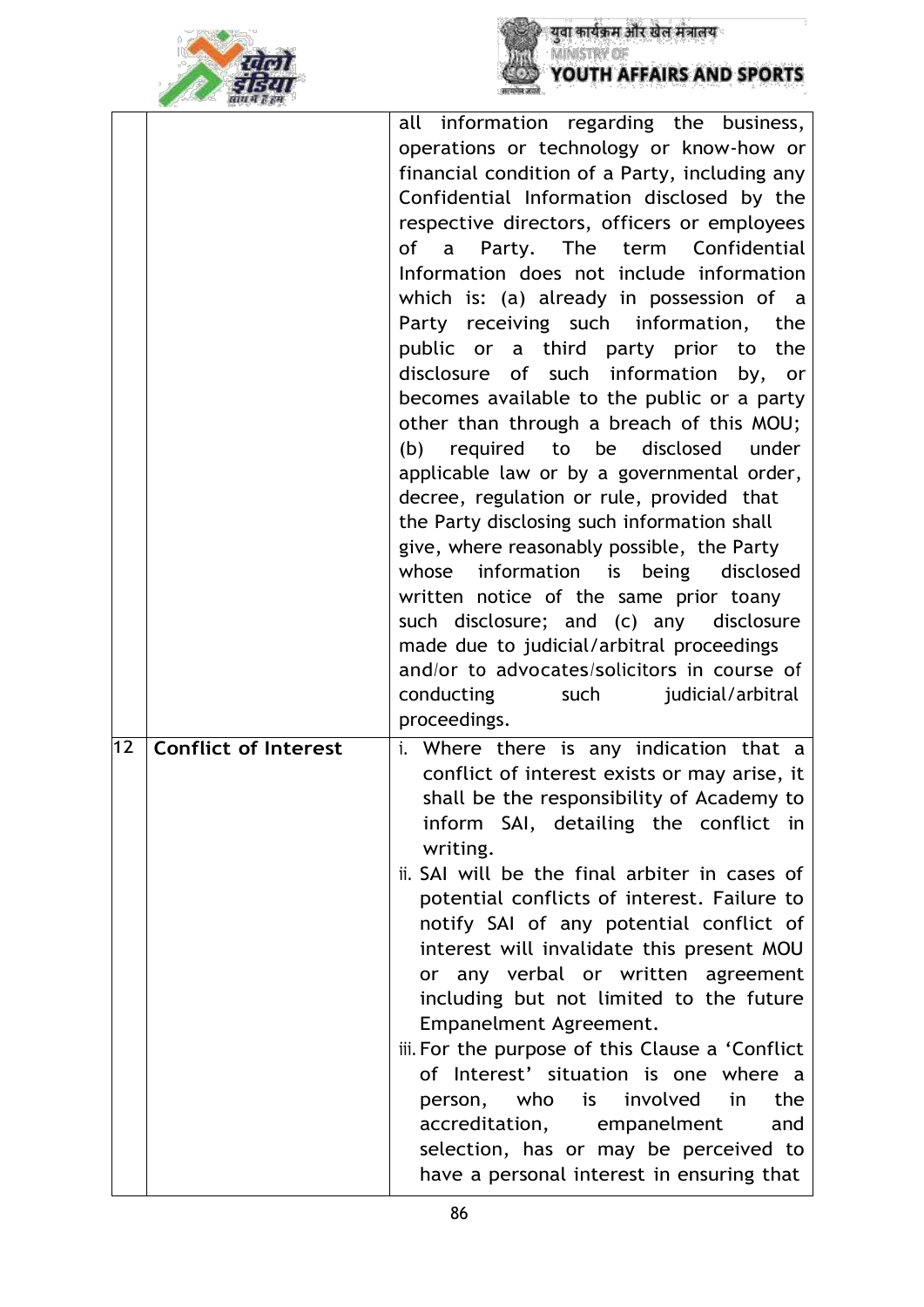



| <b>MILL AL R. RA</b>  | a particular entity is successful. Actual                                                                                                                                                                                                                                                                                                                                                        |
|-----------------------|--------------------------------------------------------------------------------------------------------------------------------------------------------------------------------------------------------------------------------------------------------------------------------------------------------------------------------------------------------------------------------------------------|
|                       | and potential conflicts of interest must<br>be declared by the Academy without any<br>delay.                                                                                                                                                                                                                                                                                                     |
| 13 Assignment         | Parties shall not assign this MOU or any<br>rights, interest hereunder without the prior<br>written consent of the other Party.                                                                                                                                                                                                                                                                  |
| 14 Force Majeure      | Neither Party shall be liable for any failure<br>to perform its obligations or for any loss or<br>damage incurred or suffered by the other<br>Party hereto resulting from causes<br>or<br>events beyond the control of the Party<br>claiming force majeure, including acts of<br>God, acts of State or Judgments or orders<br>of any court of law or bans imposed by any<br>Competent Authority. |
| 15 Severability       | If any provision of this MoU is held invalid<br>unenforceable<br>by any court<br>of<br>or<br>jurisdiction, the<br>competent<br>other<br>provisions of this MoU will remain in full<br>force and effect. Any provision of this MoU<br>held invalid or unenforceable only in part<br>or degree will remain in full force and<br>effect to the extent not held invalid or<br>unenforceable          |
| 16 Costs and Expenses | Each Party shall bear all its own costs and<br>expenses incurred in connection to the<br>preparation, negotiation and finalization of<br><b>MOU</b><br>any other<br>this<br>and<br>ancillary<br>agreements (including but not limited to<br>legal expenses) and the completion of the<br>Transaction.                                                                                            |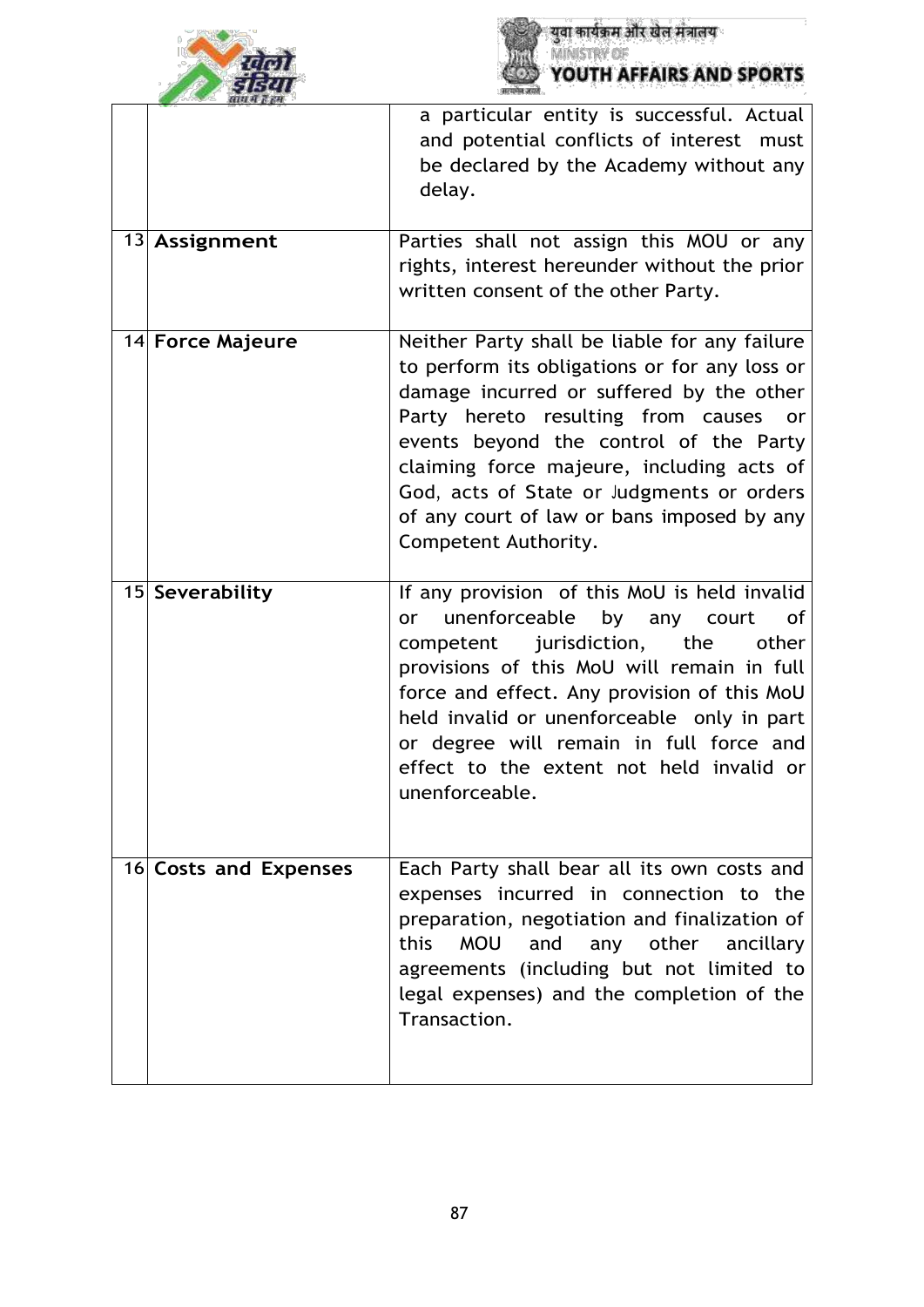



| 17 Procurement of  | The cost of procurement of goods and         |  |  |
|--------------------|----------------------------------------------|--|--|
| Goods and services | services procured should be inclusive of all |  |  |
|                    | taxes. The academies should quote PAN,       |  |  |
|                    | TAN and GST numbers, to the Khelo India      |  |  |
|                    | secretariat, in order to claim rebate on     |  |  |
|                    | account of GST input.                        |  |  |

[*Signature page follows*]

IN WITNESS WHEREOF, the parties have executed this MOU as of the date first above written.

| 1. SAI                   | Signature: |
|--------------------------|------------|
| Name: [*]                |            |
| 2. ACADEMY               | Signature: |
| Name: $[$ <sup>*</sup> ] |            |

**Witnesses:**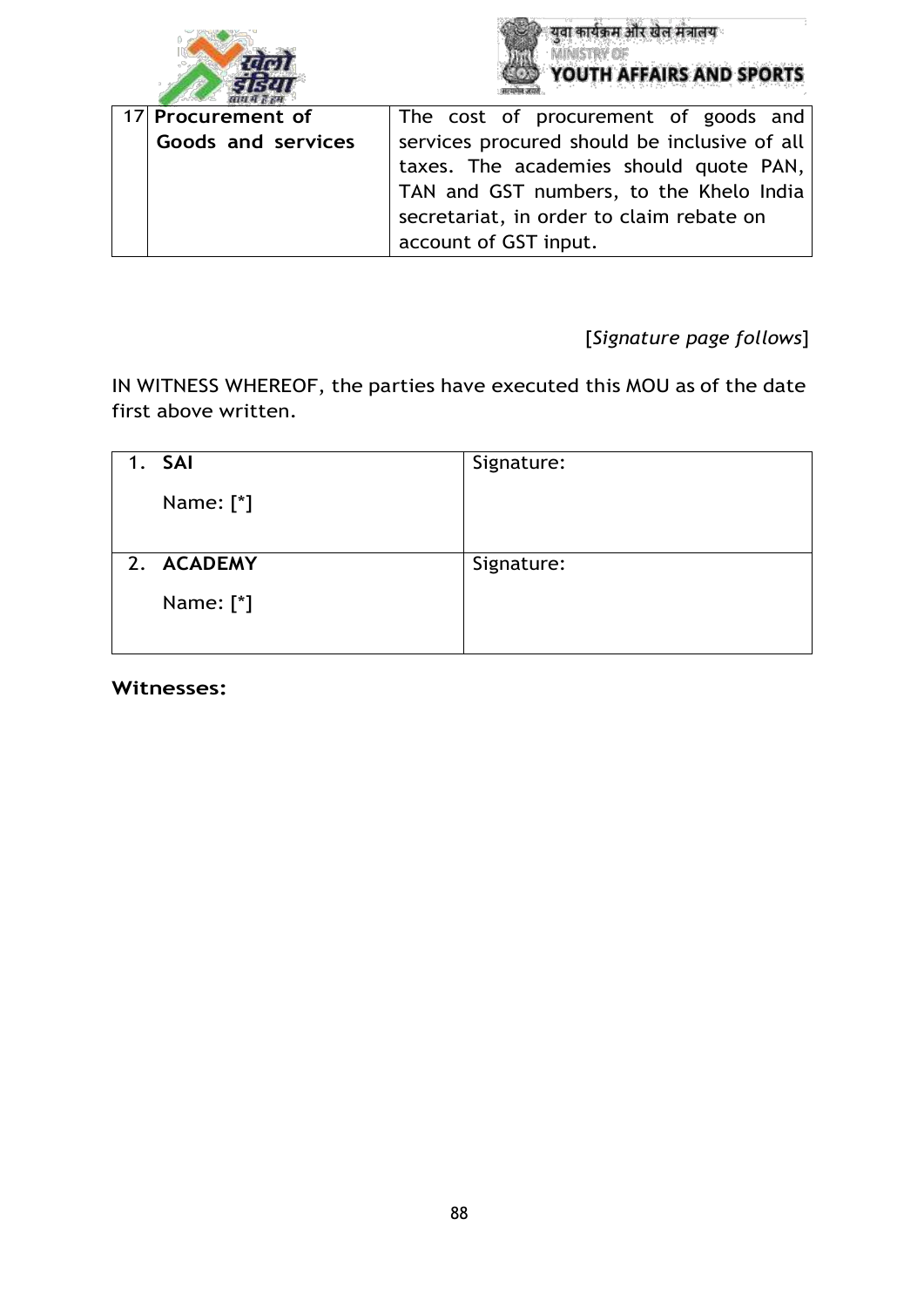



**Schedule-I: SAI Funding Scheme for Accredited Academies**

The funding scheme for the Accredited Academies shall be in accordance with the Circular no. 3(5)/Sectt./KITD/HPC/2018-19 dated 02.08.2018 (singed by DDG, SAI & CEO, Khelo India) regarding Norms for Expenditure under Khelo India Talent Development &funding to National/Regional/State academies for training KIA). The Parties hereby agree and accept that the terms and conditions of the Circular dated [\*] are hereby adopted and implemented under this present MoU.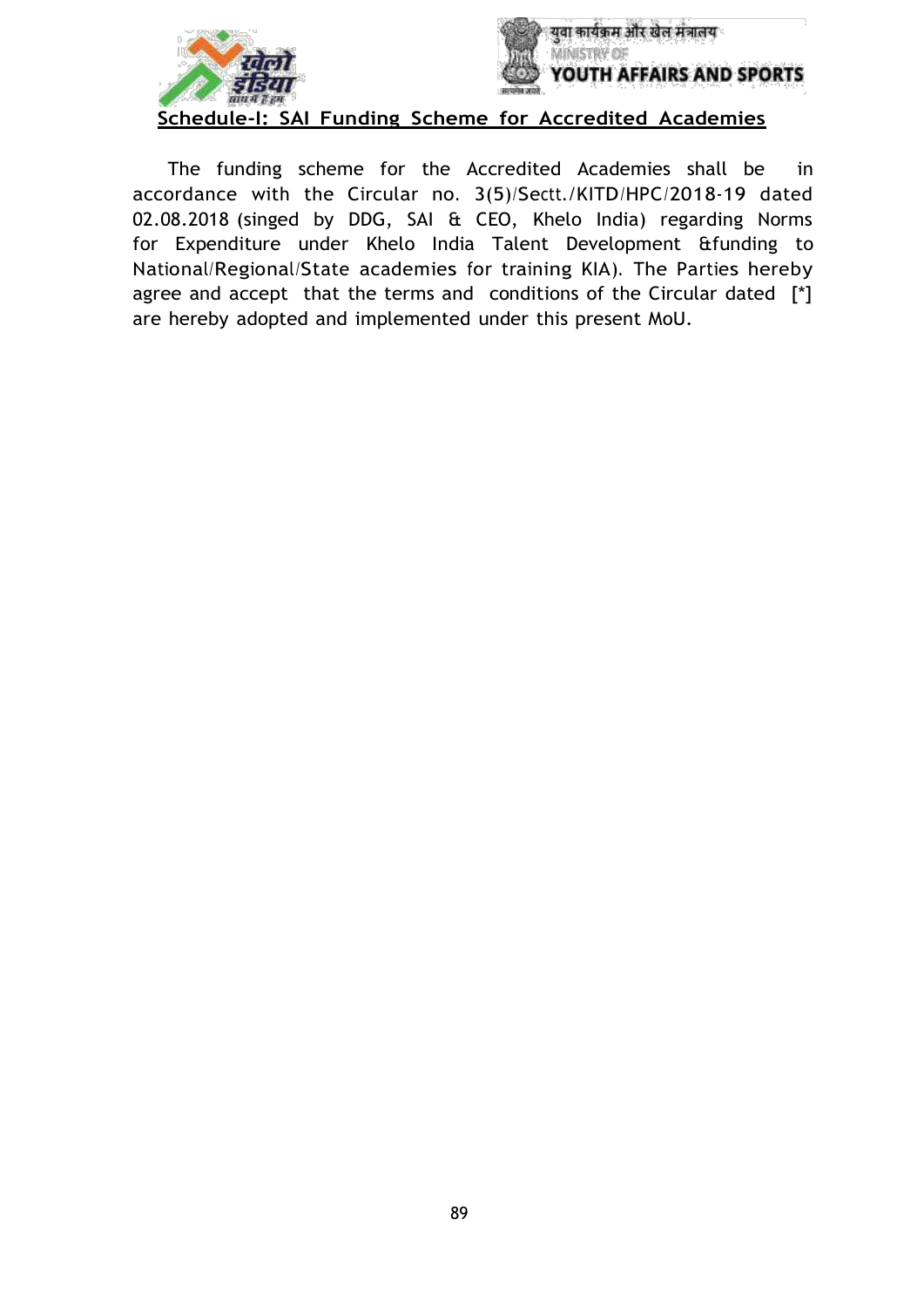



**Schedule-II: Form of the Utilization Certificate as per GFR 2017 - 12 A (Rule 238 (1) for Autonomous Bodies& Grantee Organization.**

UTILIZATION CERTIFICATE FOR THE YEAR............. in respect of recurring/non-recurring GRANTS-IN-AID/SALARIES/ CREATION OF CAPITAL ASSETS

1. Name of the Scheme....................................................................

- 2. Whether recurring or non-recurring grants..................................
- 3. Grants position at the beginning of the Financial year
	- ii. Cash in Hand/Bank
	- iii. Unadjusted advances
	- iv. Total

4. Details of grants received, expenditure incurred and closing balances: (Actuals)

| Unspen<br>t<br><b>Balances</b><br>of<br>Grants<br>received<br>years<br>[figure as<br>at Sl. No.<br>3<br>$(iii)$ ] | Intere<br>st<br>Earne<br>d<br>there<br>on | <b>Interes</b><br>deposit<br>ed back<br>to the<br>Govern<br>- ment | Grant received<br>during the<br>year |                 | Total<br>Availabl<br>e funds<br>$(1+2-$<br>$3+$<br>4) | Expenditur<br>e<br>incurred | Closin<br>g<br>Balanc<br>es<br>$(5-6)$ |                |
|-------------------------------------------------------------------------------------------------------------------|-------------------------------------------|--------------------------------------------------------------------|--------------------------------------|-----------------|-------------------------------------------------------|-----------------------------|----------------------------------------|----------------|
| 1                                                                                                                 | $\overline{2}$                            | 3                                                                  |                                      | $\overline{4}$  |                                                       | 5                           | 6                                      | $\overline{7}$ |
|                                                                                                                   |                                           |                                                                    | Sancti<br>on No.<br>(i)              | Dat<br>e<br>(i) | Amou<br>nt<br>(iii)                                   |                             |                                        |                |
|                                                                                                                   |                                           |                                                                    |                                      |                 |                                                       |                             |                                        |                |

Component wise utilization of grants:

| Grant-in-aid-<br>General | Grant-in-aid-<br>Salary | Grant-in-aid-<br>creation of<br>capital assets | Tota |
|--------------------------|-------------------------|------------------------------------------------|------|
|                          |                         |                                                |      |
|                          |                         |                                                |      |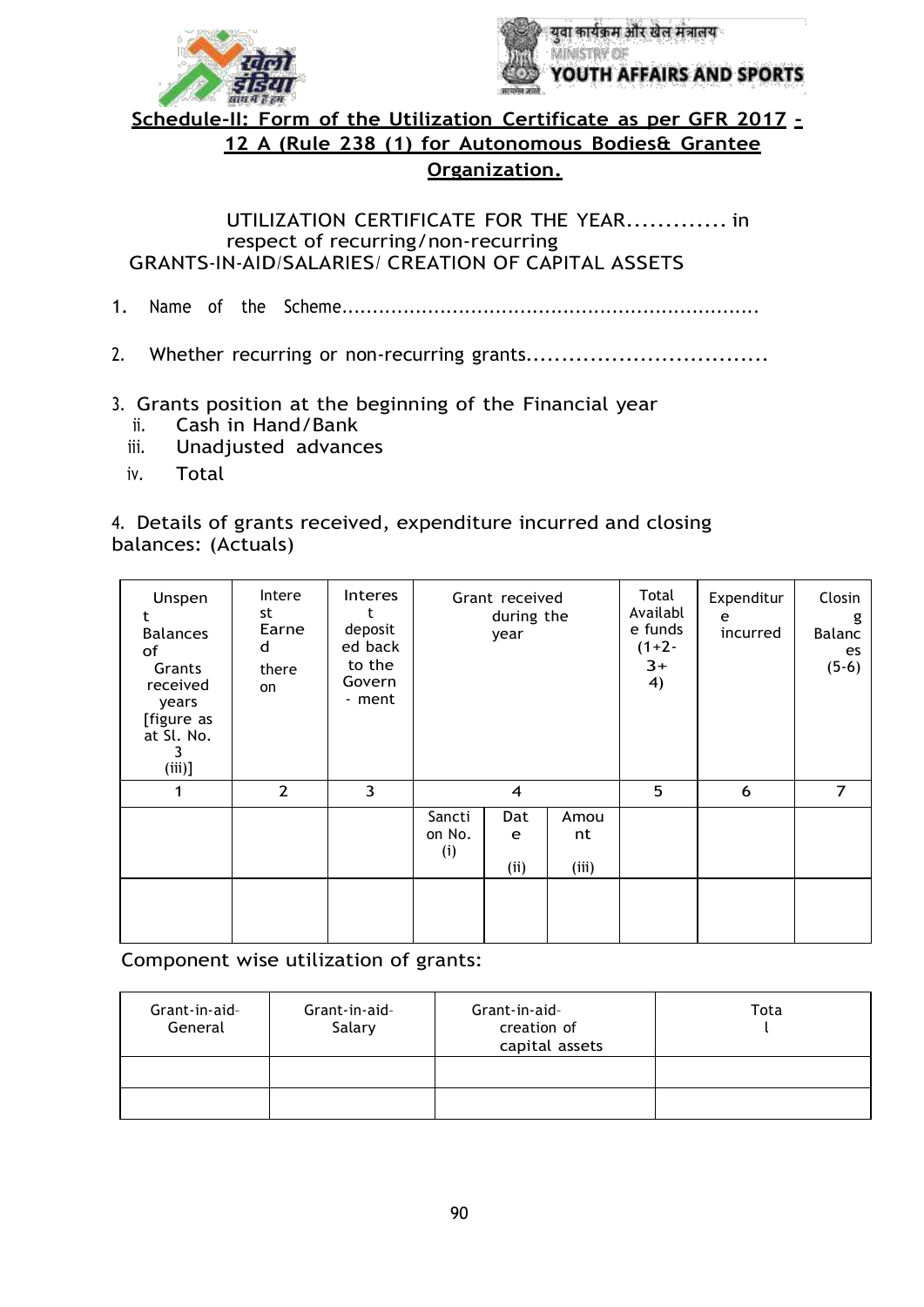



Details of grants position at the end of the year

- (i) Cash in Hand/Bank
- (ii) Unadjusted Advances
- (iii) Total

Certified that I have satisfied myself that the conditions on which grants were sanctioned have been duly fulfilled/are being fulfilled and that I have exercised following checks to see that the money has been actually utilized for the purpose for which it was sanctioned:

i. The main accounts and other subsidiary accounts and registers (including assets registers) are maintained as prescribed in the relevant Act/Rules/Standing instructions (mention the Act/Rules) and have been duly audited by designated auditors. The figures depicted above tally with the audited figures mentioned in financial statements/accounts.

ii. There exist internal controls for safeguarding public funds/assets, watching outcomes and achievements of physical targets against the financial inputs, ensuring quality in asset creation etc. & the periodic evaluation of internal controls is exerc ised to ensure their effectiveness.

iii. To the best of our knowledge and belief, no transactions have been entered that are in violation of relevant Act/Rules/standing instructions and scheme guidelines.

iv. The responsibilities among the key functionaries for xecution of the scheme have been assigned in clear terms and are not general in nature.

v. The benefits were extended to the intended beneficiaries and only such areas/districts were covered where the scheme was intended to operate.

vi. The expenditure on various components of the scheme was in the proportions authorized as per the scheme guidelines and terms and conditions of the grants -in-aid.

vii. It has been ensured that the physical and financial performance under (name of the scheme has been according to the requirements, as prescribed in the guidelines issued by Govt. of India and the performance/targets achieved statement for the year to which the utilization of the fund resulted in outcomes given at Annexure – I duly enclosed.

viii. The utilization of the fund resulted in outcomes given at Annexure